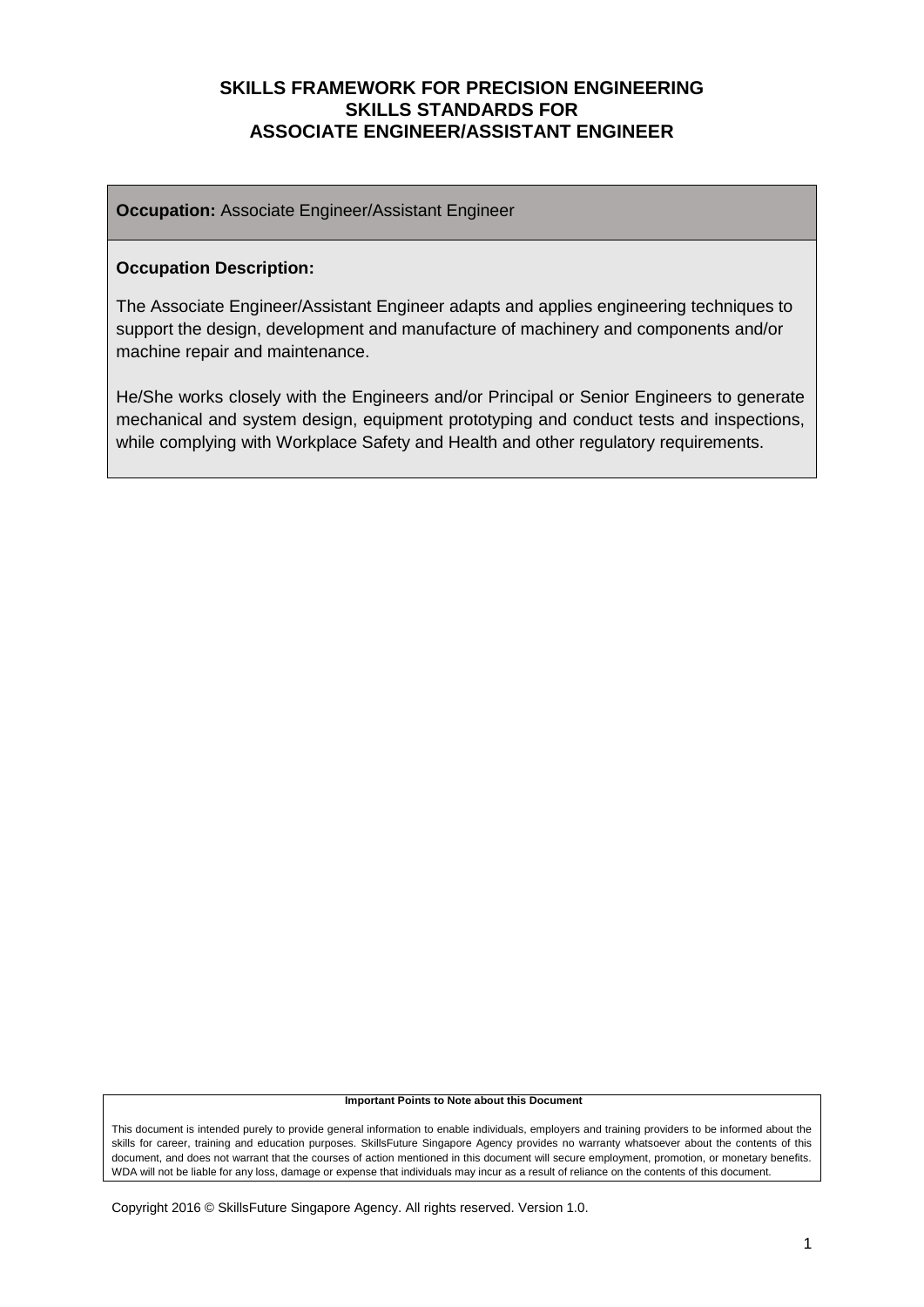The skills expected of the Associate Engineer/Assistant Engineer are summarised as below:

| <b>Skill Category</b>                                        | <b>Skill Sub-</b><br><b>Category</b>        | <b>Skills</b>                                                |                                                                        |  |
|--------------------------------------------------------------|---------------------------------------------|--------------------------------------------------------------|------------------------------------------------------------------------|--|
| <b>Technical and</b>                                         | Numerical and<br>Analysis<br><b>Methods</b> | <b>PRE-TEF-4018-1</b>                                        | Apply Geometric Dimensioning and<br>Tolerancing                        |  |
|                                                              | Computer<br>Technology                      | <b>PRE-TEF-4019-1</b>                                        | Perform Engineering Simulation for<br>Design Verification              |  |
| <b>Engineering</b>                                           |                                             | <b>PRE-TEF-4020-1</b>                                        | <b>Apply Materials Characterisation</b>                                |  |
| <b>Fundamentals</b>                                          | Materials and<br>Metallurgy                 | <b>PRE-TEF-4021-1</b>                                        | Apply Vibration Design and Control for<br><b>Precision Engineering</b> |  |
|                                                              |                                             | <b>PRE-TEF-4022-1</b>                                        | Determine Heat Transfer Loads for<br><b>Processing Equipment</b>       |  |
|                                                              | Components                                  | <b>PRE-TED-4005-1</b>                                        | <b>Apply Materials Technology</b>                                      |  |
| <b>Technical and</b><br><b>Engineering</b><br><b>Design</b>  | and Modules                                 | <b>PRE-TED-4006-1</b><br>Apply Advanced Materials Technology |                                                                        |  |
|                                                              |                                             | <b>PRE-TED-4007-1</b>                                        | Apply Automation Control for Machines                                  |  |
|                                                              | Machinery and<br><b>Systems</b>             | <b>PRE-TED-4008-1</b>                                        | Design and Build Industrial Machine<br><b>Electrical System</b>        |  |
|                                                              |                                             | <b>PRE-TED-4009-1</b>                                        | Design for Manufacture and Assembly                                    |  |
|                                                              |                                             | <b>PRE-TED-4010-1</b>                                        | Design Mechanism Unit of Machine                                       |  |
|                                                              |                                             | <b>PRE-PMP-4028-1</b>                                        | Apply Mechanical Fixtures Design                                       |  |
|                                                              | Machining<br>Processes                      | <b>PRE-PMP-4029-1</b>                                        | Apply Mould Design                                                     |  |
|                                                              |                                             | <b>PRE-PMP-4030-1</b>                                        | <b>Apply Precision Machining</b>                                       |  |
|                                                              |                                             | <b>PRE-PMP-4031-1</b>                                        | Apply Polymer Materials Technology                                     |  |
| <b>Precision</b><br><b>Manufacturing</b><br><b>Processes</b> | Forming<br>Processes                        | <b>PRE-PMP-4032-1</b>                                        | Perform Advanced Polymer and<br><b>Polymer Composites Processing</b>   |  |
|                                                              | Finishing                                   | <b>PRE-PMP-4033-1</b>                                        | <b>Apply Cleaning Technologies</b>                                     |  |
|                                                              | Processes                                   | <b>PRE-PMP-4034-1</b>                                        | Perform Protective Coating Inspection                                  |  |
|                                                              | Sub-Assembly<br>and Final                   | <b>PRE-PMP-4035-1</b>                                        | Apply Assembly of Mechanical<br><b>Machines</b>                        |  |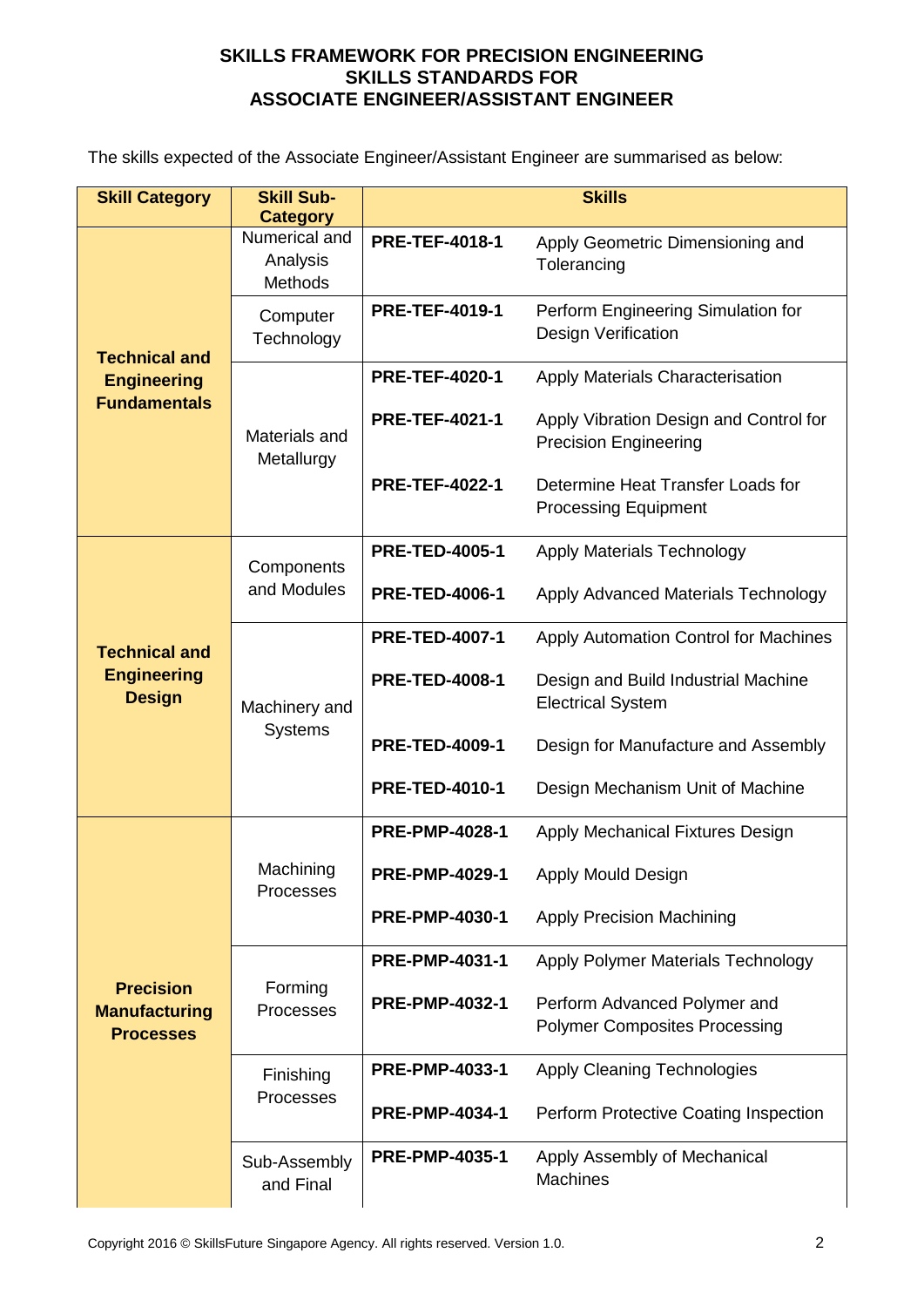| <b>Skill Category</b>                                                | <b>Skill Sub-</b>                        | <b>Skills</b>         |                                                                 |  |
|----------------------------------------------------------------------|------------------------------------------|-----------------------|-----------------------------------------------------------------|--|
|                                                                      | <b>Category</b><br>Assembly              |                       |                                                                 |  |
|                                                                      | Processes                                | <b>PRE-PMP-4036-1</b> | Apply Sensors and Actuators in<br>Automation                    |  |
|                                                                      | Production<br>Shop Floor<br>Optimisation | <b>PRE-PMP-4037-1</b> | Implement Engineering Activities and<br>Processes               |  |
| <b>Quality</b>                                                       |                                          | <b>PRE-QUA-4011-1</b> | Apply Measurement Metrology in<br><b>Quality Assurance</b>      |  |
| <b>Additive</b><br><b>Manufacturing</b>                              |                                          | <b>PRE-AMA-4001-1</b> | Apply Additive Manufacturing<br>Technology                      |  |
| <b>Laser and</b><br><b>Optics</b>                                    |                                          | <b>PRE-LOP-4001-1</b> | Apply Laser Machine Technology                                  |  |
| <b>Robotics and</b><br><b>Automation</b>                             |                                          | <b>PRE-RAU-4001-1</b> | <b>Apply Robotics Fundamentals</b>                              |  |
|                                                                      |                                          | <b>PRE-WSH-2003-1</b> | Apply Workplace Safety and Health<br><b>Policies</b>            |  |
| <b>Workplace</b><br><b>Safety and</b><br><b>Health</b>               |                                          | <b>PRE-WSH-4004-1</b> | Implement Workplace Safety and<br><b>Health Systems</b>         |  |
|                                                                      |                                          | <b>PRE-WSH-4005-1</b> | Supervise Manufacturing Work for<br>Workplace Safety and Health |  |
|                                                                      |                                          | <b>PRE-WSH-4006-1</b> | Manage Workplace Safety and Health<br><b>Systems</b>            |  |
|                                                                      |                                          | <b>PRE-QUA-3006-1</b> | Apply Root Cause Analysis                                       |  |
| <b>Manufacturing</b><br><b>Productivity and</b><br><b>Innovation</b> |                                          | <b>PRE-MPI-3006-1</b> | <b>Implement Continuous Improvement</b><br>Processes            |  |
|                                                                      |                                          | <b>PRE-MPI-4008-1</b> | Manage Continuous Improvement                                   |  |
| <b>Business</b><br><b>Analytics</b>                                  |                                          | <b>PRE-BAN-4001-1</b> | Solve Problems using Operations<br><b>Research Techniques</b>   |  |
| <b>Business</b><br><b>Negotiation</b>                                |                                          | <b>BM-BN-401E-1</b>   | Participate in Negotiations                                     |  |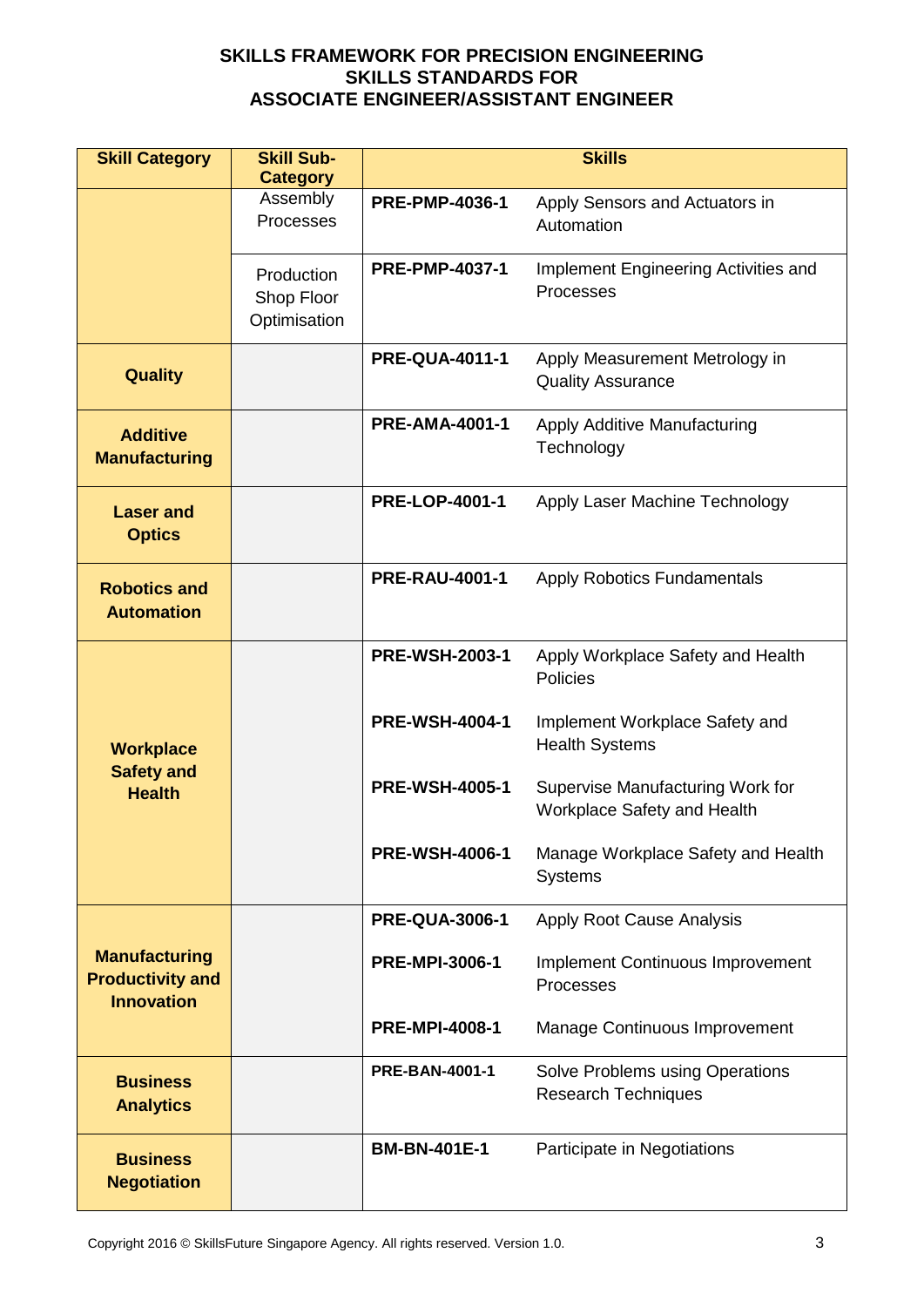| <b>Skill Category</b>                                           | <b>Skill Sub-</b><br><b>Category</b> | <b>Skills</b>         |                                                                                  |  |
|-----------------------------------------------------------------|--------------------------------------|-----------------------|----------------------------------------------------------------------------------|--|
|                                                                 |                                      | <b>BM-COM-303E-1</b>  | <b>Present Information</b>                                                       |  |
| <b>Communication</b>                                            |                                      | <b>BM-COM-304E-1</b>  | <b>Write Reports</b>                                                             |  |
| Info-<br><b>Communication</b><br><b>Technologies</b>            |                                      | <b>PRE-ICT-4001-1</b> | Perform Advanced Spreadsheet<br><b>Functions</b>                                 |  |
|                                                                 |                                      | <b>BM-PM-402E-1</b>   | Manage Project Scope                                                             |  |
|                                                                 |                                      | <b>BM-PM-403E-1</b>   | Manage Project Team                                                              |  |
|                                                                 |                                      | <b>BM-PM-405E-1</b>   | <b>Manage Project Resources</b>                                                  |  |
| <b>Project</b>                                                  |                                      | <b>BM-PM-406E-1</b>   | Manage Project Procurement                                                       |  |
| <b>Management</b>                                               |                                      | <b>BM-PM-407E-1</b>   | <b>Manage Project Costs</b>                                                      |  |
|                                                                 |                                      | <b>BM-PM-408E-1</b>   | Manage Project Timeline                                                          |  |
|                                                                 |                                      | <b>BM-PM-409E-1</b>   | <b>Manage Project Quality</b>                                                    |  |
|                                                                 |                                      | <b>BM-PM-410E-1</b>   | Manage Project Risk                                                              |  |
| <b>Sales and</b><br><b>Marketing</b>                            |                                      | <b>PRE-SMA-4001-1</b> | Understand Sales and Marketing in a<br>Manufacturing Organisation                |  |
| <b>Strategy</b><br><b>Planning and</b><br><b>Implementation</b> |                                      | <b>PRE-SPI-4002-1</b> | <b>Understand Business Management</b>                                            |  |
| <b>Personal</b>                                                 |                                      | <b>ES-PMD-403G-1</b>  | Apply Emotional Competence to<br>Manage Self and Others in a Business<br>Context |  |
| <b>Management</b><br>and<br><b>Development</b>                  |                                      | <b>ES-PMD-404G-1</b>  | Contribute towards a Learning<br>Organisation                                    |  |
|                                                                 |                                      | <b>ES-PMD-405G-1</b>  | Manage Workplace Challenges with<br>Resilience                                   |  |
| Analytical,<br><b>Conceptual and</b>                            |                                      | <b>ES-ACE-401G-1</b>  | Support the Establishment of a<br>Framework for Initiative and Enterprise        |  |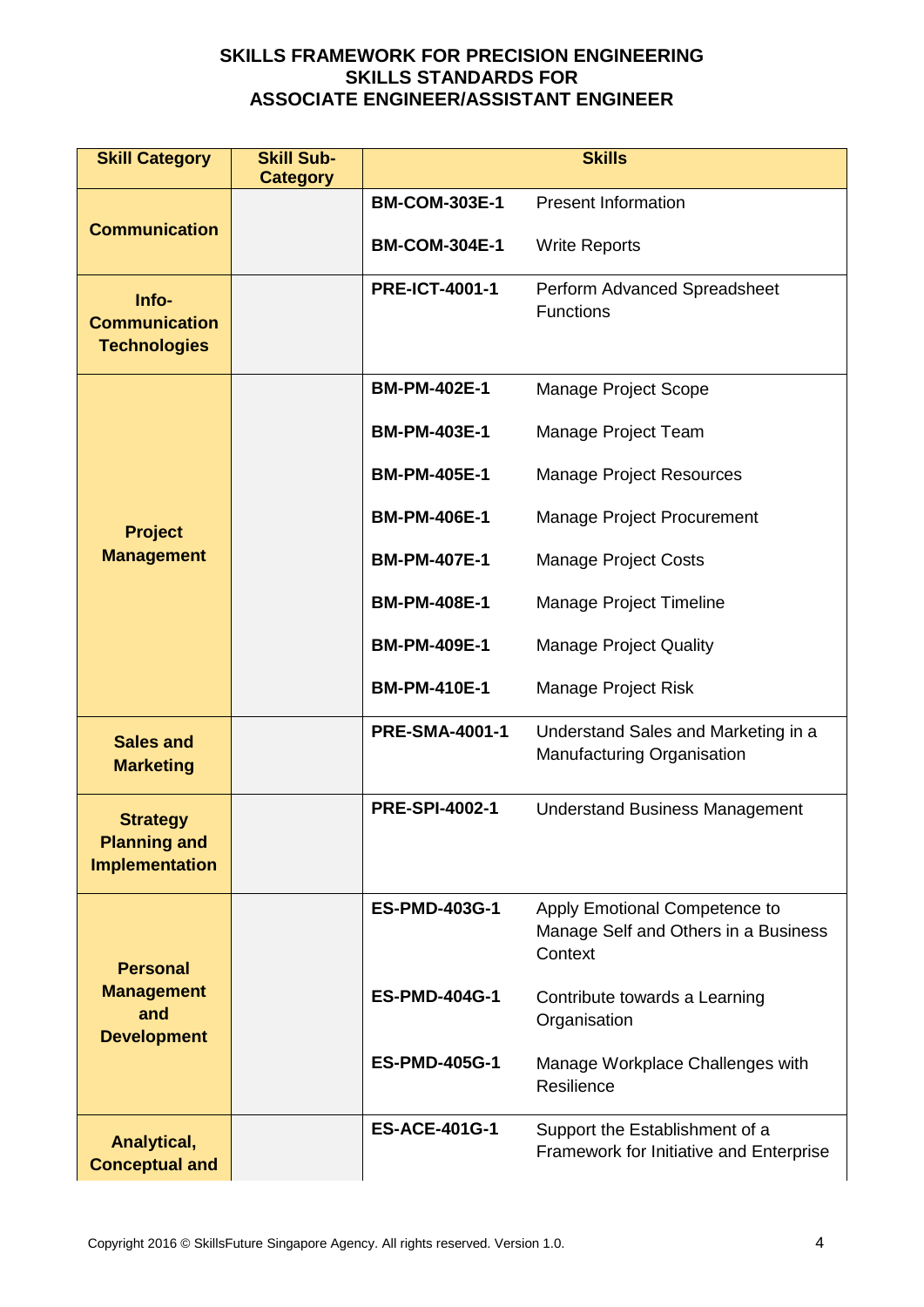| <b>Skill Category</b> | <b>Skill Sub-</b><br><b>Category</b> | <b>Skills</b>        |                                                          |  |
|-----------------------|--------------------------------------|----------------------|----------------------------------------------------------|--|
| <b>Evaluative</b>     |                                      | <b>ES-ACE-402G-1</b> | Solve Problems and Make Decisions at<br>Managerial Level |  |
|                       |                                      | <b>ES-IP-401G-1</b>  | Lead Workplace Communication and<br>Engagement           |  |
| <b>Interpersonal</b>  |                                      | <b>ES-IP-402G-1</b>  | Develop a Work Team                                      |  |
|                       |                                      | <b>ES-IP-403G-1</b>  | Lead a Virtual Team                                      |  |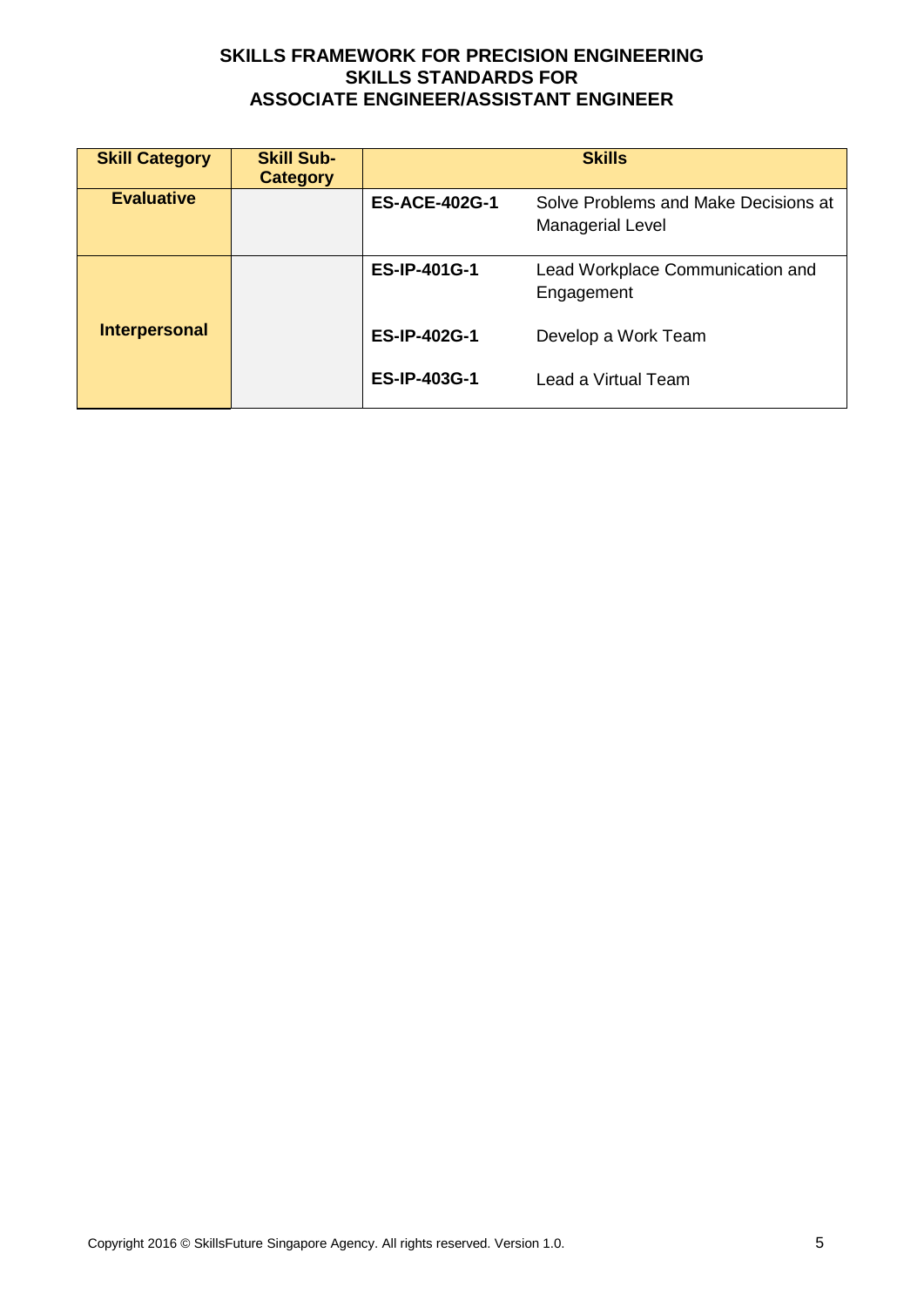| <b>Skill Code</b>                                                                                                                                                                                                             | PRE-TEF-4018-1                                                                                                                                                                                                                                                                                                                                                                                                                                                                                                                                                                                                                                                                                                                   | <b>Skill Category</b>                                                                                                                                                                                                                                                            | <b>Technical and Engineering</b><br><b>Fundamentals</b> |
|-------------------------------------------------------------------------------------------------------------------------------------------------------------------------------------------------------------------------------|----------------------------------------------------------------------------------------------------------------------------------------------------------------------------------------------------------------------------------------------------------------------------------------------------------------------------------------------------------------------------------------------------------------------------------------------------------------------------------------------------------------------------------------------------------------------------------------------------------------------------------------------------------------------------------------------------------------------------------|----------------------------------------------------------------------------------------------------------------------------------------------------------------------------------------------------------------------------------------------------------------------------------|---------------------------------------------------------|
|                                                                                                                                                                                                                               |                                                                                                                                                                                                                                                                                                                                                                                                                                                                                                                                                                                                                                                                                                                                  | <b>Skill Sub-Category</b>                                                                                                                                                                                                                                                        | <b>Numerical and Analysis</b><br><b>Methods</b>         |
| <b>Skill Title</b>                                                                                                                                                                                                            |                                                                                                                                                                                                                                                                                                                                                                                                                                                                                                                                                                                                                                                                                                                                  | Apply Geometric Dimensioning and Tolerancing                                                                                                                                                                                                                                     |                                                         |
| <b>Skill Description</b>                                                                                                                                                                                                      | This skill describes the ability to apply knowledge and skill required in<br>geometrical tolerancing and inspection for the manufacture of components<br>including geometrical dimensioning, tolerancing and visual inspection.                                                                                                                                                                                                                                                                                                                                                                                                                                                                                                  |                                                                                                                                                                                                                                                                                  |                                                         |
| Knowledge and<br><b>Analysis</b><br>It refers to gathering,<br>cognitive processing,<br>integration and<br>inspection of facts<br>and information<br>required to perform<br>the work tasks and<br>activities.                 | The ability to understand:<br>Health, Safety and Environmental requirements<br>Identification of organisational procedures on carrying out dimensional<br>٠<br>and geometrical measurements<br>Specifications and acceptance criteria<br>$\bullet$<br>Adjusting deviation in tolerance<br>$\bullet$<br>Tolerance stack up in assemblies<br>$\bullet$<br>Reading and recording of results of measurements<br>$\bullet$<br>Use of inspection fixtures and dial indicators<br>$\bullet$<br>Importance of calibration for dimensional measuring gauges and fixtures<br>$\bullet$<br>Use of binocular<br>$\bullet$<br>Types of visual defects<br>Record of inspection results in accordance to organisational procedures<br>$\bullet$ |                                                                                                                                                                                                                                                                                  |                                                         |
| <b>Application and</b><br><b>Adaptation</b><br>It refers to the ability<br>to perform the work<br>tasks and activities<br>required of the<br>occupation, and the<br>ability to react to and<br>manage the changes<br>at work. | The ability to:<br>$\bullet$<br>Perform pre-operational checks<br>$\bullet$<br>$\bullet$<br>٠<br>$\bullet$                                                                                                                                                                                                                                                                                                                                                                                                                                                                                                                                                                                                                       | Apply safety requirements in accordance to the WSH Act<br>Perform loading of components to inspection fixtures<br>Perform component dimensional measurement<br>Perform unloading of component from inspection fixtures<br>Perform documentation as per organisational procedures |                                                         |
| <b>Innovation and</b><br><b>Value Creation</b><br>It refers to the ability<br>to generate purposive<br>ideas to improve work<br>performance and/or<br>enhance business<br>values that are                                     | The ability to:<br>Review existing processes to meet industrial requirements to assess<br>areas of potential value add                                                                                                                                                                                                                                                                                                                                                                                                                                                                                                                                                                                                           |                                                                                                                                                                                                                                                                                  |                                                         |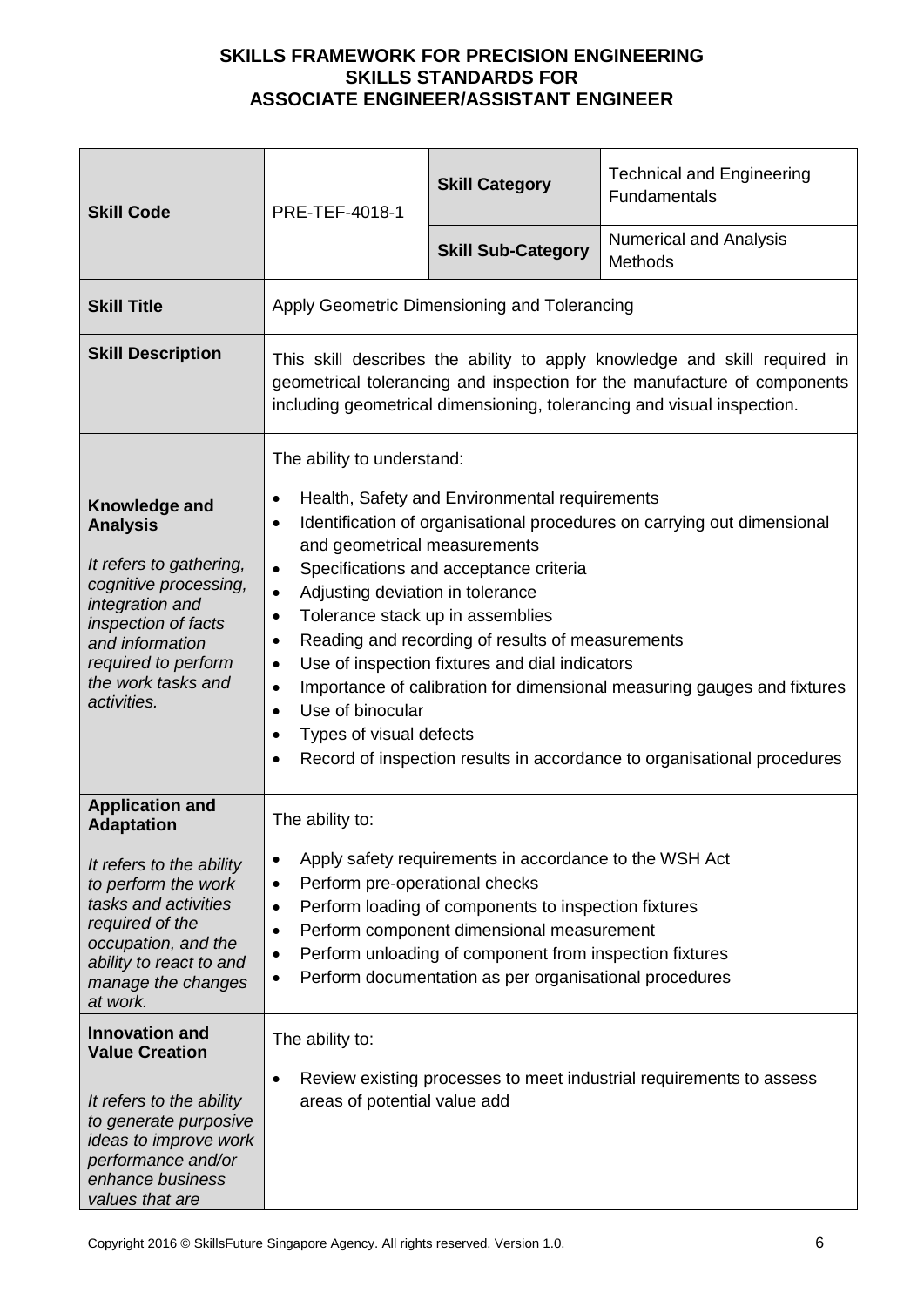| aligned to<br>organisational goals.                                                                                                                                                                             |                                                                                                                                                                                                                                                                                                                                                                                                                                                                                                                                                                                                                                                    |
|-----------------------------------------------------------------------------------------------------------------------------------------------------------------------------------------------------------------|----------------------------------------------------------------------------------------------------------------------------------------------------------------------------------------------------------------------------------------------------------------------------------------------------------------------------------------------------------------------------------------------------------------------------------------------------------------------------------------------------------------------------------------------------------------------------------------------------------------------------------------------------|
| <b>Social Intelligence</b><br>and Ethics<br>It refers to the ability<br>to use affective<br>factors in leadership,<br>relationship and<br>diversity management<br>guided by<br>professional codes of<br>ethics. | The ability to:<br>Communicate with colleagues and team to assist in establishing<br>timelines and requirements                                                                                                                                                                                                                                                                                                                                                                                                                                                                                                                                    |
| <b>Learning to Learn</b><br>It refers to the ability<br>to develop and<br>improve one's self<br>within and outside of<br>one's area of work.                                                                    | The ability to:<br>Engage in self-reflection to explore alternative techniques to best meet<br>requirements                                                                                                                                                                                                                                                                                                                                                                                                                                                                                                                                        |
| <b>Range of</b><br><b>Application</b><br>(where applicable)<br>It refers to the critical<br>circumstances and<br>contexts that the skill<br>may be<br>demonstrated.                                             | Tools and equipment:<br>Types of measuring instrument<br><b>Binoculars</b><br>Types of dimensional measuring gauges and applications<br>Procedures and supporting documents:<br><b>Technical Instructions</b><br>Organisational policy and procedures<br>Rules and regulations:<br>Workplace Safety and Health standards<br>$\bullet$<br>National qualifications framework<br>$\bullet$<br>Industry codes of practice<br>$\bullet$<br>International quality standards Workplace Safety and Health standards<br>$\bullet$<br>National qualifications framework<br>Industry codes of practice<br><b>International Quality Standards</b><br>$\bullet$ |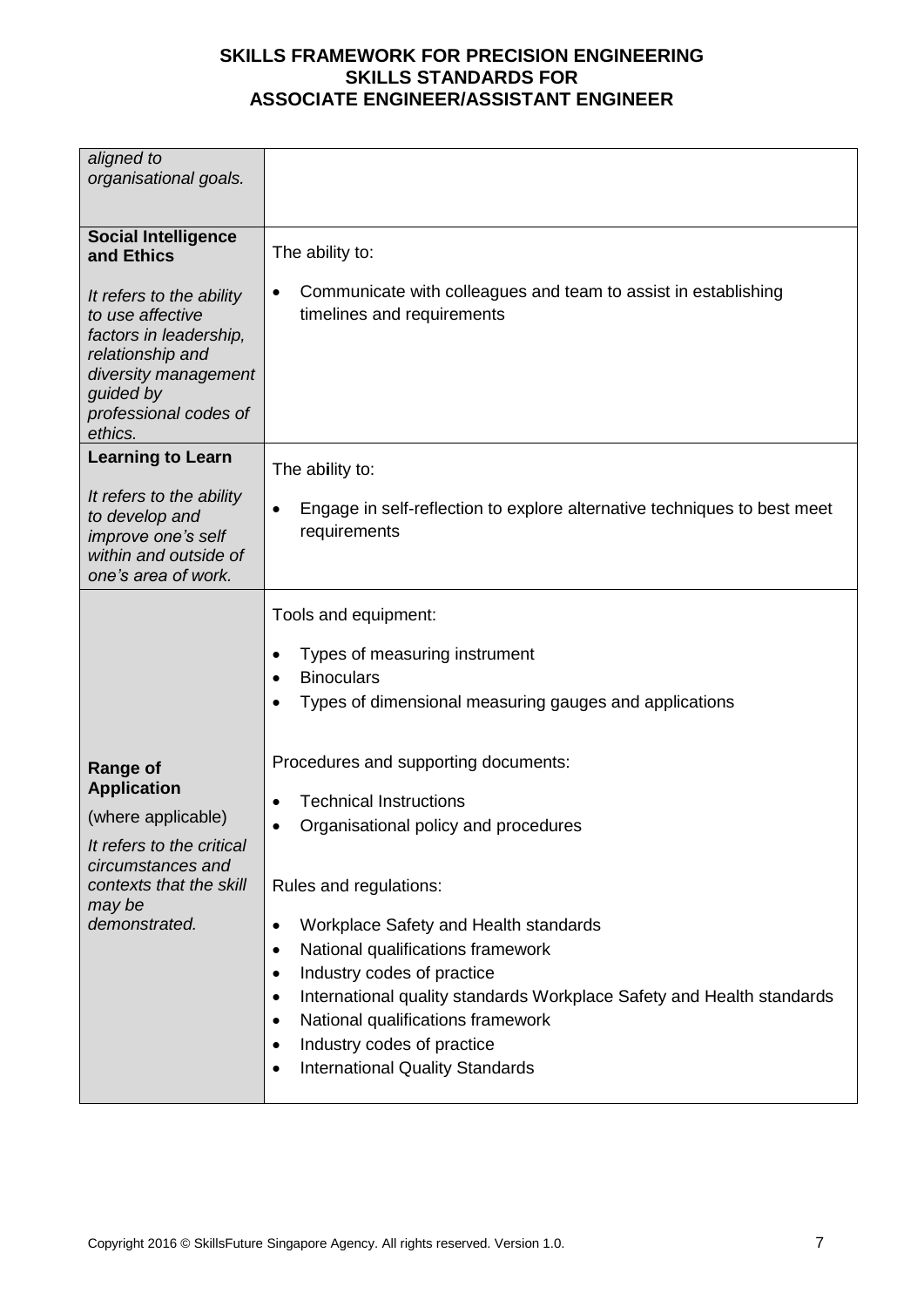| <b>Skill Code</b>                                                                                                                                                                                             | PRE-TEF-4019-1                                                                                                                                                                                                                                                                                                                                                                                                                                                                                                                                                                                                                                                                                                                                                                                                                                                                                                                                                                                                                                                                                                                                                                                                                                                                                                                                                                                                                                                                                                                                                                                                                                                                                                                                                                               | <b>Skill Category</b>                           | <b>Technical and Engineering</b><br>Fundamentals |
|---------------------------------------------------------------------------------------------------------------------------------------------------------------------------------------------------------------|----------------------------------------------------------------------------------------------------------------------------------------------------------------------------------------------------------------------------------------------------------------------------------------------------------------------------------------------------------------------------------------------------------------------------------------------------------------------------------------------------------------------------------------------------------------------------------------------------------------------------------------------------------------------------------------------------------------------------------------------------------------------------------------------------------------------------------------------------------------------------------------------------------------------------------------------------------------------------------------------------------------------------------------------------------------------------------------------------------------------------------------------------------------------------------------------------------------------------------------------------------------------------------------------------------------------------------------------------------------------------------------------------------------------------------------------------------------------------------------------------------------------------------------------------------------------------------------------------------------------------------------------------------------------------------------------------------------------------------------------------------------------------------------------|-------------------------------------------------|--------------------------------------------------|
|                                                                                                                                                                                                               |                                                                                                                                                                                                                                                                                                                                                                                                                                                                                                                                                                                                                                                                                                                                                                                                                                                                                                                                                                                                                                                                                                                                                                                                                                                                                                                                                                                                                                                                                                                                                                                                                                                                                                                                                                                              | <b>Skill Sub-Category</b><br>(where applicable) | <b>Computer Technology</b>                       |
| <b>Skill Title</b>                                                                                                                                                                                            | Perform Engineering Simulation for Design Verification                                                                                                                                                                                                                                                                                                                                                                                                                                                                                                                                                                                                                                                                                                                                                                                                                                                                                                                                                                                                                                                                                                                                                                                                                                                                                                                                                                                                                                                                                                                                                                                                                                                                                                                                       |                                                 |                                                  |
| <b>Skill Description</b>                                                                                                                                                                                      | This skill describes the ability to perform engineering analyses related to<br>the industrial equipment and machineries using simulation and analysis<br>tools and methods to assist in making engineering decisions.                                                                                                                                                                                                                                                                                                                                                                                                                                                                                                                                                                                                                                                                                                                                                                                                                                                                                                                                                                                                                                                                                                                                                                                                                                                                                                                                                                                                                                                                                                                                                                        |                                                 |                                                  |
| Knowledge and<br><b>Analysis</b><br>It refers to gathering,<br>cognitive processing,<br>integration and<br>inspection of facts<br>and information<br>required to perform<br>the work tasks and<br>activities. | The ability to understand:<br>Concepts and fundamentals of rigid and flexible dynamic analysis<br>٠<br>Steps for performing rigid body dynamic analysis<br>Steps for performing rigid body dynamic post-processing<br>Steps for performing flexible dynamic analysis<br>Concepts and fundamentals of heat transfer analysis<br>Steps for performing nonlinear thermal and transient analyses<br>$\bullet$<br>Steps for performing radiation heat transfer and phase change<br>analyses<br>Concepts and fundamentals of structural contact and fatigue analysis<br>Steps for performing pre-processing for mechanical stress simulation<br>$\bullet$<br>Steps for performing basic and advanced structural contact<br>٠<br>Steps for performing basic post-processing for mechanical stress<br>٠<br>simulation<br>Steps for performing the assignment of material properties, including<br>$\bullet$<br>S-N curves<br>Steps for performing the stress-life high-cycle fatigue analysis<br>Steps for performing the strain-life low-cycle fatigue analysis<br>Steps for performing post-processing for results with the fatigue tool<br>٠<br>for stress and strain life<br>Steps for operating the graphical user interface<br>٠<br>Steps for performing geometry creation and meshing<br>$\bullet$<br>Steps for performing a board level simulation analysis<br>Steps for performing basic meshing and non-conformal meshing<br>Steps for performing solution setting, optimisation setup and<br>parameters setting operations<br>Steps for performing transient analysis and radiation analysis on PCB<br>Steps for performing post-processing<br>Steps for performing a zoom-in modelling analysis and MCAD/ECAD<br>import<br>Concepts of the fundamentals of rotating machinery simulation |                                                 |                                                  |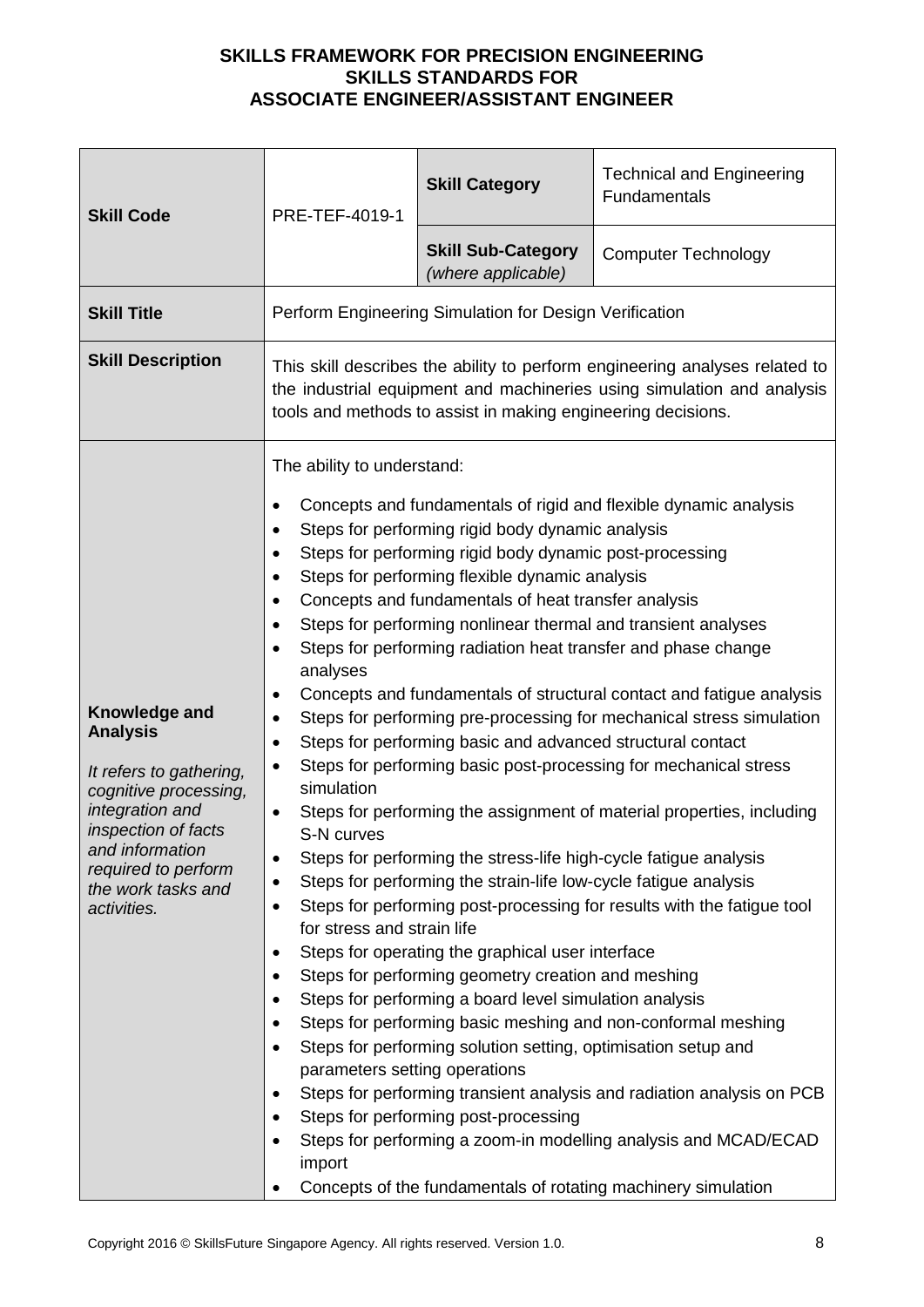|                                                                                                                                                                                                                                  | Steps for performing computational fluid dynamics (CFD) analysis<br>$\bullet$<br>with single reference frame (SRF)<br>Steps for performing CFD analysis with multiple reference frame<br>$\bullet$<br>(MRF)<br>Steps for performing CFD analysis with sliding mesh (SMM)<br>$\bullet$<br>Steps for performing post-processing for rotating machinery analysis                                                                                                                                                                                                                                                                                                                                                                                                                                                                                                          |
|----------------------------------------------------------------------------------------------------------------------------------------------------------------------------------------------------------------------------------|------------------------------------------------------------------------------------------------------------------------------------------------------------------------------------------------------------------------------------------------------------------------------------------------------------------------------------------------------------------------------------------------------------------------------------------------------------------------------------------------------------------------------------------------------------------------------------------------------------------------------------------------------------------------------------------------------------------------------------------------------------------------------------------------------------------------------------------------------------------------|
| <b>Application and</b><br><b>Adaptation</b><br>It refers to the ability<br>to perform the work<br>tasks and activities<br>required of the<br>occupation, and the<br>ability to react to and<br>manage the changes<br>at work.    | The ability to:<br>Perform pre-processing for mechanical stress simulation<br>$\bullet$<br>Perform basic and advanced structural contact<br>$\bullet$<br>Perform basic post-processing for mechanical stress simulation<br>٠<br>Perform assignment of material properties, including S-N curves<br>$\bullet$<br>Perform post-processing for results with the fatigue tool for stress and<br>strain life<br>Operate the graphical user interface<br>٠<br>Perform geometry creation and meshing<br>٠<br>Perform a board level simulation analysis<br>$\bullet$<br>Perform basic meshing and non-conformal meshing<br>$\bullet$<br>Complete solution setting, optimisation setup and parameters setting<br>$\bullet$<br>operations<br>Evaluate and conduct post-processing                                                                                                |
| <b>Innovation and</b><br><b>Value Creation</b><br>It refers to the ability<br>to generate purposive<br>ideas to improve work<br>performance and/or<br>enhance business<br>values that are<br>aligned to<br>organisational goals. | The ability to:<br>Identify and conduct rigid body dynamic analysis<br>٠<br>Perform rigid body dynamic post-processing<br>Perform flexible dynamic analysis<br>Perform nonlinear thermal and transient analyses<br>Perform radiation heat transfer and phase change analyses<br>٠<br>Perform stress-life high-cycle fatigue analysis<br>$\bullet$<br>Perform strain-life low-cycle fatigue analysis<br>$\bullet$<br>Perform transient analysis and radiation analysis on PCB<br>$\bullet$<br>Perform a zoom-in modelling analysis and MCAD and ECAD import<br>٠<br>Perform CFD analysis with SRF<br>$\bullet$<br>Perform CFD analysis with MRF<br>$\bullet$<br>Perform CFD analysis with SMM<br>$\bullet$<br>Complete post-processing for rotating machinery analysis<br>$\bullet$<br>Control, or preclude, error sources in developing and using CFD<br>٠<br>software |
| <b>Social Intelligence</b><br>and Ethics<br>It refers to the ability                                                                                                                                                             | The ability to:<br>Communicate with colleagues and team to assist in establishing<br>$\bullet$                                                                                                                                                                                                                                                                                                                                                                                                                                                                                                                                                                                                                                                                                                                                                                         |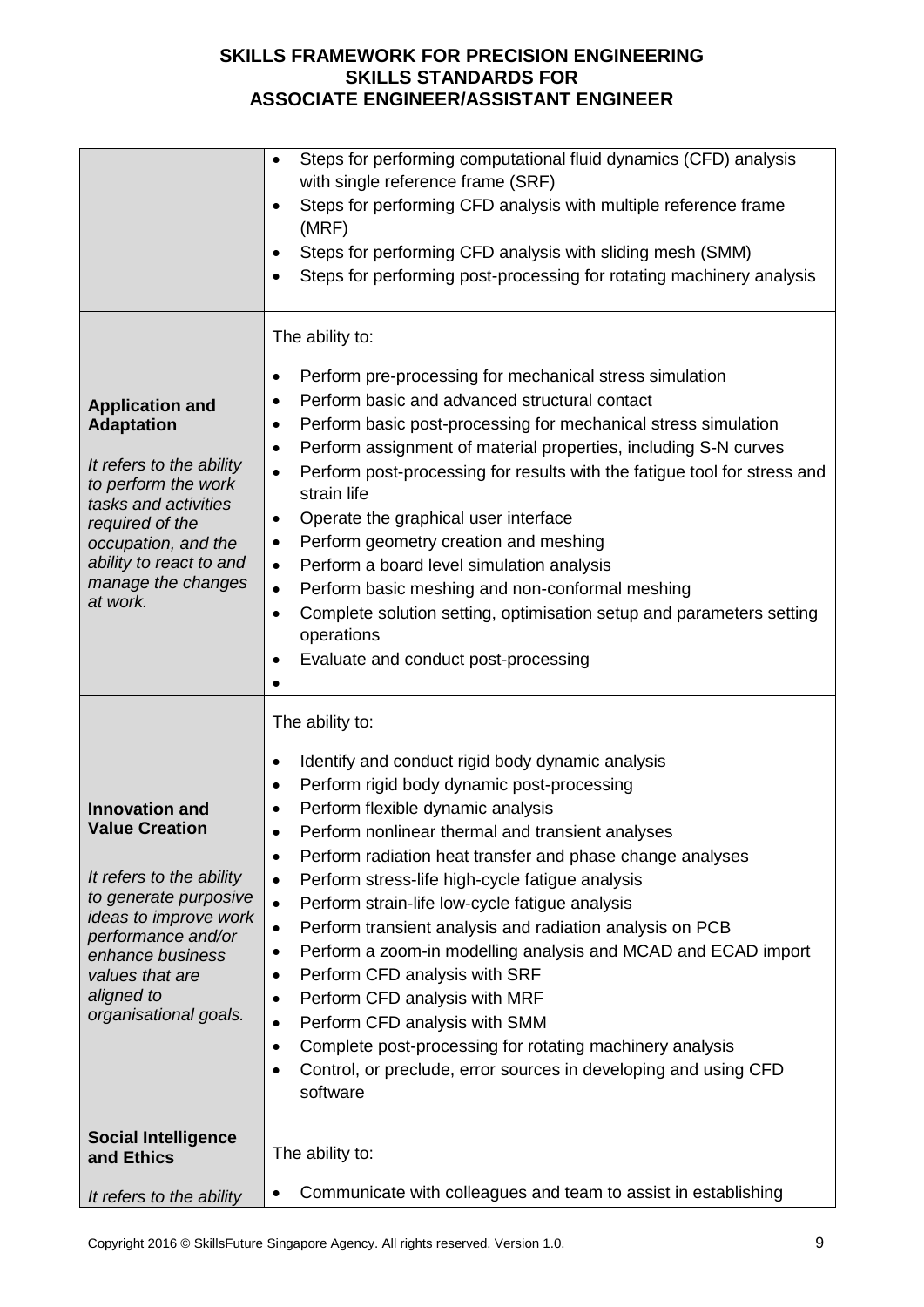| to use affective<br>factors in leadership,<br>relationship and<br>diversity management<br>guided by<br>professional codes of<br>ethics.                      | timelines and requirements                                                                                                                                                                                                                                                                                                                                                                                                                                                                                                                                                                                                                                                                                                                                                                                                                                             |
|--------------------------------------------------------------------------------------------------------------------------------------------------------------|------------------------------------------------------------------------------------------------------------------------------------------------------------------------------------------------------------------------------------------------------------------------------------------------------------------------------------------------------------------------------------------------------------------------------------------------------------------------------------------------------------------------------------------------------------------------------------------------------------------------------------------------------------------------------------------------------------------------------------------------------------------------------------------------------------------------------------------------------------------------|
| <b>Learning to Learn</b><br>It refers to the ability<br>to develop and<br>improve one's self<br>within and outside of<br>one's area of work.                 | The ability to:<br>Reflect on the following questions throughout simulation exercise<br>interpret results<br>What is known about the flow problem to be dealt with?<br>$\bullet$<br>What physical phenomena need to be taken into account?<br>$\bullet$<br>What is the geometry of the domain and operating conditions?<br>$\bullet$<br>Are there any internal obstacles or free surfaces and interfaces?<br>$\bullet$<br>What is the type of flow (laminar and turbulent, steady/unsteady)?<br>$\bullet$<br>What is the objective of the CFD analysis to be performed?<br>$\bullet$<br>Computation of integral quantities (lift, drag, yield)<br>$\circ$<br>Snapshots of field data for velocities, concentrations etc.<br>$\circ$<br>Shape optimisation aimed at an improved performance<br>$\circ$<br>What is the easiest/cheapest/fastest way to achieve the goal? |
| Range of<br><b>Application</b><br>(where applicable)<br>It refers to the critical<br>circumstances and<br>contexts that the skill<br>may be<br>demonstrated. | Computer-aided engineering (CAE) must include:<br>Geometry creation<br>$\bullet$<br>Geometry modification<br>$\bullet$<br>Import and export of geometry<br>$\bullet$<br>Mesh generation<br>$\bullet$<br><b>Finite Element Analysis</b><br>$\bullet$<br>Computational Fluid Dynamics (CFD) analysis<br>$\bullet$<br>Post-processing<br>$\bullet$<br><b>Design Optimisation</b>                                                                                                                                                                                                                                                                                                                                                                                                                                                                                          |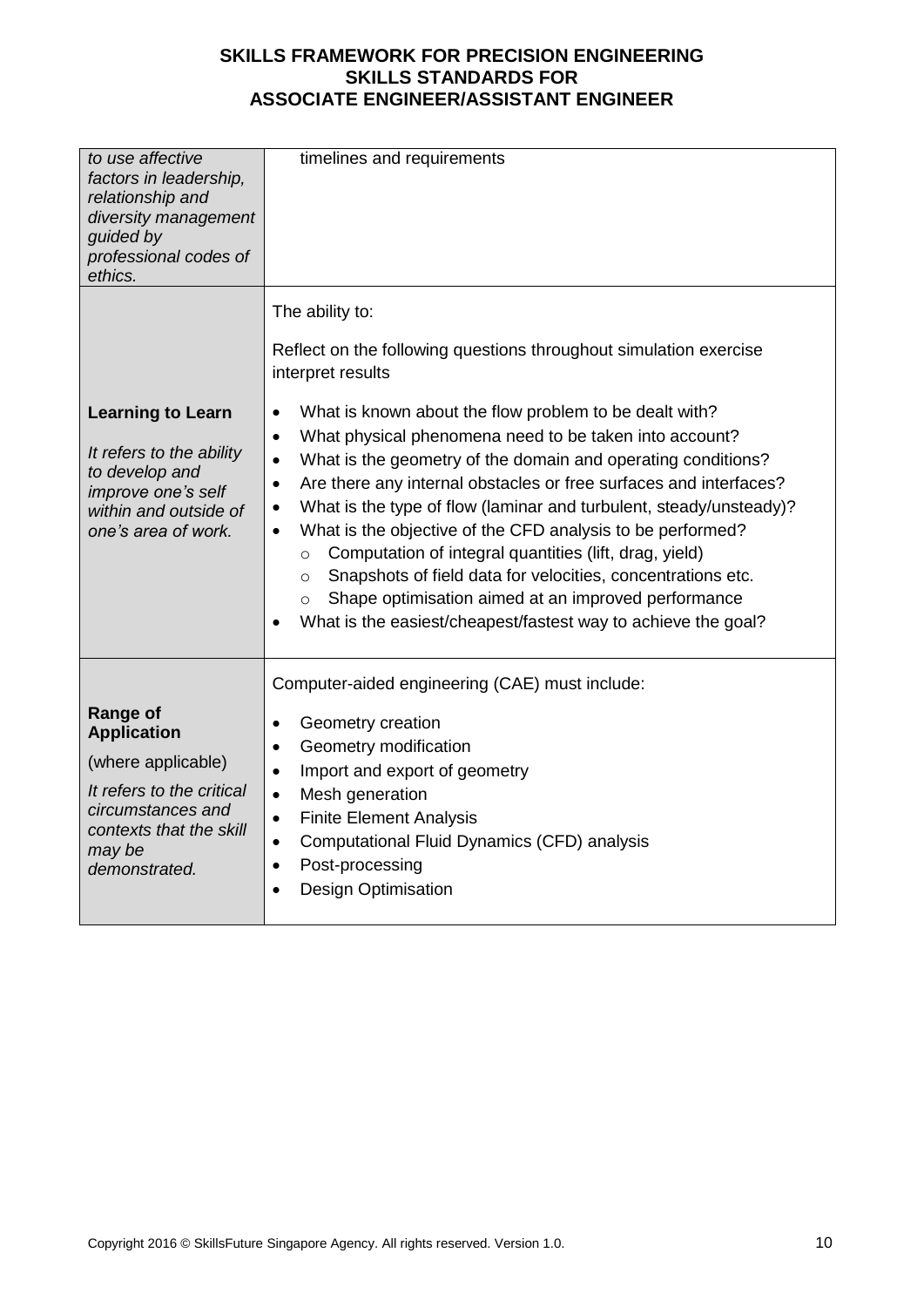| <b>Skill Code</b>                                                                                                                                                                                                             | PRE-TEF-4020-1                                                                                                                                                                                                                                                                                               | <b>Skill Category</b>                                                                                                                                                                                                                                                         | <b>Technical and Engineering</b><br>Fundamentals                    |
|-------------------------------------------------------------------------------------------------------------------------------------------------------------------------------------------------------------------------------|--------------------------------------------------------------------------------------------------------------------------------------------------------------------------------------------------------------------------------------------------------------------------------------------------------------|-------------------------------------------------------------------------------------------------------------------------------------------------------------------------------------------------------------------------------------------------------------------------------|---------------------------------------------------------------------|
|                                                                                                                                                                                                                               |                                                                                                                                                                                                                                                                                                              | <b>Skill Sub-Category</b><br>(where applicable)                                                                                                                                                                                                                               | <b>Conceptual Knowledge</b>                                         |
| <b>Skill Title</b>                                                                                                                                                                                                            | <b>Apply Materials Characterisation</b>                                                                                                                                                                                                                                                                      |                                                                                                                                                                                                                                                                               |                                                                     |
| <b>Skill Description</b>                                                                                                                                                                                                      | This skill describes the ability to apply instrumental methods useful for<br>testing for<br>characterisation<br>and<br>applications<br>the<br>materials<br>in<br>manufacturing industry and apply in quality control, product development,<br>failure analysis and process development and trouble shooting. |                                                                                                                                                                                                                                                                               |                                                                     |
| <b>Knowledge and</b><br><b>Analysis</b><br>It refers to gathering,<br>cognitive processing,<br>integration and<br>inspection of facts<br>and information<br>required to perform<br>the work tasks and<br>activities.          | The ability to understand:<br>$\bullet$<br>$\circ$<br>$\circ$<br>$\circ$<br>$\circ$<br>$\circ$<br>$\bullet$                                                                                                                                                                                                  | Types of Properties of materials such as:<br>Optical properties of materials.<br>Thermal properties of materials.<br>Mechanical properties of materials.<br>Chemical properties of materials.<br>Microstructures of materials<br>characterising the properties of materials   | Principles of the methods and instruments used in measuring and     |
| <b>Application and</b><br><b>Adaptation</b><br>It refers to the ability<br>to perform the work<br>tasks and activities<br>required of the<br>occupation, and the<br>ability to react to and<br>manage the changes<br>at work. | The ability to:<br>٠<br>and characterising the following:<br>$\circ$<br>$\circ$<br>$\circ$<br>$\circ$                                                                                                                                                                                                        | Apply appropriate methods and select correct instruments in<br>measuring and characterising optical properties of materials.<br>Thermal properties of materials.<br>Mechanical properties of materials.<br>Chemical properties of materials.<br>Microstructures of materials. | Apply the principles of the methods and instruments in measuring    |
| <b>Innovation and</b><br><b>Value Creation</b><br>It refers to the ability<br>to generate purposive<br>ideas to improve work<br>performance and/or<br>enhance business<br>values that are<br>aligned to                       | The ability to:<br>areas of potential value add                                                                                                                                                                                                                                                              |                                                                                                                                                                                                                                                                               | Review existing processes to meet industrial requirements to assess |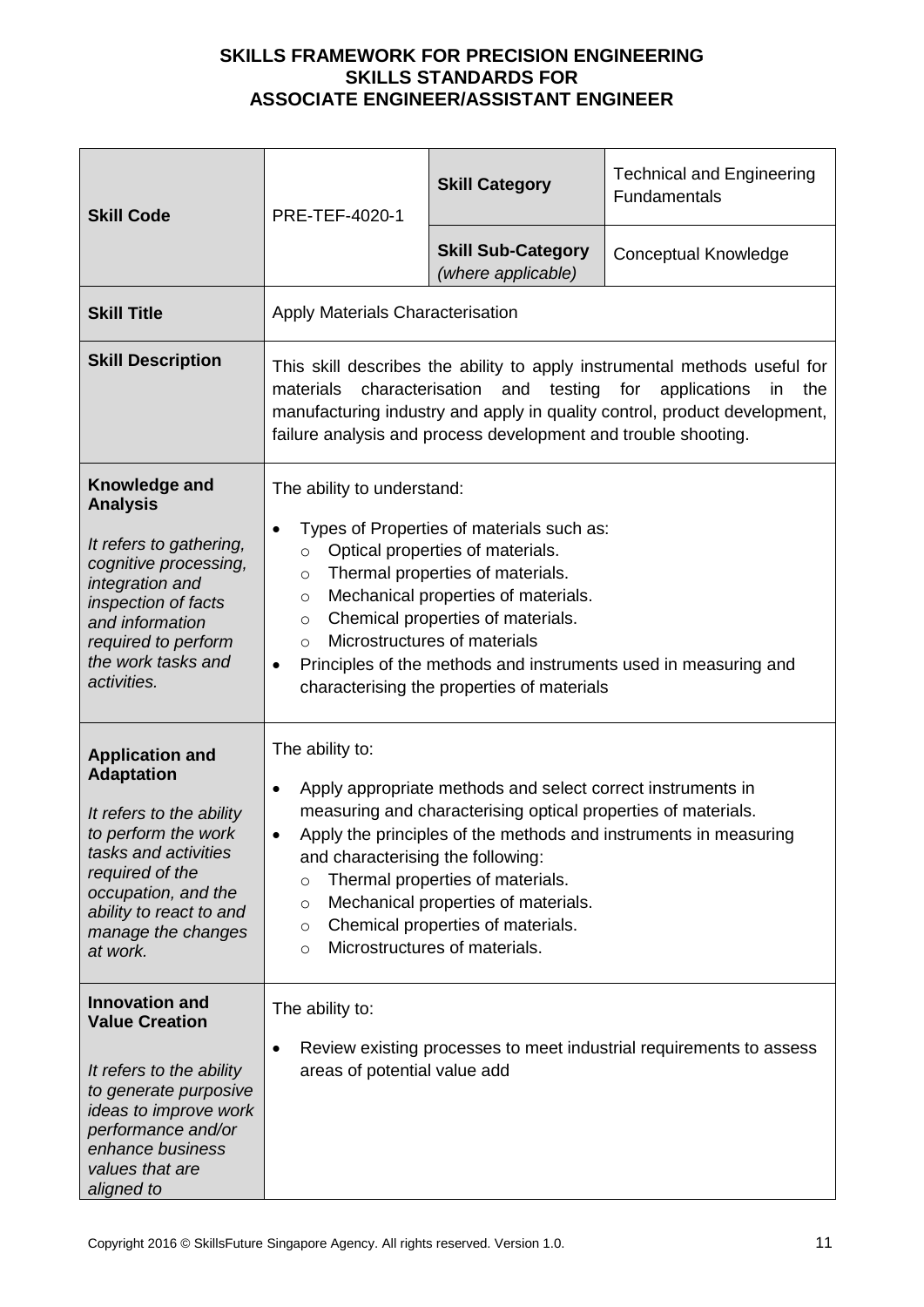| organisational goals.                                                                                                                                               |                                                                                                                                                                                                                                                                                                                                                                                                                                                                               |
|---------------------------------------------------------------------------------------------------------------------------------------------------------------------|-------------------------------------------------------------------------------------------------------------------------------------------------------------------------------------------------------------------------------------------------------------------------------------------------------------------------------------------------------------------------------------------------------------------------------------------------------------------------------|
|                                                                                                                                                                     |                                                                                                                                                                                                                                                                                                                                                                                                                                                                               |
| <b>Social Intelligence</b><br>and Ethics                                                                                                                            | The ability to:                                                                                                                                                                                                                                                                                                                                                                                                                                                               |
| It refers to the ability<br>to use affective<br>factors in leadership,<br>relationship and<br>diversity management<br>guided by<br>professional codes of<br>ethics. | Communicate with colleagues and team to assist in establishing<br>$\bullet$<br>timelines and requirements                                                                                                                                                                                                                                                                                                                                                                     |
| <b>Learning to Learn</b>                                                                                                                                            | The ability to:                                                                                                                                                                                                                                                                                                                                                                                                                                                               |
| It refers to the ability<br>to develop and<br>improve one's self<br>within and outside of<br>one's area of work.                                                    | Engage in self-reflection to explore alternative techniques to best<br>$\bullet$<br>meet requirements                                                                                                                                                                                                                                                                                                                                                                         |
| <b>Range of</b><br><b>Application</b><br>(where applicable)<br>It refers to the critical<br>circumstances and<br>contexts that the skill<br>may be<br>demonstrated. | Failure analysis of components<br>$\bullet$<br>Trouble shooting of process to optimise the manufacturing process<br>$\bullet$<br>Quality control of finished products<br>$\bullet$<br>Quality assurance of finished products<br>$\bullet$<br>Identification of materials<br>$\bullet$<br>Internal structure characterisation<br>$\bullet$<br>Defects detection<br>$\bullet$<br>Materials research<br>$\bullet$<br>Manufacturing process research and development<br>$\bullet$ |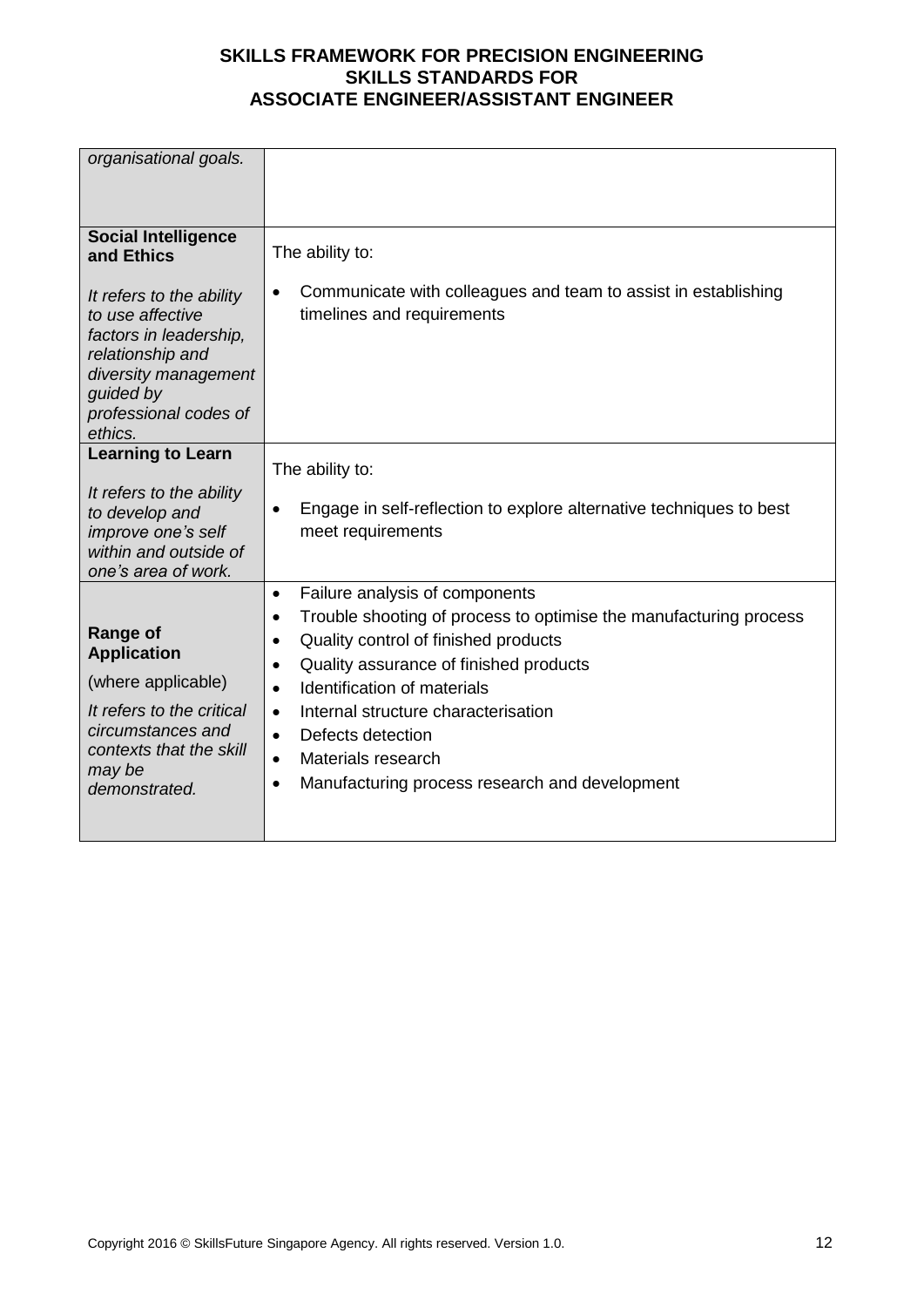| <b>Skill Code</b>                                                                                                                                                                                                             | PRE-TEF-4021-1                                                                                                                                                                                                                                                           | <b>Skill Category</b>                                                                                                                                                                                                                               | <b>Technical and Engineering</b><br>Fundamentals                                                                                                                                                             |
|-------------------------------------------------------------------------------------------------------------------------------------------------------------------------------------------------------------------------------|--------------------------------------------------------------------------------------------------------------------------------------------------------------------------------------------------------------------------------------------------------------------------|-----------------------------------------------------------------------------------------------------------------------------------------------------------------------------------------------------------------------------------------------------|--------------------------------------------------------------------------------------------------------------------------------------------------------------------------------------------------------------|
|                                                                                                                                                                                                                               |                                                                                                                                                                                                                                                                          | <b>Skill Sub-Category</b><br>(where applicable)                                                                                                                                                                                                     | <b>Conceptual Knowledge</b>                                                                                                                                                                                  |
| <b>Skill Title</b>                                                                                                                                                                                                            |                                                                                                                                                                                                                                                                          | Apply Vibration Design and Control for Precision Engineering                                                                                                                                                                                        |                                                                                                                                                                                                              |
| <b>Skill Description</b>                                                                                                                                                                                                      | This skill describes the ability to apply theory, computational aspects, and<br>applications of vibrations. It also includes emphasis on design and control<br>for vibration, explanations of the fundamentals, focusing on physical<br>significance and interpretation. |                                                                                                                                                                                                                                                     |                                                                                                                                                                                                              |
| Knowledge and<br><b>Analysis</b><br>It refers to gathering,<br>cognitive processing,<br>integration and<br>inspection of facts<br>and information<br>required to perform<br>the work tasks and<br>activities.                 | The ability to understand:<br>$\bullet$<br>$\bullet$<br>and effect of damping<br>effect of mass and stiffness<br>٠<br>٠<br>$\bullet$<br>equations                                                                                                                        | Able to understand the solutions of second order differential<br>Understand complex numbers and complex exponentials                                                                                                                                | Know the basic definitions and principles of engineering mechanics.<br>characteristics of simple vibration of one DoF undamped oscillator<br>Able to model mechanical systems and write equations of motions |
| <b>Application and</b><br><b>Adaptation</b><br>It refers to the ability<br>to perform the work<br>tasks and activities<br>required of the<br>occupation, and the<br>ability to react to and<br>manage the changes<br>at work. | The ability to:<br>$\bullet$<br>analysis<br>problems<br>requirements in precision industry                                                                                                                                                                               | Understand the physical aspects of the mathematical concepts<br>necessary to describe the vibration phenomena<br>Develop realistic design by taking into consideration of vibration<br>Visualise practical phenomena of vibration and solve related | Apply vibration design and control measures in achieving the quality                                                                                                                                         |
| <b>Innovation and</b><br><b>Value Creation</b><br>It refers to the ability<br>to generate purposive<br>ideas to improve work<br>performance and/or<br>enhance business<br>values that are<br>aligned to                       | The ability to:<br>areas of potential value add                                                                                                                                                                                                                          |                                                                                                                                                                                                                                                     | Review existing processes to meet industrial requirements to assess                                                                                                                                          |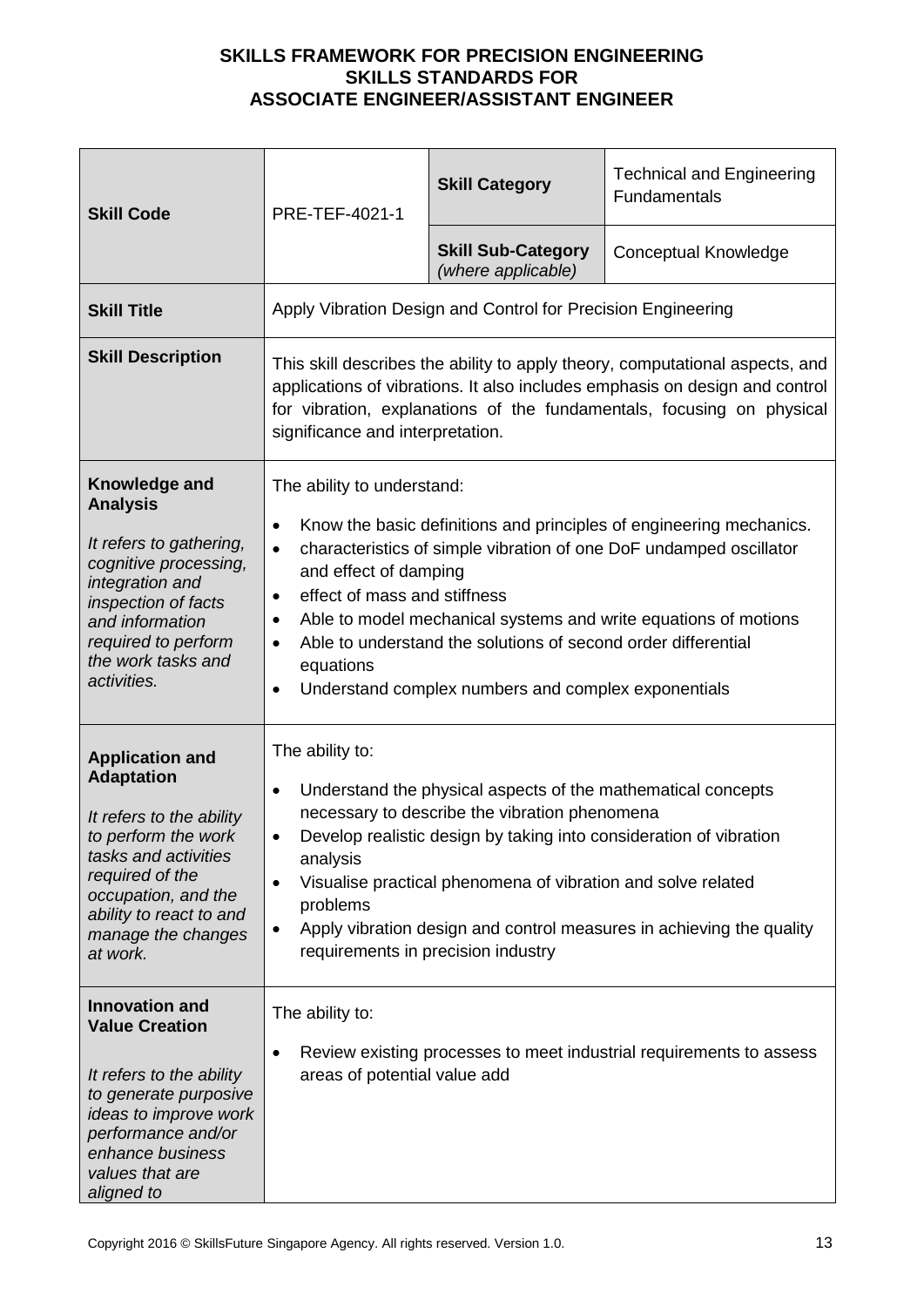| organisational goals.                                                                                                                                               |                                                                                                           |
|---------------------------------------------------------------------------------------------------------------------------------------------------------------------|-----------------------------------------------------------------------------------------------------------|
| <b>Social Intelligence</b><br>and Ethics                                                                                                                            | The ability to:                                                                                           |
| It refers to the ability<br>to use affective<br>factors in leadership,<br>relationship and<br>diversity management<br>guided by<br>professional codes of<br>ethics. | Communicate with colleagues and team to assist in establishing<br>$\bullet$<br>timelines and requirements |
| <b>Learning to Learn</b>                                                                                                                                            | The ability to:                                                                                           |
| It refers to the ability<br>to develop and<br>improve one's self<br>within and outside of<br>one's area of work.                                                    | Engage in self-reflection to explore alternative techniques to best<br>$\bullet$<br>meet requirements     |
| <b>Range of</b><br><b>Application</b>                                                                                                                               | <b>Rules and Regulations:</b>                                                                             |
| (where applicable)                                                                                                                                                  | WSH requirements pertaining to laboratories                                                               |
| It refers to the critical<br>circumstances and<br>contexts that the skill<br>may be<br>demonstrated.                                                                |                                                                                                           |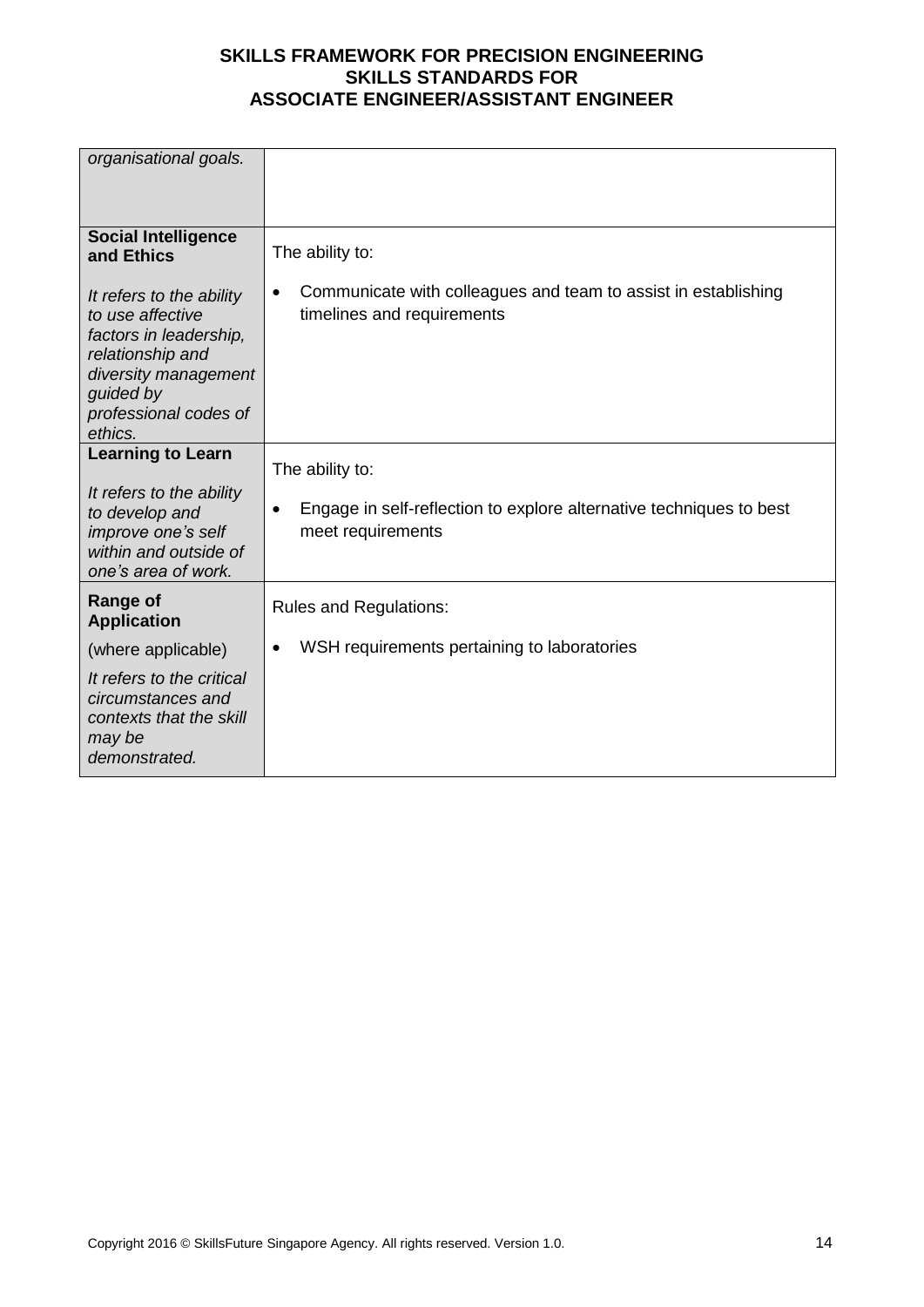| <b>Skill Code</b>                                                                                                                                                                                             | PRE-TEF-4022-1                                                                                                                                                                                                                                                                                                                                                                                                                                                                                                                                                                                                                                                                                                                                                                                                                                                                                                                                                                                                                                                                                                                                                                                                                                                                                                                                                                                                                                                                                                           | <b>Skill Category</b>                                  | <b>Technical and Engineering</b><br><b>Fundamentals</b> |
|---------------------------------------------------------------------------------------------------------------------------------------------------------------------------------------------------------------|--------------------------------------------------------------------------------------------------------------------------------------------------------------------------------------------------------------------------------------------------------------------------------------------------------------------------------------------------------------------------------------------------------------------------------------------------------------------------------------------------------------------------------------------------------------------------------------------------------------------------------------------------------------------------------------------------------------------------------------------------------------------------------------------------------------------------------------------------------------------------------------------------------------------------------------------------------------------------------------------------------------------------------------------------------------------------------------------------------------------------------------------------------------------------------------------------------------------------------------------------------------------------------------------------------------------------------------------------------------------------------------------------------------------------------------------------------------------------------------------------------------------------|--------------------------------------------------------|---------------------------------------------------------|
|                                                                                                                                                                                                               |                                                                                                                                                                                                                                                                                                                                                                                                                                                                                                                                                                                                                                                                                                                                                                                                                                                                                                                                                                                                                                                                                                                                                                                                                                                                                                                                                                                                                                                                                                                          | <b>Skill Sub-Category</b><br>(where applicable)        | <b>Conceptual Knowledge</b>                             |
| <b>Skill Title</b>                                                                                                                                                                                            |                                                                                                                                                                                                                                                                                                                                                                                                                                                                                                                                                                                                                                                                                                                                                                                                                                                                                                                                                                                                                                                                                                                                                                                                                                                                                                                                                                                                                                                                                                                          | Determine Heat Transfer Loads for Processing Equipment |                                                         |
| <b>Skill Description</b>                                                                                                                                                                                      | This skill describes the ability to apply knowledge and application skills in<br>performing heat transfer and energy balance calculations used in the<br>optimal design and energy-efficient operation of process equipment and<br>apply them in the workplace. It also includes identifying applicable modes<br>of heat transfer (conduction, convection and radiation), estimating<br>heating and cooling requirements for production machinery and systems<br>involved, implementing energy conservation measures and fuel saving<br>technologies, balancing heat and cool with mechanical work and<br>addressing the skills demanded in plastics, rubber and cable making<br>industry.                                                                                                                                                                                                                                                                                                                                                                                                                                                                                                                                                                                                                                                                                                                                                                                                                               |                                                        |                                                         |
| Knowledge and<br><b>Analysis</b><br>It refers to gathering,<br>cognitive processing,<br>integration and<br>inspection of facts<br>and information<br>required to perform<br>the work tasks and<br>activities. | The ability to understand:<br>The three modes of heat transfer<br>٠<br>The basic heat transfer equation<br>$\bullet$<br>Applying parallel, counter flow and crossflow heat exchangers<br>٠<br>Thermal physical properties of air, water, oil and steam cycles and<br>٠<br>plant efficiencies<br>Thermophysical properties of polymer compounds, elastomers and<br>٠<br>plastics including thermal conductivity, heat capacity, thermal<br>expansion and contraction, heat resistance, heat deflection point,<br>melting point, flammability, thermal stresses of moulding components<br>Addressing the effects of heat on mechanical strength, yield stress,<br>٠<br>strain and microstructural deformation of polymeric materials<br>Cooling curves, superheat and thermal arrest<br>$\bullet$<br>The process of cooling rates for crystallisation and polymerisation<br>٠<br>Maintaining repetitive heating and cooling cycles of elastomers<br>٠<br>The various sources of heating and cooling<br>٠<br>Developing heating systems including ovens, dryers, panel, radiant<br>٠<br>and strip heaters, heat lamps, glass, quartz and ceramic heaters<br>Developing cooling systems including chillers, dehumidifiers, heat<br>$\bullet$<br>pumps, heat pipes and fans<br>Geometry of heating and cooling lines and passages<br>$\bullet$<br>Overall heat transfer coefficients for separate and composite<br>٠<br>mechanisms of heat transmission<br>Monitoring and controlling temperature<br>and heat transfer rates, |                                                        |                                                         |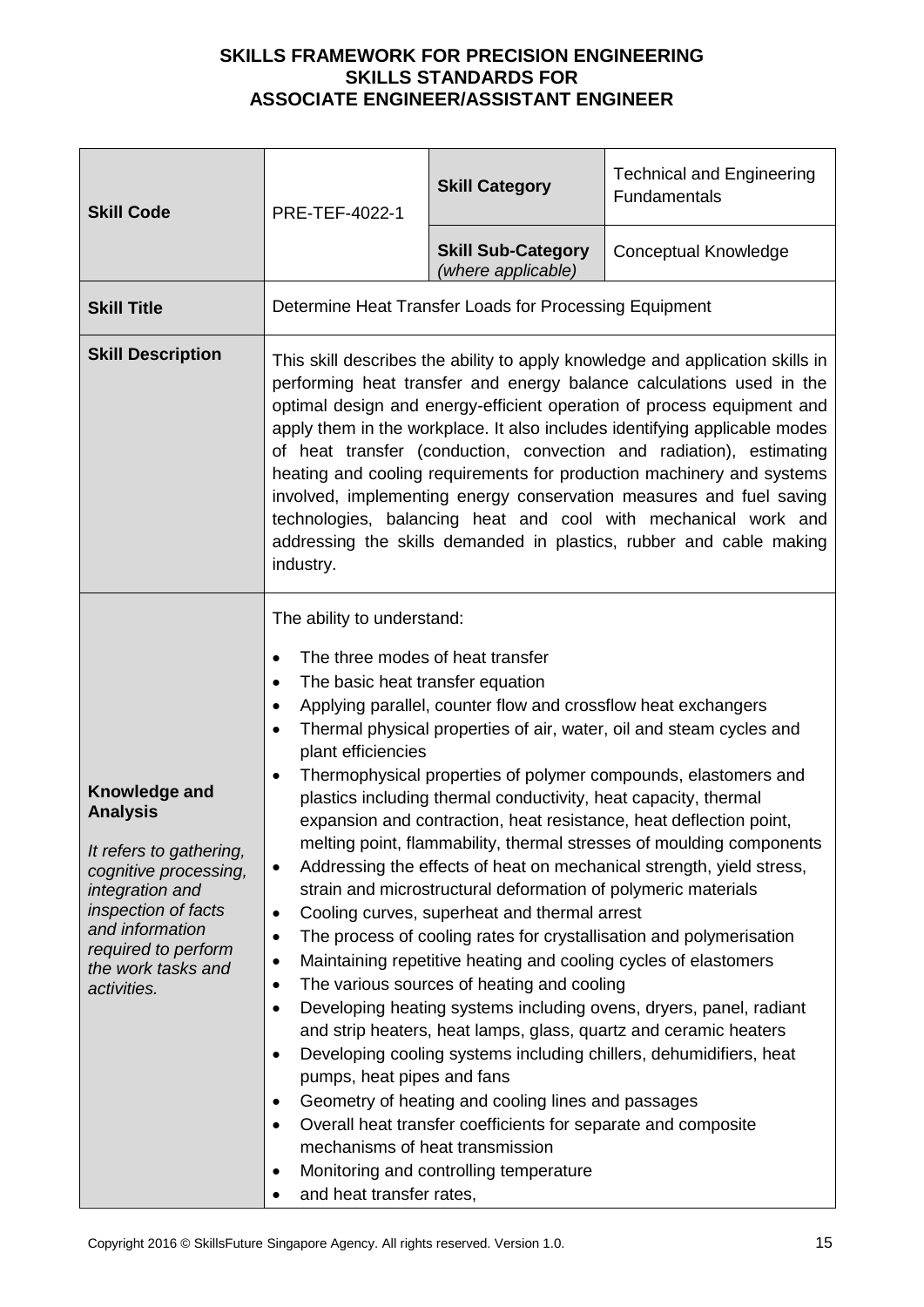|                                                                                                                                                                                                                               | Potentials for electrical and gaseous fuels savings, energy recovery,<br>$\bullet$<br>recycling and waste reduction<br>Thermoplastics and thermosetting<br>$\bullet$<br>Polymer processing and moulding techniques including compression,<br>٠<br>transfer, injection (blow and rotary), extrusion (screw and barrel<br>types) as well as casting                                                                                                                                                                                                                                                                                                                                                                                                                                                                                                                                                                                                                                                                                                                                                                                                                                                                                                                                                                                                                                                                                                                                                                                                                                                                                                                                                                                                                                                                                                                                                                                                                                                                                                                                                                                                                                |
|-------------------------------------------------------------------------------------------------------------------------------------------------------------------------------------------------------------------------------|----------------------------------------------------------------------------------------------------------------------------------------------------------------------------------------------------------------------------------------------------------------------------------------------------------------------------------------------------------------------------------------------------------------------------------------------------------------------------------------------------------------------------------------------------------------------------------------------------------------------------------------------------------------------------------------------------------------------------------------------------------------------------------------------------------------------------------------------------------------------------------------------------------------------------------------------------------------------------------------------------------------------------------------------------------------------------------------------------------------------------------------------------------------------------------------------------------------------------------------------------------------------------------------------------------------------------------------------------------------------------------------------------------------------------------------------------------------------------------------------------------------------------------------------------------------------------------------------------------------------------------------------------------------------------------------------------------------------------------------------------------------------------------------------------------------------------------------------------------------------------------------------------------------------------------------------------------------------------------------------------------------------------------------------------------------------------------------------------------------------------------------------------------------------------------|
| <b>Application and</b><br><b>Adaptation</b><br>It refers to the ability<br>to perform the work<br>tasks and activities<br>required of the<br>occupation, and the<br>ability to react to and<br>manage the changes<br>at work. | The ability to:<br>Conductive heat transmissions to or from items are calculated.<br>٠<br>Natural and forced convective heat transmissions to or from items are<br>$\bullet$<br>calculated<br>Radiative heat transmission to or from items can be calculated.<br>Combined conductive, convective and radiative heat transmissions to<br>$\bullet$<br>or from items<br>Equivalent electrical analogies are calculated<br>٠<br>Saturated steam properties are calculated<br>٠<br>Temperature change due to heating of polymer compounds in typical<br>٠<br>processing equipment is calculated<br>Temperature change due to cooling of polymer compounds in typical<br>$\bullet$<br>processing equipment is calculated<br>Variation in heat content caused by shear on a polymer compound is<br>$\bullet$<br>calculated<br>Temperature increase as a result of shear on a polymer compound is<br>$\bullet$<br>calculated<br>Sources of heating and cooling such as steam and oil heating and air<br>$\bullet$<br>and water cooling are examined<br>Fuel types for generating heat and cool such as electricity, gas, solar<br>$\bullet$<br>and renewables are evaluated<br>Heat transfer coefficients and rates for heating and cooling methods<br>$\bullet$<br>are compared<br>Appropriate methods of varying and controlling heat transfer rates are<br>$\bullet$<br>determined<br>Rates of heat transfer under a range of conditions are evaluated<br>$\bullet$<br>Plastic materials (thermoplastics, thermosetting and elastomers) are<br>$\bullet$<br>classified<br>Polymer processing and moulding techniques included compression,<br>٠<br>transfer, injection (blow and rotary), extrusion (screw and barrel<br>$\bullet$<br>types) as well as casting and fabrication of fibres and films (spinning<br>and drawing methods) are recognised<br>Factors relevant to required heating and cooling rates such as<br>٠<br>scorch, and flow rates required for process mould filling are identified<br>Appropriate heat transfer mechanism(s) to achieve desired conditions<br>$\bullet$<br>are selected.<br>Thermal load and the process requirements are checked to match<br>٠ |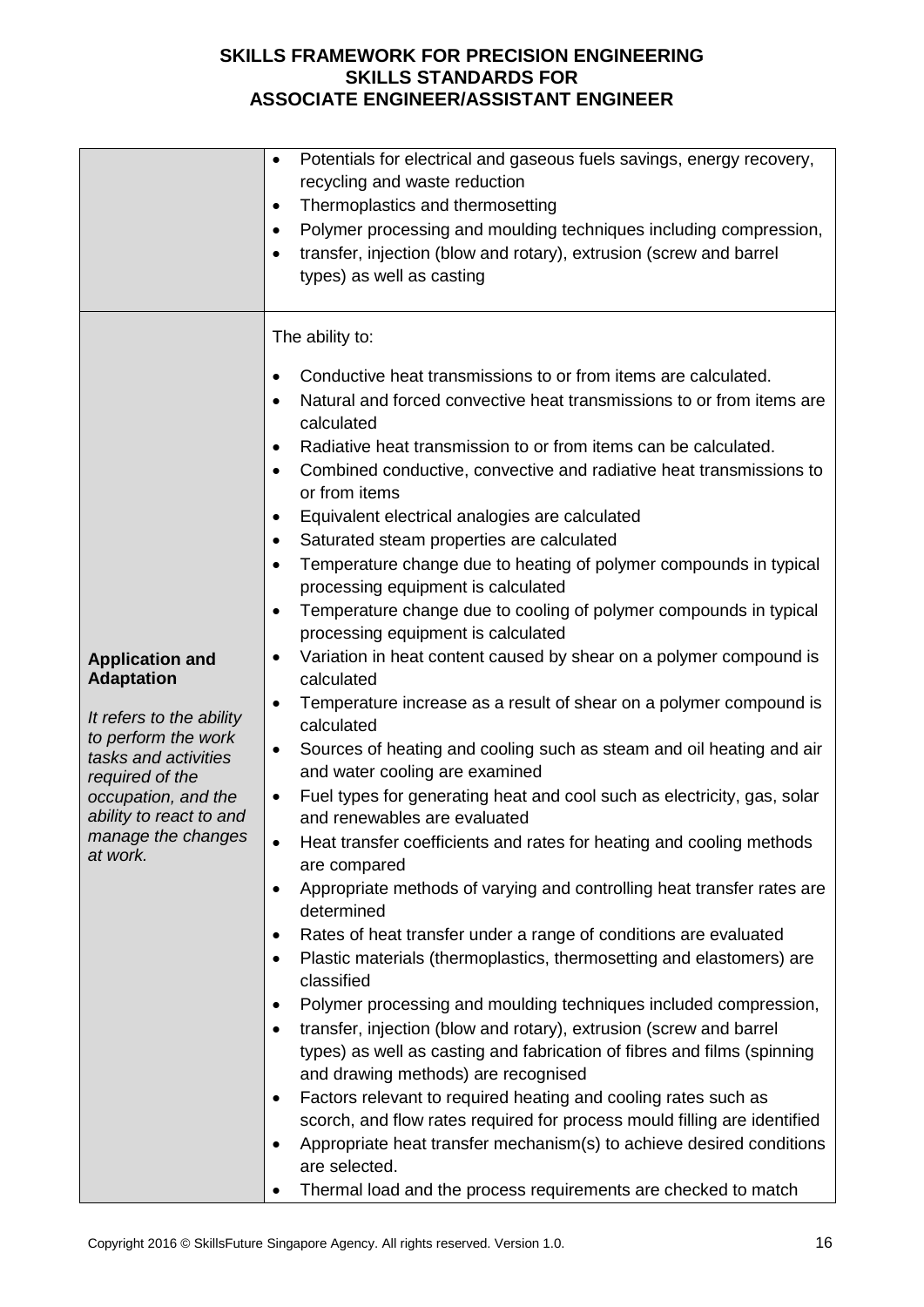|                                                                                                                                                                                                                                  | perfectly with a view to improved productivity and manufacturing<br>Total heating load applied to process components are evaluated<br>٠<br>Total cooling load applied to process components are evaluated<br>$\bullet$<br>Heat generated from mechanical work is evaluated<br>$\bullet$<br>Adequacy of the heating system used in the process plant is<br>$\bullet$<br>checked, if it copes with the heating or cooling load<br>Adequacy of the cooling system used in the process plant are<br>$\bullet$<br>checked, if it copes with the heating or cooling load<br>Conformity of all performed operations with industry and government<br>$\bullet$<br>standards and codes of practice, workplace procedures and policies<br>are checked             |
|----------------------------------------------------------------------------------------------------------------------------------------------------------------------------------------------------------------------------------|---------------------------------------------------------------------------------------------------------------------------------------------------------------------------------------------------------------------------------------------------------------------------------------------------------------------------------------------------------------------------------------------------------------------------------------------------------------------------------------------------------------------------------------------------------------------------------------------------------------------------------------------------------------------------------------------------------------------------------------------------------|
| <b>Innovation and</b><br><b>Value Creation</b><br>It refers to the ability<br>to generate purposive<br>ideas to improve work<br>performance and/or<br>enhance business<br>values that are<br>aligned to<br>organisational goals. | The ability to:<br>Parallel, counter-flow and cross-flow heat exchangers are analysed<br>$\bullet$<br>Effects of heat on thermo physical characteristics and mechanical<br>$\bullet$<br>properties of polymeric materials being processed are analysed<br>Effects of cooling on thermo physical characteristics and mechanical<br>$\bullet$<br>properties of polymeric materials are analysed<br>Feasible possibilities applicable in implementing energy-efficiency,<br>٠<br>energy conversion and conservation measures are investigated<br>Available technologies and systems, evaluate heating requirements<br>٠<br>are considered to obtain correct viscosity for polymer processing                                                               |
| <b>Social Intelligence</b><br>and Ethics<br>It refers to the ability<br>to use affective<br>factors in leadership,<br>relationship and<br>diversity management<br>guided by<br>professional codes of<br>ethics.                  | The ability to:<br>Communicate with colleagues and team to assist in establishing<br>$\bullet$<br>timelines and requirements                                                                                                                                                                                                                                                                                                                                                                                                                                                                                                                                                                                                                            |
| <b>Learning to Learn</b><br>It refers to the ability<br>to develop and<br>improve one's self<br>within and outside of<br>one's area of work.                                                                                     | The ability to:<br>Ability to perform conduction through a flat plate, composite flat<br>$\bullet$<br>plates, thin and thick wall pipes, composite pipes<br>Ability to perform convection at a surface or tube<br>٠<br>Ability to perform radiation from a black or grey flat surface or tube<br>$\bullet$<br>Ability to perform combined conduction and convection through single<br>$\bullet$<br>or multiple flat plates or thin wall tubes<br>Ability to perform combined convection and radiation<br>$\bullet$<br>Ability to perform combined conduction, convection and radiation<br>$\bullet$<br>Ability to practise minimisation of energy conversion losses<br>$\bullet$<br>associated with mechanical work such as in screw, mixer, blender or |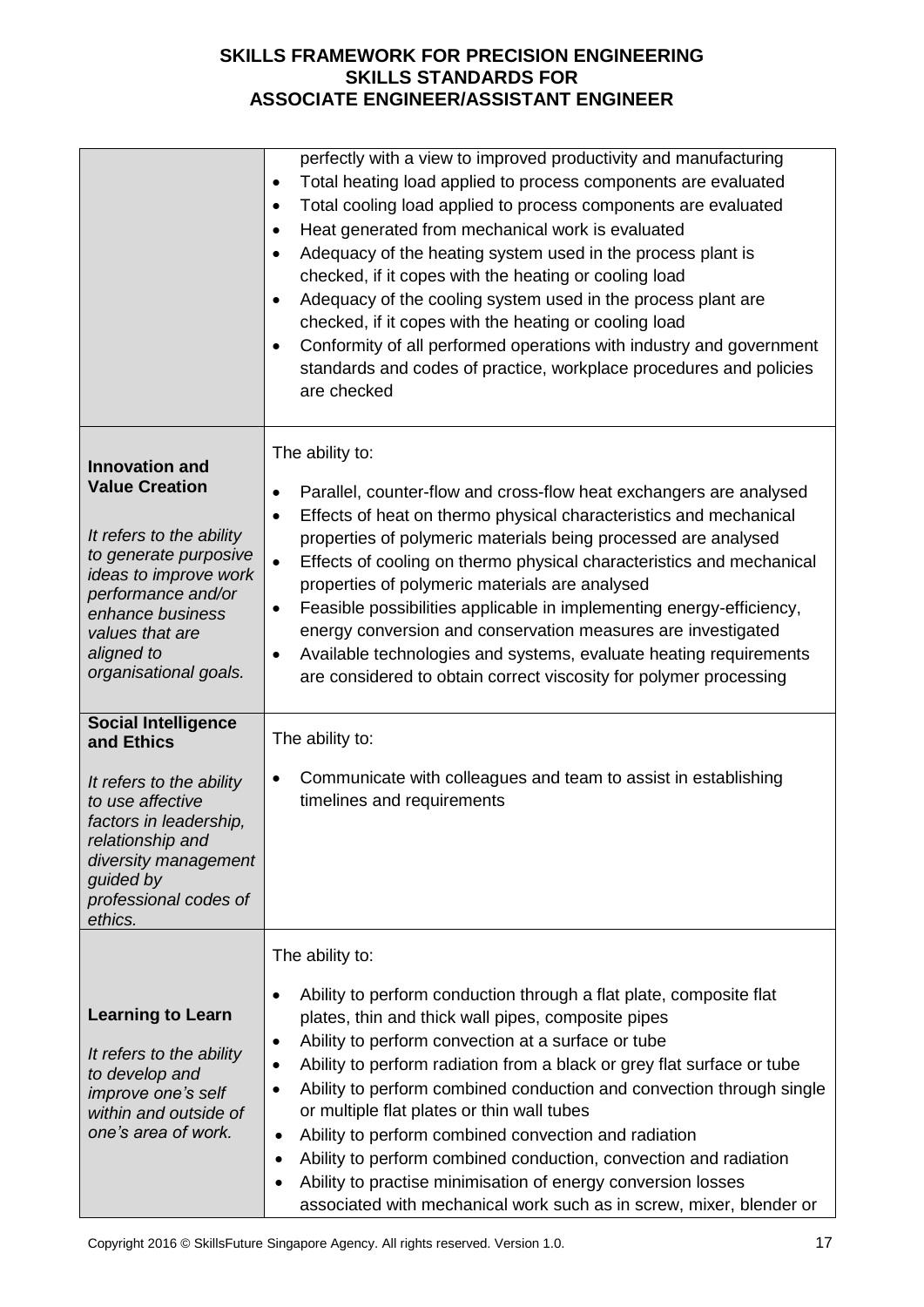|                                                                                                      | mill machines<br>Ability to implement energy conservation technologies<br>٠<br>Ability to address viscosity, flow and thermal stability<br>$\bullet$<br>Ability to address fabrication of polymeric materials, fibres and films<br>$\bullet$<br>(spinning and drawing methods)<br>Ability to perform injection moulding systems including single and<br>$\bullet$<br>double stage plunger units, two-stage screw plunger and in line<br>reciprocating screw units<br>Ability to identify injection tooling including hot and cold runners<br>$\bullet$<br>Ability to check sufficiency of supply flow rates and the overall<br>$\bullet$<br>thermal loads with the plant systems<br>Ability to balance heat and cool with mechanical work<br>$\bullet$ |
|------------------------------------------------------------------------------------------------------|--------------------------------------------------------------------------------------------------------------------------------------------------------------------------------------------------------------------------------------------------------------------------------------------------------------------------------------------------------------------------------------------------------------------------------------------------------------------------------------------------------------------------------------------------------------------------------------------------------------------------------------------------------------------------------------------------------------------------------------------------------|
| <b>Range of</b><br><b>Application</b>                                                                | <b>Rules and Regulations:</b>                                                                                                                                                                                                                                                                                                                                                                                                                                                                                                                                                                                                                                                                                                                          |
| (where applicable)                                                                                   | WSH requirements pertaining to laboratories, radiation and heat<br>$\bullet$                                                                                                                                                                                                                                                                                                                                                                                                                                                                                                                                                                                                                                                                           |
| It refers to the critical<br>circumstances and<br>contexts that the skill<br>may be<br>demonstrated. | protection regulation                                                                                                                                                                                                                                                                                                                                                                                                                                                                                                                                                                                                                                                                                                                                  |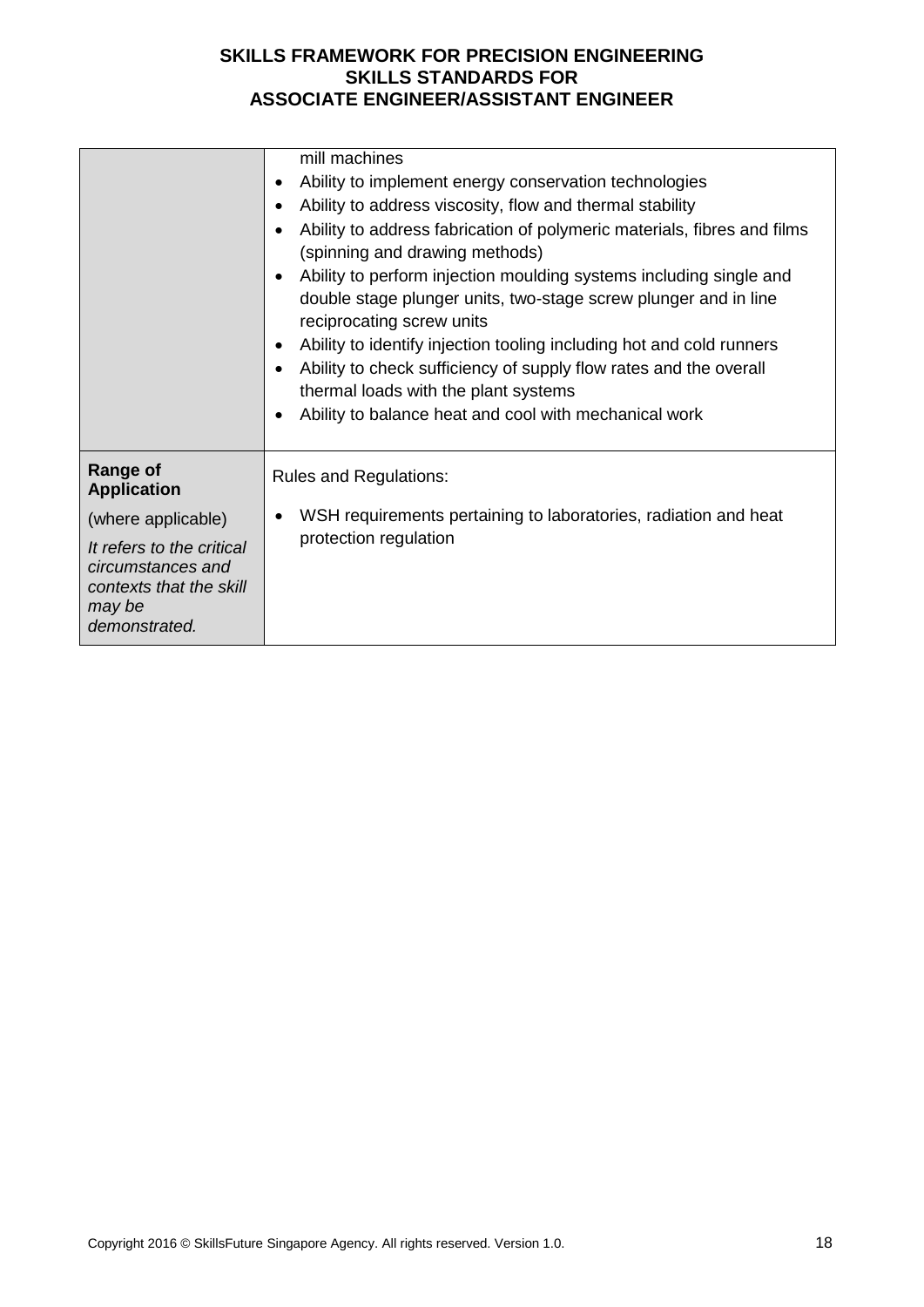| <b>Skill Code</b>                                                                                                                                                                                                             | PRE-TED-4005-1                                                                                                                                                                                                                                                                                                                                                                                                                                                                                                                                                                                                                                                                                                                                                                                                                                                                | <b>Skill Category</b>                           | <b>Technical and Engineering</b><br>Design |
|-------------------------------------------------------------------------------------------------------------------------------------------------------------------------------------------------------------------------------|-------------------------------------------------------------------------------------------------------------------------------------------------------------------------------------------------------------------------------------------------------------------------------------------------------------------------------------------------------------------------------------------------------------------------------------------------------------------------------------------------------------------------------------------------------------------------------------------------------------------------------------------------------------------------------------------------------------------------------------------------------------------------------------------------------------------------------------------------------------------------------|-------------------------------------------------|--------------------------------------------|
|                                                                                                                                                                                                                               |                                                                                                                                                                                                                                                                                                                                                                                                                                                                                                                                                                                                                                                                                                                                                                                                                                                                               | <b>Skill Sub-Category</b><br>(where applicable) | <b>Components and Modules</b>              |
| <b>Skill Title</b>                                                                                                                                                                                                            | <b>Apply Materials Technology</b>                                                                                                                                                                                                                                                                                                                                                                                                                                                                                                                                                                                                                                                                                                                                                                                                                                             |                                                 |                                            |
| <b>Skill Description</b>                                                                                                                                                                                                      | This skill describes the ability to identify different engineering materials,<br>understand and evaluate their properties and select appropriate materials<br>for engineering applications.                                                                                                                                                                                                                                                                                                                                                                                                                                                                                                                                                                                                                                                                                   |                                                 |                                            |
| Knowledge and<br><b>Analysis</b>                                                                                                                                                                                              | The ability to understand:                                                                                                                                                                                                                                                                                                                                                                                                                                                                                                                                                                                                                                                                                                                                                                                                                                                    |                                                 |                                            |
| It refers to gathering,<br>cognitive processing,<br>integration and<br>inspection of facts<br>and information<br>required to perform<br>the work tasks and<br>activities.                                                     | Types and properties of materials<br>Tests for tensile strength, hardness and impact strength<br>$\bullet$<br>Procedure to prepare metallographic samples<br>$\bullet$<br>Heat treatment of steels                                                                                                                                                                                                                                                                                                                                                                                                                                                                                                                                                                                                                                                                            |                                                 |                                            |
| <b>Application and</b><br><b>Adaptation</b><br>It refers to the ability<br>to perform the work<br>tasks and activities<br>required of the<br>occupation, and the<br>ability to react to and<br>manage the changes<br>at work. | The ability to:<br>Identify different engineering materials<br>$\bullet$<br>Define the properties of materials<br>$\bullet$<br>Determine the tensile properties from a tensile test<br>$\bullet$<br>Demonstrate the procedure to conduct tensile test, hardness and<br>impacts test of metals<br>Identify the common types of steels and their applications<br>٠<br>Apply the Fe-Fe3C phase diagram<br>$\bullet$<br>Report the objectives of heat treatment<br>Report the changes that occur during the various heat treatment<br>processes<br>Correlate the effect of heat treatment process to the mechanical<br>properties<br>Report properties and applications of aluminium alloys<br>Review the properties and applications of titanium alloys<br>Report properties and applications of superalloys<br>Demonstrate the procedure to prepare metallographic samples<br>٠ |                                                 |                                            |
| <b>Innovation and</b><br><b>Value Creation</b>                                                                                                                                                                                | The ability to:<br>Review existing processes to meet industrial requirements to assess                                                                                                                                                                                                                                                                                                                                                                                                                                                                                                                                                                                                                                                                                                                                                                                        |                                                 |                                            |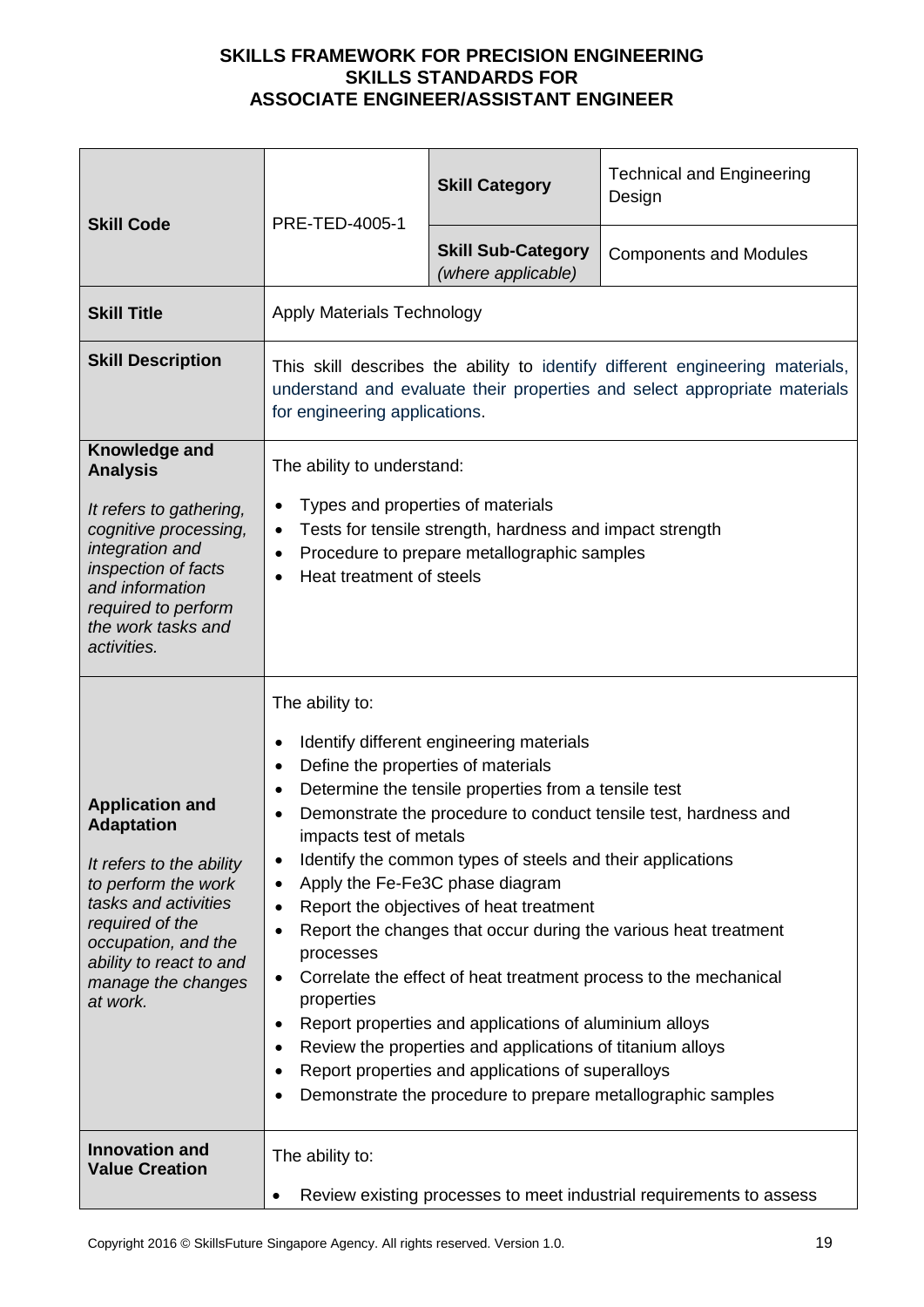| It refers to the ability<br>to generate purposive<br>ideas to improve work<br>performance and/or<br>enhance business<br>values that are<br>aligned to<br>organisational goals. | areas of potential value add                                                                                                                                                                                             |                                         |                                            |
|--------------------------------------------------------------------------------------------------------------------------------------------------------------------------------|--------------------------------------------------------------------------------------------------------------------------------------------------------------------------------------------------------------------------|-----------------------------------------|--------------------------------------------|
| <b>Social Intelligence</b><br>and Ethics                                                                                                                                       | The ability to:                                                                                                                                                                                                          |                                         |                                            |
| It refers to the ability<br>to use affective<br>factors in leadership,<br>relationship and<br>diversity management<br>guided by<br>professional codes of<br>ethics.            | Communicate with colleagues and team to assist in establishing<br>timelines and requirements                                                                                                                             |                                         |                                            |
| <b>Learning to Learn</b>                                                                                                                                                       | The ability to:                                                                                                                                                                                                          |                                         |                                            |
| It refers to the ability<br>to develop and<br>improve one's self<br>within and outside of<br>one's area of work.                                                               | Engage in reflective practice to evaluate the feasibility of identified<br>$\bullet$<br>materials and methods to evaluate their properties<br>Interpret the principle and limitations of the various hardness tests<br>٠ |                                         |                                            |
|                                                                                                                                                                                | Types of materials must include:                                                                                                                                                                                         |                                         |                                            |
|                                                                                                                                                                                | Engineering materials<br><b>Ferrous materials</b>                                                                                                                                                                        |                                         |                                            |
| Range of<br><b>Application</b>                                                                                                                                                 | Tools and equipment must include:                                                                                                                                                                                        |                                         |                                            |
| (where applicable)                                                                                                                                                             | Operation manual                                                                                                                                                                                                         |                                         |                                            |
| It refers to the critical<br>circumstances and<br>contexts that the skill<br>may be<br>demonstrated.                                                                           | <b>Technical manual and instructions</b><br>Laboratory sheets<br>$\bullet$<br>Work-pieces<br>٠                                                                                                                           |                                         |                                            |
|                                                                                                                                                                                | Rules and regulations must include:                                                                                                                                                                                      |                                         |                                            |
|                                                                                                                                                                                | Workplace Safety and Health Act                                                                                                                                                                                          | Organisational processes and procedures |                                            |
| <b>Skill Code</b>                                                                                                                                                              | PRE-TED-4006-1                                                                                                                                                                                                           | <b>Skill Category</b>                   | <b>Technical and Engineering</b><br>Design |
|                                                                                                                                                                                |                                                                                                                                                                                                                          | <b>Skill Sub-Category</b>               | <b>Components and Modules</b>              |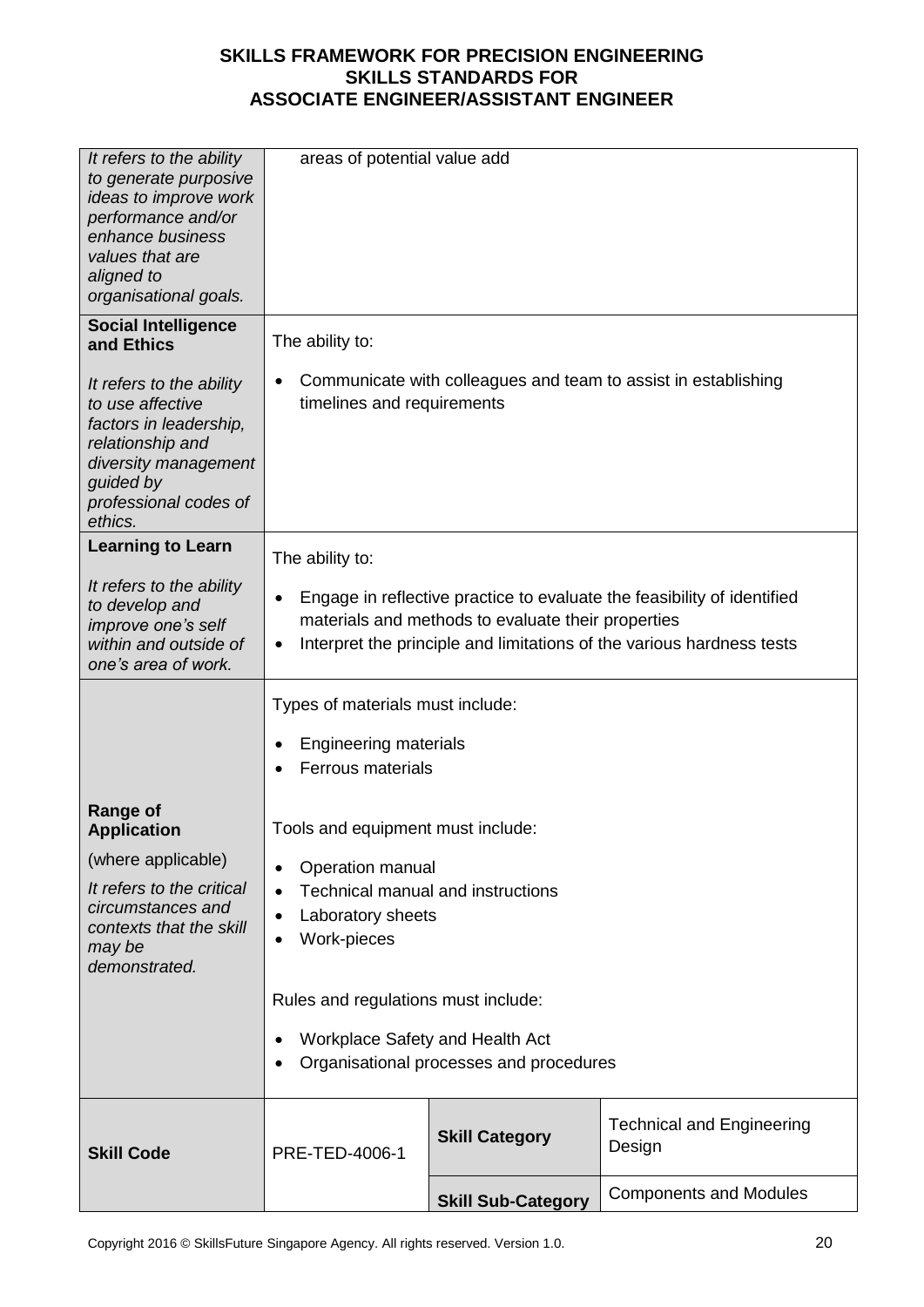|                                                                                                                                                                                                                               | (where applicable)                                                                                                                                                                                                                                                                                                                                                                                                                                                                                                                                                                                                               |  |  |
|-------------------------------------------------------------------------------------------------------------------------------------------------------------------------------------------------------------------------------|----------------------------------------------------------------------------------------------------------------------------------------------------------------------------------------------------------------------------------------------------------------------------------------------------------------------------------------------------------------------------------------------------------------------------------------------------------------------------------------------------------------------------------------------------------------------------------------------------------------------------------|--|--|
| <b>Skill Title</b>                                                                                                                                                                                                            | Apply Advanced Materials Technology                                                                                                                                                                                                                                                                                                                                                                                                                                                                                                                                                                                              |  |  |
| <b>Skill Description</b>                                                                                                                                                                                                      | This skill describes the ability to apply knowledge of physical and<br>mechanical properties of engineering materials, using mechanical testing,<br>metallography and heat treatment and selecting appropriate materials for<br>engineering applications.                                                                                                                                                                                                                                                                                                                                                                        |  |  |
| Knowledge and<br><b>Analysis</b><br>It refers to gathering,<br>cognitive processing,<br>integration and<br>inspection of facts<br>and information<br>required to perform<br>the work tasks and<br>activities.                 | The ability to understand:<br>Types of engineering materials<br>Properties of materials<br>$\bullet$<br>Tests for Tensile strength, hardness and impact strength<br>Types and properties of steels<br>$\bullet$<br>Objectives of heat treatment of steels<br>$\bullet$<br>Hardening of steels<br>$\bullet$<br>Annealing and Normalising of steels<br>٠<br>Properties and applications of aluminium alloys<br>٠<br>Properties and applications of titanium alloys<br>$\bullet$<br>Properties and applications of Super alloys<br>$\bullet$<br>Procedure to prepare metallographic samples<br>$\bullet$                            |  |  |
| <b>Application and</b><br><b>Adaptation</b><br>It refers to the ability<br>to perform the work<br>tasks and activities<br>required of the<br>occupation, and the<br>ability to react to and<br>manage the changes<br>at work. | The ability to:<br>Identify different engineering materials<br>٠<br>Define the properties of materials<br>$\bullet$<br>Determine the tensile properties from a tensile test<br>Explain the principle and limitations of the various hardness tests<br>$\bullet$<br>Demonstrate the procedure to conduct tensile test, hardness and<br>impacts test of metals<br>Identify the common types of steels and their applications<br>٠<br>Apply the Fe-Fe3C phase diagram<br>Correlate the effect of heat treatment process to the mechanical<br>properties<br>Demonstrate the procedure to prepare metallographic samples<br>$\bullet$ |  |  |
| <b>Innovation and</b><br><b>Value Creation</b><br>It refers to the ability<br>to generate purposive<br>ideas to improve work<br>performance and/or<br>enhance business<br>values that are                                     | The ability to:<br>Review the properties and applications of titanium alloys to make<br>improvements                                                                                                                                                                                                                                                                                                                                                                                                                                                                                                                             |  |  |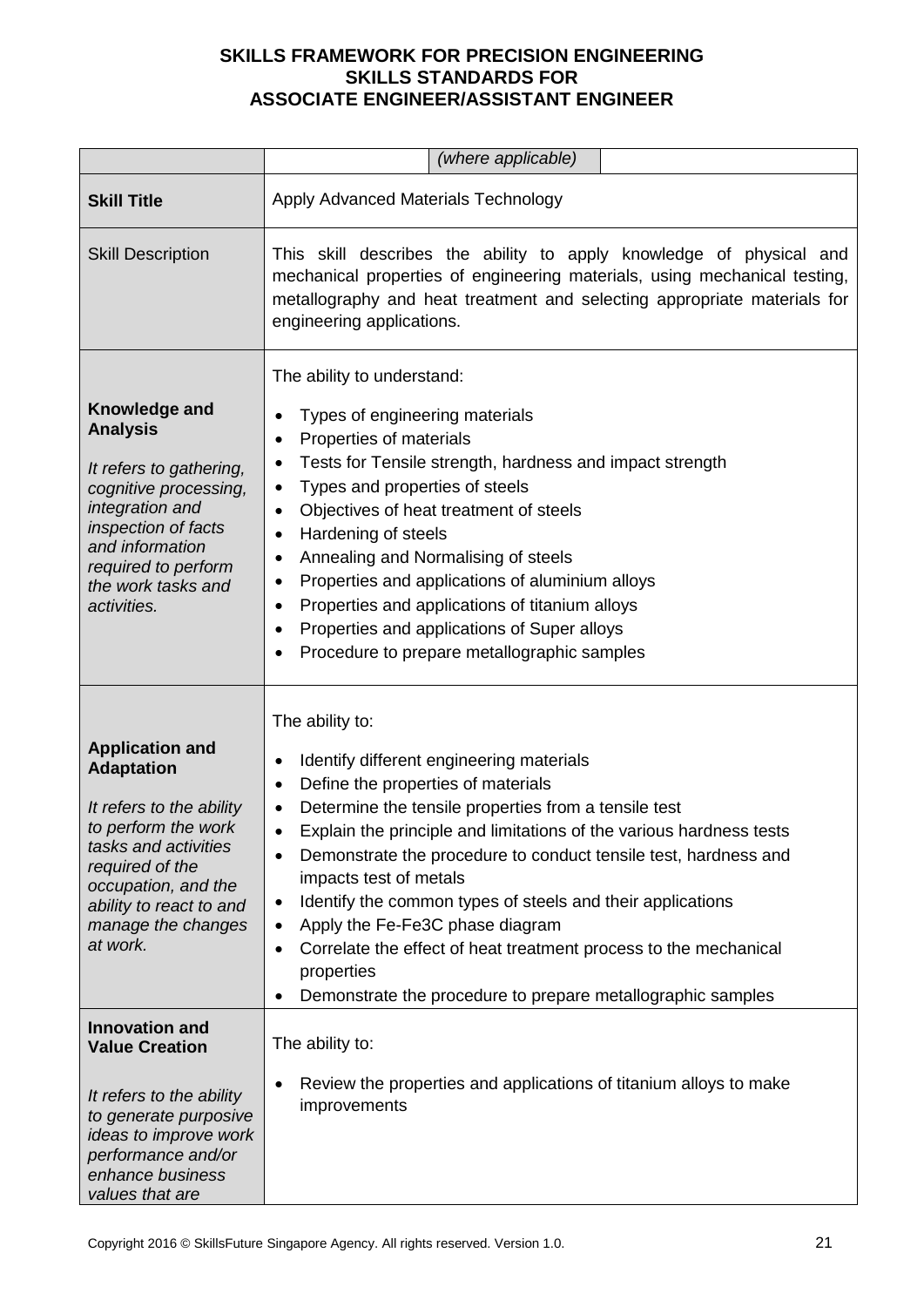| aligned to<br>organisational goals.                                                                              |  |
|------------------------------------------------------------------------------------------------------------------|--|
|                                                                                                                  |  |
|                                                                                                                  |  |
|                                                                                                                  |  |
|                                                                                                                  |  |
| <b>Social Intelligence</b>                                                                                       |  |
| and Ethics<br>The ability to:                                                                                    |  |
|                                                                                                                  |  |
| It refers to the ability<br>Report the objectives of heat treatment for alignment                                |  |
| to use affective<br>Report the changes that occur during the various heat treatment                              |  |
| factors in leadership,<br>processes                                                                              |  |
| relationship and<br>Report the properties and applications of aluminium alloys                                   |  |
| diversity management<br>Report the properties and applications of superalloys and seek<br>guided by<br>$\bullet$ |  |
| professional codes of<br>consensus                                                                               |  |
| ethics.                                                                                                          |  |
|                                                                                                                  |  |
| <b>Learning to Learn</b>                                                                                         |  |
| The ability to:<br>It refers to the ability                                                                      |  |
| to develop and                                                                                                   |  |
| Engage in self-reflection to explore alternative techniques to best meet<br>improve one's self                   |  |
| requirements<br>within and outside of                                                                            |  |
| one's area of work.                                                                                              |  |
| Identification of engineering materials, its types and properties<br>$\bullet$                                   |  |
| Tests to determine basic mechanical properties of metallic materials<br>$\bullet$                                |  |
| Basis for material selection and application fundamentals                                                        |  |
| <b>Range of</b><br><b>Application</b>                                                                            |  |
|                                                                                                                  |  |
| (where applicable)<br>Tools and equipment must include:                                                          |  |
| It refers to the critical                                                                                        |  |
| Operation manual<br>circumstances and<br>$\bullet$                                                               |  |
| contexts that the skill<br>Technical manual and instructions<br>$\bullet$                                        |  |
| may be<br>Laboratory sheets                                                                                      |  |
| demonstrated.<br><b>Work-pieces</b>                                                                              |  |
|                                                                                                                  |  |
|                                                                                                                  |  |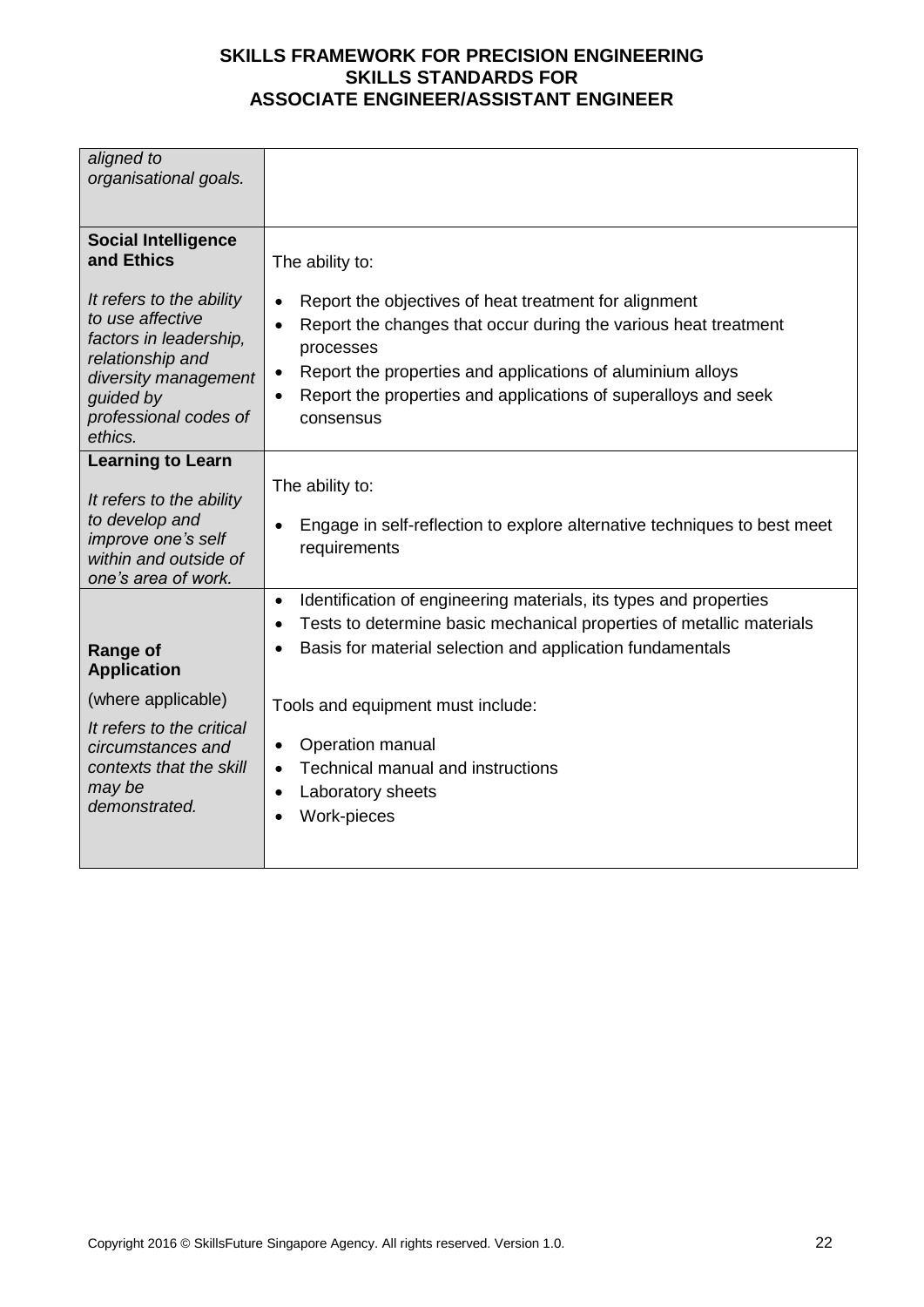| <b>Skill Code</b>                                                                                                                                                                                                             | PRE-TED-4007-1                                                                                                                                                                                                                                                                                                                                                                                                                                                                                                                                                                                                                                                                                | <b>Skill Category</b>     | <b>Technical and Engineering</b><br>Design |
|-------------------------------------------------------------------------------------------------------------------------------------------------------------------------------------------------------------------------------|-----------------------------------------------------------------------------------------------------------------------------------------------------------------------------------------------------------------------------------------------------------------------------------------------------------------------------------------------------------------------------------------------------------------------------------------------------------------------------------------------------------------------------------------------------------------------------------------------------------------------------------------------------------------------------------------------|---------------------------|--------------------------------------------|
|                                                                                                                                                                                                                               |                                                                                                                                                                                                                                                                                                                                                                                                                                                                                                                                                                                                                                                                                               | <b>Skill Sub-Category</b> | <b>Machinery and Systems</b>               |
| <b>Skill Title</b>                                                                                                                                                                                                            | Apply Automation Control for Machines                                                                                                                                                                                                                                                                                                                                                                                                                                                                                                                                                                                                                                                         |                           |                                            |
| <b>Skill Description</b>                                                                                                                                                                                                      | This skill describes the ability to design, interpret and apply actuators,<br>with<br>pneumatics<br>electro-pneumatics<br>and<br>components<br>sensors,<br>programmable logic control programming in equipment building<br>and<br>automation                                                                                                                                                                                                                                                                                                                                                                                                                                                  |                           |                                            |
| Knowledge and<br><b>Analysis</b><br>It refers to gathering,<br>cognitive processing,<br>integration and<br>inspection of facts<br>and information<br>required to perform<br>the work tasks and<br>activities.                 | The ability to understand:<br>Elements of an automatic control system<br>Standard electro-pneumatics components<br>$\bullet$<br>Electro-pneumatics symbol / diagram and circuit diagram<br>$\bullet$<br><b>GRAFCET</b> development tool<br>$\bullet$<br>GRAFCET and generation of ladder logic diagram<br>$\bullet$<br>Enhancement of ladder logic diagram with timer and counter instructions<br>$\bullet$<br>IEC 61131-3 Programming Standard<br>$\bullet$<br>IEC 61131-3 with development of Function Block Diagram<br>$\bullet$<br>Assembly techniques in assemble of Modular Production System (MPS)<br>$\bullet$<br>Mini Project on MPS with system integration and troubleshooting     |                           |                                            |
| <b>Application and</b><br><b>Adaptation</b><br>It refers to the ability<br>to perform the work<br>tasks and activities<br>required of the<br>occupation, and the<br>ability to react to and<br>manage the changes<br>at work. | The ability to:<br><b>Identify Automatic Control System</b><br>Apply electro pneumatics components and its application<br>Perform Automated Controller and I/O Interfacing with PLC<br>$\bullet$<br>Identity GRAFCET elements and rules<br>Apply GRAFCET and generate process application with Ladder logic<br>$\bullet$<br>diagram<br>Develop ladder logic solution using timer, counter instructions<br>$\bullet$<br>Identify PLC Program Development Technique as per IEC 61131-3<br>Standard<br>Apply IEC 61131-3 Programming Standard for automation processes<br>$\bullet$<br>Assemble Modular Production System as per drawing<br>٠<br>Complete system integration and troubleshooting |                           |                                            |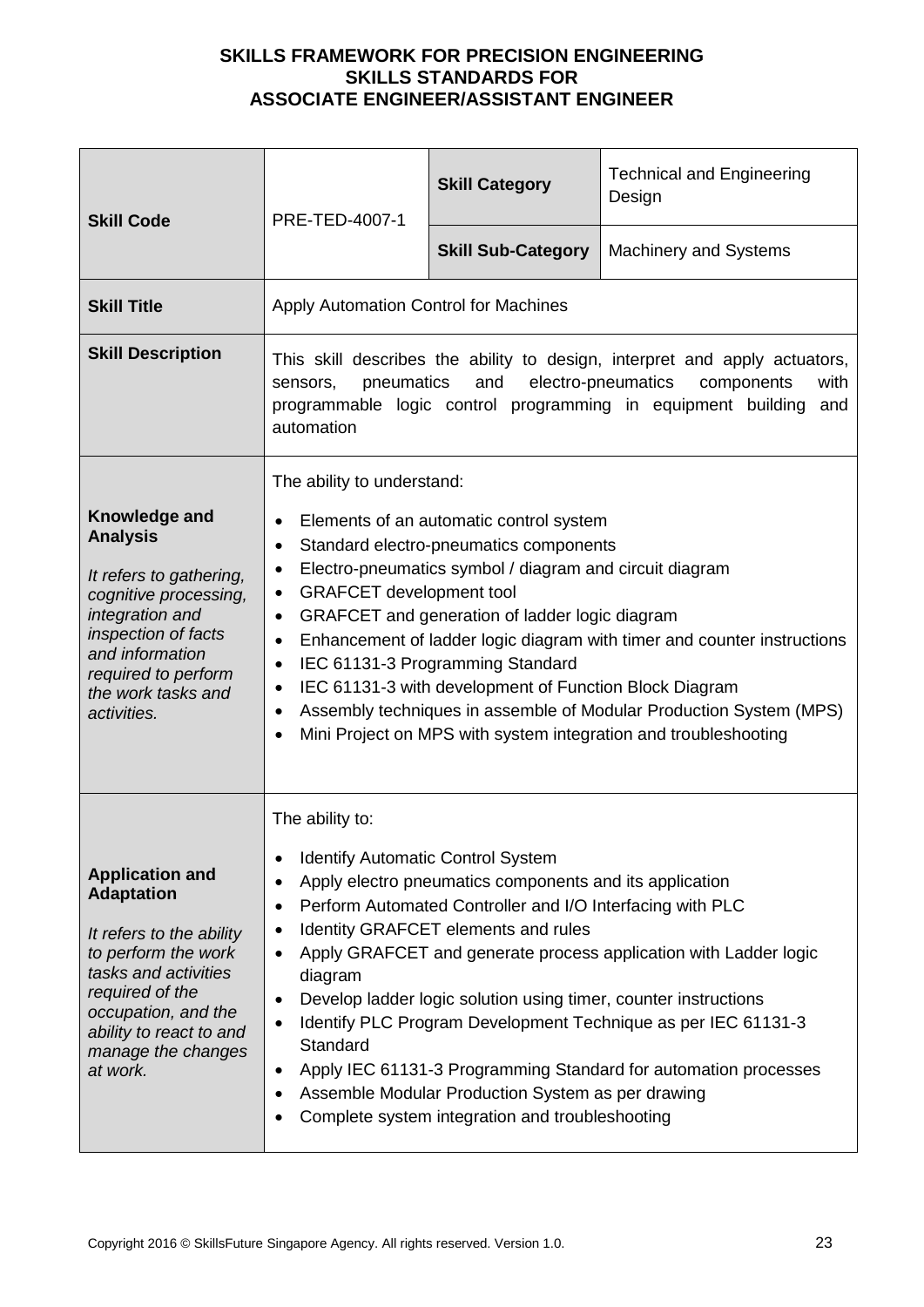| <b>Innovation and</b><br><b>Value Creation</b><br>It refers to the ability<br>to generate purposive<br>ideas to improve work<br>performance and/or<br>enhance business<br>values that are<br>aligned to<br>organisational goals. | The ability to:<br>Review existing processes to meet industrial requirements to assess<br>areas of potential value add                                          |
|----------------------------------------------------------------------------------------------------------------------------------------------------------------------------------------------------------------------------------|-----------------------------------------------------------------------------------------------------------------------------------------------------------------|
| <b>Social Intelligence</b><br>and Ethics                                                                                                                                                                                         | The ability to:                                                                                                                                                 |
| It refers to the ability<br>to use affective<br>factors in leadership,<br>relationship and<br>diversity management<br>guided by<br>professional codes of<br>ethics.                                                              | Communicate with colleagues and team to assist in establishing<br>timelines and requirements                                                                    |
| <b>Learning to Learn</b>                                                                                                                                                                                                         | The ability to:                                                                                                                                                 |
| It refers to the ability<br>to develop and<br>improve one's self<br>within and outside of<br>one's area of work.                                                                                                                 | Engage in self-reflection to explore alternative techniques to best meet<br>$\bullet$<br>requirements                                                           |
|                                                                                                                                                                                                                                  | Automatic control systems                                                                                                                                       |
|                                                                                                                                                                                                                                  | Programming skills for PLC that is essential for automatic control<br>machines                                                                                  |
|                                                                                                                                                                                                                                  | Fundamentals of assembly, system Integration and troubleshooting in<br>engineering environment                                                                  |
| <b>Range of</b><br><b>Application</b>                                                                                                                                                                                            |                                                                                                                                                                 |
| (where applicable)                                                                                                                                                                                                               | Tools and equipment:                                                                                                                                            |
| It refers to the critical<br>circumstances and<br>contexts that the skill<br>may be<br>demonstrated.                                                                                                                             | operational manual<br>$\bullet$<br>technical manual and instructions<br>$\bullet$<br>Repair and maintenance tools<br>$\bullet$<br>PLC and software<br>$\bullet$ |
|                                                                                                                                                                                                                                  | Procedures and supporting documents:                                                                                                                            |
|                                                                                                                                                                                                                                  | Organisational processes and procedures<br><b>Technical manual and instructions</b>                                                                             |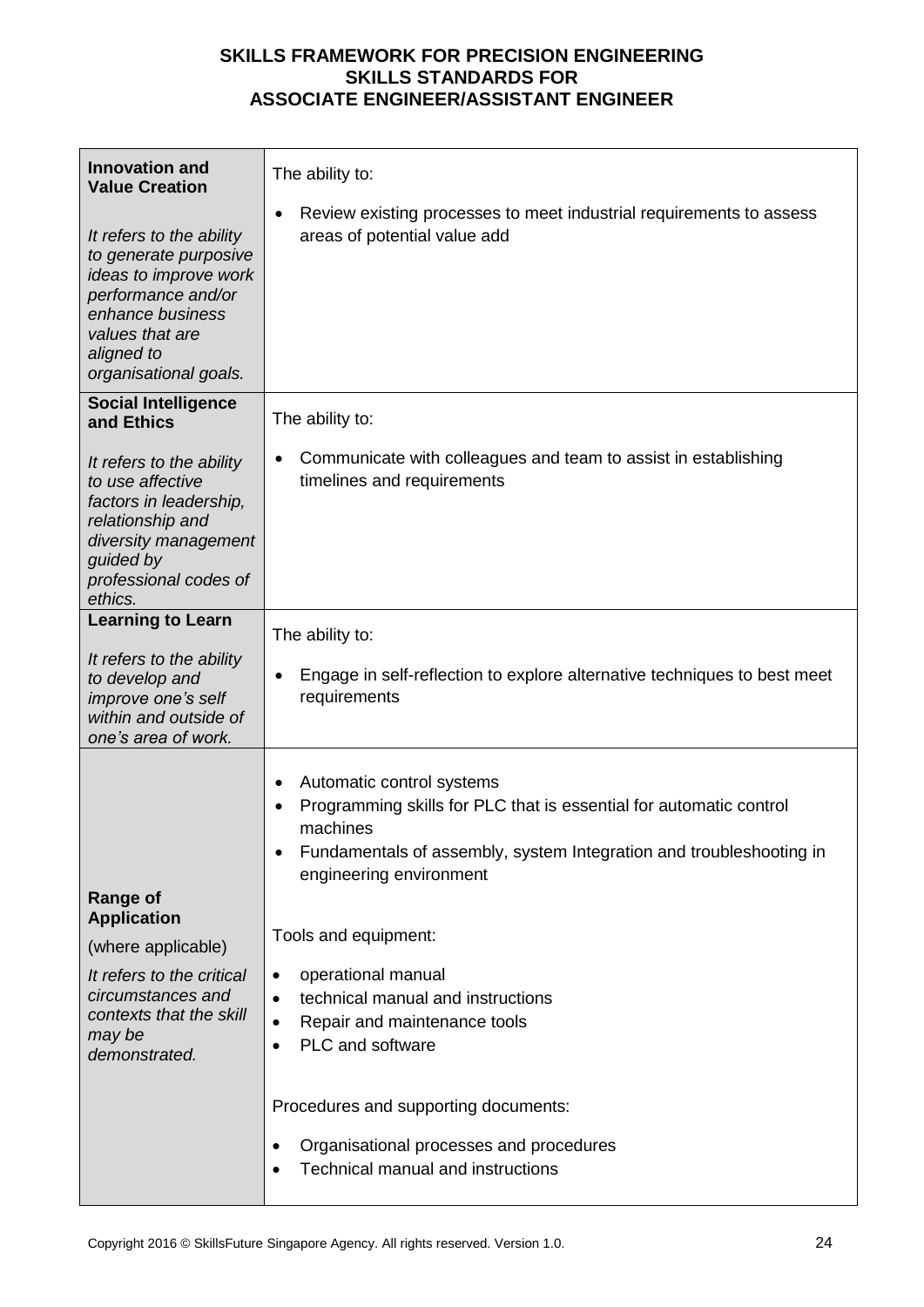| <b>Rules and Regulations:</b>   |
|---------------------------------|
| Workplace Safety and Health Act |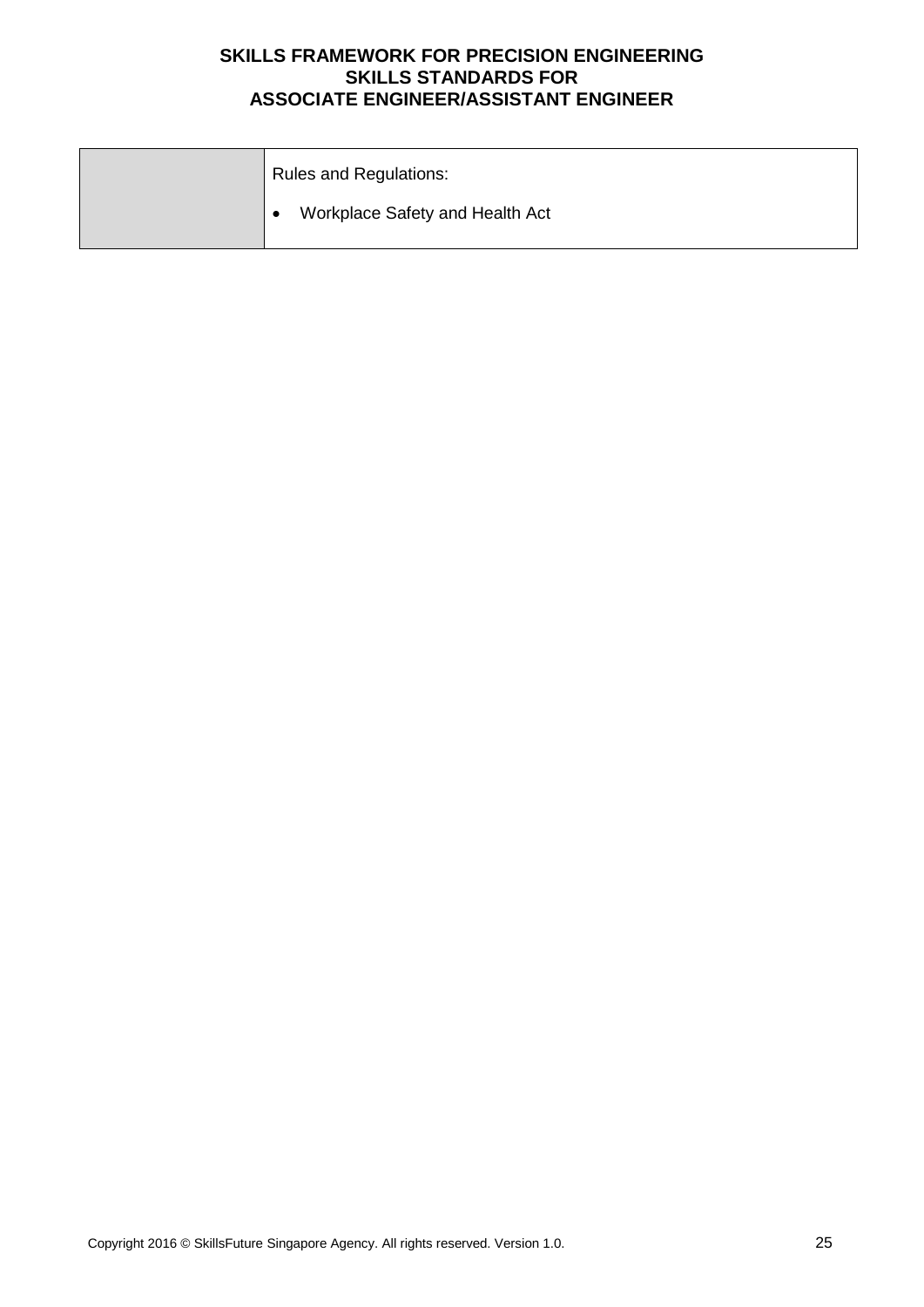| <b>Skill Code</b>                                                                                                                                                                                                    | PRE-TED-4008-1                                                                                                                                                                                                                                                                                                                                                                                                                                                                                                                                                                                                                                                                                                                                                                                                                                                                                                                                                                                                                                                                                                                                                                                                                                                                                                                                                                                  | <b>Skill Category</b>                           | <b>Technical and Engineering</b><br>Design                                                        |
|----------------------------------------------------------------------------------------------------------------------------------------------------------------------------------------------------------------------|-------------------------------------------------------------------------------------------------------------------------------------------------------------------------------------------------------------------------------------------------------------------------------------------------------------------------------------------------------------------------------------------------------------------------------------------------------------------------------------------------------------------------------------------------------------------------------------------------------------------------------------------------------------------------------------------------------------------------------------------------------------------------------------------------------------------------------------------------------------------------------------------------------------------------------------------------------------------------------------------------------------------------------------------------------------------------------------------------------------------------------------------------------------------------------------------------------------------------------------------------------------------------------------------------------------------------------------------------------------------------------------------------|-------------------------------------------------|---------------------------------------------------------------------------------------------------|
|                                                                                                                                                                                                                      |                                                                                                                                                                                                                                                                                                                                                                                                                                                                                                                                                                                                                                                                                                                                                                                                                                                                                                                                                                                                                                                                                                                                                                                                                                                                                                                                                                                                 | <b>Skill Sub-Category</b><br>(where applicable) | <b>Machinery and Systems</b>                                                                      |
| <b>Skill Title</b>                                                                                                                                                                                                   | Design and Build Industrial Machine Electrical System                                                                                                                                                                                                                                                                                                                                                                                                                                                                                                                                                                                                                                                                                                                                                                                                                                                                                                                                                                                                                                                                                                                                                                                                                                                                                                                                           |                                                 |                                                                                                   |
| <b>Skill Description</b>                                                                                                                                                                                             | describes<br>the ability to operate electric<br><b>This</b><br>skill<br>drives<br>and<br>electromechanical systems in a range of industrial applications within the<br>workplace. It also includes preparing for work activities, carrying out design<br>of electric drive and electromechanical systems, testing electric drive and<br>electromechanical systems.                                                                                                                                                                                                                                                                                                                                                                                                                                                                                                                                                                                                                                                                                                                                                                                                                                                                                                                                                                                                                              |                                                 |                                                                                                   |
| Knowledge and<br><b>Analysis</b><br>It refers to gathering,<br>cognitive processing,<br>integration and<br><i>inspection of facts</i><br>and information<br>required to perform<br>the work tasks and<br>activities. | The ability to understand:<br>Types and usage of electric drives<br>Types and usage of electromechanical system devices<br>Types of hardware and software for design drawing<br>$\bullet$<br>Types and usage of electrical circuit diagram<br>Interpretation of control requirements<br>ISO circuit diagram symbols<br>Assessment of electric drives<br>Electromechanical systems configurations and process line up blueprint<br>drawings<br>Industry standards in electric drives and electromechanical systems<br>$\bullet$<br>operation<br>Interpreting of ISO circuit diagram symbols<br>Preparing of parts list of component<br>Design principles of electrical circuit operation of electric drives and<br>electromechanical system components<br>Procedure of checking, verifying and amending completed electrical<br>$\bullet$<br>control circuit types and usage of electric drives and electromechanical<br>system equipment<br>Industrial health and safety risks and dangers involved in designing<br>electric drives and electromechanical and systems<br>Using appropriate personal protective equipment<br>Principles of electric drives and electromechanical and systems<br>Interpreting of circuit diagrams<br>Types and usage of electric drives, electromechanical system and<br>equipment<br>Industrial health and safety risks and dangers involved in testing electric |                                                 | drives and electromechanical and systems<br>Recording of observations, defects and other findings |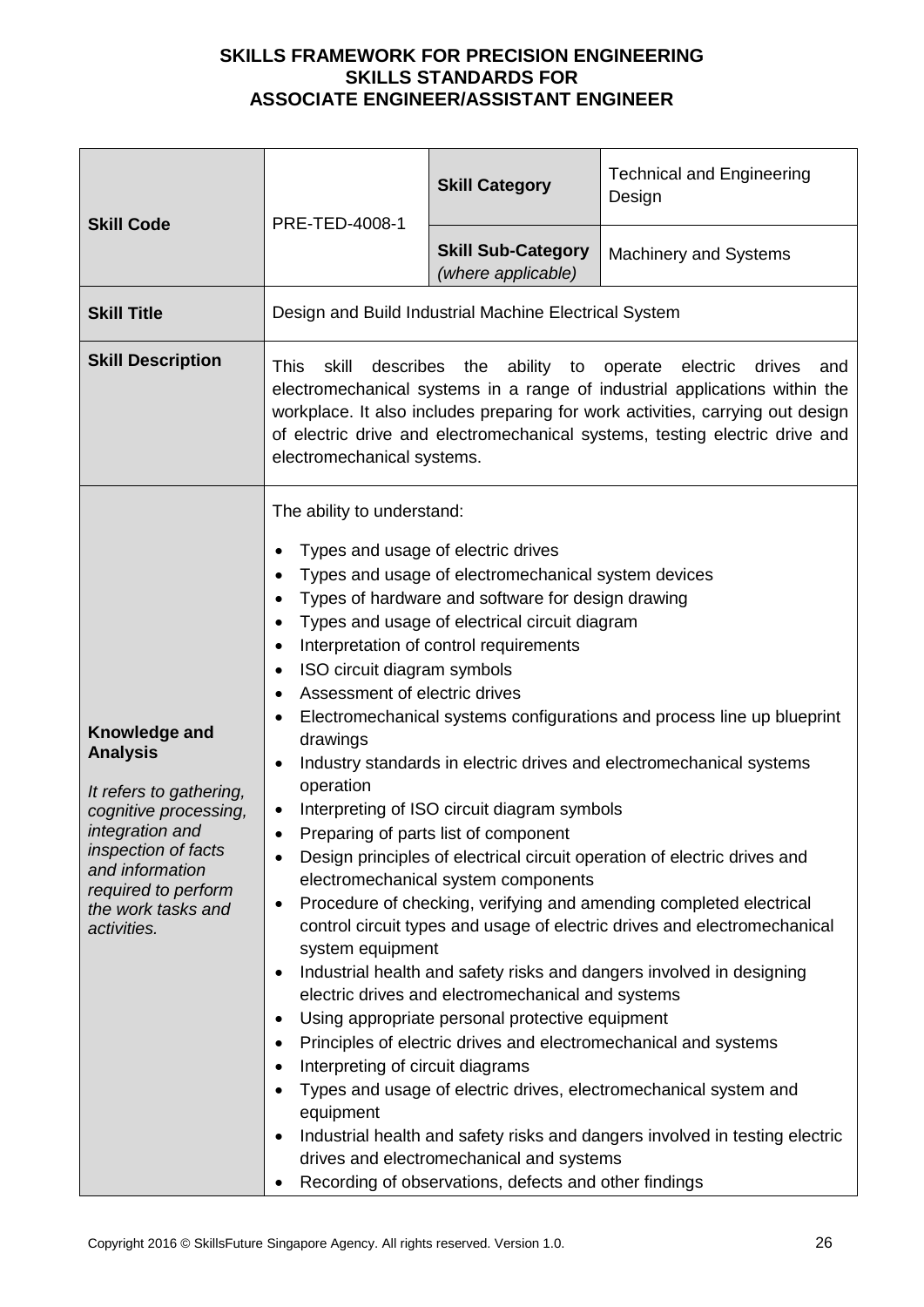|                                                                                                                                                                                                                               | Procedure of shutting down electric drives and electromechanical<br>$\bullet$<br>systems<br>Disconnecting components and returning them to storage area<br>Organisational procedures for submission of completed circuit diagrams,<br>parts list and control requirements<br>Organisational procedure for reporting faulty electric drives and<br>$\bullet$<br>electromechanical system device<br>Recording and compiling of work documentation<br>Organisational procedure for reporting incomplete work<br>Procedure of cleaning and returning tools, equipment and unused<br>materials<br>Proper disposal of waste materials housekeeping procedure                                                                                                                                                                                                                                                                                                                                                                                                                                                                                                                                                                                                                                                                                                                                                                                                                                                                                                                                                                                                                                                                                                                                                                                                                                                                    |
|-------------------------------------------------------------------------------------------------------------------------------------------------------------------------------------------------------------------------------|---------------------------------------------------------------------------------------------------------------------------------------------------------------------------------------------------------------------------------------------------------------------------------------------------------------------------------------------------------------------------------------------------------------------------------------------------------------------------------------------------------------------------------------------------------------------------------------------------------------------------------------------------------------------------------------------------------------------------------------------------------------------------------------------------------------------------------------------------------------------------------------------------------------------------------------------------------------------------------------------------------------------------------------------------------------------------------------------------------------------------------------------------------------------------------------------------------------------------------------------------------------------------------------------------------------------------------------------------------------------------------------------------------------------------------------------------------------------------------------------------------------------------------------------------------------------------------------------------------------------------------------------------------------------------------------------------------------------------------------------------------------------------------------------------------------------------------------------------------------------------------------------------------------------------|
| <b>Application and</b><br><b>Adaptation</b><br>It refers to the ability<br>to perform the work<br>tasks and activities<br>required of the<br>occupation, and the<br>ability to react to and<br>manage the changes<br>at work. | The ability to:<br>Identify control sequence for designing electric drives and<br>electromechanical and systems based on control requirements and<br>electrical diagram<br>Identify and select required electric drive components based on given<br>control requirements<br>Identify and select required electromechanical system devices based on<br>given control requirements<br>Prepare and carry out quality and process checks of IT hardware and<br>٠<br>software, if any, required for electric drives and electromechanical<br>system design in accordance to approved written work instructions<br>Draft electric drives and electromechanical system design to fulfil control<br>٠<br>requirements in accordance with ISO symbols<br>Design electric drives and electromechanical systems in accordance<br>$\bullet$<br>with control requirements and established organizational procedures<br>Check completed circuit diagram to ensure that it meets control<br>requirements<br>Make amendments, if any, to completed circuit to meet control<br>$\bullet$<br>requirements<br>Prepare parts list of all components used in electric drives and<br>$\bullet$<br>electromechanical and systems upon successful completion of circuit<br>Put on appropriate personal protective equipment in accordance to<br>organisational procedures<br>Select required electric drives, electromechanical system and test<br>$\bullet$<br>equipment identified in accordance to completed circuit diagram<br>Connect electric drives, electromechanical system and test equipment in<br>$\bullet$<br>accordance to specification of completed circuit diagram and approved<br>written work instructions<br>Activate and test electric drives and electromechanical and systems in<br>$\bullet$<br>accordance with established organizational procedures including<br>ensuring that design sequence meet control requirement |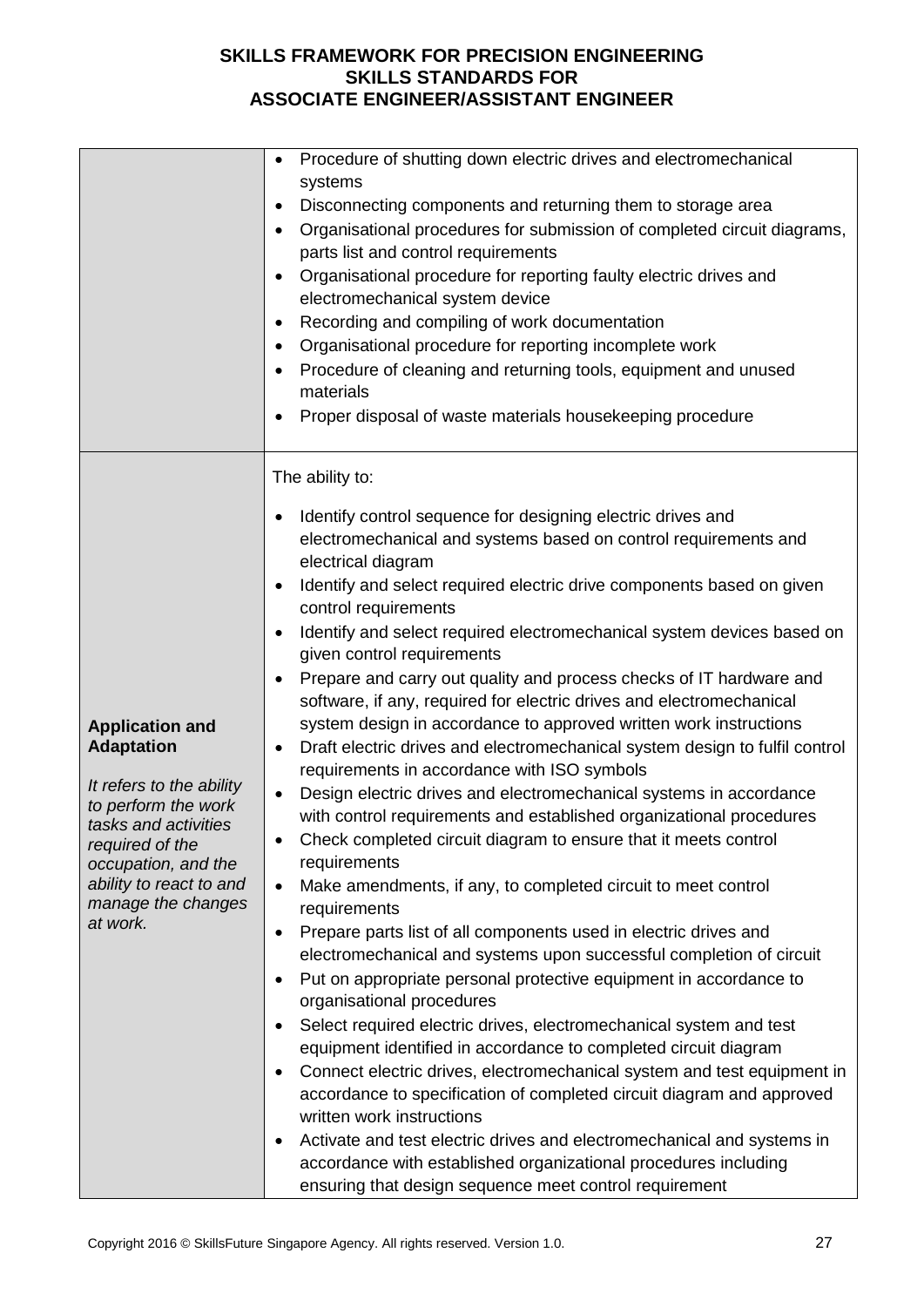|                                                   | Carry out required modifications to electric drives and electromechanical<br>and systems, when necessary, to ensure that                               |
|---------------------------------------------------|--------------------------------------------------------------------------------------------------------------------------------------------------------|
|                                                   | control requirements are met                                                                                                                           |
|                                                   | Carry out all connections and testing in accordance with industrial health                                                                             |
|                                                   | and safety procedures                                                                                                                                  |
|                                                   | Record testing results of electric drives and electromechanical and                                                                                    |
|                                                   | systems in appropriate document                                                                                                                        |
|                                                   | Shutdown electric drives and electromechanical systems properly in                                                                                     |
|                                                   | accordance with established organizational procedures                                                                                                  |
|                                                   | Disconnect electric drives, electromechanical system devices and test                                                                                  |
|                                                   | equipment and return to allocated storage area                                                                                                         |
|                                                   | Maintain tools and equipment after use and return them for storage, in<br>٠<br>accordance with organisational procedures                               |
|                                                   | Submit completed circuit diagram, parts list and control requirements to                                                                               |
|                                                   | supervisor                                                                                                                                             |
|                                                   | Label, isolate and report clearly any faulty component or device                                                                                       |
|                                                   | identified during work activity to supervisor in accordance with                                                                                       |
|                                                   | established organizational procedures                                                                                                                  |
|                                                   | Dispose waste material in accordance to environmental, health and                                                                                      |
|                                                   | safety requirements                                                                                                                                    |
|                                                   | Maintain workstation in accordance to organisational housekeeping<br>procedure                                                                         |
|                                                   |                                                                                                                                                        |
|                                                   |                                                                                                                                                        |
| <b>Innovation and</b>                             | The ability to:                                                                                                                                        |
| <b>Value Creation</b>                             |                                                                                                                                                        |
|                                                   | Review existing processes to meet industrial requirements to assess                                                                                    |
| It refers to the ability<br>to generate purposive | areas of potential value add                                                                                                                           |
| ideas to improve work                             |                                                                                                                                                        |
| performance and/or                                |                                                                                                                                                        |
| enhance business<br>values that are               |                                                                                                                                                        |
| aligned to                                        |                                                                                                                                                        |
| organisational goals.                             |                                                                                                                                                        |
|                                                   | The ability to:                                                                                                                                        |
| <b>Social Intelligence</b>                        |                                                                                                                                                        |
| and Ethics                                        | Obtain details of given control requirements for designing electric drives                                                                             |
| It refers to the ability                          | and electromechanical and systems from supervisor, including checking                                                                                  |
| to use affective                                  | types and details of control requirements                                                                                                              |
| factors in leadership,                            | Clarify with supervisor the details of control sequence based on given<br>٠                                                                            |
| relationship and                                  | control requirements<br>Seek guidance or supervision from supervisor, when preparation of work<br>٠                                                    |
| diversity management<br>guided by                 | activities cannot be fully completed, in accordance to approved written                                                                                |
| professional codes of                             | work instructions                                                                                                                                      |
| ethics.                                           | Submit design of completed circuit diagram to supervisor for verification<br>٠<br>Seek guidance or supervision from supervisor, when completed circuit |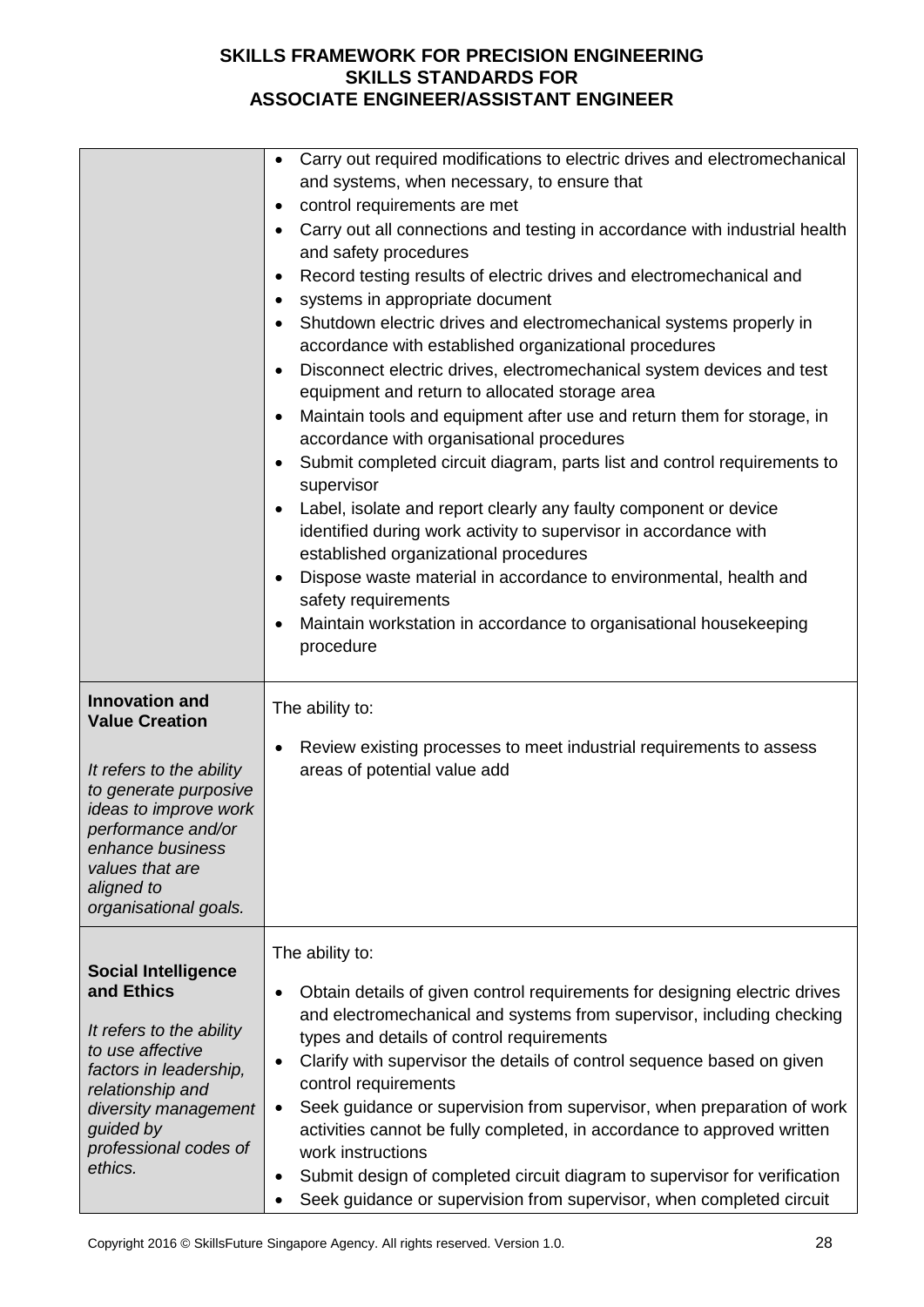|                                                                                                                                                                     | does not meet control requirements or problems identified which cannot<br>be resolved, in accordance to approved written work instructions<br>Seek guidance or supervision from supervisor, when testing of electric<br>drives and electromechanical and systems cannot be fully completed, in<br>accordance to approved written work instructions<br>Seek guidance or supervision from supervisor, when reinstatement of<br>work area, shutting down electric drives and electromechanical and<br>systems cannot be fully completed, in accordance to approved written<br>work instructions |
|---------------------------------------------------------------------------------------------------------------------------------------------------------------------|----------------------------------------------------------------------------------------------------------------------------------------------------------------------------------------------------------------------------------------------------------------------------------------------------------------------------------------------------------------------------------------------------------------------------------------------------------------------------------------------------------------------------------------------------------------------------------------------|
| <b>Learning to Learn</b><br>It refers to the ability<br>to develop and<br>improve own self<br>within and outside of<br>own area of work.                            | The ability to:<br>Engage in self-reflection to explore alternative techniques to best meet<br>requirements                                                                                                                                                                                                                                                                                                                                                                                                                                                                                  |
| <b>Range of</b><br><b>Application</b><br>(where applicable)<br>It refers to the critical<br>circumstances and<br>contexts that the skill<br>may be<br>demonstrated. | Rules and regulations must include:<br>Relevant process control system standards<br>Quality procedures and applicable procedures<br>٠<br>Environmental legislations and regulations<br>٠<br>Workplace Safety and Health Act<br>$\bullet$                                                                                                                                                                                                                                                                                                                                                     |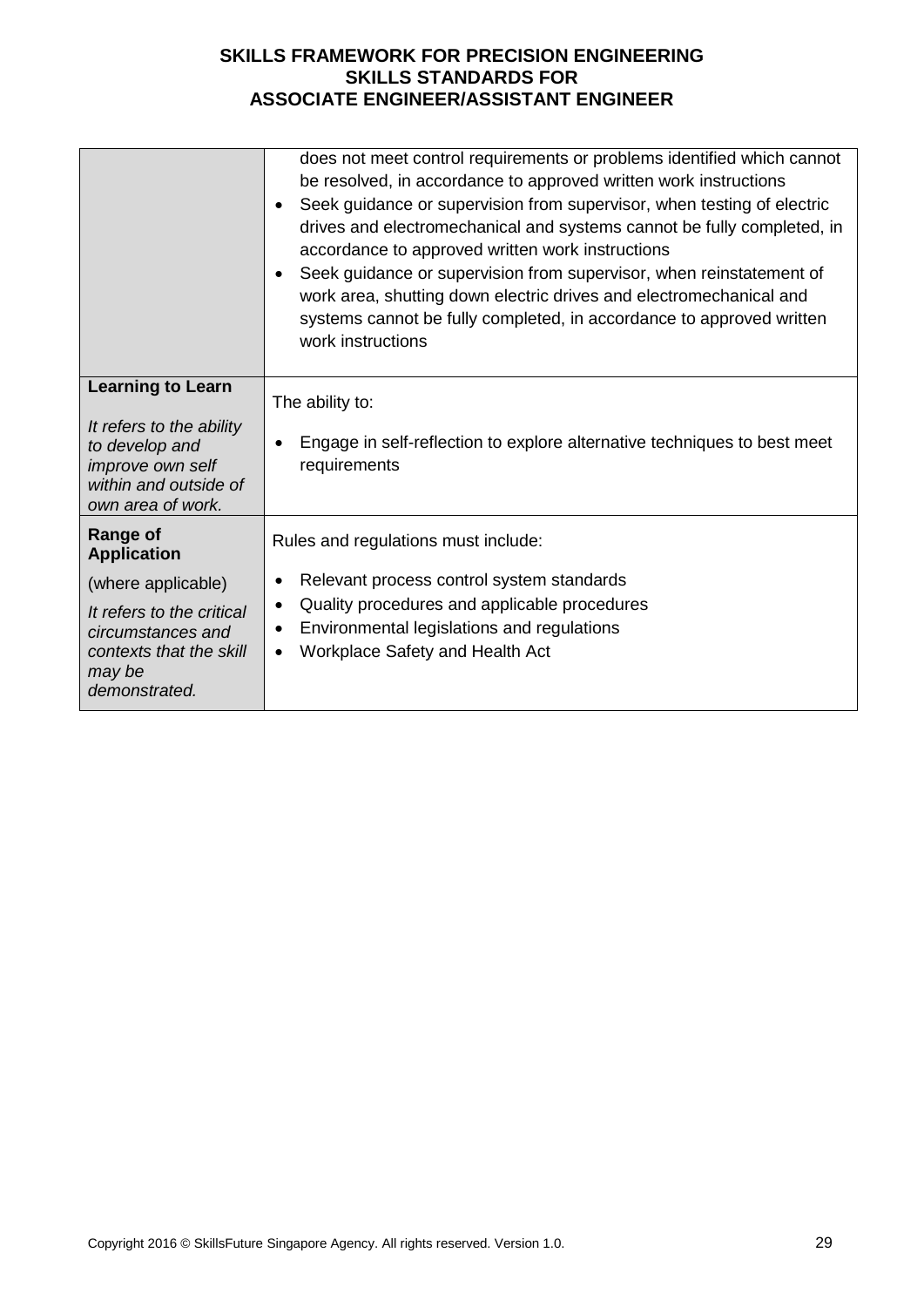| <b>Skill Code</b>                                                                                                                                                              | PRE-TED-4009-1                                                                                                                                                                                                                    | <b>Skill Category</b>                           | <b>Technical and Engineering</b><br>Design |
|--------------------------------------------------------------------------------------------------------------------------------------------------------------------------------|-----------------------------------------------------------------------------------------------------------------------------------------------------------------------------------------------------------------------------------|-------------------------------------------------|--------------------------------------------|
|                                                                                                                                                                                |                                                                                                                                                                                                                                   | <b>Skill Sub-Category</b><br>(where applicable) | <b>Machinery and Systems</b>               |
| <b>Skill Title</b>                                                                                                                                                             | Design for Manufacture and Assembly                                                                                                                                                                                               |                                                 |                                            |
| <b>Skill Description</b>                                                                                                                                                       | This skill describes the ability to apply principles and techniques to design<br>for ease of assembly in manufacturing.                                                                                                           |                                                 |                                            |
| Knowledge and<br><b>Analysis</b>                                                                                                                                               | The ability to understand:                                                                                                                                                                                                        |                                                 |                                            |
| It refers to gathering,<br>cognitive processing,<br>integration and<br>inspection of facts<br>and information<br>required to perform<br>the work tasks and<br>activities.      | Product and process design or easy assembly<br>Manual assembly design<br>$\bullet$<br>Assembly systems design<br>$\bullet$<br>Principles of design for assembly<br>$\bullet$<br>Role and importance of rules for ease of assembly |                                                 |                                            |
| <b>Application and</b><br><b>Adaptation</b>                                                                                                                                    | The ability to:                                                                                                                                                                                                                   |                                                 |                                            |
| It refers to the ability<br>to perform the work<br>tasks and activities<br>required of the<br>occupation, and the<br>ability to react to and<br>manage the changes<br>at work. | Design product and process for easy assembly<br>$\bullet$<br>Design for manual assembly<br>$\bullet$<br>Design for assembly systems<br>$\bullet$<br>Assessing a given product for ease of assembly                                |                                                 |                                            |
| <b>Innovation and</b><br><b>Value Creation</b>                                                                                                                                 | The ability to:                                                                                                                                                                                                                   |                                                 |                                            |
| It refers to the ability<br>to generate purposive<br>ideas to improve work<br>performance and/or<br>enhance business<br>values that are<br>aligned to<br>organisational goals. | Review existing processes to meet industrial requirements to assess<br>٠<br>areas of potential value add                                                                                                                          |                                                 |                                            |
| <b>Social Intelligence</b><br>and Ethics                                                                                                                                       | The ability to:                                                                                                                                                                                                                   |                                                 |                                            |
| It refers to the ability<br>to use affective                                                                                                                                   | Communicate with colleagues and team to assist in establishing<br>timelines and requirements                                                                                                                                      |                                                 |                                            |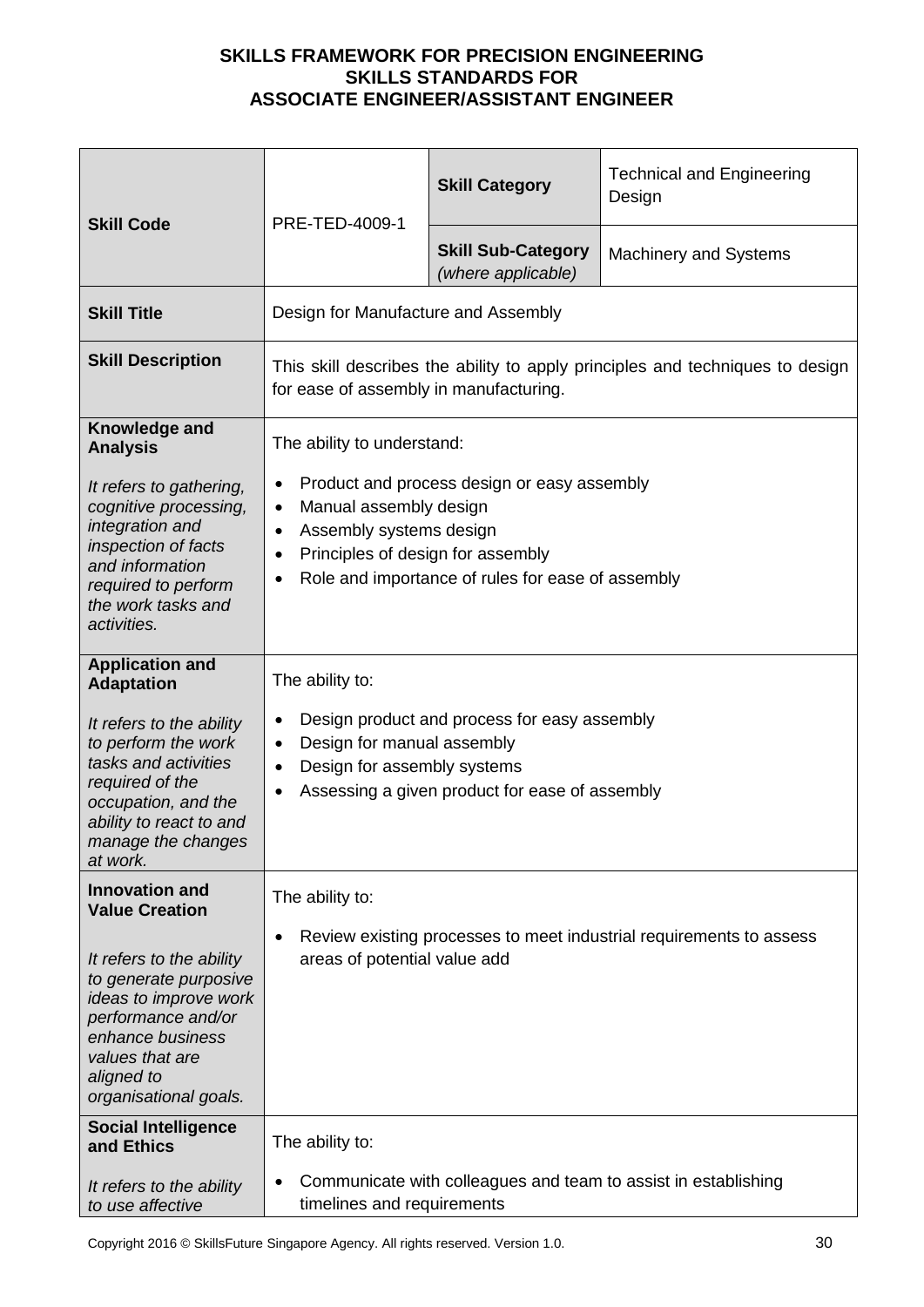| factors in leadership,<br>relationship and                                                                       |                                                                                          |
|------------------------------------------------------------------------------------------------------------------|------------------------------------------------------------------------------------------|
| diversity management                                                                                             |                                                                                          |
| guided by                                                                                                        |                                                                                          |
| professional codes of                                                                                            |                                                                                          |
| ethics.                                                                                                          |                                                                                          |
| <b>Learning to Learn</b>                                                                                         | The ability to:                                                                          |
| It refers to the ability<br>to develop and<br>improve one's self<br>within and outside of<br>one's area of work. | Engage in self-reflection to explore alternative techniques to best meet<br>requirements |
| <b>Range of</b><br><b>Application</b>                                                                            | Underlying principles and rules for manufacturing a high quality, cost-<br>٠             |
| (where applicable)                                                                                               | effective product                                                                        |
| It refers to the critical<br>circumstances and<br>contexts that the skill<br>may be<br>demonstrated.             |                                                                                          |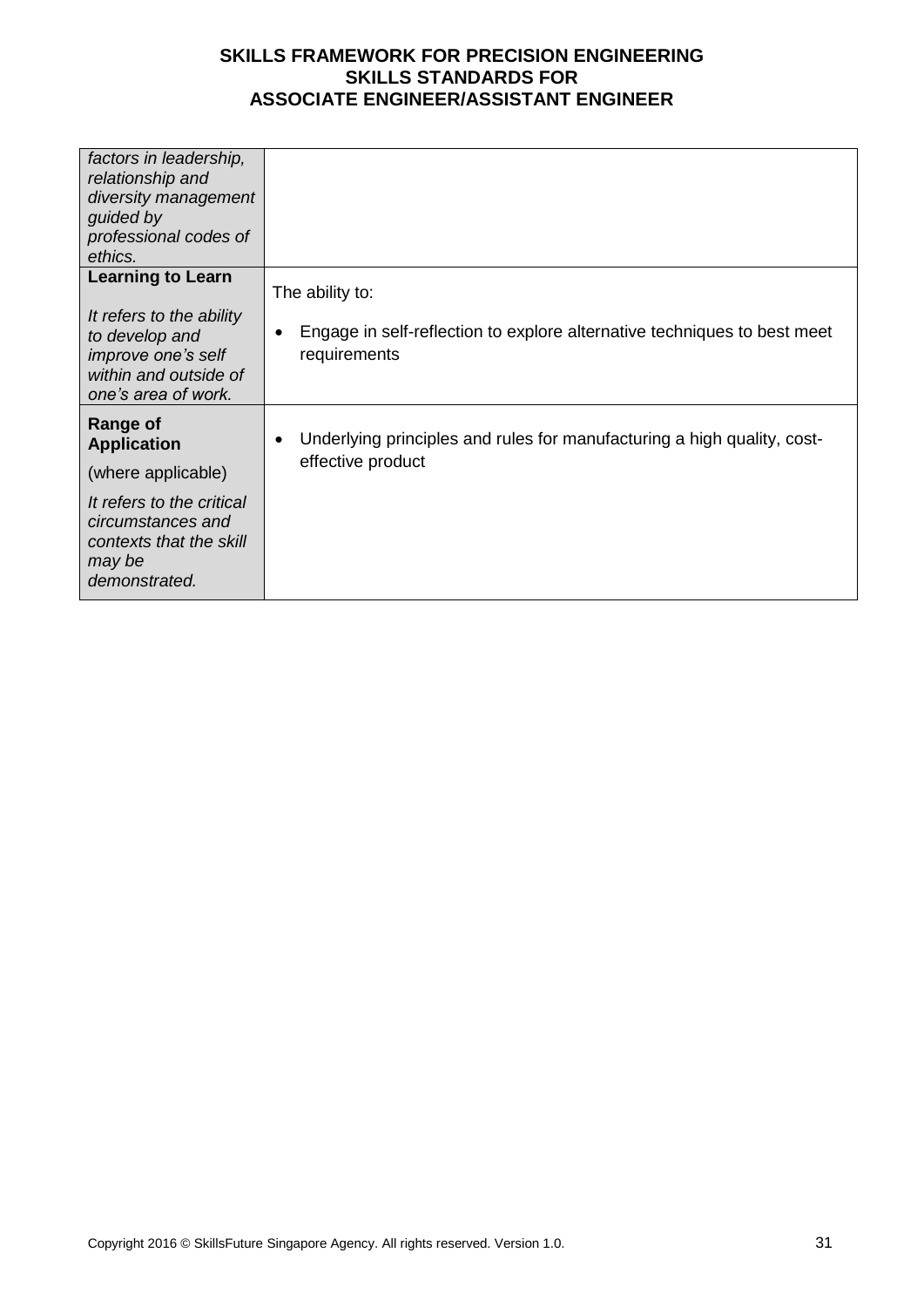| <b>Skill Code</b>                                                                                                                                                                                             | PRE-TED-4010-1                                                                                                                                                                                                                                                                                                                                                                                                                                                                                                                                                                                                                                                                                                                                                        | <b>Skill Category</b>                           | <b>Technical and Engineering</b><br>Design |
|---------------------------------------------------------------------------------------------------------------------------------------------------------------------------------------------------------------|-----------------------------------------------------------------------------------------------------------------------------------------------------------------------------------------------------------------------------------------------------------------------------------------------------------------------------------------------------------------------------------------------------------------------------------------------------------------------------------------------------------------------------------------------------------------------------------------------------------------------------------------------------------------------------------------------------------------------------------------------------------------------|-------------------------------------------------|--------------------------------------------|
|                                                                                                                                                                                                               |                                                                                                                                                                                                                                                                                                                                                                                                                                                                                                                                                                                                                                                                                                                                                                       | <b>Skill Sub-Category</b><br>(where applicable) | <b>Machinery and Systems</b>               |
| <b>Skill Title</b>                                                                                                                                                                                            | Design Mechanism Unit of Machine                                                                                                                                                                                                                                                                                                                                                                                                                                                                                                                                                                                                                                                                                                                                      |                                                 |                                            |
| <b>Skill Description</b>                                                                                                                                                                                      | This skill describes the ability to apply fundamental knowledge of<br>engineering drawing and design. It also includes the approach of project<br>initialisation, designing and selecting of machine parts and elements using<br>CAD (Computer-Aided Design) and engineering design techniques, to<br>accomplish a design task and desired function and build parametric models<br>of parts and assemblies for a range of industrial applications within the<br>precision engineering arena and will be able to apply them to the workplace.                                                                                                                                                                                                                          |                                                 |                                            |
| Knowledge and<br><b>Analysis</b><br>It refers to gathering,<br>cognitive processing,<br>integration and<br>inspection of facts<br>and information<br>required to perform<br>the work tasks and<br>activities. | The ability to understand:<br>Essential stage of the design process<br>Functional requirement of the design<br>٠<br>Fundamentals of machine mechanisms<br>Association between the assembly drawing, detail drawing and BOM<br>(Bill of material)<br>Surface roughness obtainable from manufacturing processes<br><b>Limits and Fits</b><br>$\bullet$<br>Hole Basis and Shaft Basis of tolerance<br>$\bullet$<br>Application of GD and T (Geometric Dimensioning and Tolerancing) to<br>٠<br>engineering drawings<br>Tolerance stacking analysis<br>$\bullet$<br>Machine elements selection in machine design<br>Principle of installation of the selected machine elements<br>Basic part modelling<br>Basic assembly modelling<br>٠<br>Engineering drawings detailing |                                                 |                                            |
| <b>Application and</b><br><b>Adaptation</b>                                                                                                                                                                   | The ability to:                                                                                                                                                                                                                                                                                                                                                                                                                                                                                                                                                                                                                                                                                                                                                       |                                                 |                                            |
| It refers to the ability<br>to perform the work<br>tasks and activities<br>required of the<br>occupation, and the<br>ability to react to and<br>manage the changes<br>at work.                                | Produce the statement of functions and design requirements for a<br>device in accordance with machine specifications<br>Identify the machine mechanisms according to the design specifications<br>$\bullet$<br>Identify geometric features of engineering drawings.<br>$\bullet$<br>Interpret the types of dimensioning applied on components<br>$\bullet$<br>Identify the datum references applied on components<br>٠<br>Interpret the dimension limits applied on components<br>$\bullet$                                                                                                                                                                                                                                                                           |                                                 |                                            |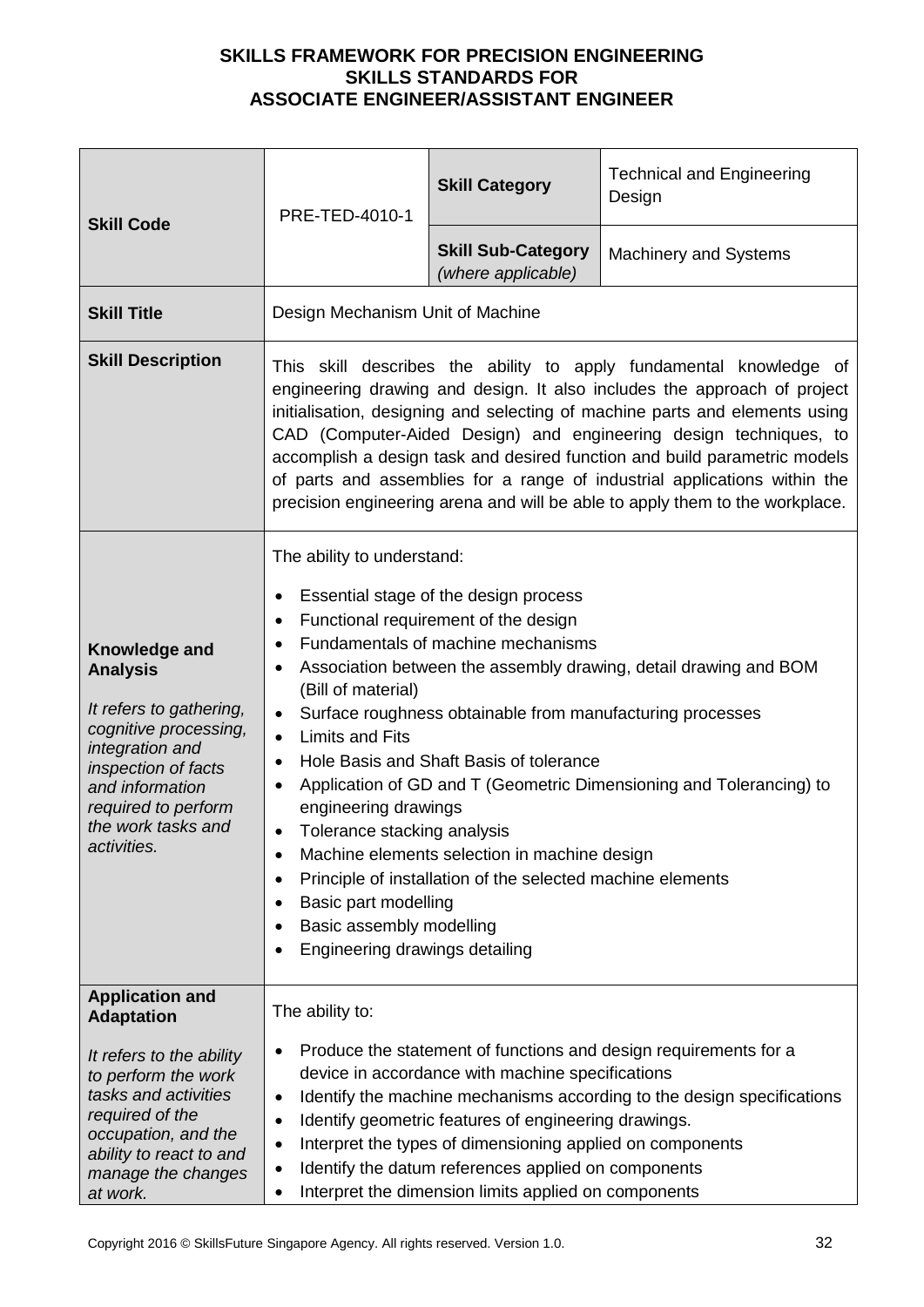|                                                                                                                                                                                                                                                                | Interpret the surface sign and finish applied on components<br>$\bullet$<br>Interpret the basis and class of fit applied on components<br>Size out appropriate machine elements to accomplish a desired design<br>Produce the parametric models of parts in accordance with the<br>assignment specifications<br>Produce the parametric models of assemblies in accordance with the<br>$\bullet$<br>assignment specifications<br>Produce the engineering drawings from the models of parts and<br>$\bullet$<br>assemblies with appropriate presentations in accordance with the<br>assignment specifications |
|----------------------------------------------------------------------------------------------------------------------------------------------------------------------------------------------------------------------------------------------------------------|-------------------------------------------------------------------------------------------------------------------------------------------------------------------------------------------------------------------------------------------------------------------------------------------------------------------------------------------------------------------------------------------------------------------------------------------------------------------------------------------------------------------------------------------------------------------------------------------------------------|
| <b>Innovation and</b><br><b>Value Creation</b><br>It refers to the ability<br>to generate purposive<br>ideas to improve work<br>performance and/or<br>enhance business<br>values that are<br>aligned to<br>organisational goals.<br><b>Social Intelligence</b> | The ability to:<br>Interpretation of technical drawing sheets and apply them<br>$\bullet$<br>Interpretation of data sheets from commercial catalogues<br>$\bullet$<br>Apply the relevant technical information from the technical manuals of<br>$\bullet$<br>the machine element into the engineering design<br>Apply the principle of installation of the selected machine elements into<br>$\bullet$<br>the engineering design                                                                                                                                                                            |
| and Ethics<br>It refers to the ability<br>to use affective<br>factors in leadership,<br>relationship and<br>diversity management<br>guided by<br>professional codes of<br>ethics.                                                                              | The ability to:<br>Communicate with colleagues and team to assist in establishing<br>timelines and requirements                                                                                                                                                                                                                                                                                                                                                                                                                                                                                             |
| <b>Learning to Learn</b><br>It refers to the ability<br>to develop and<br>improve one's self<br>within and outside of<br>one's area of work.                                                                                                                   | The ability to:<br>Identify sources of standard machine components                                                                                                                                                                                                                                                                                                                                                                                                                                                                                                                                          |
| <b>Range of</b><br><b>Application</b><br>(where applicable)<br>It refers to the critical<br>circumstances and<br>contexts that the skill<br>may be<br>demonstrated.                                                                                            | Tools and equipment must include:<br>Tools, equipment and material<br>٠<br>Machine design specifications<br>$\bullet$<br>Fundamentals of machine's mechanisms<br>٠<br>Use of standards for limits and fits<br>Geometric features of engineering drawings<br>٠<br>Orthogonal representations of drawings<br>٠                                                                                                                                                                                                                                                                                                |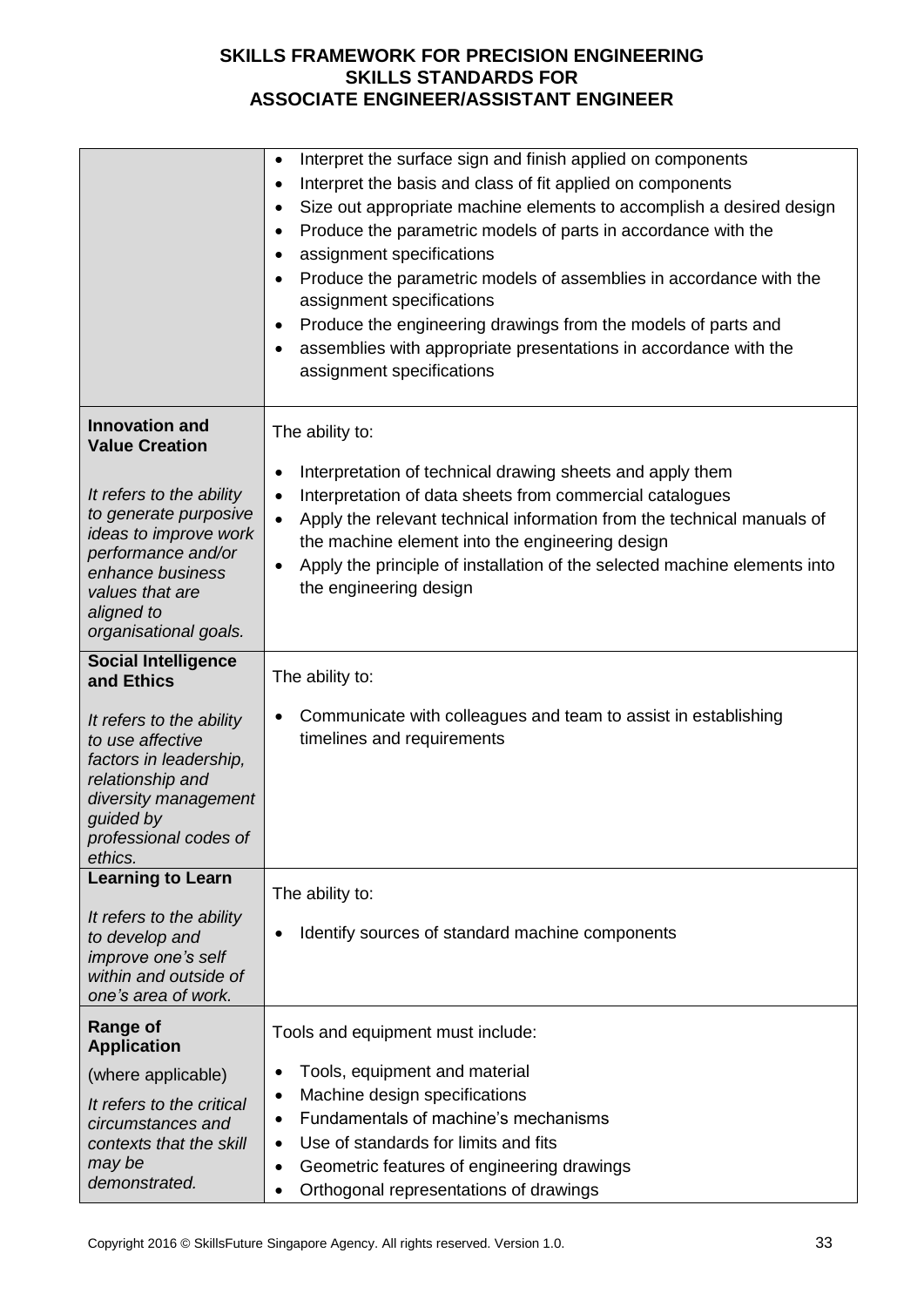| Dimensioning applied on components<br>$\bullet$      |
|------------------------------------------------------|
| Datum references applied on components               |
| <b>Classification of tolerance</b>                   |
| Surface and finish applied for machining of material |
| Basis of fit                                         |
| Class of fit                                         |
|                                                      |
|                                                      |
| Rules and regulations must include:                  |
| Workplace Safety and Health Act                      |
|                                                      |
|                                                      |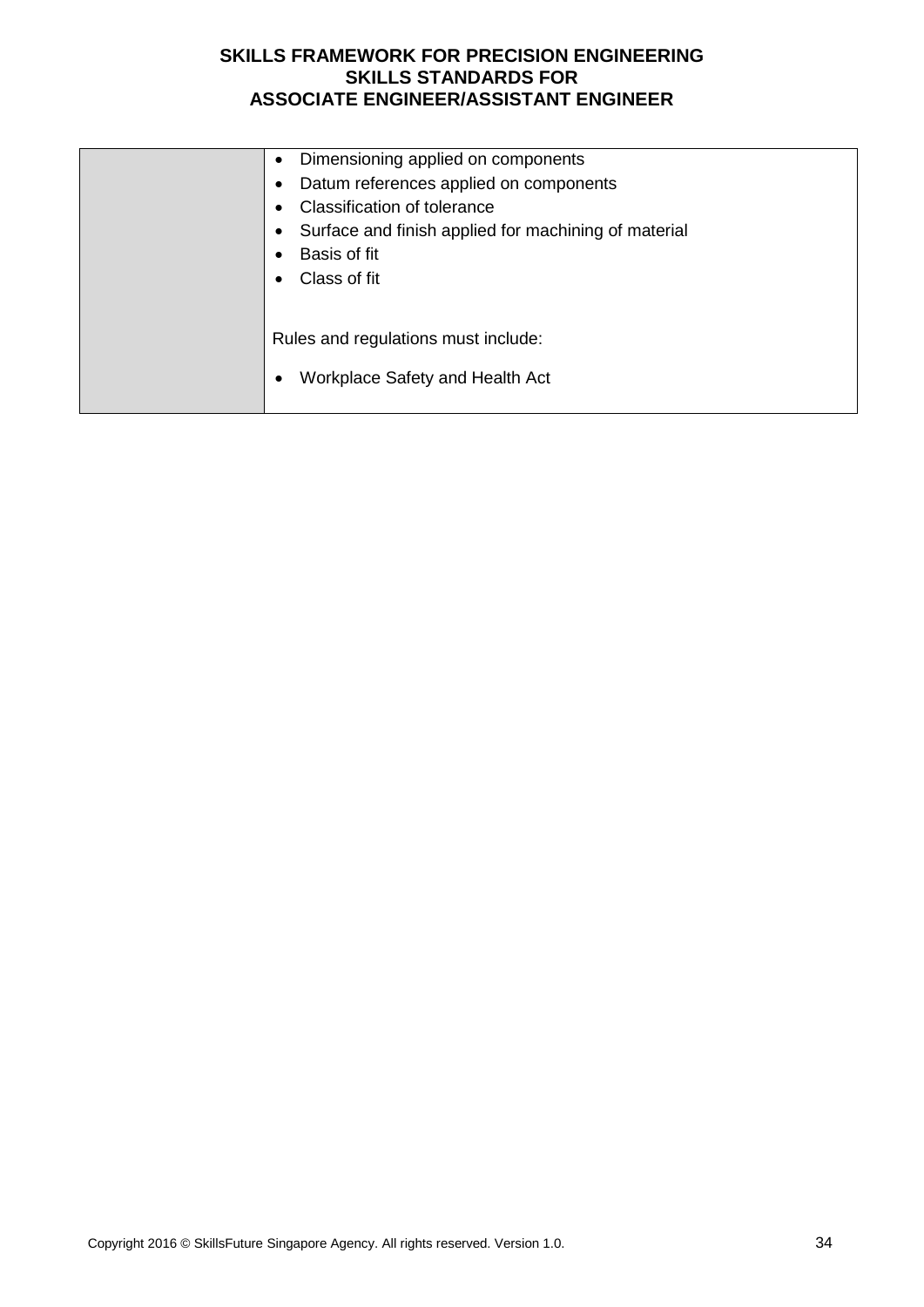| <b>Skill Code</b>                                                                                                                                                                                                             | PRE-PMP-4028-1                                                                                                                                                                                                                                                                                                                                                                                                                                                                                                                                                                                                                                                                                                                       | <b>Skill Category</b>                                                                                                                                             | <b>Precision Manufacturing</b><br>Processes                                                                                                                                                                                                                                                                                                                                                                                                                                                                               |
|-------------------------------------------------------------------------------------------------------------------------------------------------------------------------------------------------------------------------------|--------------------------------------------------------------------------------------------------------------------------------------------------------------------------------------------------------------------------------------------------------------------------------------------------------------------------------------------------------------------------------------------------------------------------------------------------------------------------------------------------------------------------------------------------------------------------------------------------------------------------------------------------------------------------------------------------------------------------------------|-------------------------------------------------------------------------------------------------------------------------------------------------------------------|---------------------------------------------------------------------------------------------------------------------------------------------------------------------------------------------------------------------------------------------------------------------------------------------------------------------------------------------------------------------------------------------------------------------------------------------------------------------------------------------------------------------------|
|                                                                                                                                                                                                                               |                                                                                                                                                                                                                                                                                                                                                                                                                                                                                                                                                                                                                                                                                                                                      | <b>Skill Sub-Category</b><br>(where applicable)                                                                                                                   | <b>Machining Processes</b>                                                                                                                                                                                                                                                                                                                                                                                                                                                                                                |
| <b>Skill Title</b>                                                                                                                                                                                                            | Apply Mechanical Fixtures Design                                                                                                                                                                                                                                                                                                                                                                                                                                                                                                                                                                                                                                                                                                     |                                                                                                                                                                   |                                                                                                                                                                                                                                                                                                                                                                                                                                                                                                                           |
| <b>Skill Description</b>                                                                                                                                                                                                      | This skill describes the ability to design or draw a Mechanical Design Fixture<br>Assembly for manufacturing including designing locators, clamps, jig and<br>fixtures.                                                                                                                                                                                                                                                                                                                                                                                                                                                                                                                                                              |                                                                                                                                                                   |                                                                                                                                                                                                                                                                                                                                                                                                                                                                                                                           |
| Knowledge and<br><b>Analysis</b><br>It refers to gathering,<br>cognitive processing,<br>integration and<br>inspection of facts<br>and information<br>required to perform<br>the work tasks and<br>activities.                 | The ability to understand:<br>Fundamentals of jigs and fixtures design<br>Design of locators including supporting and locating principles<br>Design of clamps including clamping and work holding principles<br>$\bullet$<br>Jig design, rules and considerations and function of jig bushes.<br>$\bullet$<br>Design of fixture, rules and considerations and fixture design process<br>$\bullet$<br>Modular construction of jigs and fixtures and application of modular<br>fixture design<br>Types and elements of modular fixtures<br>Principles of clamping<br>$\bullet$<br>Positioning of clamps<br>Consultation process in laboratory assignments<br>$\bullet$<br>Manufacturing design assembly for a simple component drawing |                                                                                                                                                                   |                                                                                                                                                                                                                                                                                                                                                                                                                                                                                                                           |
| <b>Application and</b><br><b>Adaptation</b><br>It refers to the ability<br>to perform the work<br>tasks and activities<br>required of the<br>occupation, and the<br>ability to react to and<br>manage the changes<br>at work. | The ability to:<br>jigs and fixtures design<br>$\bullet$<br>body<br>$\bullet$<br>movements<br>$\bullet$<br>including selecting<br>$\circ$<br>$\circ$<br>for jig design<br>$\circ$                                                                                                                                                                                                                                                                                                                                                                                                                                                                                                                                                    | Distinguish between a jig and fixture as a work holding device<br>basic rules for successful work holding<br>fixture, including their advantage and disadvantages | Identify datum or reference surfaces to be used as location features for<br>Design locators by drawing the 6 or 12 degree of movements of a free<br>Generate 3-2-1 or 4-2-1 principle of locations to constraint a free body<br>Sketch the application of locating pins and buttons through examples<br>appropriate type of clamping method for work holding applying the<br>jig bushes available to design a jig applying important considerations<br>modular fixture and the typical design process for the design of a |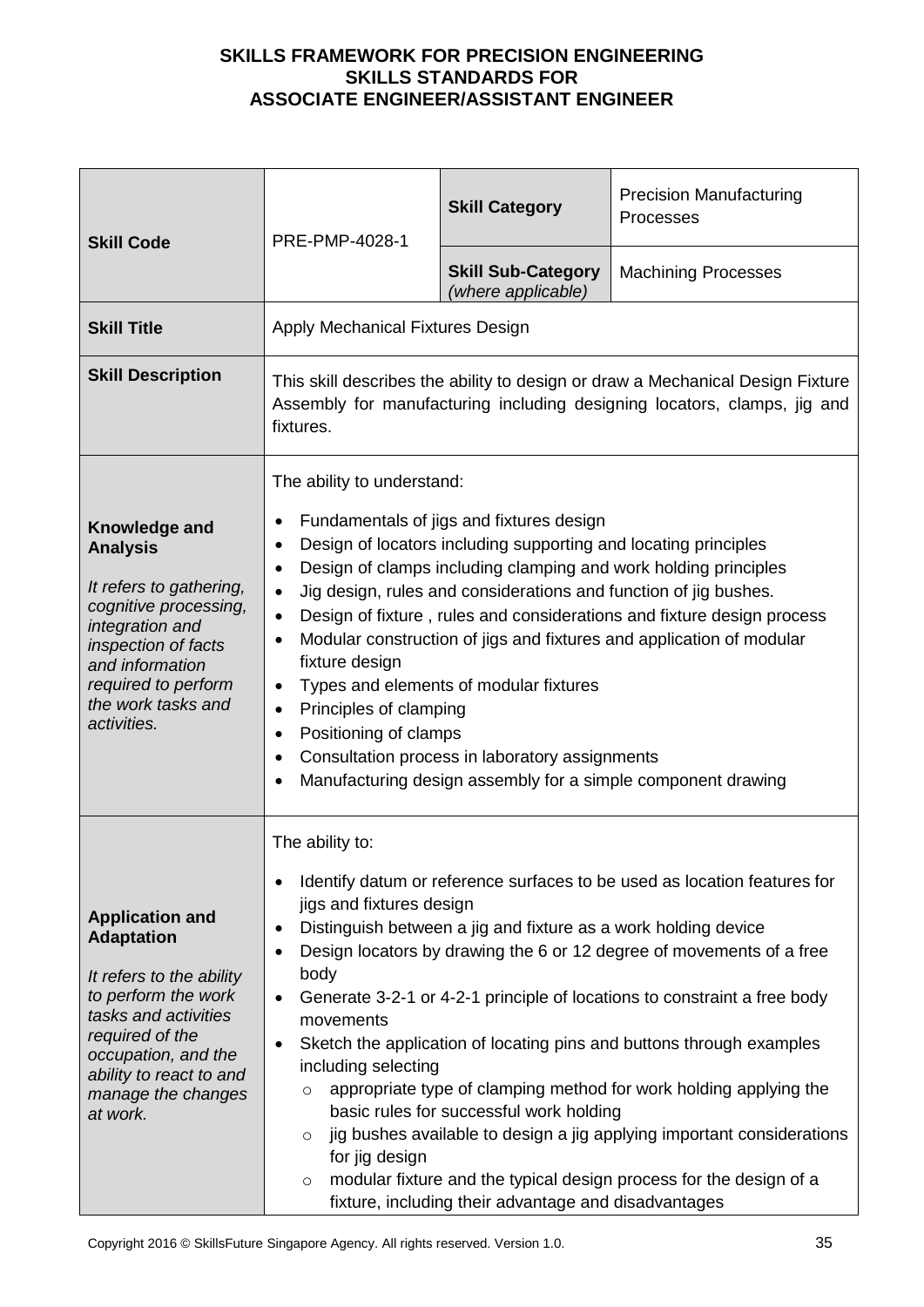|                                                                                                                                                                                | Write the requirements for locking elements<br>٠                                                                                                                                                                            |  |  |
|--------------------------------------------------------------------------------------------------------------------------------------------------------------------------------|-----------------------------------------------------------------------------------------------------------------------------------------------------------------------------------------------------------------------------|--|--|
|                                                                                                                                                                                |                                                                                                                                                                                                                             |  |  |
|                                                                                                                                                                                | Recognise the position of clamps<br>$\bullet$                                                                                                                                                                               |  |  |
|                                                                                                                                                                                | Produce mechanical fixture design assembly drawings                                                                                                                                                                         |  |  |
| <b>Innovation and</b><br><b>Value Creation</b>                                                                                                                                 | The ability to:<br>Review existing processes to meet industrial requirements to assess                                                                                                                                      |  |  |
| It refers to the ability<br>to generate purposive<br>ideas to improve work<br>performance and/or<br>enhance business<br>values that are<br>aligned to<br>organisational goals. | areas of potential value add                                                                                                                                                                                                |  |  |
| <b>Social Intelligence</b><br>and Ethics                                                                                                                                       | The ability to:                                                                                                                                                                                                             |  |  |
| It refers to the ability<br>to use affective<br>factors in leadership,<br>relationship and<br>diversity management<br>guided by<br>professional codes of<br>ethics.            | Communicate with colleagues and team to assist in establishing<br>timelines and requirements                                                                                                                                |  |  |
| <b>Learning to Learn</b>                                                                                                                                                       | The ability to:                                                                                                                                                                                                             |  |  |
| It refers to the ability<br>to develop and<br>improve one's self<br>within and outside of<br>one's area of work.                                                               | Learn the principles and methodologies in evaluating design<br>٠<br>Understand, evaluate and compute the engineering drawings                                                                                               |  |  |
| <b>Range of</b><br><b>Application</b><br>(where applicable)<br>It refers to the critical<br>circumstances and                                                                  | Tooling engineering - mechanical fixtures and jig design for work holding<br><b>Engineering drawing</b><br>٠<br>Design for assembly and manufacturing<br>Computer-aided Design (CAD) - 3D solid part and assembly modelling |  |  |
| contexts that the skill<br>may be                                                                                                                                              | Rules and regulations must include:                                                                                                                                                                                         |  |  |
| demonstrated.                                                                                                                                                                  | <b>Workplace Safety and Health Act</b>                                                                                                                                                                                      |  |  |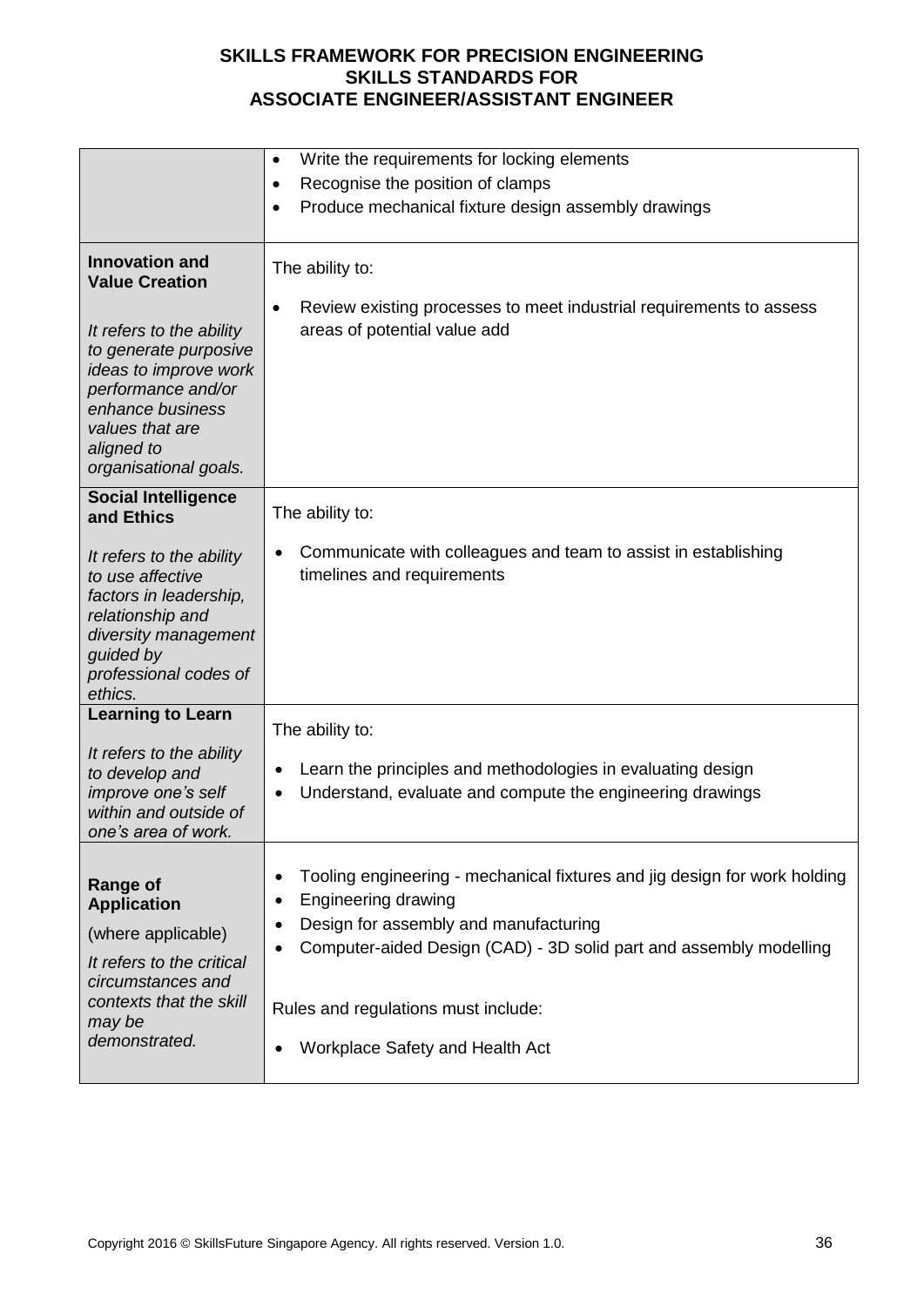| <b>Skill Code</b>                                                                                                                                                                                                             | PRE-PMP-4029-1                                                                                                                                                                                                                                                                                                                                                                                                                                                                                                                                                                                                                                                                                                                                                                                                             | <b>Skill Category</b>                           | <b>Precision Manufacturing</b><br>Processes |
|-------------------------------------------------------------------------------------------------------------------------------------------------------------------------------------------------------------------------------|----------------------------------------------------------------------------------------------------------------------------------------------------------------------------------------------------------------------------------------------------------------------------------------------------------------------------------------------------------------------------------------------------------------------------------------------------------------------------------------------------------------------------------------------------------------------------------------------------------------------------------------------------------------------------------------------------------------------------------------------------------------------------------------------------------------------------|-------------------------------------------------|---------------------------------------------|
|                                                                                                                                                                                                                               |                                                                                                                                                                                                                                                                                                                                                                                                                                                                                                                                                                                                                                                                                                                                                                                                                            | <b>Skill Sub-Category</b><br>(where applicable) | <b>Machining Processes</b>                  |
| <b>Skill Title</b>                                                                                                                                                                                                            | Apply Mould Design                                                                                                                                                                                                                                                                                                                                                                                                                                                                                                                                                                                                                                                                                                                                                                                                         |                                                 |                                             |
| <b>Skill Description</b>                                                                                                                                                                                                      | This skill describes the ability to apply principles and techniques to select<br>and design plastic injection moulds. It also includes required knowledge in<br>mould parting lines, gates, ejection, temperature control and calculations,<br>advanced mould temperature control methods, selection of mould<br>materials, standard components and moulding machines.                                                                                                                                                                                                                                                                                                                                                                                                                                                     |                                                 |                                             |
| Knowledge and<br><b>Analysis</b><br>It refers to gathering,<br>cognitive processing,<br>integration and<br>inspection of facts<br>and information<br>required to perform<br>the work tasks and<br>activities.                 | The ability to understand:<br>Different types of mould parting lines, gates and ejection<br>٠<br>Mould shrinkage factor and calculations<br>$\bullet$<br>Number of cavities calculation and different types of mould layouts<br>$\bullet$<br>Drafting mould assembly views and their objectives<br>٠<br>Classification and quantifying of mould components<br>$\bullet$<br>Methods of constructing tandem moulds<br>$\bullet$<br>Salient features of micro mould<br>$\bullet$<br>Salient features of liquid silicone rubber mould                                                                                                                                                                                                                                                                                          |                                                 |                                             |
| <b>Application and</b><br><b>Adaptation</b><br>It refers to the ability<br>to perform the work<br>tasks and activities<br>required of the<br>occupation, and the<br>ability to react to and<br>manage the changes<br>at work. | The ability to:<br>Define parting line, gate and ejection for part model<br>Apply mould shrinkage to part model<br>Select number of cavities and cavity layout for mould<br>٠<br>Design mould parting using CAD application<br>$\bullet$<br>Select and construct mould base<br>$\bullet$<br>Design mould temperature control method<br>$\bullet$<br>Select standard components for mould<br>$\bullet$<br>Select mould plate and insert materials<br>$\bullet$<br>Generate general assembly drawing<br>٠<br>Complete bill of materials for mould assembly<br>$\bullet$<br>Apply hot runner mould design concept<br>$\bullet$<br>Apply unscrewing mould design concept<br>$\bullet$<br>Apply tandem mould design concept<br>Assess and apply micro mould design concept<br>Apply liquid silicone rubber mould design concept |                                                 |                                             |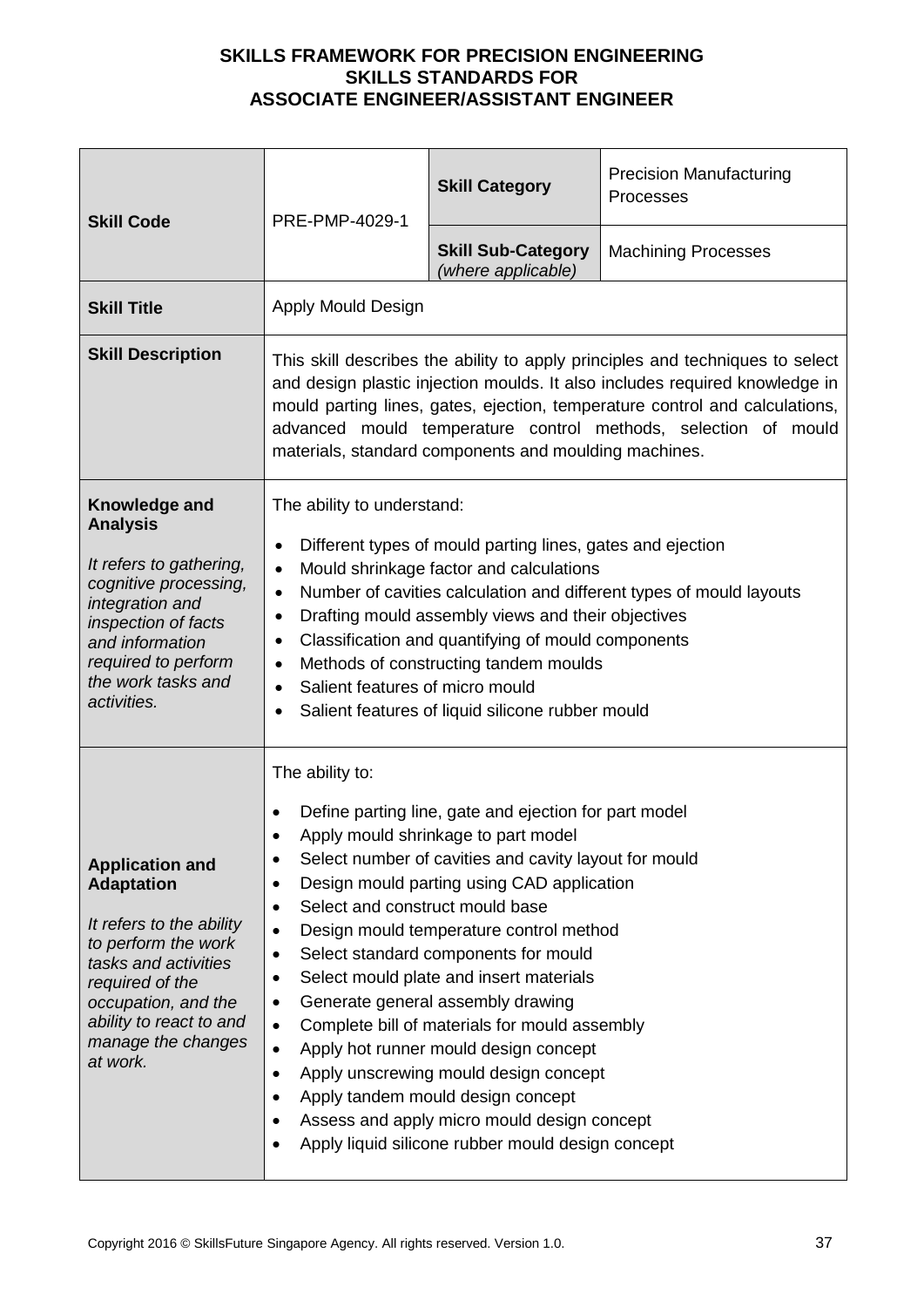| <b>Innovation and</b><br><b>Value Creation</b><br>It refers to the ability<br>to generate purposive<br>ideas to improve work<br>performance and/or<br>enhance business<br>values that are<br>aligned to<br>organisational goals. | The ability to:<br>Describe the strengths and weaknesses of the mould design                                                                                                                                                                                                                                                                                                                                                        |
|----------------------------------------------------------------------------------------------------------------------------------------------------------------------------------------------------------------------------------|-------------------------------------------------------------------------------------------------------------------------------------------------------------------------------------------------------------------------------------------------------------------------------------------------------------------------------------------------------------------------------------------------------------------------------------|
| <b>Social Intelligence</b><br>and Ethics<br>It refers to the ability<br>to use affective<br>factors in leadership,<br>relationship and<br>diversity management<br>guided by<br>professional codes of                             | The ability to:<br>Verify selection made with Supervisor or Manager to ensure it is within<br>organisational procedure<br>Verify sources for mould standard components and cost considerations<br>for optimal usage                                                                                                                                                                                                                 |
| ethics.<br><b>Learning to Learn</b><br>It refers to the ability<br>to develop and<br>improve one's self<br>within and outside of<br>one's area of work.                                                                          | The ability to:<br>Different types of mould parting methods<br>$\bullet$<br>Different types of mould bases and their function<br>$\bullet$<br>Different types of mould temperature control methods and their<br>$\bullet$<br>effectiveness<br>Different types of mould materials and their processing<br>٠<br>Different types of hot runner components<br>$\bullet$<br>Different methods used for unscrewing in moulds<br>$\bullet$ |
| <b>Range of</b><br><b>Application</b><br>(where applicable)<br>It refers to the critical<br>circumstances and<br>contexts that the skill<br>may be<br>demonstrated.                                                              | Tools and equipment must include:<br>Operational manual<br><b>Technical manual and instructions</b><br><b>Relevant CAD software</b><br>Procedures and supporting documents must include:<br>Organisational processes and procedures                                                                                                                                                                                                 |
|                                                                                                                                                                                                                                  | Rules and regulations must include:<br>Workplace Safety and Health standards                                                                                                                                                                                                                                                                                                                                                        |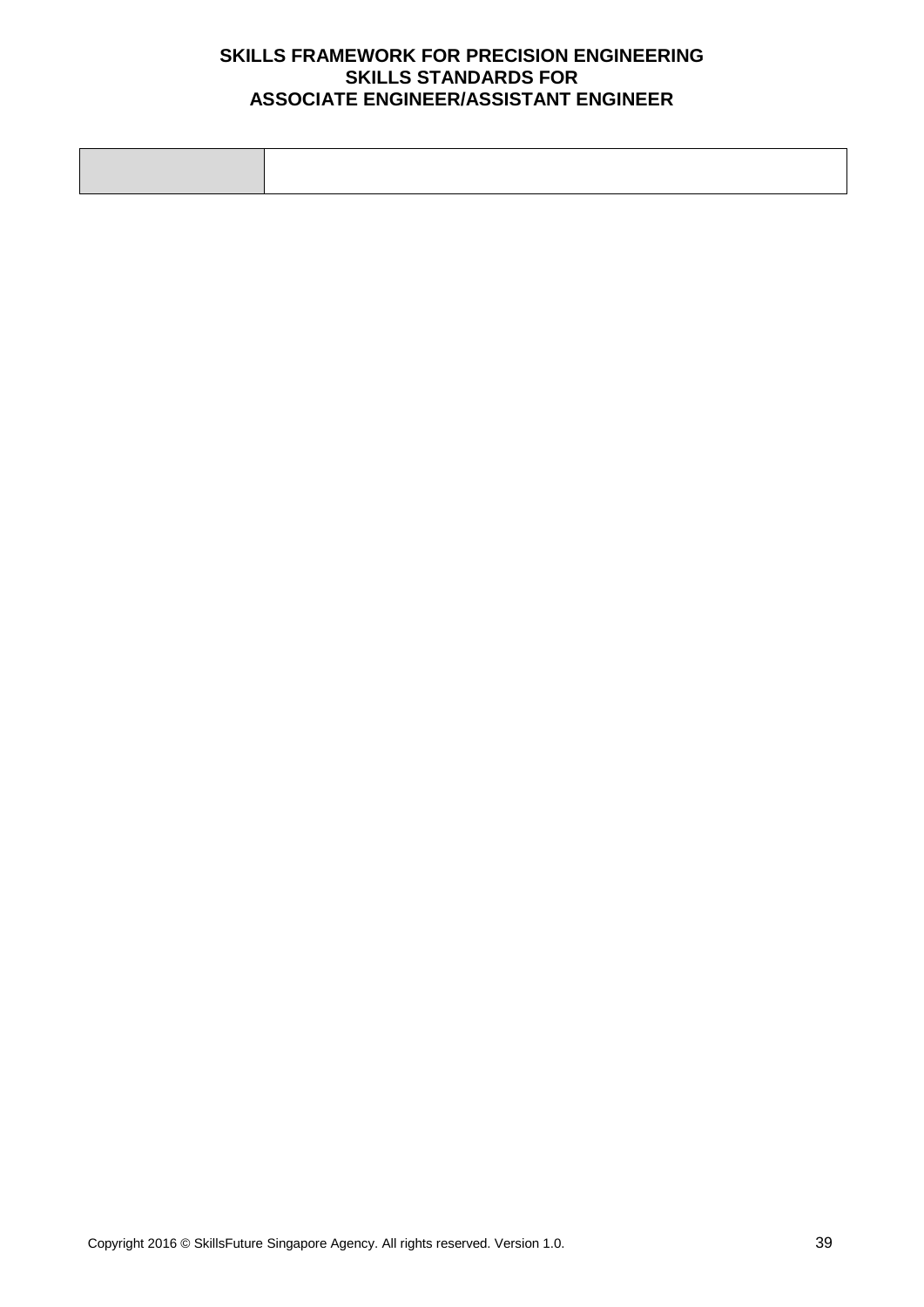| <b>Skill Code</b>                                                                                                                                                                                             | PRE-PMP-4030-1                                                                                                                                                                                                                                                                                                                                                                                                                                                                                                                                                                                                                                      | <b>Skill Category</b>                           | <b>Precision Manufacturing</b><br>Processes |
|---------------------------------------------------------------------------------------------------------------------------------------------------------------------------------------------------------------|-----------------------------------------------------------------------------------------------------------------------------------------------------------------------------------------------------------------------------------------------------------------------------------------------------------------------------------------------------------------------------------------------------------------------------------------------------------------------------------------------------------------------------------------------------------------------------------------------------------------------------------------------------|-------------------------------------------------|---------------------------------------------|
|                                                                                                                                                                                                               |                                                                                                                                                                                                                                                                                                                                                                                                                                                                                                                                                                                                                                                     | <b>Skill Sub-Category</b><br>(where applicable) | <b>Machining Processes</b>                  |
| <b>Skill Title</b>                                                                                                                                                                                            | <b>Apply Precision Machining</b>                                                                                                                                                                                                                                                                                                                                                                                                                                                                                                                                                                                                                    |                                                 |                                             |
| <b>Skill Description</b>                                                                                                                                                                                      | This skill describes the ability to use CAD modelling with CNC processes<br>to machine components. It also includes knowing multiple and various<br>machining processes.                                                                                                                                                                                                                                                                                                                                                                                                                                                                            |                                                 |                                             |
| Knowledge and<br><b>Analysis</b><br>It refers to gathering,<br>cognitive processing,<br>integration and<br>inspection of facts<br>and information<br>required to perform<br>the work tasks and<br>activities. | The ability to understand:<br>2D drafting with CAD<br>$\bullet$<br>3D modelling with CAD<br>$\bullet$<br>Metal machining<br>$\bullet$<br>Dimensional tolerances and surface finishes<br>$\bullet$<br>Machinability of common materials<br>$\bullet$<br>Programming of machining operations with CAM<br>$\bullet$<br>CNC turning processes<br>$\bullet$<br>CNC machining centre processes<br>$\bullet$<br>Electrical discharge machining process<br>$\bullet$<br>Wire cutting electrical discharge machining process<br>$\bullet$<br>High speed machining technology<br>$\bullet$<br>Multi-axis machining processes<br>$\bullet$<br>Process planning |                                                 |                                             |
| <b>Application and</b><br><b>Adaptation</b>                                                                                                                                                                   | The ability to:                                                                                                                                                                                                                                                                                                                                                                                                                                                                                                                                                                                                                                     |                                                 |                                             |
| It refers to the ability<br>to perform the work<br>tasks and activities<br>required of the<br>occupation, and the<br>ability to react to and<br>manage the changes<br>at work.                                | Generate CNC turning processes to machine a component<br>$\bullet$<br>Generate CNC milling processes to machine components<br>$\bullet$<br>Identify appropriate machines and processes to manufacture<br>$\bullet$<br>components<br>Execute part programs on CNC machines to produce components<br>$\bullet$                                                                                                                                                                                                                                                                                                                                        |                                                 |                                             |
| <b>Innovation and</b><br><b>Value Creation</b><br>It refers to the ability<br>to generate purposive<br>ideas to improve work<br>performance and/or                                                            | The ability to:<br>Review existing processes to meet industrial requirements to assess<br>٠<br>areas of potential value add                                                                                                                                                                                                                                                                                                                                                                                                                                                                                                                         |                                                 |                                             |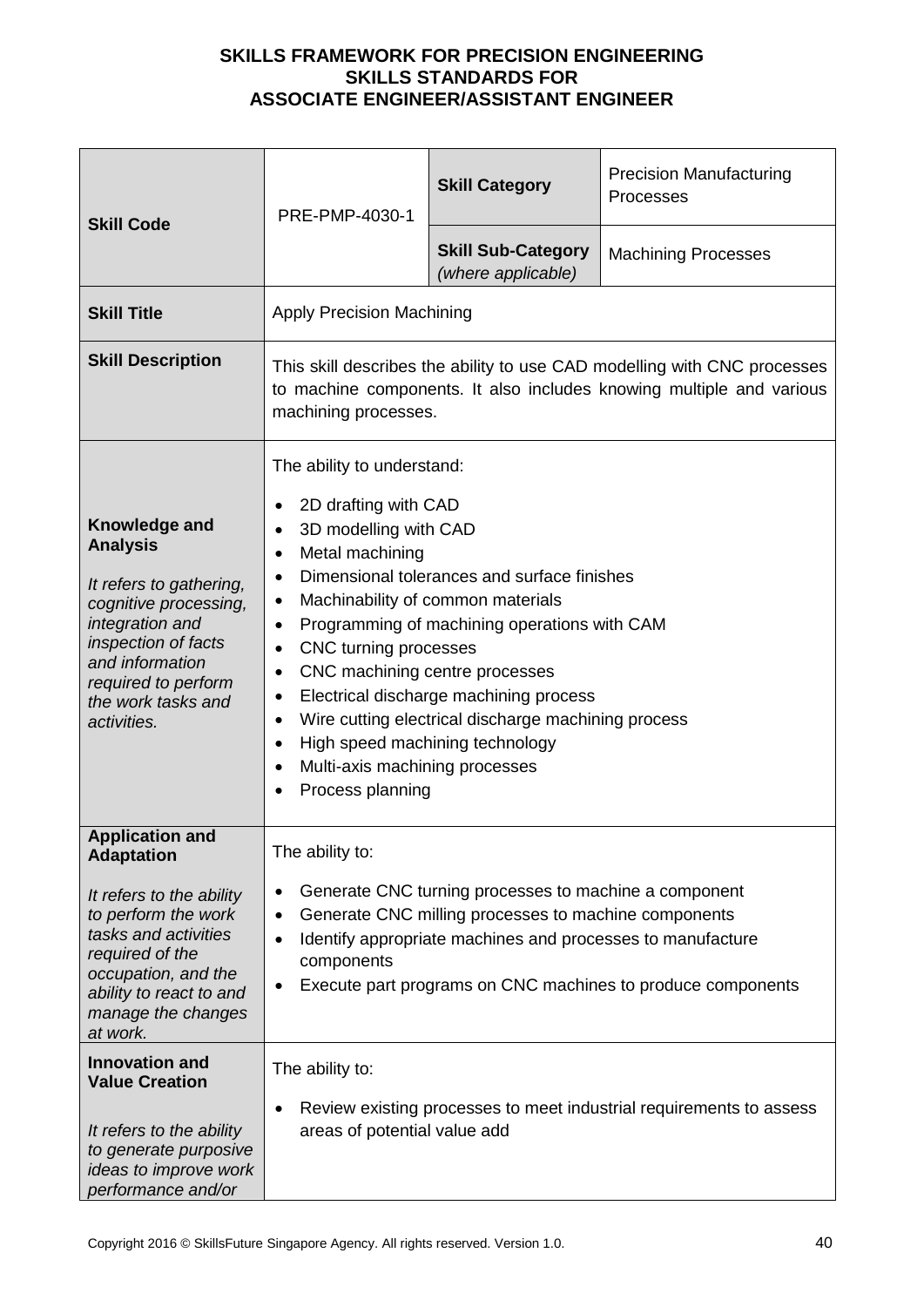| enhance business<br>values that are<br>aligned to<br>organisational goals.                                                                                          |                                                                                                                |
|---------------------------------------------------------------------------------------------------------------------------------------------------------------------|----------------------------------------------------------------------------------------------------------------|
| <b>Social Intelligence</b><br>and Ethics                                                                                                                            | The ability to:                                                                                                |
| It refers to the ability<br>to use affective<br>factors in leadership,<br>relationship and<br>diversity management<br>guided by<br>professional codes of<br>ethics. | Collaborate with colleagues to seek opinions on workplace<br>٠<br>performance improvement after implementation |
| <b>Learning to Learn</b>                                                                                                                                            | The ability to:                                                                                                |
| It refers to the ability<br>to develop and<br>improve one's self<br>within and outside of<br>one's area of work.                                                    | Engage in reflective practice to evaluate the feasibility of identified<br>٠<br>methods                        |
|                                                                                                                                                                     | Precision Machining – machine and tool set-up must include:<br>CNC machining centre                            |
|                                                                                                                                                                     | CNC turning centre<br>٠<br>Electrical discharge machine<br>٠                                                   |
|                                                                                                                                                                     | Wire-cut electrical discharge machine                                                                          |
|                                                                                                                                                                     | High speed milling machine<br>$\bullet$<br>5-axis machine                                                      |
| <b>Range of</b><br><b>Application</b>                                                                                                                               | Tools and equipment must include:                                                                              |
| (where applicable)                                                                                                                                                  | CAD/CAM system<br>$\bullet$                                                                                    |
| It refers to the critical<br>circumstances and                                                                                                                      | CNC turning machine<br>$\bullet$                                                                               |
| contexts that the skill                                                                                                                                             | CNC machining centre<br>٠<br>Precision measuring instruments<br>$\bullet$                                      |
| may be<br>demonstrated.                                                                                                                                             | <b>CAD/CAM</b> applications<br>$\bullet$                                                                       |
|                                                                                                                                                                     | <b>CNC</b> machine controllers<br>$\bullet$                                                                    |
|                                                                                                                                                                     | Procedures and supporting documents must include:                                                              |
|                                                                                                                                                                     | Work instructions CAD/CAM manuals<br>$\bullet$<br><b>Machine Manuals</b>                                       |
|                                                                                                                                                                     | Rules and Regulations must include:                                                                            |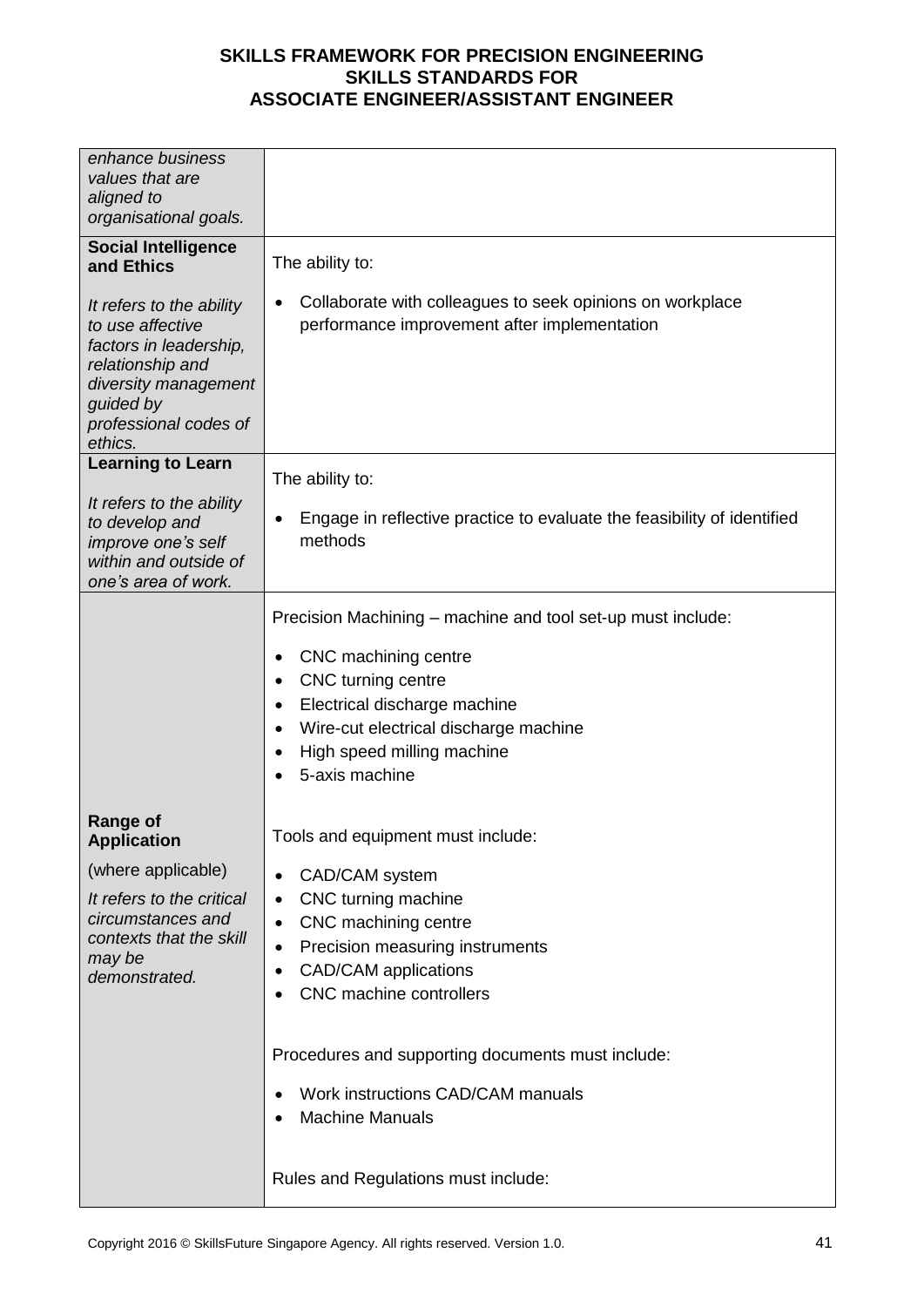| Workplace Safety And health Act |
|---------------------------------|
|                                 |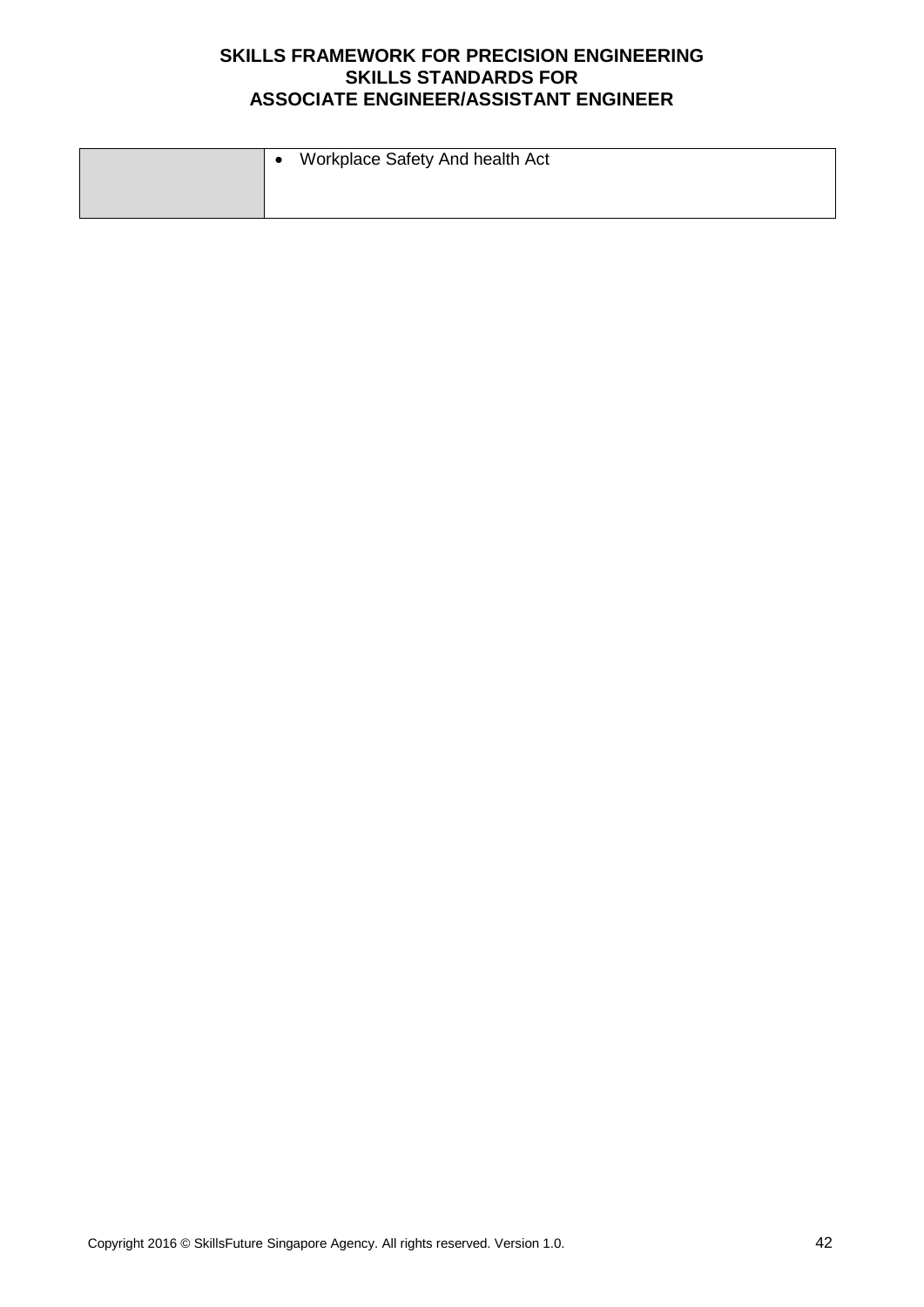| <b>Skill Code</b>                                                                                                                                                                                                             | PRE-PMP-4031-1                                                                                                                                                                                                                                                                                                                                                                                                                                                                                                                                                                                                                                                                                                                      | <b>Skill Category</b>                           | <b>Precision Manufacturing</b><br>Processes |
|-------------------------------------------------------------------------------------------------------------------------------------------------------------------------------------------------------------------------------|-------------------------------------------------------------------------------------------------------------------------------------------------------------------------------------------------------------------------------------------------------------------------------------------------------------------------------------------------------------------------------------------------------------------------------------------------------------------------------------------------------------------------------------------------------------------------------------------------------------------------------------------------------------------------------------------------------------------------------------|-------------------------------------------------|---------------------------------------------|
|                                                                                                                                                                                                                               |                                                                                                                                                                                                                                                                                                                                                                                                                                                                                                                                                                                                                                                                                                                                     | <b>Skill Sub-Category</b><br>(where applicable) | <b>Forming Processes</b>                    |
| <b>Skill Title</b>                                                                                                                                                                                                            | Apply Polymer Materials Technology                                                                                                                                                                                                                                                                                                                                                                                                                                                                                                                                                                                                                                                                                                  |                                                 |                                             |
| <b>Skill Description</b>                                                                                                                                                                                                      | This skill describes the ability to identify different types of polymer<br>materials, make appropriate selection and applications of commodity and<br>engineering polymers. It also includes determining the tensile property,<br>melt flow index, heat deflection and thermal properties of polymer<br>materials.                                                                                                                                                                                                                                                                                                                                                                                                                  |                                                 |                                             |
| Knowledge and<br><b>Analysis</b><br>It refers to gathering,<br>cognitive processing,<br>integration and<br>inspection of facts<br>and information<br>required to perform<br>the work tasks and<br>activities.                 | The ability to understand:<br>Polymerisation process<br>٠<br>Effect of molecular weight on material properties<br>$\bullet$<br>Polymer structure<br>$\bullet$<br>Morphology of thermoplastic materials<br>$\bullet$<br>Viscosity of polymer material<br>$\bullet$<br>Effect of temperature and strain rate on the tensile and impact<br>$\bullet$<br>properties of polymer materials<br>Differences between commodity and engineering polymers<br>٠<br>Types of additives used in the plastics industry<br>$\bullet$<br>Applications of fillers and fibers to thermoplastic materials<br>$\bullet$<br>Procedure to conduct tensile, melt flow index, heat deflection and<br>$\bullet$<br>thermal<br>properties of polymer materials |                                                 |                                             |
| <b>Application and</b><br><b>Adaptation</b><br>It refers to the ability<br>to perform the work<br>tasks and activities<br>required of the<br>occupation, and the<br>ability to react to and<br>manage the changes<br>at work. | The ability to:<br>Identify and explain the two main polymerisation methods to create<br>$\bullet$<br>polymer chains<br>Report the effect of molecular weight on material properties<br>٠<br>Explain how the polymer structure can affect the material's properties<br>$\bullet$<br>Explain the two basic morphology of thermoplastic materials<br>٠<br>Explain the important factors that affect the viscosity of material<br>٠<br>Explain the effect of temperature and strain rate on the tensile and<br>٠<br>impact<br>Properties of polymer materials<br>Explain the differences between a commodity and engineering<br>$\bullet$<br>polymers<br>Check and list the main types of additives used in the plastics industry<br>٠ |                                                 |                                             |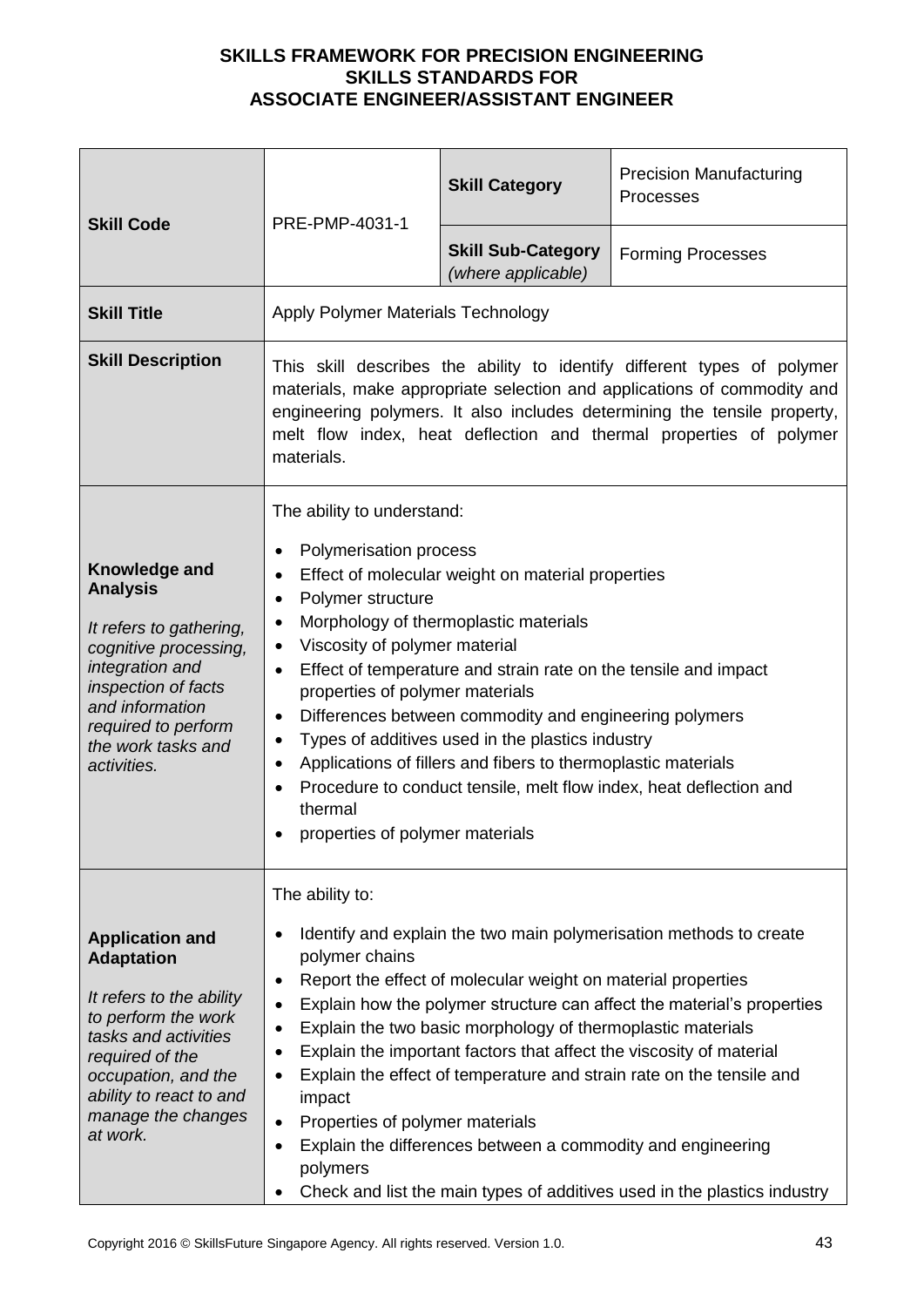|                                                                                                                                                                                                                                  | Explain the changes in properties associated with adding fillers and<br>$\bullet$<br>fibres to thermoplastic materials<br>Review and demonstrate the procedure to conduct tensile, melt flow<br>$\bullet$<br>index, heat deflection and thermal properties of polymer materials                                                                                                                                                                                                                      |
|----------------------------------------------------------------------------------------------------------------------------------------------------------------------------------------------------------------------------------|------------------------------------------------------------------------------------------------------------------------------------------------------------------------------------------------------------------------------------------------------------------------------------------------------------------------------------------------------------------------------------------------------------------------------------------------------------------------------------------------------|
| <b>Innovation and</b><br><b>Value Creation</b><br>It refers to the ability<br>to generate purposive<br>ideas to improve work<br>performance and/or<br>enhance business<br>values that are<br>aligned to<br>organisational goals. | The ability to:<br>Review existing processes to meet industrial requirements to assess<br>$\bullet$<br>areas of potential value add                                                                                                                                                                                                                                                                                                                                                                  |
| <b>Social Intelligence</b><br>and Ethics                                                                                                                                                                                         | The ability to:                                                                                                                                                                                                                                                                                                                                                                                                                                                                                      |
| It refers to the ability<br>to use affective<br>factors in leadership,<br>relationship and<br>diversity management<br>guided by<br>professional codes of<br>ethics.                                                              | Communicate with colleagues and team to assist in establishing<br>٠<br>timelines and requirements                                                                                                                                                                                                                                                                                                                                                                                                    |
| <b>Learning to Learn</b>                                                                                                                                                                                                         | The ability to:                                                                                                                                                                                                                                                                                                                                                                                                                                                                                      |
| It refers to the ability<br>to develop and<br>improve one's self<br>within and outside of<br>one's area of work.                                                                                                                 | Engage in self-reflection to explore alternative techniques to best meet<br>requirements                                                                                                                                                                                                                                                                                                                                                                                                             |
| <b>Range of</b><br><b>Application</b><br>(where applicable)<br>It refers to the critical<br>circumstances and<br>contexts that the skill<br>may be<br>demonstrated.                                                              | Types of polymerisation processes<br>Effect of polymer structure, molecular weight and morphology on the<br>properties of polymer materials<br>Effect of temperature and strain rate on the mechanical properties of<br>$\bullet$<br>polymer materials<br>Applications of additives, fillers and fibres<br>Material testing such as tensile, melt flow index, heat deflection<br>temperature and thermal properties of polymer materials<br>Tools and equipment must include:<br>Operational manuals |
|                                                                                                                                                                                                                                  | <b>Technical manual and instructions</b>                                                                                                                                                                                                                                                                                                                                                                                                                                                             |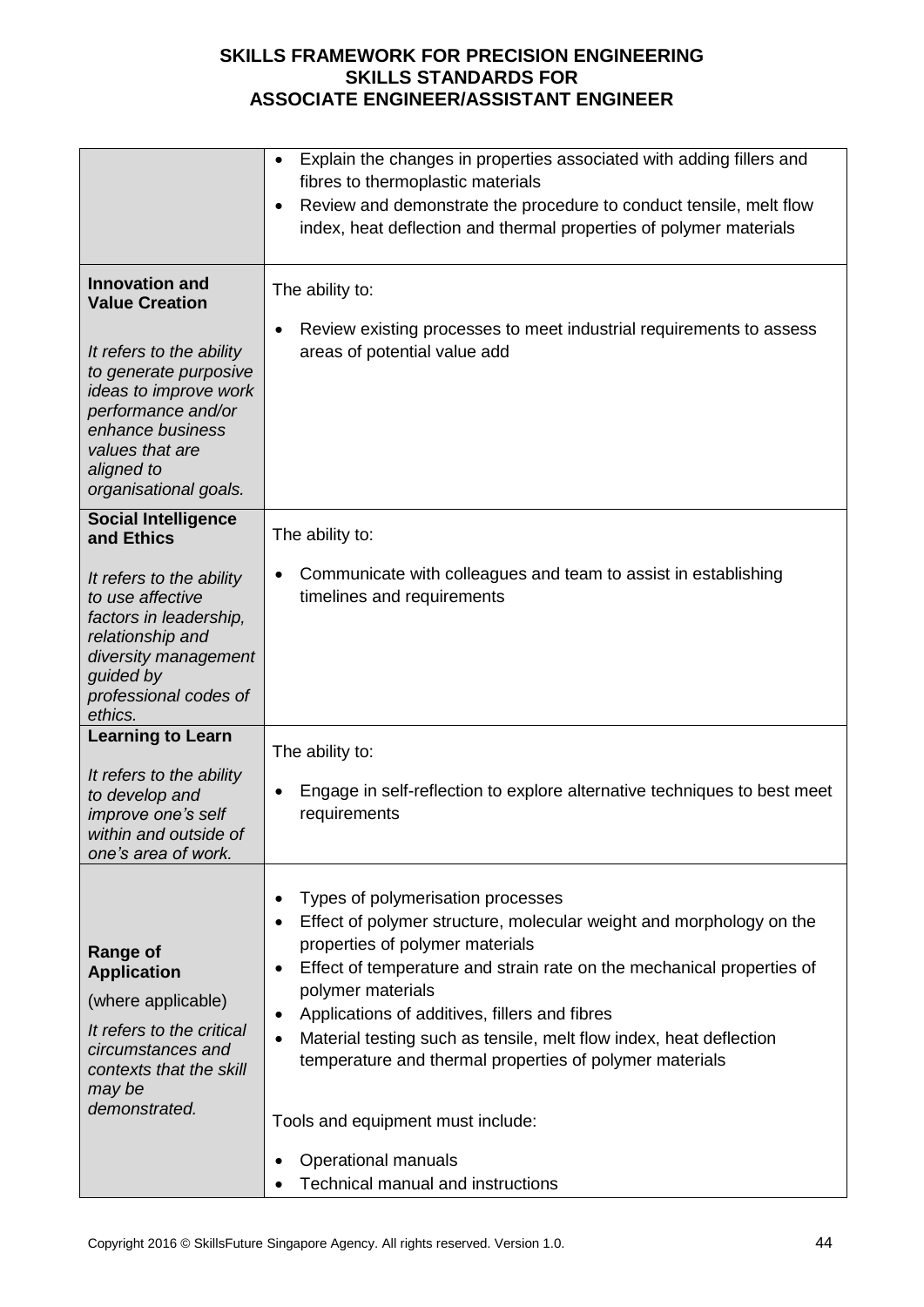| Repair and maintenance tools<br>Relevant plastics material testing equipment and supporting software<br>٠ |
|-----------------------------------------------------------------------------------------------------------|
| Rules and regulations must include:<br>Workplace Safety and Health Act                                    |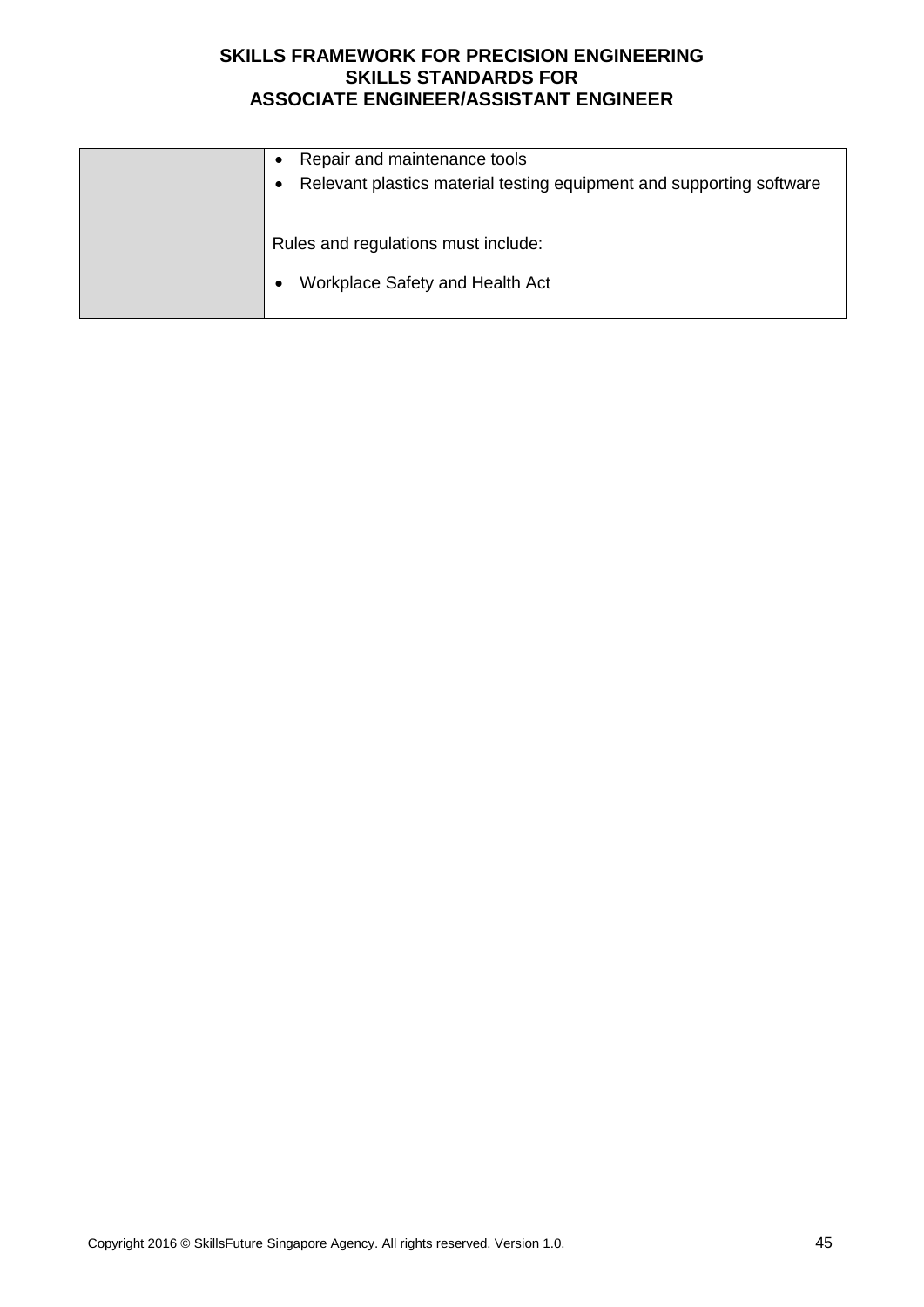| PRE-PMP-4032-1                                                                                                                                                                                                                                                                                                                                                                                                                                                                                                                                                                                                                                                                                                                                                                                                                                                                                                                                                                                                                                                                                        | <b>Skill Category</b>                           | <b>Precision Manufacturing</b><br>Processes                |
|-------------------------------------------------------------------------------------------------------------------------------------------------------------------------------------------------------------------------------------------------------------------------------------------------------------------------------------------------------------------------------------------------------------------------------------------------------------------------------------------------------------------------------------------------------------------------------------------------------------------------------------------------------------------------------------------------------------------------------------------------------------------------------------------------------------------------------------------------------------------------------------------------------------------------------------------------------------------------------------------------------------------------------------------------------------------------------------------------------|-------------------------------------------------|------------------------------------------------------------|
|                                                                                                                                                                                                                                                                                                                                                                                                                                                                                                                                                                                                                                                                                                                                                                                                                                                                                                                                                                                                                                                                                                       | <b>Skill Sub-Category</b><br>(where applicable) | <b>Forming Processes</b>                                   |
|                                                                                                                                                                                                                                                                                                                                                                                                                                                                                                                                                                                                                                                                                                                                                                                                                                                                                                                                                                                                                                                                                                       |                                                 |                                                            |
| This skill describes the ability to prepare and setup for advanced<br>thermoplastic polymer and polymer composite processing techniques,<br>thermoset polymer processing techniques and CAE simulation of injection<br>moulding process and evaluating results.                                                                                                                                                                                                                                                                                                                                                                                                                                                                                                                                                                                                                                                                                                                                                                                                                                       |                                                 |                                                            |
| The ability to understand:<br>Techniques of polymer and polymer composite processing<br>٠<br>Principles of precision injection moulding processes<br>$\bullet$<br>Principles of twin screw extrusion process<br>$\bullet$<br>Processing factors affecting good mould replication for micro feature<br>$\bullet$<br>component<br>Processing factors affecting good mould replication for biomedical<br>$\bullet$<br>micro component<br>Processing factors affecting compounding of short-fibre reinforced<br>$\bullet$<br>thermoplastic composite<br>Techniques of basic thermoset composite processing<br>٠<br>Principles of thermoset processing<br>٠<br>Methods for defect minimisation during thermoset processing<br>$\bullet$<br>Application of specialty materials for thermoset composite processing<br>$\bullet$<br>Principles of fabrication for thermoset fibre reinforced composite<br>laminates from fibre-only performs<br>Principles of finite element method for polymer flow analysis<br>$\bullet$<br>Application of finite element in mould flow analysis and associated<br>software |                                                 |                                                            |
| The ability to:<br>Prepare polymers and composites for processing<br>Setup process for compounding and moulding<br>٠<br>Apply specialty materials and processing principles for processing of<br>$\bullet$<br>thermoset composite laminates from fibre only preforms                                                                                                                                                                                                                                                                                                                                                                                                                                                                                                                                                                                                                                                                                                                                                                                                                                  |                                                 |                                                            |
|                                                                                                                                                                                                                                                                                                                                                                                                                                                                                                                                                                                                                                                                                                                                                                                                                                                                                                                                                                                                                                                                                                       |                                                 | Perform Advanced Polymer and Polymer Composites Processing |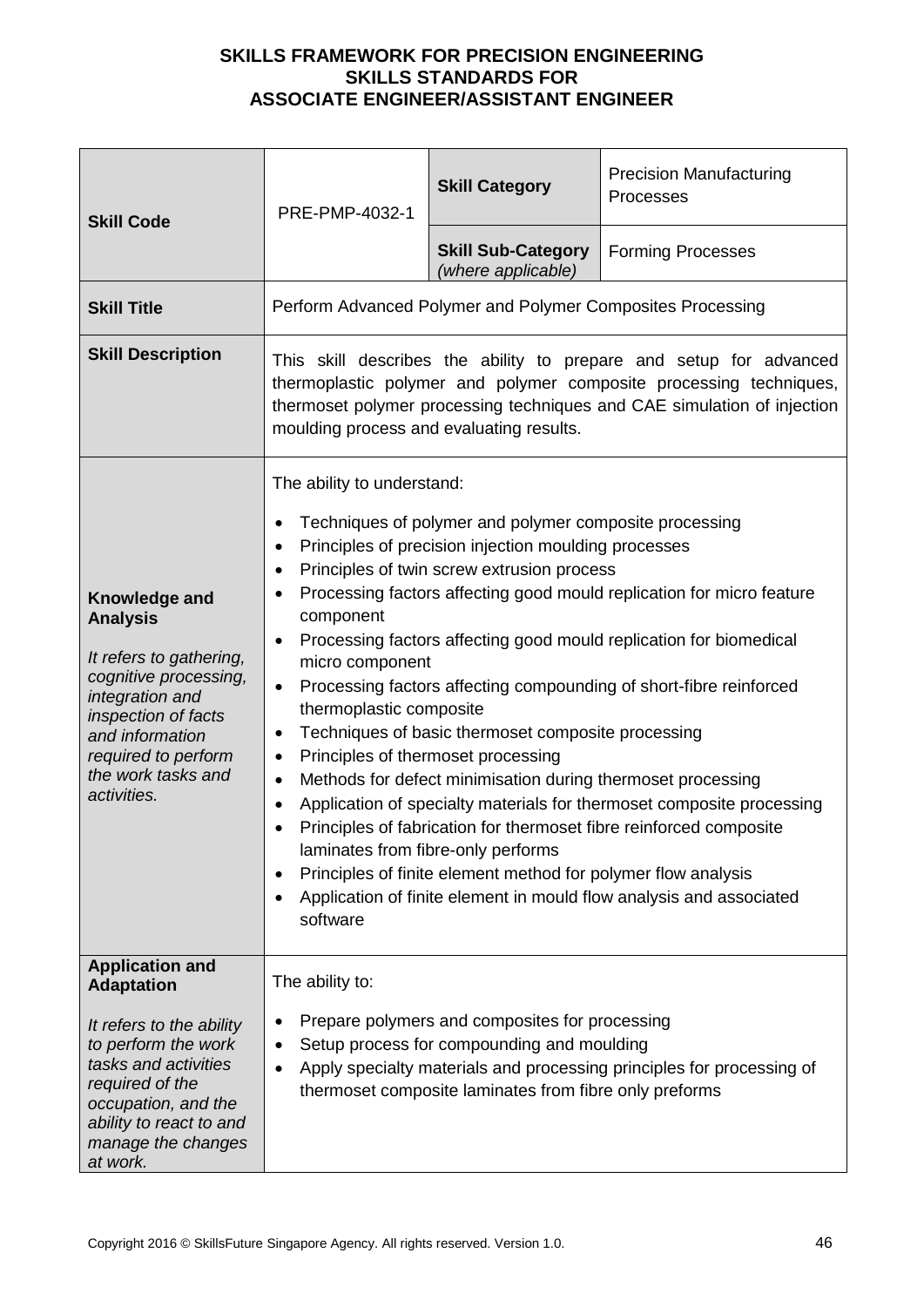| <b>Innovation and</b><br><b>Value Creation</b>                                                                                                                                 | The ability to:                                                                                                                                                                                                                                                                                                                                                                                                                                                                                                                                                                                                                                                            |                                                                                               |                                                                                                                                           |  |
|--------------------------------------------------------------------------------------------------------------------------------------------------------------------------------|----------------------------------------------------------------------------------------------------------------------------------------------------------------------------------------------------------------------------------------------------------------------------------------------------------------------------------------------------------------------------------------------------------------------------------------------------------------------------------------------------------------------------------------------------------------------------------------------------------------------------------------------------------------------------|-----------------------------------------------------------------------------------------------|-------------------------------------------------------------------------------------------------------------------------------------------|--|
| It refers to the ability<br>to generate purposive<br>ideas to improve work<br>performance and/or<br>enhance business<br>values that are<br>aligned to<br>organisational goals. |                                                                                                                                                                                                                                                                                                                                                                                                                                                                                                                                                                                                                                                                            | Evaluate simulation techniques in moulding<br>Review gating, runner system and cooling design |                                                                                                                                           |  |
| <b>Social Intelligence</b><br>and Ethics                                                                                                                                       | The ability to:                                                                                                                                                                                                                                                                                                                                                                                                                                                                                                                                                                                                                                                            |                                                                                               |                                                                                                                                           |  |
| It refers to the ability<br>to use affective<br>factors in leadership,<br>relationship and<br>diversity management<br>guided by<br>professional codes of<br>ethics.            | from pre-impregnates                                                                                                                                                                                                                                                                                                                                                                                                                                                                                                                                                                                                                                                       |                                                                                               | Report the function and correct application of specialty tooling and<br>materials used in the processing of thermoset composite laminates |  |
| <b>Learning to Learn</b>                                                                                                                                                       | The ability to:                                                                                                                                                                                                                                                                                                                                                                                                                                                                                                                                                                                                                                                            |                                                                                               |                                                                                                                                           |  |
| It refers to the ability<br>to develop and<br>improve one's self<br>within and outside of<br>one's area of work.                                                               | Interpretation and analysis of simulation result<br>٠<br>FEA modelling, mesh manipulation and result interpretation                                                                                                                                                                                                                                                                                                                                                                                                                                                                                                                                                        |                                                                                               |                                                                                                                                           |  |
| <b>Range of</b><br><b>Application</b><br>(where applicable)<br>It refers to the critical<br>circumstances and<br>contexts that the skill<br>may be<br>demonstrated.            | Preparing polymers and composites for processing<br>٠<br>Setting up process for compounding and moulding<br>Function and correct application of specialty tooling and materials used<br>in the processing of thermoset composites laminates from pre-<br>impregnates<br>Applying specialty materials and applying processing principles for<br>processing of thermoset composite laminates<br>Evaluating simulation techniques in moulding<br>٠<br>Gating, runner system and cooling design review<br>Polymer moulding processes<br>٠<br>Melt viscosity related issues<br>Twin screw compounding<br>Rules and regulations must include:<br>Workplace Safety and Health Act |                                                                                               |                                                                                                                                           |  |
| <b>Skill Code</b>                                                                                                                                                              | PRE-PMP-4033-1                                                                                                                                                                                                                                                                                                                                                                                                                                                                                                                                                                                                                                                             | <b>Skill Category</b>                                                                         | <b>Precision Manufacturing</b>                                                                                                            |  |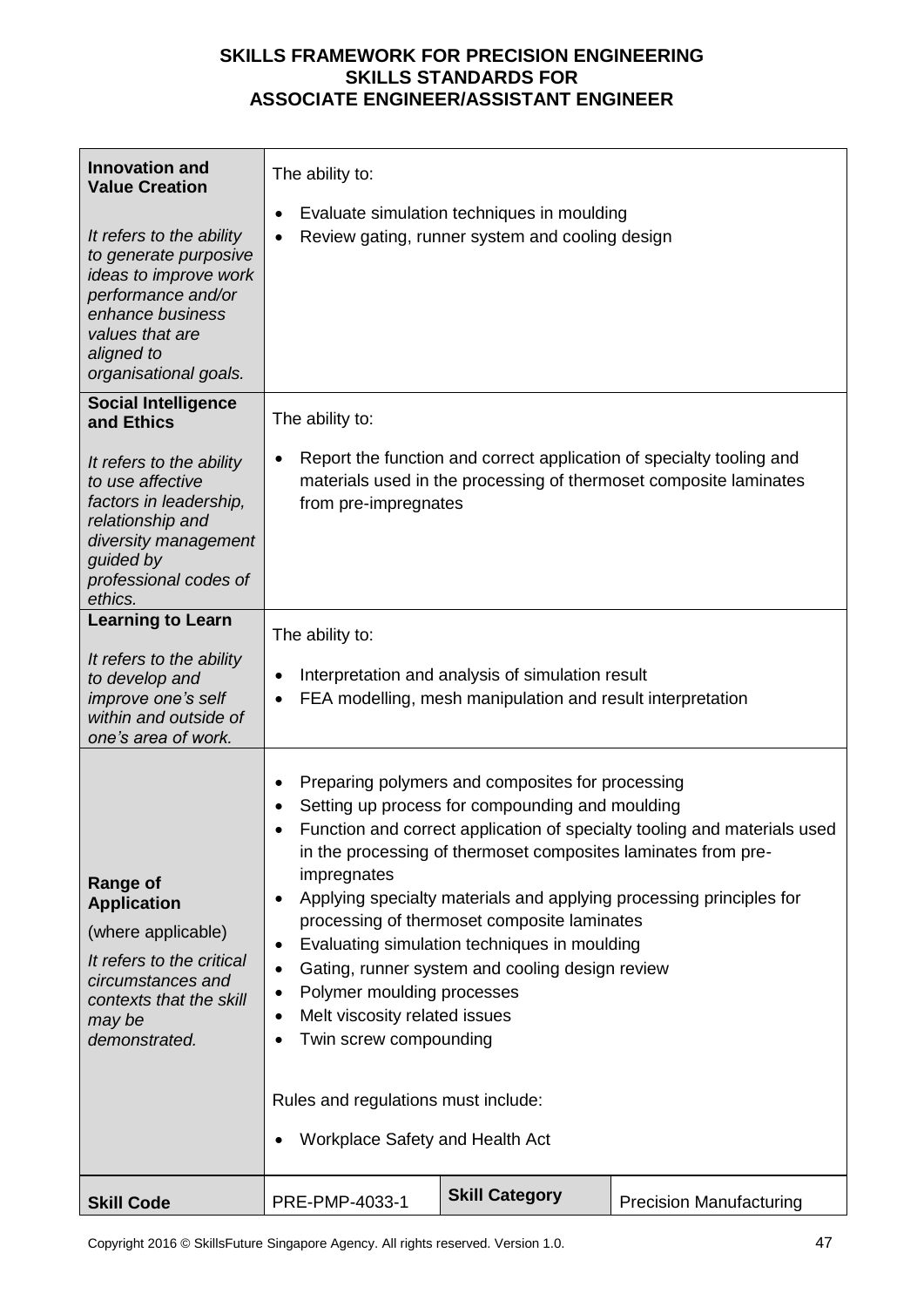|                                                                                                                                                                                |                                                                                                                                                                                                       |                                                                                                                                                                                                                                                                                     | Processes                                                          |
|--------------------------------------------------------------------------------------------------------------------------------------------------------------------------------|-------------------------------------------------------------------------------------------------------------------------------------------------------------------------------------------------------|-------------------------------------------------------------------------------------------------------------------------------------------------------------------------------------------------------------------------------------------------------------------------------------|--------------------------------------------------------------------|
|                                                                                                                                                                                |                                                                                                                                                                                                       | <b>Skill Sub-Category</b><br>(where applicable)                                                                                                                                                                                                                                     | <b>Finishing Processes</b>                                         |
| <b>Skill Title</b>                                                                                                                                                             | <b>Apply Cleaning Technologies</b>                                                                                                                                                                    |                                                                                                                                                                                                                                                                                     |                                                                    |
| <b>Skill Description</b>                                                                                                                                                       | This skill describes the ability to apply the fundamentals of cleaning<br>processes, cleaning technologies, key considerations, testing<br>and<br>validation methods.                                 |                                                                                                                                                                                                                                                                                     |                                                                    |
| Knowledge and<br><b>Analysis</b>                                                                                                                                               | The ability to understand:                                                                                                                                                                            |                                                                                                                                                                                                                                                                                     |                                                                    |
| It refers to gathering,<br>cognitive processing,<br>integration and<br>inspection of facts<br>and information<br>required to perform<br>the work tasks and<br>activities.      | ٠<br>Different processes for cleaning<br>$\bullet$<br>$\bullet$<br>Factors affecting process efficiency<br>$\bullet$<br>Types of validation methods<br>$\bullet$<br>Develop a technical specification | Identify types, sources and impact of contaminants<br>Types of technologies and process methods                                                                                                                                                                                     |                                                                    |
| <b>Application and</b><br><b>Adaptation</b>                                                                                                                                    | The ability to:                                                                                                                                                                                       |                                                                                                                                                                                                                                                                                     |                                                                    |
| It refers to the ability<br>to perform the work<br>tasks and activities<br>required of the<br>occupation, and the<br>ability to react to and<br>manage the changes<br>at work. | $\bullet$<br>$\bullet$<br>application<br>$\bullet$<br>$\bullet$                                                                                                                                       | Identify different types of contaminants<br>Identify suitable cleaning technologies and processes for own<br>Develop a specification to define cleanliness requirement and<br>communicate effectively with vendors/ specialist<br>Identify relevant testing methods for cleanliness |                                                                    |
| <b>Innovation and</b><br><b>Value Creation</b>                                                                                                                                 | The ability to:                                                                                                                                                                                       |                                                                                                                                                                                                                                                                                     |                                                                    |
| It refers to the ability<br>to generate purposive<br>ideas to improve work<br>performance and/or<br>enhance business<br>values that are<br>aligned to<br>organisational goals. | $\bullet$<br>$\bullet$<br>suppliers                                                                                                                                                                   | Contribute ideas to evaluate potential risks at the workplace                                                                                                                                                                                                                       | Review the adequacy of cleaning processes in proposed solutions by |
| <b>Social Intelligence</b><br>and Ethics                                                                                                                                       | The ability to:                                                                                                                                                                                       |                                                                                                                                                                                                                                                                                     |                                                                    |
| It refers to the ability<br>to use affective<br>factors in leadership,                                                                                                         |                                                                                                                                                                                                       | Convey required specification for cleaning to suppliers                                                                                                                                                                                                                             | Review the adequacy of cleaning processes in proposed solutions by |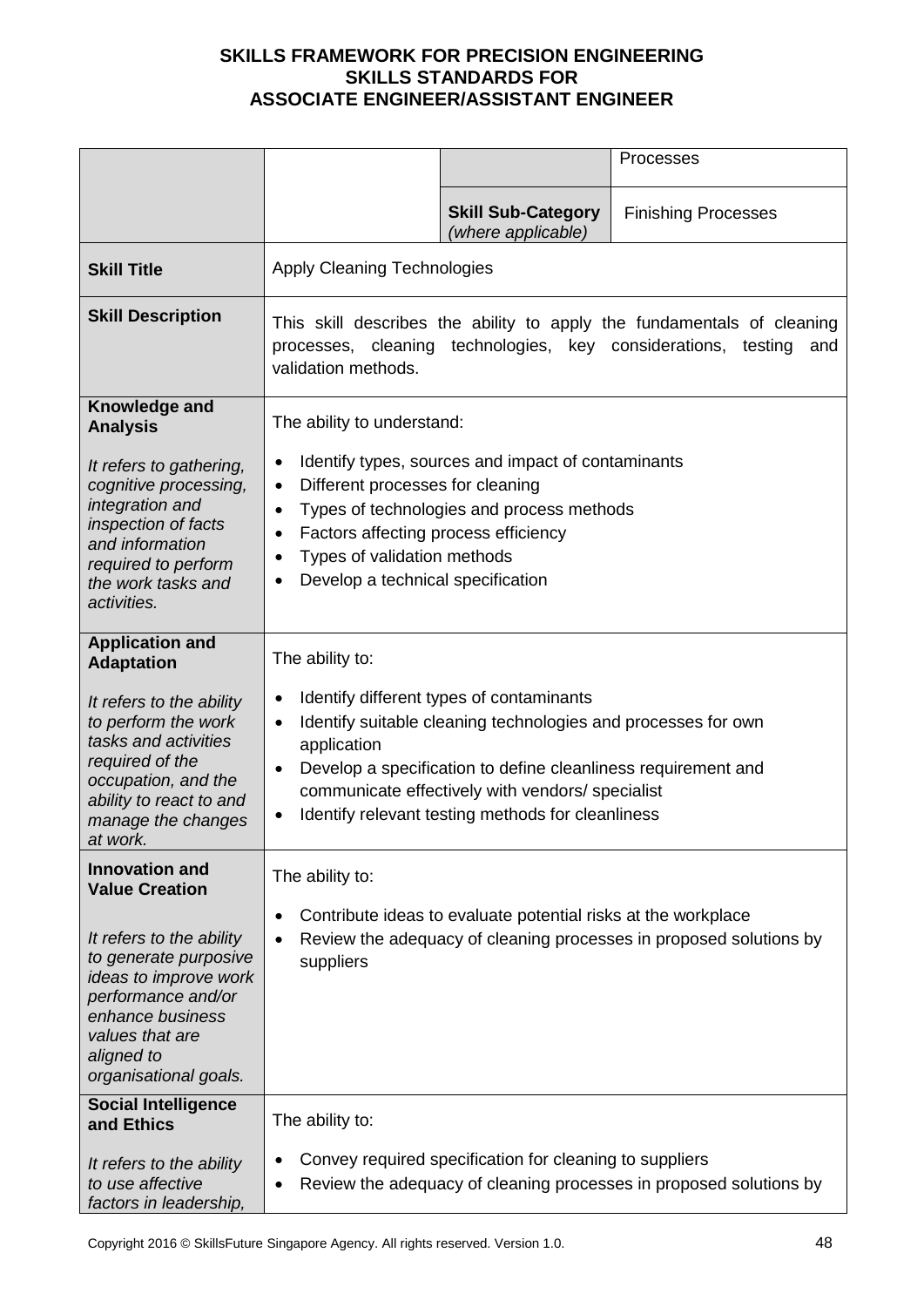| relationship and<br>diversity management<br>guided by<br>professional codes of<br>ethics.                                                                           | suppliers                                                                                                                                                                                                                                                                                                                                                                                                                                                                                    |
|---------------------------------------------------------------------------------------------------------------------------------------------------------------------|----------------------------------------------------------------------------------------------------------------------------------------------------------------------------------------------------------------------------------------------------------------------------------------------------------------------------------------------------------------------------------------------------------------------------------------------------------------------------------------------|
| <b>Learning to Learn</b><br>It refers to the ability<br>to develop and<br>improve one's self<br>within and outside of<br>one's area of work.                        | The ability to:<br>Recognise maintenance providers (internal and external)<br>٠<br>Make proper modification to the work schedule plan based on<br>$\bullet$<br>experience and completed documentation                                                                                                                                                                                                                                                                                        |
| <b>Range of</b><br><b>Application</b><br>(where applicable)<br>It refers to the critical<br>circumstances and<br>contexts that the skill<br>may be<br>demonstrated. | Tools and equipment must include:<br>Manufacturers for metal, plastics components<br>$\bullet$<br>Assembly of products in cleanroom or controlled environment<br>$\bullet$<br>Procedures and supporting documents must include:<br>Appropriate work documents<br><b>Work instructions</b><br>Organisation work procedures and specifications<br>Rules and regulations must include:<br>Workplace Safety and Health Act<br>State or country legislative requirements and relevant regulations |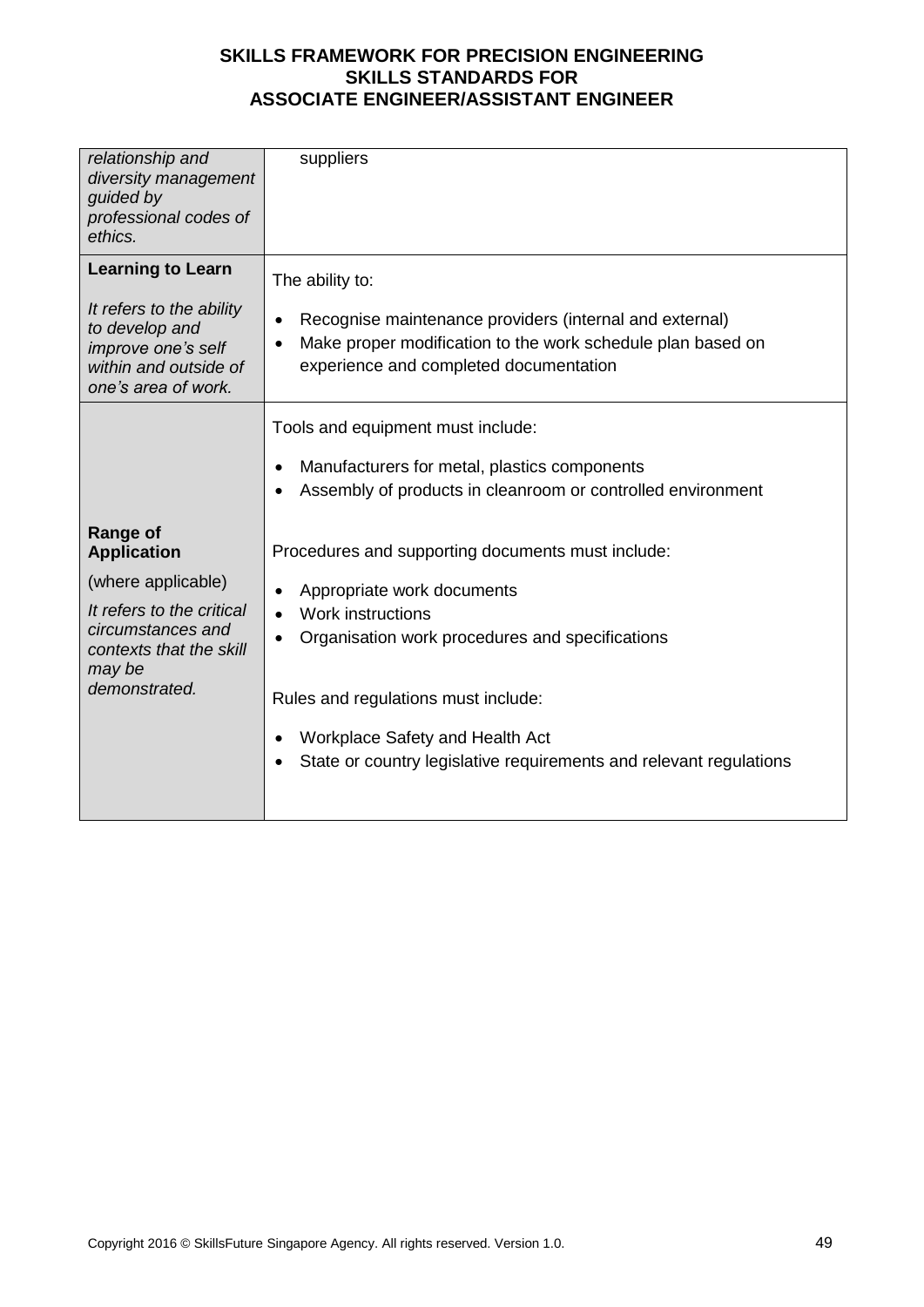| <b>Skill Code</b>                                                                                                                                                                                             | PRE-PMP-4034-1                                                                                                                                                                                                                                                                                                                                                                                                                                                                                                                                                                                                                                                                                                                                                                                                                                                                                                                                                                                                                                                                                                                                                                                                                                                                                        | <b>Skill Category</b>                           | <b>Precision Manufacturing</b><br>Processes                                                                                           |
|---------------------------------------------------------------------------------------------------------------------------------------------------------------------------------------------------------------|-------------------------------------------------------------------------------------------------------------------------------------------------------------------------------------------------------------------------------------------------------------------------------------------------------------------------------------------------------------------------------------------------------------------------------------------------------------------------------------------------------------------------------------------------------------------------------------------------------------------------------------------------------------------------------------------------------------------------------------------------------------------------------------------------------------------------------------------------------------------------------------------------------------------------------------------------------------------------------------------------------------------------------------------------------------------------------------------------------------------------------------------------------------------------------------------------------------------------------------------------------------------------------------------------------|-------------------------------------------------|---------------------------------------------------------------------------------------------------------------------------------------|
|                                                                                                                                                                                                               |                                                                                                                                                                                                                                                                                                                                                                                                                                                                                                                                                                                                                                                                                                                                                                                                                                                                                                                                                                                                                                                                                                                                                                                                                                                                                                       | <b>Skill Sub-Category</b><br>(where applicable) | <b>Finishing Processes</b>                                                                                                            |
| <b>Skill Title</b>                                                                                                                                                                                            | Perform Protective Coating Inspection                                                                                                                                                                                                                                                                                                                                                                                                                                                                                                                                                                                                                                                                                                                                                                                                                                                                                                                                                                                                                                                                                                                                                                                                                                                                 |                                                 |                                                                                                                                       |
| <b>Skill Description</b>                                                                                                                                                                                      | This skill describes the ability to inspect industrial and marine coatings to a<br>level that is recognized and accepted by all national and international oil,<br>gas and civil engineering companies. It also includes carrying out<br>inspection procedures for protective coatings, assess quality of finished<br>protective coatings, keep records in accordance with client requirements<br>and demonstrate sound theoretical background knowledge of protective<br>coating inspection at the indicated level.                                                                                                                                                                                                                                                                                                                                                                                                                                                                                                                                                                                                                                                                                                                                                                                  |                                                 |                                                                                                                                       |
| Knowledge and<br><b>Analysis</b><br>It refers to gathering,<br>cognitive processing,<br>integration and<br>inspection of facts<br>and information<br>required to perform<br>the work tasks and<br>activities. | The ability to understand:<br>Personnel protective equipment in different types of working<br>٠<br>environments<br>Materials Safety Data Sheets (MSDS) of materials used in protective<br>٠<br>coatings<br>Fundamentals of electro-chemical corrosion<br>$\bullet$<br>Methods of corrosion control using organic coatings, metallic coatings,<br>٠<br>cathodic protection, corrosion inhibitors and metal cladding<br>Methods of preparation of substrate surface<br>$\bullet$<br>Types of abrasives<br>$\bullet$<br>Surface profiles on substrates<br>$\bullet$<br>Inspection of prepared surfaces including instrument designs,<br>operating principles, capabilities and safety requirements<br>Surface contaminants and the tests for their detection<br>Levels of cleanliness from substrate surface contamination by different<br>surface preparation processes<br>Effects of weather and environmental conditions on coating application<br>$\bullet$<br>and finished quality<br><b>Weather conditions</b><br>$\bullet$<br>Basic paint constituents and their characteristics<br>٠<br>Manufacture of paints<br>Mixing of paints<br>Forms of paints<br>$\bullet$<br>Characteristics of organic paint systems<br>$\bullet$<br>Drying and curing of paint films<br>$\bullet$<br>Metallic coatings |                                                 | Types of coating inspection instruments and their operating principles<br>Requirements of project specifications, codes and practices |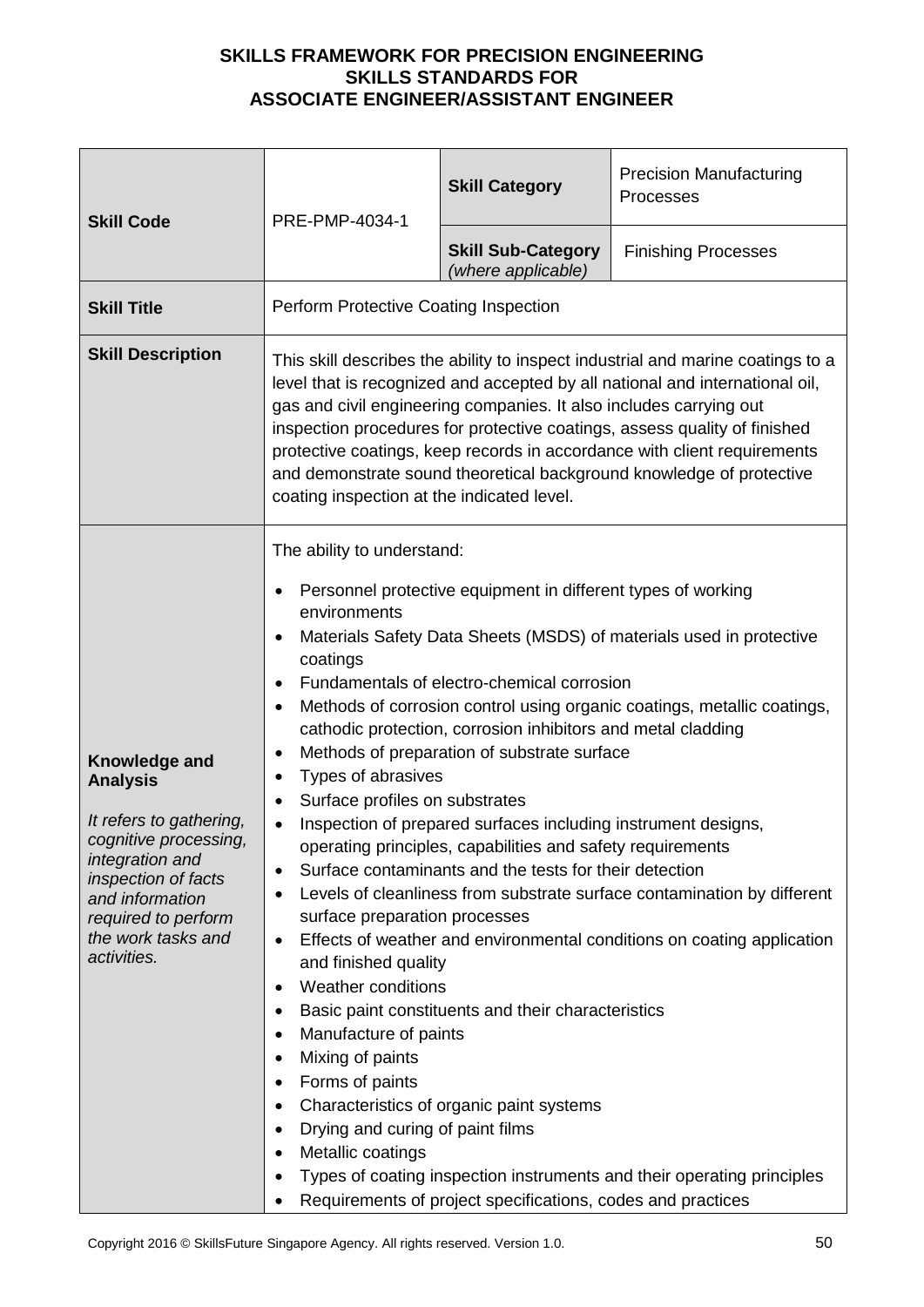|                                                                                            | Significance of coating manufacturers' product specifications and<br>$\bullet$<br>recommendations<br>Principles of quality assurance and quality control<br>٠<br>WSH requirements in coating inspection<br>Surface profile measurement and assessment of profile of substrate<br>surface<br>Rust grading in accordance with SS 05-59-00 and BS 7079<br>٠<br>Grading of abrasives for blast cleaning, wire brushing and flame<br>cleaning in accordance with SS 05-59-00 and BS 7079<br>Surface preparation methods<br>Colour grading according to BS 4800<br>٠<br>Conditions of application of paints<br>٠<br>Methods of application of paints<br>٠<br>Correct use and calibration of coating inspection instruments<br>٠<br>Measurement of wet and dry paint coating thicknesses<br>٠<br>Relationships between volume solid, wet film thickness and dry film<br>thickness<br>Estimation of quantity of materials and man-hours for preparation and<br>coating application<br>Paint and paint film testing in accordance with BS 3900<br>Requirements of protective coating systems for different substrate<br>surfaces and environmental conditions<br>Operational process steps in the application of protective coatings for<br>different substrates<br>Visual and investigative inspection on completed coatings projects<br>٠<br>Inspection procedures for new painting (on original substrate)<br>٠<br>Inspection procedures for maintenance painting<br>٠<br>Criteria of finished quality of paints<br>٠<br>Types of common coating faults as listed in BS 2015 and their causes<br>Identification of contractor malpractices<br>٠<br>Essential data of a protective coating inspection report<br>Inspection anomalies and repeated deviations from specifications and<br>standards<br>Compilation of surface preparation, painting operations and inspection<br>records |
|--------------------------------------------------------------------------------------------|---------------------------------------------------------------------------------------------------------------------------------------------------------------------------------------------------------------------------------------------------------------------------------------------------------------------------------------------------------------------------------------------------------------------------------------------------------------------------------------------------------------------------------------------------------------------------------------------------------------------------------------------------------------------------------------------------------------------------------------------------------------------------------------------------------------------------------------------------------------------------------------------------------------------------------------------------------------------------------------------------------------------------------------------------------------------------------------------------------------------------------------------------------------------------------------------------------------------------------------------------------------------------------------------------------------------------------------------------------------------------------------------------------------------------------------------------------------------------------------------------------------------------------------------------------------------------------------------------------------------------------------------------------------------------------------------------------------------------------------------------------------------------------------------------------------------------------------------------------------------------------|
|                                                                                            | Work documentation and record maintenance                                                                                                                                                                                                                                                                                                                                                                                                                                                                                                                                                                                                                                                                                                                                                                                                                                                                                                                                                                                                                                                                                                                                                                                                                                                                                                                                                                                                                                                                                                                                                                                                                                                                                                                                                                                                                                       |
|                                                                                            | Traceability of records<br>٠                                                                                                                                                                                                                                                                                                                                                                                                                                                                                                                                                                                                                                                                                                                                                                                                                                                                                                                                                                                                                                                                                                                                                                                                                                                                                                                                                                                                                                                                                                                                                                                                                                                                                                                                                                                                                                                    |
|                                                                                            | Maintenance of tools, equipment and workstation                                                                                                                                                                                                                                                                                                                                                                                                                                                                                                                                                                                                                                                                                                                                                                                                                                                                                                                                                                                                                                                                                                                                                                                                                                                                                                                                                                                                                                                                                                                                                                                                                                                                                                                                                                                                                                 |
| <b>Application and</b><br><b>Adaptation</b>                                                | The ability to:                                                                                                                                                                                                                                                                                                                                                                                                                                                                                                                                                                                                                                                                                                                                                                                                                                                                                                                                                                                                                                                                                                                                                                                                                                                                                                                                                                                                                                                                                                                                                                                                                                                                                                                                                                                                                                                                 |
| It refers to the ability<br>to perform the work<br>tasks and activities<br>required of the | Prepare for inspection of protective coatings<br>٠<br>Carry out inspection of protective coatings<br>Report inspection results<br>Carry out post-inspection activities                                                                                                                                                                                                                                                                                                                                                                                                                                                                                                                                                                                                                                                                                                                                                                                                                                                                                                                                                                                                                                                                                                                                                                                                                                                                                                                                                                                                                                                                                                                                                                                                                                                                                                          |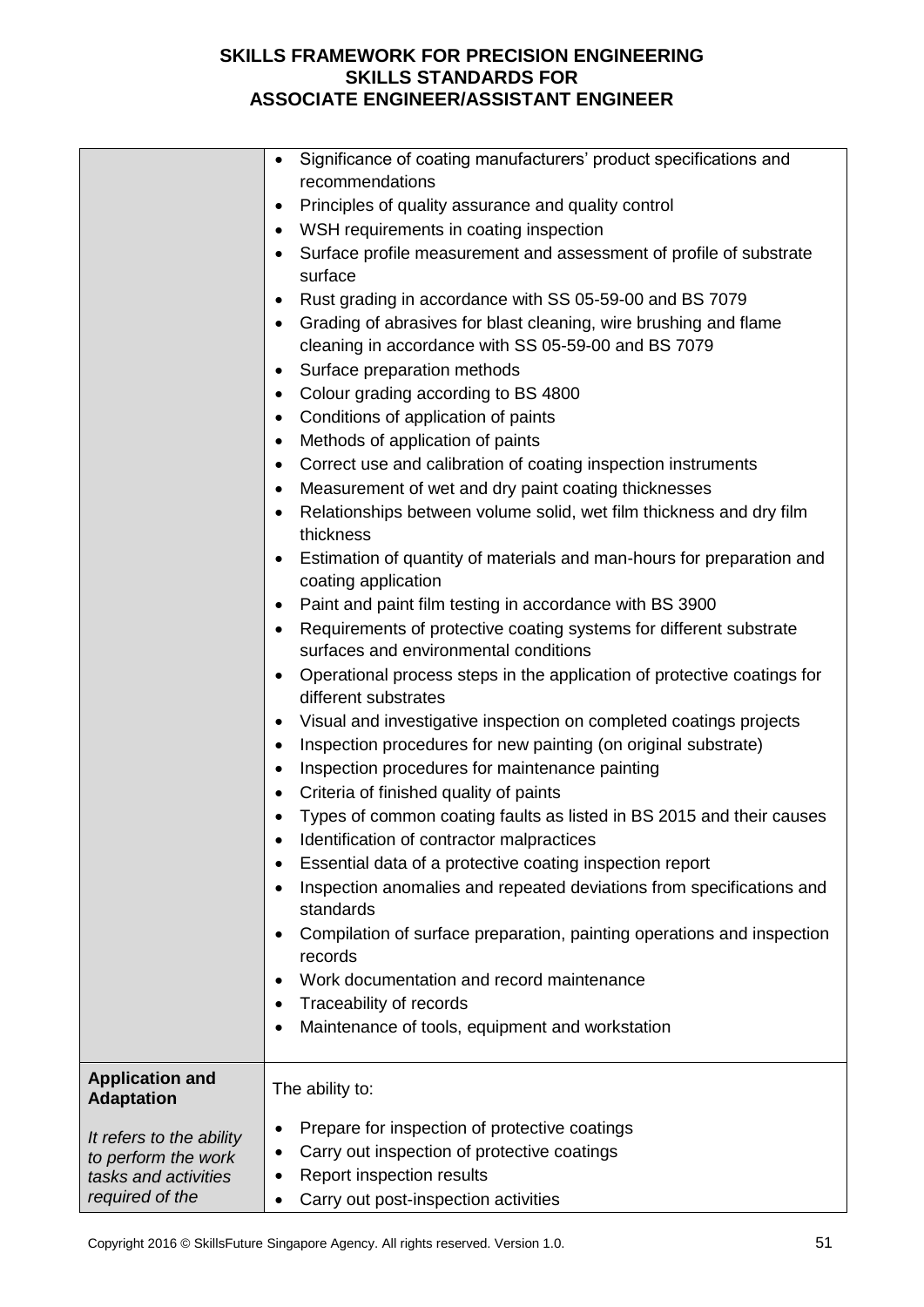| occupation, and the<br>ability to react to and<br>manage the changes<br>at work.                                                                                                                                                 |                                                                                                                                                                                                                                                                                                                                                                                     |
|----------------------------------------------------------------------------------------------------------------------------------------------------------------------------------------------------------------------------------|-------------------------------------------------------------------------------------------------------------------------------------------------------------------------------------------------------------------------------------------------------------------------------------------------------------------------------------------------------------------------------------|
| <b>Innovation and</b><br><b>Value Creation</b><br>It refers to the ability<br>to generate purposive<br>ideas to improve work<br>performance and/or<br>enhance business<br>values that are<br>aligned to<br>organisational goals. | The ability to:<br>Review existing processes to meet industrial requirements to assess<br>٠<br>areas of potential value add                                                                                                                                                                                                                                                         |
| <b>Social Intelligence</b><br>and Ethics<br>It refers to the ability<br>to use affective<br>factors in leadership,<br>relationship and<br>diversity management<br>guided by<br>professional codes of<br>ethics.                  | The ability to:<br>Compliance with coating manufacturers' recommendations and<br>٠<br>requirements of project<br>specifications, codes and practices<br>٠<br>Coordination of quality assurance, quality control and inspection<br>$\bullet$<br>procedures, Site meeting attendance<br>Frequency and type of inspection reports (daily, weekly and progress<br>$\bullet$<br>summary) |
| <b>Learning to Learn</b><br>It refers to the ability<br>to develop and<br>improve one's self<br>within and outside of<br>one's area of work.                                                                                     | The ability to:<br>Engage in self-reflection to explore alternative techniques to best meet<br>٠<br>requirements                                                                                                                                                                                                                                                                    |
| <b>Range of</b><br><b>Application</b><br>(where applicable)<br>It refers to the critical<br>circumstances and<br>contexts that the skill<br>may be<br>demonstrated.                                                              | Procedures and supporting documents must include:<br>Relevant reference coating inspection standards, codes and<br>$\bullet$<br>documents used in industry methodologies<br>Rules and regulations must include:<br>Regulatory or legislative frameworks<br>$\bullet$                                                                                                                |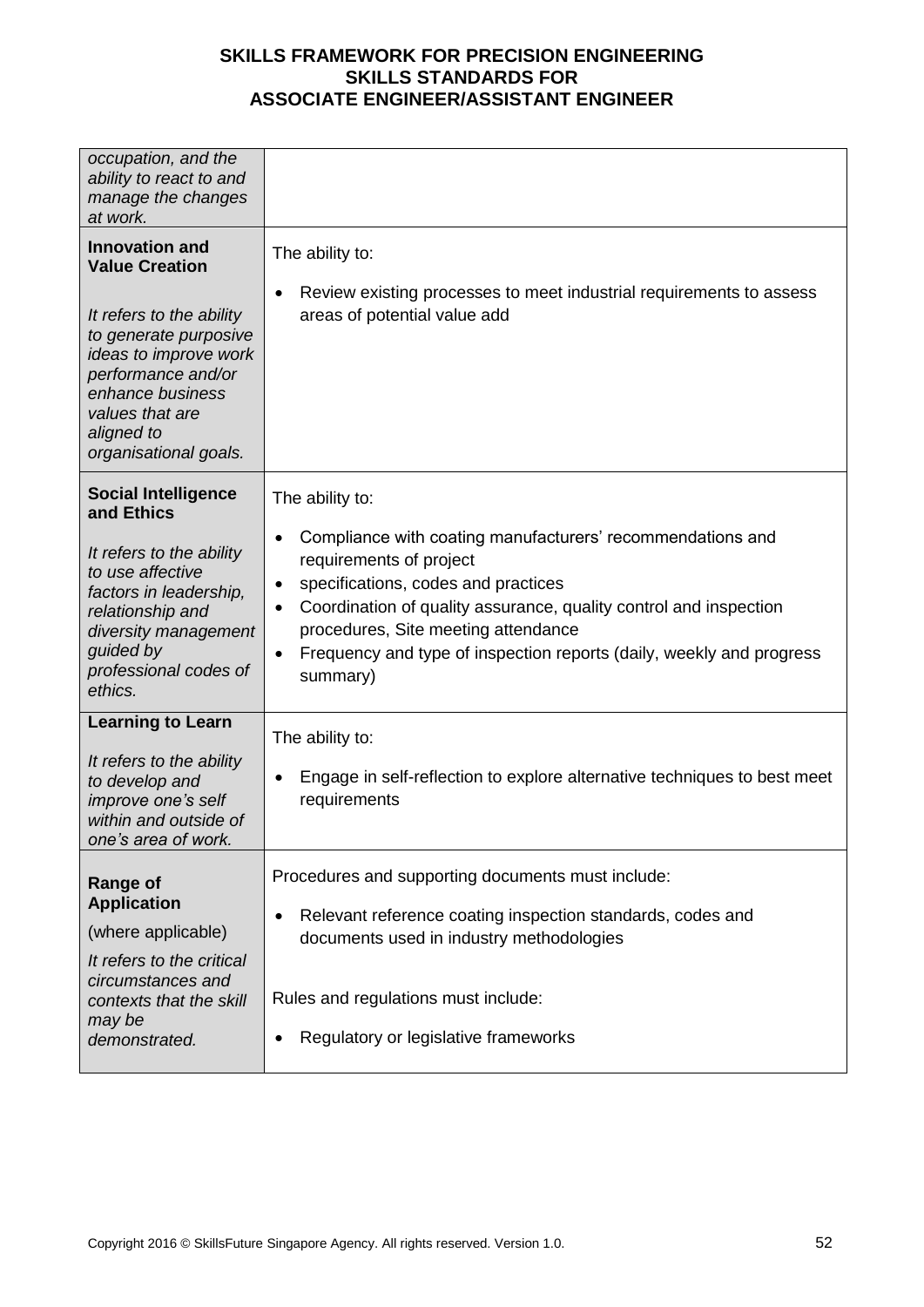| <b>Skill Code</b>                                                                                                                                                                                                             | PRE-PMP-4035-1                                                                                                                                                                                                                                                                                                                                                                                                                                                                                                                                                                                                                                                                                                                                                         | <b>Skill Category</b>                           | <b>Precision Manufacturing</b><br>Processes         |
|-------------------------------------------------------------------------------------------------------------------------------------------------------------------------------------------------------------------------------|------------------------------------------------------------------------------------------------------------------------------------------------------------------------------------------------------------------------------------------------------------------------------------------------------------------------------------------------------------------------------------------------------------------------------------------------------------------------------------------------------------------------------------------------------------------------------------------------------------------------------------------------------------------------------------------------------------------------------------------------------------------------|-------------------------------------------------|-----------------------------------------------------|
|                                                                                                                                                                                                                               |                                                                                                                                                                                                                                                                                                                                                                                                                                                                                                                                                                                                                                                                                                                                                                        | <b>Skill Sub-Category</b><br>(where applicable) | Sub-Assembly and Final<br><b>Assembly Processes</b> |
| <b>Skill Title</b>                                                                                                                                                                                                            | Apply Assembly of Mechanical Machines                                                                                                                                                                                                                                                                                                                                                                                                                                                                                                                                                                                                                                                                                                                                  |                                                 |                                                     |
| <b>Skill Description</b>                                                                                                                                                                                                      | This skill describes the ability to apply knowledge and application skills<br>needed in performing assembly skills by using the appropriate hand tools,<br>measuring instruments and optical instruments. It also includes carrying<br>out housekeeping of the work area.                                                                                                                                                                                                                                                                                                                                                                                                                                                                                              |                                                 |                                                     |
| Knowledge and<br><b>Analysis</b><br>It refers to gathering,<br>cognitive processing,<br>integration and<br>inspection of facts<br>and information<br>required to perform<br>the work tasks and<br>activities.                 | The ability to understand:<br>Importance of work instructions<br>٠<br>Types of assembly tasks<br>Types of assembly methods<br>$\bullet$<br>Types of tools, instruments and materials<br>٠<br>Use of tools, instruments and materials<br>$\bullet$<br>Handling of materials<br>$\bullet$<br>Handling of faulty or unsafe tools and instruments procedures<br>$\bullet$<br>Cleaning methods<br>٠<br>Cleaning agents<br>Importance of cleaning tools and instruments<br>Importance of returning tools, instruments and materials<br>$\bullet$<br>Handling of worn out tools and instrument procedures<br>$\bullet$<br>Importance of clearing the waste                                                                                                                    |                                                 |                                                     |
| <b>Application and</b><br><b>Adaptation</b><br>It refers to the ability<br>to perform the work<br>tasks and activities<br>required of the<br>occupation, and the<br>ability to react to and<br>manage the changes<br>at work. | The ability to:<br>Prepare tools, instruments and materials in accordance with types of<br>tasks to be performed<br>Check tools, instruments and materials for working conditions before<br>$\bullet$<br>commencement of tasks<br>Setup the work area with appropriate tools, instruments and materials<br>٠<br>in accordance with types of tasks to be performed<br>Handle faulty or unsafe tools and instruments in accordance with<br>$\bullet$<br>organisational procedures<br>Select the appropriate tools, instruments and materials according to<br>$\bullet$<br>the defined task<br>Use appropriate tools and instruments to assemble the required<br>$\bullet$<br>materials for the task<br>Use tools and instruments without causing damage to the materials |                                                 |                                                     |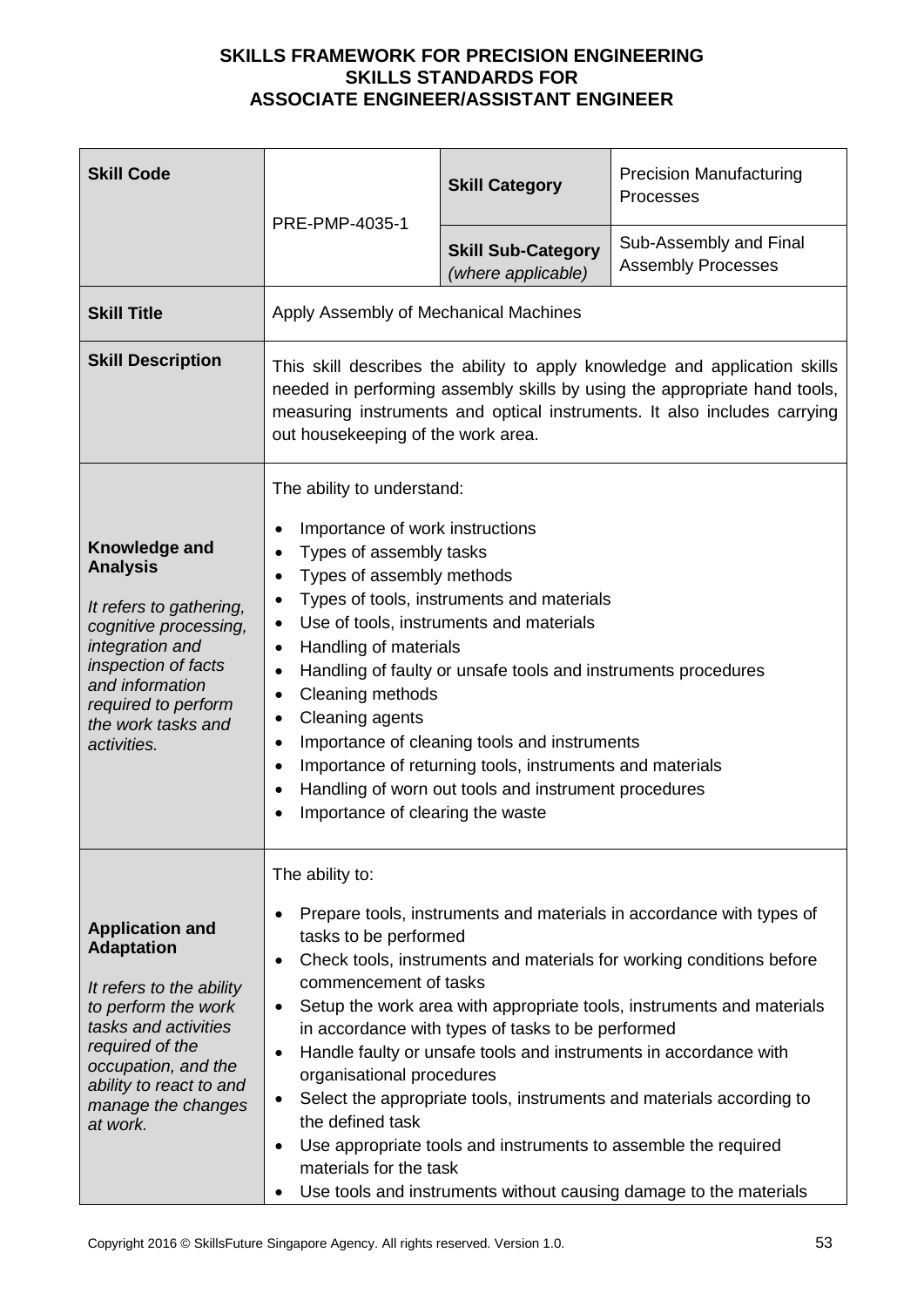|                                                                                                                                                                                | during assembly<br>Use tools and instruments to complete the required task in accordance<br>$\bullet$<br>with work Instructions<br>Use tools and instruments safely in accordance with workplace safety<br>and health requirements<br>Clean tools and instruments using appropriate cleaning agent and<br>method<br>Inspect tools and instruments for worn out or damaged after use<br>Return tools, instruments and materials to its designated location<br>Clear waste upon completion of work activities in accordance with<br>organisational procedures |
|--------------------------------------------------------------------------------------------------------------------------------------------------------------------------------|-------------------------------------------------------------------------------------------------------------------------------------------------------------------------------------------------------------------------------------------------------------------------------------------------------------------------------------------------------------------------------------------------------------------------------------------------------------------------------------------------------------------------------------------------------------|
| <b>Innovation and</b><br><b>Value Creation</b>                                                                                                                                 | The ability to:                                                                                                                                                                                                                                                                                                                                                                                                                                                                                                                                             |
| It refers to the ability<br>to generate purposive<br>ideas to improve work<br>performance and/or<br>enhance business<br>values that are<br>aligned to<br>organisational goals. | Review existing processes to meet industrial requirements to assess<br>areas of potential value add                                                                                                                                                                                                                                                                                                                                                                                                                                                         |
| <b>Social Intelligence</b><br>and Ethics                                                                                                                                       | The ability to:                                                                                                                                                                                                                                                                                                                                                                                                                                                                                                                                             |
| It refers to the ability<br>to use affective<br>factors in leadership,<br>relationship and<br>diversity management<br>guided by<br>professional codes of<br>ethics.            | Check the tasks to be performed against work instructions<br>Handle worn out tools and instruments in accordance with<br>$\bullet$<br>organisational procedures and seeking clearance with appropriate<br>personnel                                                                                                                                                                                                                                                                                                                                         |
| <b>Learning to Learn</b>                                                                                                                                                       | The ability to:                                                                                                                                                                                                                                                                                                                                                                                                                                                                                                                                             |
| It refers to the ability<br>to develop and<br>improve one's self<br>within and outside of<br>one's area of work.                                                               | Engage in self-reflection to explore alternative techniques to best meet<br>requirements                                                                                                                                                                                                                                                                                                                                                                                                                                                                    |
| <b>Range of</b><br><b>Application</b>                                                                                                                                          | Preparatory work                                                                                                                                                                                                                                                                                                                                                                                                                                                                                                                                            |
| (where applicable)                                                                                                                                                             | Product assembly tasks                                                                                                                                                                                                                                                                                                                                                                                                                                                                                                                                      |
| It refers to the critical                                                                                                                                                      | Housekeeping activities                                                                                                                                                                                                                                                                                                                                                                                                                                                                                                                                     |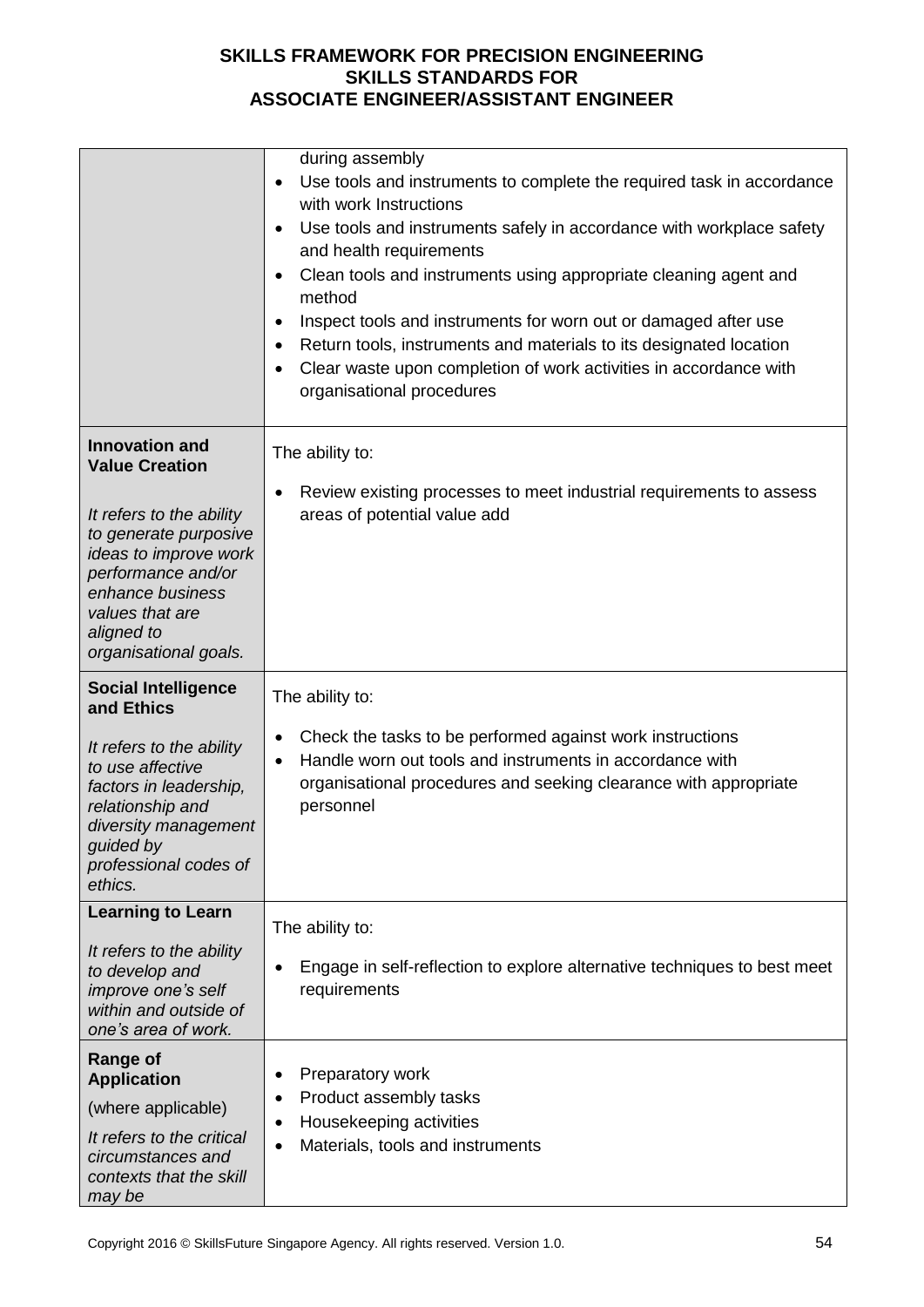| demonstrated. | Rules and regulations must include:        |  |  |  |
|---------------|--------------------------------------------|--|--|--|
|               | Workplace Safety and Health Act            |  |  |  |
|               | International standards                    |  |  |  |
|               | <b>Quality procedures</b>                  |  |  |  |
|               | Risk management procedures and legislation |  |  |  |
|               | Relevant design standards                  |  |  |  |
|               | Environmental legislation and regulations  |  |  |  |
|               |                                            |  |  |  |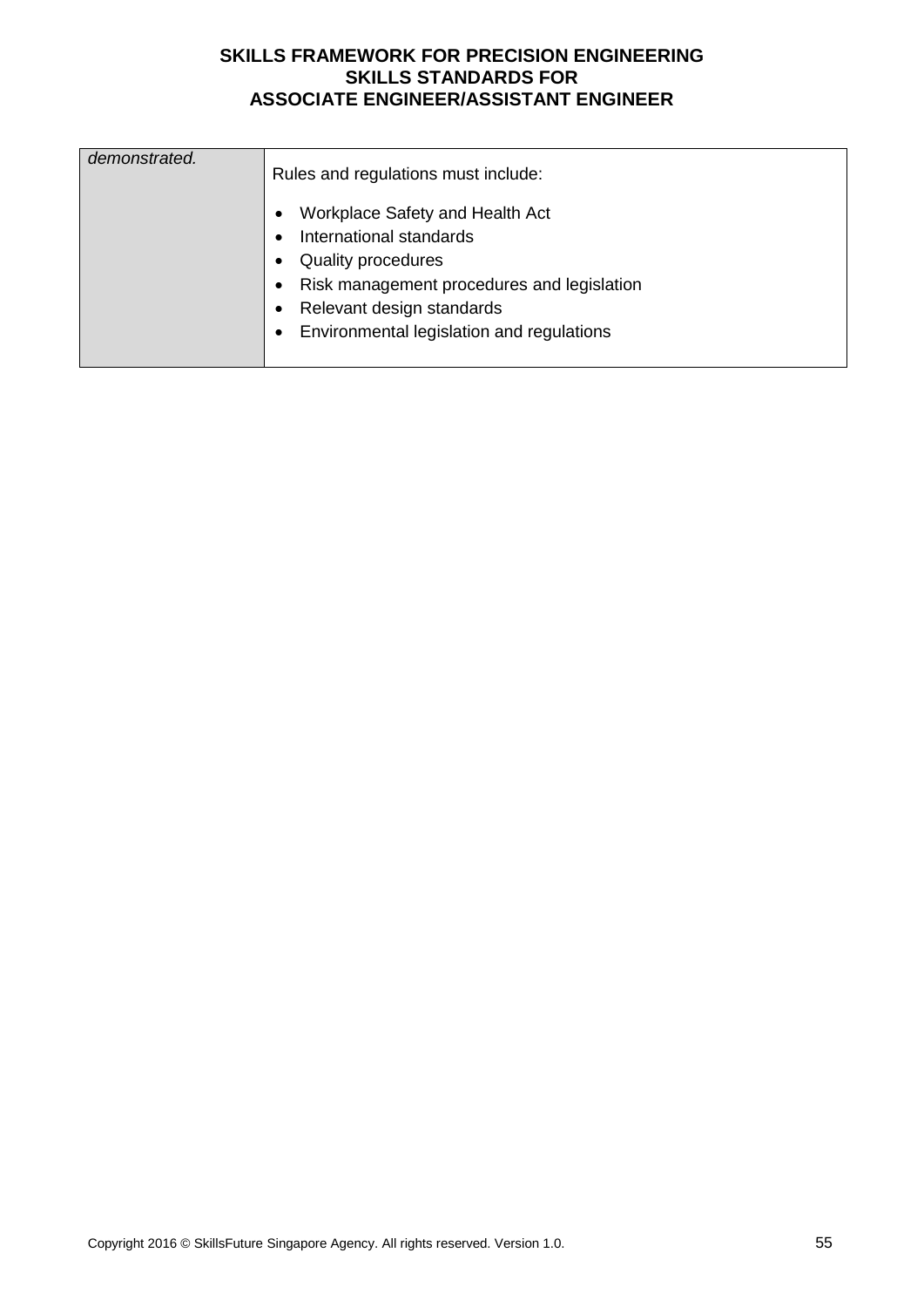| <b>Skill Code</b>                                                                                                                                                                                                             | PRE-PMP-4036-1                                                                                                                                                                                                                                                                                                                                                                                                                                                                                                            | <b>Skill Category</b>                           | <b>Precision Manufacturing</b><br>Processes         |
|-------------------------------------------------------------------------------------------------------------------------------------------------------------------------------------------------------------------------------|---------------------------------------------------------------------------------------------------------------------------------------------------------------------------------------------------------------------------------------------------------------------------------------------------------------------------------------------------------------------------------------------------------------------------------------------------------------------------------------------------------------------------|-------------------------------------------------|-----------------------------------------------------|
|                                                                                                                                                                                                                               |                                                                                                                                                                                                                                                                                                                                                                                                                                                                                                                           | <b>Skill Sub-Category</b><br>(where applicable) | Sub-Assembly and Final<br><b>Assembly Processes</b> |
| <b>Skill Title</b>                                                                                                                                                                                                            | Apply Sensors and Actuators in Automation                                                                                                                                                                                                                                                                                                                                                                                                                                                                                 |                                                 |                                                     |
| <b>Skill Description</b>                                                                                                                                                                                                      | This skill describes the ability to identify, model, select, operate, and<br>integrate a wide variety of sensors and actuators. It also includes practical<br>considerations, design issues, and industrial techniques from introductory<br>material to more advanced theory and concepts.                                                                                                                                                                                                                                |                                                 |                                                     |
| Knowledge and<br><b>Analysis</b>                                                                                                                                                                                              | The ability to understand:                                                                                                                                                                                                                                                                                                                                                                                                                                                                                                |                                                 |                                                     |
| It refers to gathering,<br>cognitive processing,<br>integration and<br>inspection of facts<br>and information<br>required to perform<br>the work tasks and<br>activities.                                                     | The underlying concepts pertaining to performance specification and<br>$\bullet$<br>analysis,<br>Implementation of the commonly adopted component interconnection<br>$\bullet$<br>and signal conditioning concepts,<br>Application of analog sensors and transducers:<br>Application of the digital transducers<br>Development of actuator networks<br>$\bullet$                                                                                                                                                          |                                                 |                                                     |
| <b>Application and</b><br><b>Adaptation</b><br>It refers to the ability<br>to perform the work<br>tasks and activities<br>required of the<br>occupation, and the<br>ability to react to and<br>manage the changes<br>at work. | The ability to:<br>Execute performance specification and analysis of sensors and<br>actuators for real life applications.<br>Utilise the commonly adopted component interconnection and signal<br>$\bullet$<br>conditioning principles in automation industry.<br>Apply analog sensors and transducers to solve real world control<br>problems.<br>Apply digital transducers to solve real world control problems.<br>$\bullet$<br>Develop actuators networks with stepper and continuous drive<br>$\bullet$<br>actuators |                                                 |                                                     |
| <b>Innovation and</b><br><b>Value Creation</b><br>It refers to the ability<br>to generate purposive<br>ideas to improve work<br>performance and/or<br>enhance business<br>values that are<br>aligned to                       | The ability to:<br>Review existing processes to meet industrial requirements to assess<br>$\bullet$<br>areas of potential value add                                                                                                                                                                                                                                                                                                                                                                                       |                                                 |                                                     |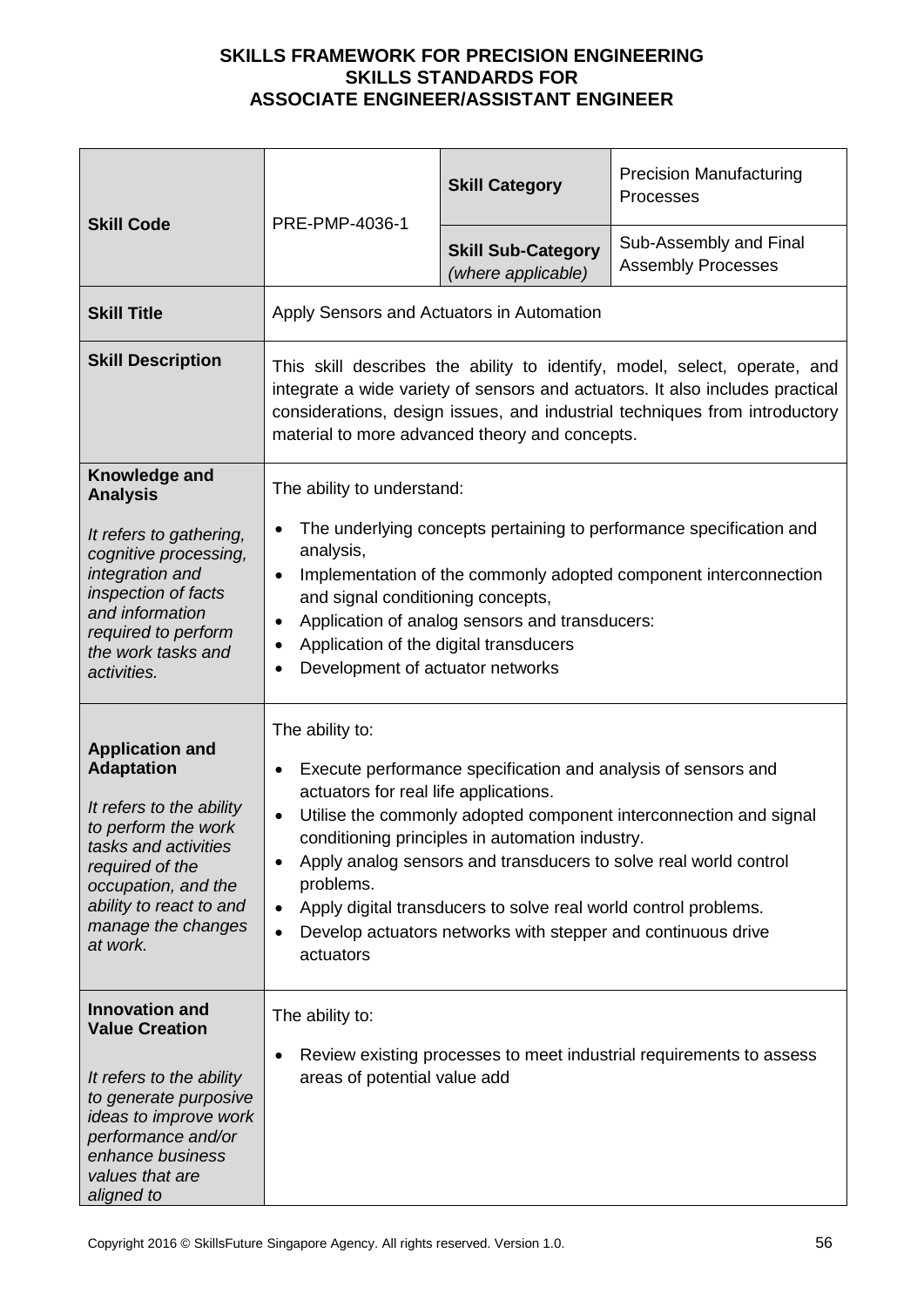| organisational goals.                                                                                                                                               |                                                                                                                             |
|---------------------------------------------------------------------------------------------------------------------------------------------------------------------|-----------------------------------------------------------------------------------------------------------------------------|
|                                                                                                                                                                     |                                                                                                                             |
|                                                                                                                                                                     |                                                                                                                             |
|                                                                                                                                                                     |                                                                                                                             |
| <b>Social Intelligence</b><br>and Ethics                                                                                                                            | The ability to:                                                                                                             |
| It refers to the ability<br>to use affective<br>factors in leadership,<br>relationship and<br>diversity management<br>guided by<br>professional codes of<br>ethics. | Communicate with colleagues and team to assist in establishing<br>timelines and requirements                                |
| <b>Learning to Learn</b>                                                                                                                                            | The ability to:                                                                                                             |
| It refers to the ability<br>to develop and<br>improve one's self<br>within and outside of<br>one's area of work.                                                    | Engage in self-reflection to explore alternative techniques to best meet<br>requirements                                    |
| <b>Range of</b><br><b>Application</b>                                                                                                                               | Performance specification and analysis<br>٠                                                                                 |
| (where applicable)                                                                                                                                                  | Component interconnection and signal conditioning<br>٠                                                                      |
| It refers to the critical<br>circumstances and<br>contexts that the skill<br>may be<br>demonstrated.                                                                | Analogue sensors and transducers<br>$\bullet$<br><b>Digital transducers</b><br>Steeper motors<br>Continuous drive actuators |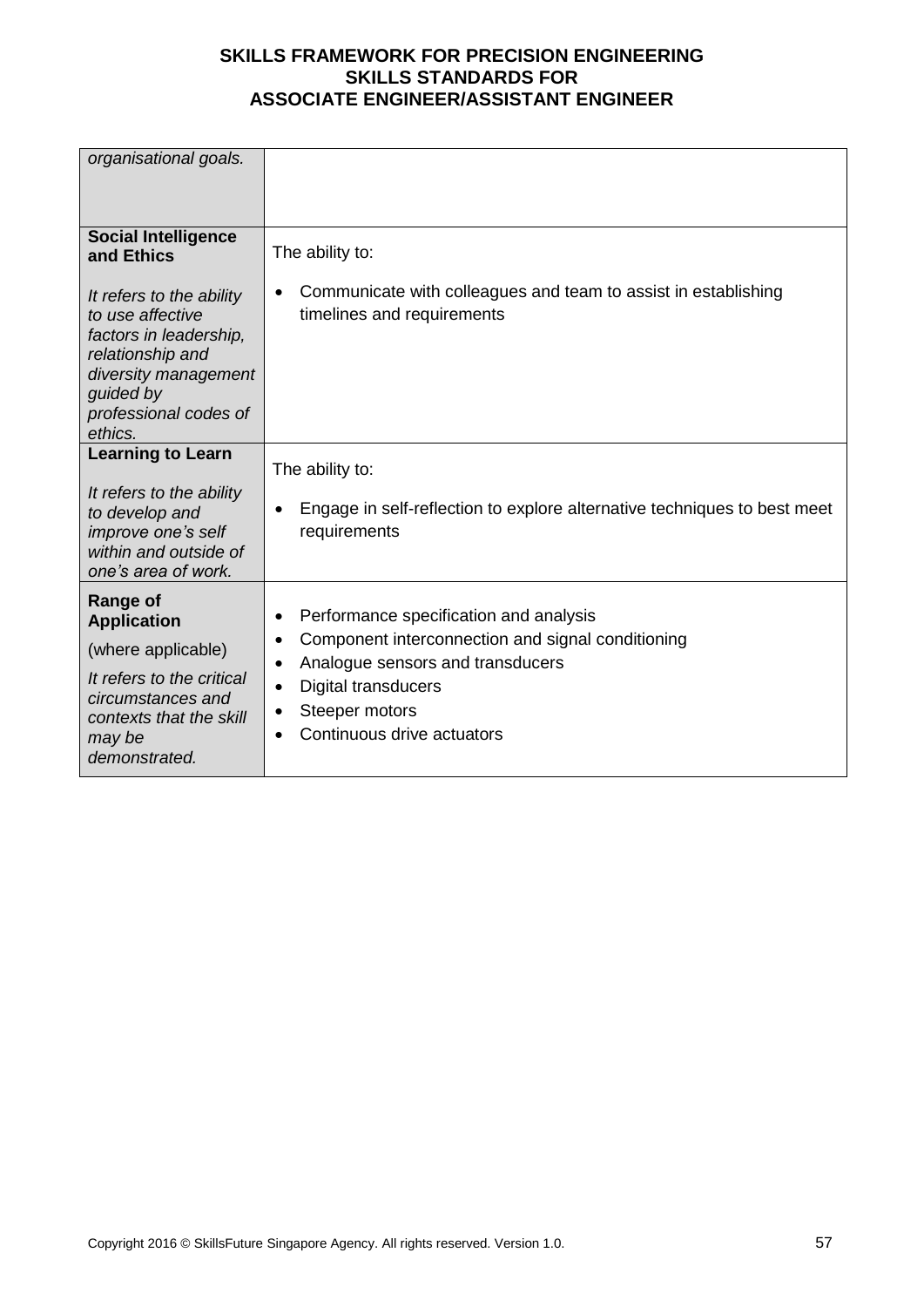| <b>Skill Code</b>                                                                                                                                                                                                             | PRE-PMP-4037-1                                                                                                                                                                                                                                                                                                                                                                                                                                                                                                                                                                                                                                                                                                                                                                                                                                                                                                                                                                                    | <b>Skill Category</b>                                 | <b>Precision Manufacturing</b><br>Processes  |
|-------------------------------------------------------------------------------------------------------------------------------------------------------------------------------------------------------------------------------|---------------------------------------------------------------------------------------------------------------------------------------------------------------------------------------------------------------------------------------------------------------------------------------------------------------------------------------------------------------------------------------------------------------------------------------------------------------------------------------------------------------------------------------------------------------------------------------------------------------------------------------------------------------------------------------------------------------------------------------------------------------------------------------------------------------------------------------------------------------------------------------------------------------------------------------------------------------------------------------------------|-------------------------------------------------------|----------------------------------------------|
|                                                                                                                                                                                                                               |                                                                                                                                                                                                                                                                                                                                                                                                                                                                                                                                                                                                                                                                                                                                                                                                                                                                                                                                                                                                   | <b>Skill Sub-Category</b><br>(where applicable)       | <b>Production Shop Floor</b><br>Optimisation |
| <b>Skill Title</b>                                                                                                                                                                                                            |                                                                                                                                                                                                                                                                                                                                                                                                                                                                                                                                                                                                                                                                                                                                                                                                                                                                                                                                                                                                   | <b>Implement Engineering Activities and Processes</b> |                                              |
| <b>Skill Description</b>                                                                                                                                                                                                      | This skill describes the ability to implement and facilitate an organisation's<br>engineering activities and processes. It also includes handling and<br>implementing process improvement, promoting team support and coaching<br>team members towards implementation process improvement.                                                                                                                                                                                                                                                                                                                                                                                                                                                                                                                                                                                                                                                                                                        |                                                       |                                              |
| Knowledge and<br><b>Analysis</b><br>It refers to gathering,<br>cognitive processing,<br>integration and<br>inspection of facts<br>and information<br>required to perform<br>the work tasks and<br>activities.                 | The ability to understand:<br>Organisational engineering goals<br>Ability to achieve organisational goals and targets<br>$\bullet$<br>Apply organisation's engineering systems, tools, techniques, systems<br>and processes<br>Ability to gather information for implementation of engineering activities<br>and processes, identify candidates, assess operator feedback and<br>suggestions for improvement opportunities<br>Ability to determine the benefits and challenges of implementation<br>٠<br>Ability to apply organisation's engineering systems, tools, techniques,<br>systems and processes<br>Conducting change management tools and practices<br>Ability to identify organisation's engineering target, plan the goals for<br>٠<br>the target, and document the change required<br>Know how to communicate the processes up and down and apply the<br>$\bullet$<br>implementation process to the target, assess effectiveness statistics<br>Conducting comparison techniques<br>٠ |                                                       |                                              |
| <b>Application and</b><br><b>Adaptation</b><br>It refers to the ability<br>to perform the work<br>tasks and activities<br>required of the<br>occupation, and the<br>ability to react to and<br>manage the changes<br>at work. | The ability to:<br>Interpret objectives of engineering activities and processes<br>٠<br>Discuss and direct implementation activities<br>$\bullet$<br>Manage systems and processes to facilitate implementation<br>$\bullet$<br>Monitor and evaluate implementation and improvement processes.                                                                                                                                                                                                                                                                                                                                                                                                                                                                                                                                                                                                                                                                                                     |                                                       |                                              |
| <b>Innovation and</b><br><b>Value Creation</b>                                                                                                                                                                                | The ability to:<br>Use technology tools to monitor and disseminate implementation goals<br>٠                                                                                                                                                                                                                                                                                                                                                                                                                                                                                                                                                                                                                                                                                                                                                                                                                                                                                                      |                                                       |                                              |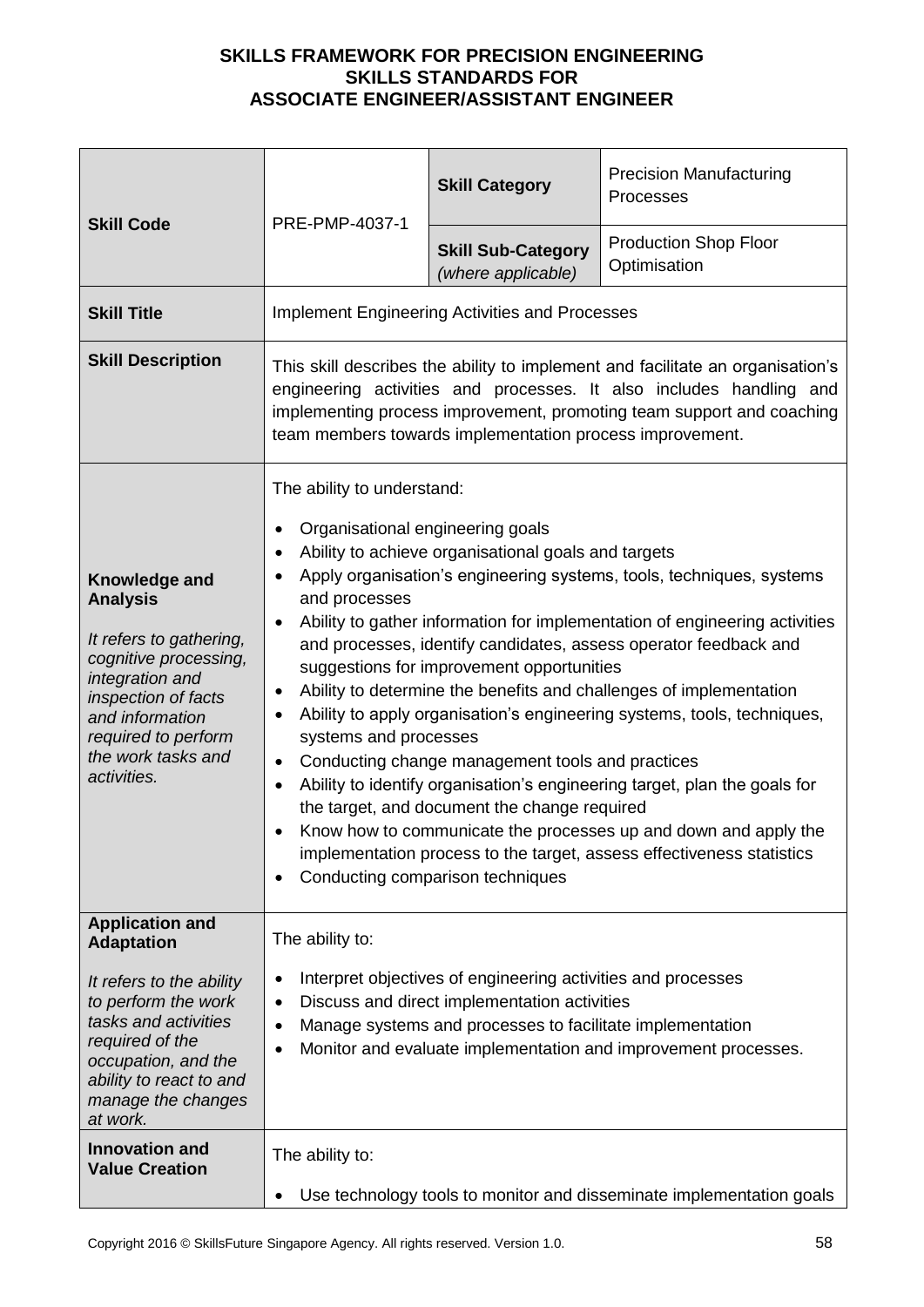| It refers to the ability<br>to generate purposive<br>ideas to improve work<br>performance and/or<br>enhance business<br>values that are<br>aligned to<br>organisational goals.                                  | and review organisation's planning and operations against those goals.                                                                                                                                                                                                                                                                                                                                                                                                                                                                               |
|-----------------------------------------------------------------------------------------------------------------------------------------------------------------------------------------------------------------|------------------------------------------------------------------------------------------------------------------------------------------------------------------------------------------------------------------------------------------------------------------------------------------------------------------------------------------------------------------------------------------------------------------------------------------------------------------------------------------------------------------------------------------------------|
| <b>Social Intelligence</b><br>and Ethics<br>It refers to the ability<br>to use affective<br>factors in leadership,<br>relationship and<br>diversity management<br>guided by<br>professional codes of<br>ethics. | The ability to:<br>Establish and facilitate systems for active participation of<br>٠<br>Teams and individuals in implementation of processes are design<br>$\bullet$<br>Design and communicate organisation's engineering activities and<br>٠<br>processes to relevant teams/individuals<br>Communicate implementation goals to senior management for review<br>$\bullet$<br>Use organisation's systems for recording and reporting on<br>implementation processes and activities<br>Ability to seek and obtain approval for the implementation plan |
| <b>Learning to Learn</b><br>It refers to the ability<br>to develop and<br>improve one's self<br>within and outside of<br>one's area of work.                                                                    | The ability to:<br>Engage in self-reflection to explore alternative techniques to best meet<br>requirements                                                                                                                                                                                                                                                                                                                                                                                                                                          |
| <b>Range of</b><br><b>Application</b><br>(where applicable)<br>It refers to the critical<br>circumstances and<br>contexts that the skill<br>may be<br>demonstrated.                                             | Procedures and supporting documents must include:<br>Organisational structure, functions, resources, policies, procedures and<br>culture<br>Internal and external benchmarking and best practice principles and<br>practices<br>Quality assurance and control approaches<br>Rules and regulations must include:<br>Workplace safety and health act<br>Legislation applicable to production processes                                                                                                                                                 |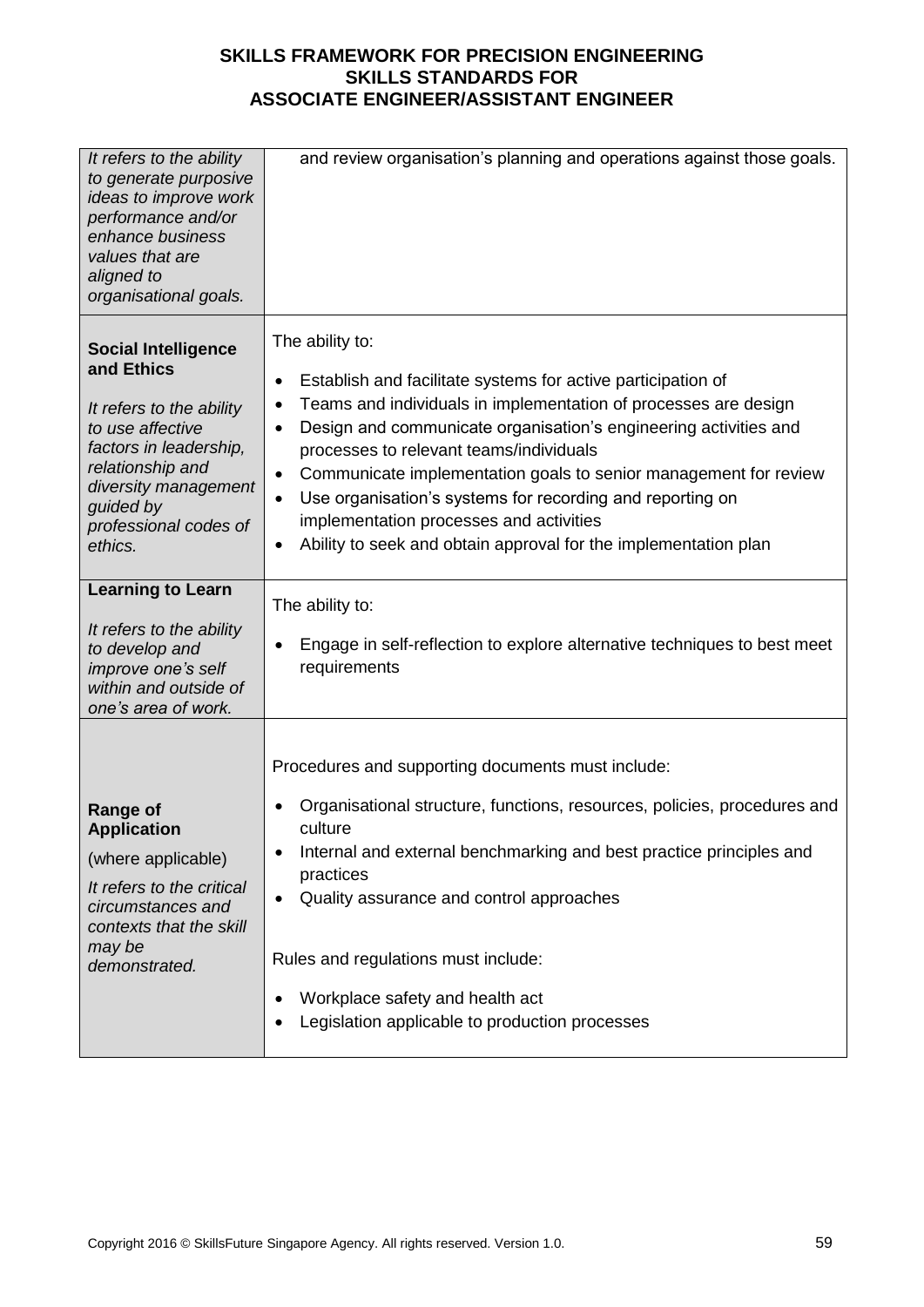| <b>Skill Code</b>                                                                                                                                                                                                             |                                                                                                                                                                                                                                                                                                                                                                                                                                                                                                                                                                                                                                                                                                                                                                                                                                                                                                                                                                                                                  | <b>Skill Category</b>                            | Quality |
|-------------------------------------------------------------------------------------------------------------------------------------------------------------------------------------------------------------------------------|------------------------------------------------------------------------------------------------------------------------------------------------------------------------------------------------------------------------------------------------------------------------------------------------------------------------------------------------------------------------------------------------------------------------------------------------------------------------------------------------------------------------------------------------------------------------------------------------------------------------------------------------------------------------------------------------------------------------------------------------------------------------------------------------------------------------------------------------------------------------------------------------------------------------------------------------------------------------------------------------------------------|--------------------------------------------------|---------|
|                                                                                                                                                                                                                               | PRE-QUA-4011-1                                                                                                                                                                                                                                                                                                                                                                                                                                                                                                                                                                                                                                                                                                                                                                                                                                                                                                                                                                                                   | <b>Skill Sub-Category</b><br>(where applicable)  | N/A     |
| <b>Skill Title</b>                                                                                                                                                                                                            |                                                                                                                                                                                                                                                                                                                                                                                                                                                                                                                                                                                                                                                                                                                                                                                                                                                                                                                                                                                                                  | Apply Measurement Metrology in Quality Assurance |         |
| <b>Skill Description</b>                                                                                                                                                                                                      | This skill describes the ability to use precision metrology equipment and<br>measuring techniques. It also includes interpreting and measuring<br>geometric dimensioning and tolerancing (GD&T), symbols indicated on a<br>manufacturing drawing, statistical process control and its applications.                                                                                                                                                                                                                                                                                                                                                                                                                                                                                                                                                                                                                                                                                                              |                                                  |         |
| Knowledge and<br><b>Analysis</b><br>It refers to gathering,<br>cognitive processing,<br>integration and<br>inspection of facts<br>and information<br>required to perform<br>the work tasks and<br>activities.                 | The ability to understand:<br>Metrology standards and terminologies<br>٠<br>Types of measuring errors<br>Interpretation of geometric dimensioning and tolerancing (GD&T)<br>$\bullet$<br>Methods of inspection using coordinate measuring machine (CMM)<br>$\bullet$<br>Measurement of roundness<br>$\bullet$<br>Measurement of surface texture<br>$\bullet$<br><b>Basic statistical methods</b><br>$\bullet$<br>Process capability index                                                                                                                                                                                                                                                                                                                                                                                                                                                                                                                                                                        |                                                  |         |
| <b>Application and</b><br><b>Adaptation</b><br>It refers to the ability<br>to perform the work<br>tasks and activities<br>required of the<br>occupation, and the<br>ability to react to and<br>manage the changes<br>at work. | The ability to:<br>Define metrology standards for length measurement<br>Interpret measurement terminologies for the field of calibration and<br>$\bullet$<br>measurement<br>Identify and analyse types of measuring errors for evaluation of<br>calibration and measurement capabilities<br>Interpret and measure geometric, dimensioning and tolerancing<br>٠<br>symbols on a drawing for the measurement of a product for conformity<br>Perform layout inspection using a coordinate measuring machine for<br>٠<br>product conformity<br>Measure and analyse a cylindrical part using a roundness measuring<br>٠<br>machine for verification of product quality<br>Measure surface finish of a part for verification of the surface<br>$\bullet$<br>conformity and its applications<br>Document a process using basic statistical methods for measurement<br>٠<br>report and record of QA department<br>Document process capability index for record and present to customer<br>$\bullet$<br>and QA department |                                                  |         |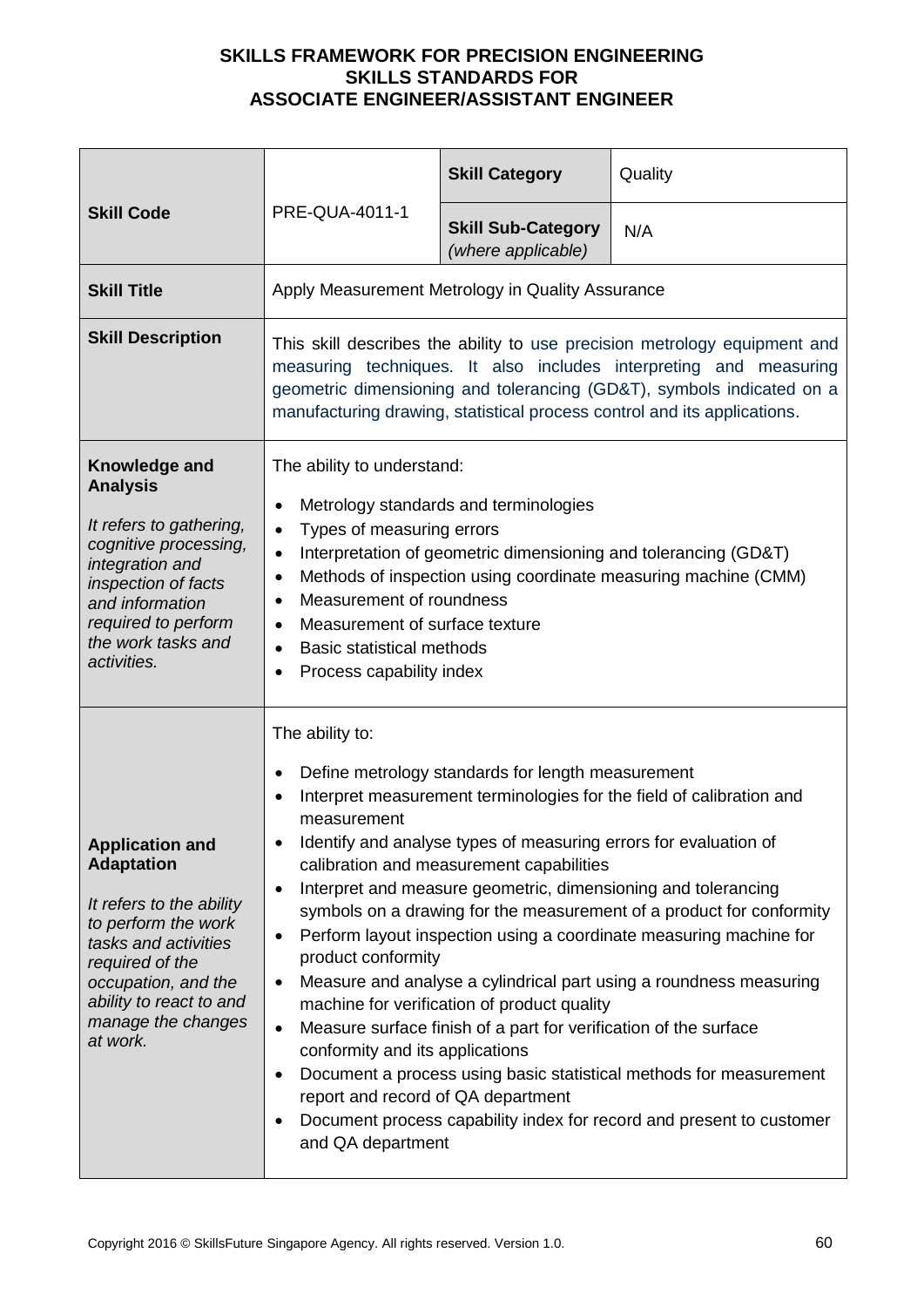| <b>Innovation and</b><br><b>Value Creation</b>                                                                                                                                 | The ability to:                                                                                                                                                                                                                                                                                                                                                                                           |
|--------------------------------------------------------------------------------------------------------------------------------------------------------------------------------|-----------------------------------------------------------------------------------------------------------------------------------------------------------------------------------------------------------------------------------------------------------------------------------------------------------------------------------------------------------------------------------------------------------|
| It refers to the ability<br>to generate purposive<br>ideas to improve work<br>performance and/or<br>enhance business<br>values that are<br>aligned to<br>organisational goals. | Review existing processes to meet industrial requirements to assess<br>areas of potential value add                                                                                                                                                                                                                                                                                                       |
| <b>Social Intelligence</b><br>and Ethics                                                                                                                                       | The ability to:                                                                                                                                                                                                                                                                                                                                                                                           |
| It refers to the ability<br>to use affective<br>factors in leadership,<br>relationship and<br>diversity management<br>guided by<br>professional codes of<br>ethics.            | Communicate with colleagues and team to assist in establishing<br>timelines and requirements                                                                                                                                                                                                                                                                                                              |
| <b>Learning to Learn</b>                                                                                                                                                       | The ability to:                                                                                                                                                                                                                                                                                                                                                                                           |
| It refers to the ability<br>to develop and<br>improve one's self<br>within and outside of<br>one's area of work.                                                               | Grasp the basic principles and methodologies of Metrology                                                                                                                                                                                                                                                                                                                                                 |
| <b>Range of</b><br><b>Application</b><br>(where applicable)<br>It refers to the critical<br>circumstances and<br>contexts that the skill<br>may be<br>demonstrated.            | Metrology standards and terminologies<br>Types of measuring errors<br>٠<br>Geometric dimensioning and tolerancing (GD&T)<br>Coordinate Measuring Machine (CMM)<br>Measurement of roundness<br>Surface texture measurements<br><b>Basic statistical methods</b><br>Process capability index errors in precision measurement<br>Rules and regulations must include:<br>Workplace Safety and Health Act<br>٠ |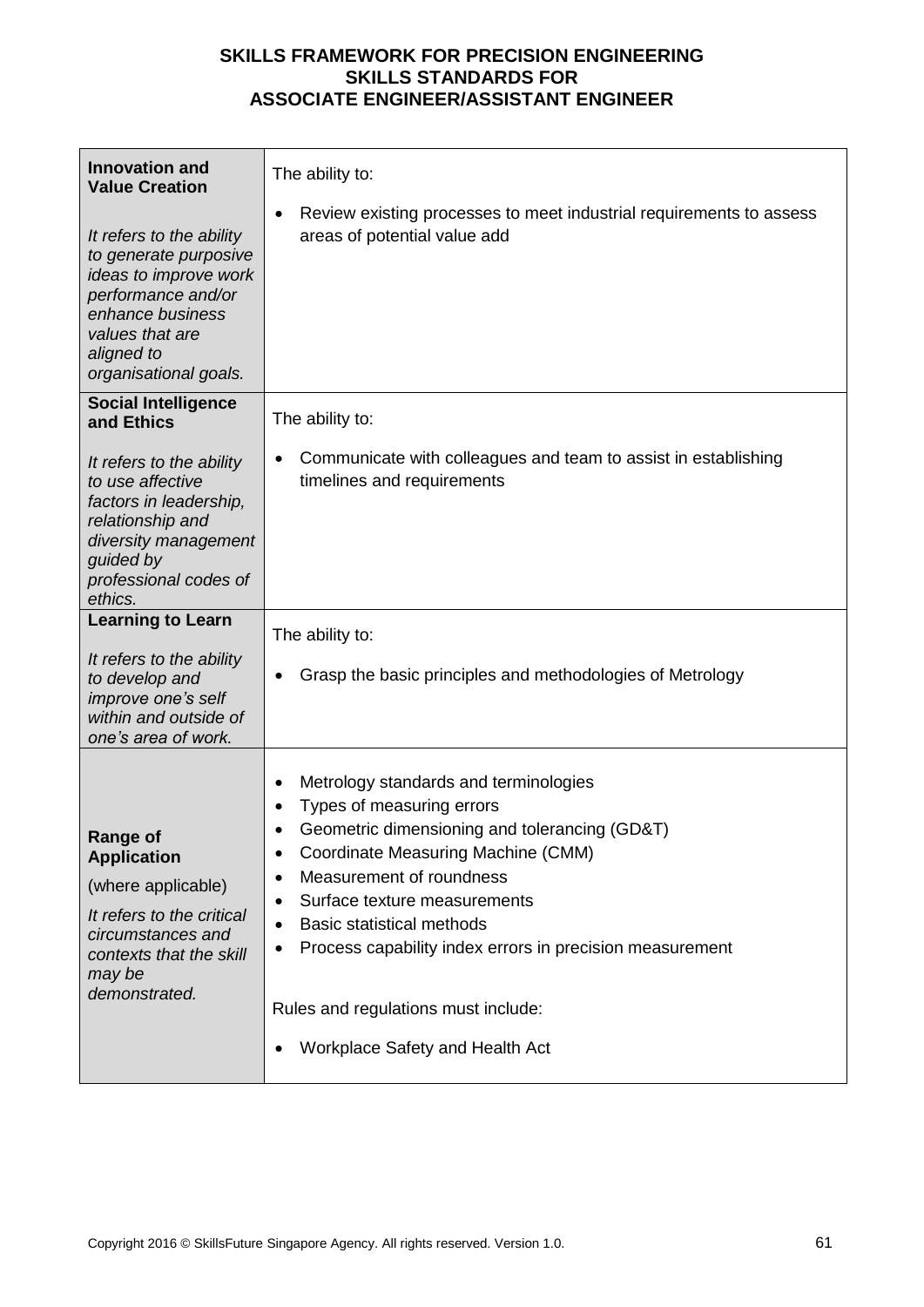|                                                                                                                                                                                                                               |                                                                                                                                                                                                                                                                                                                                                                         | <b>Skill Category</b>                                                                                                                                                                      | <b>Additive Manufacturing</b>                                                                                                                                                                                                                                                                                                                                    |
|-------------------------------------------------------------------------------------------------------------------------------------------------------------------------------------------------------------------------------|-------------------------------------------------------------------------------------------------------------------------------------------------------------------------------------------------------------------------------------------------------------------------------------------------------------------------------------------------------------------------|--------------------------------------------------------------------------------------------------------------------------------------------------------------------------------------------|------------------------------------------------------------------------------------------------------------------------------------------------------------------------------------------------------------------------------------------------------------------------------------------------------------------------------------------------------------------|
| PRE-AMA-4001-1<br><b>Skill Code</b>                                                                                                                                                                                           |                                                                                                                                                                                                                                                                                                                                                                         | <b>Skill Sub-Category</b><br>(where applicable)                                                                                                                                            | N/A                                                                                                                                                                                                                                                                                                                                                              |
| <b>Skill Title</b>                                                                                                                                                                                                            | Apply Additive Manufacturing Technology                                                                                                                                                                                                                                                                                                                                 |                                                                                                                                                                                            |                                                                                                                                                                                                                                                                                                                                                                  |
| <b>Skill Description</b>                                                                                                                                                                                                      | This skill describes the ability to apply additive manufacturing (AM) and 3D<br>printing including the concept and applications of various additive<br>manufacturing processes and techniques. It also includes overview of<br>commercially available AM processes for the fabrication of metal and<br>plastic components in the prototype and production environments. |                                                                                                                                                                                            |                                                                                                                                                                                                                                                                                                                                                                  |
| Knowledge and<br><b>Analysis</b><br>It refers to gathering,<br>cognitive processing,<br>integration and<br>inspection of facts<br>and information<br>required to perform<br>the work tasks and<br>activities.                 | The ability to understand:<br>$\bullet$<br>$\bullet$<br>Additive manufacturing operations<br>$\bullet$<br>$\bullet$<br>Techniques of rapid tooling                                                                                                                                                                                                                      | Basics of additive manufacturing technologies<br>Classifications of additive manufacturing<br>Techniques of additive manufacturing<br>Build requirements in rapid prototyping technologies |                                                                                                                                                                                                                                                                                                                                                                  |
| <b>Application and</b><br><b>Adaptation</b><br>It refers to the ability<br>to perform the work<br>tasks and activities<br>required of the<br>occupation, and the<br>ability to react to and<br>manage the changes<br>at work. | The ability to:<br>٠<br>applications<br>and functions<br>$\bullet$<br>and functions<br>٠<br>during part design and geometries<br>Review rapid tooling techniques<br>$\bullet$                                                                                                                                                                                           |                                                                                                                                                                                            | Identify basic additive manufacturing techniques for various industrial<br>Classify additive manufacturing processes for product specifications<br>Relate additive manufacturing operations for various RP machines<br>Identify additive manufacturing techniques for product specifications<br>Evaluate build requirements for additive manufacturing processes |
| <b>Innovation and</b><br><b>Value Creation</b><br>It refers to the ability<br>to generate purposive<br>ideas to improve work<br>performance and/or<br>enhance business<br>values that are                                     | The ability to:<br>٠<br>areas of potential value add                                                                                                                                                                                                                                                                                                                    |                                                                                                                                                                                            | Review existing processes to meet industrial requirements to assess                                                                                                                                                                                                                                                                                              |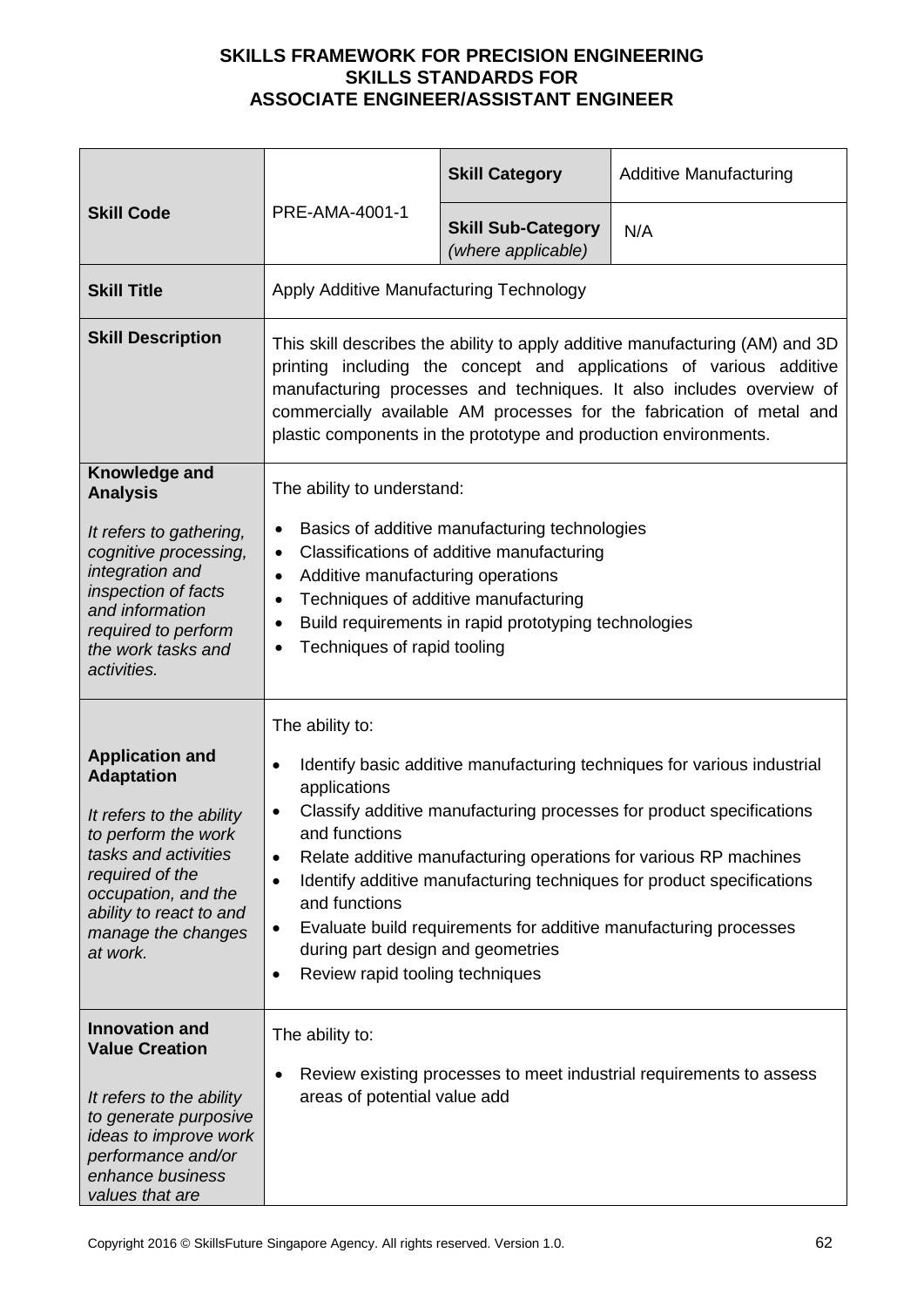| aligned to                                   |                                                                                       |
|----------------------------------------------|---------------------------------------------------------------------------------------|
| organisational goals.                        |                                                                                       |
|                                              |                                                                                       |
|                                              |                                                                                       |
| <b>Social Intelligence</b>                   |                                                                                       |
| and Ethics                                   | The ability to:                                                                       |
|                                              |                                                                                       |
| It refers to the ability                     | Communicate with colleagues and team to assist in establishing<br>$\bullet$           |
| to use affective                             | timelines and requirements                                                            |
| factors in leadership,                       |                                                                                       |
| relationship and                             |                                                                                       |
| diversity management                         |                                                                                       |
| guided by                                    |                                                                                       |
| professional codes of                        |                                                                                       |
| ethics.                                      |                                                                                       |
| <b>Learning to Learn</b>                     |                                                                                       |
|                                              | The ability to:                                                                       |
| It refers to the ability                     |                                                                                       |
| to develop and                               | Engage in self-reflection to explore alternative techniques to best meet<br>$\bullet$ |
| improve one's self                           | requirements                                                                          |
| within and outside of                        |                                                                                       |
| one's area of work.                          |                                                                                       |
|                                              |                                                                                       |
|                                              | Basic additive manufacturing techniques<br>$\bullet$                                  |
| <b>Range of</b>                              | Additive manufacturing classification<br>$\bullet$                                    |
| <b>Application</b>                           | Additive manufacturing operations<br>$\bullet$                                        |
| (where applicable)                           | Techniques of additive manufacturing<br>$\bullet$                                     |
| It refers to the critical                    |                                                                                       |
|                                              | Build requirement in rapid prototyping technology<br>$\bullet$                        |
| circumstances and<br>contexts that the skill | Rapid tooling techniques<br>$\bullet$                                                 |
|                                              |                                                                                       |
| may be<br>demonstrated.                      | <b>Rules and Regulations:</b>                                                         |
|                                              | Workplace Safety and Health Act                                                       |
|                                              |                                                                                       |
|                                              |                                                                                       |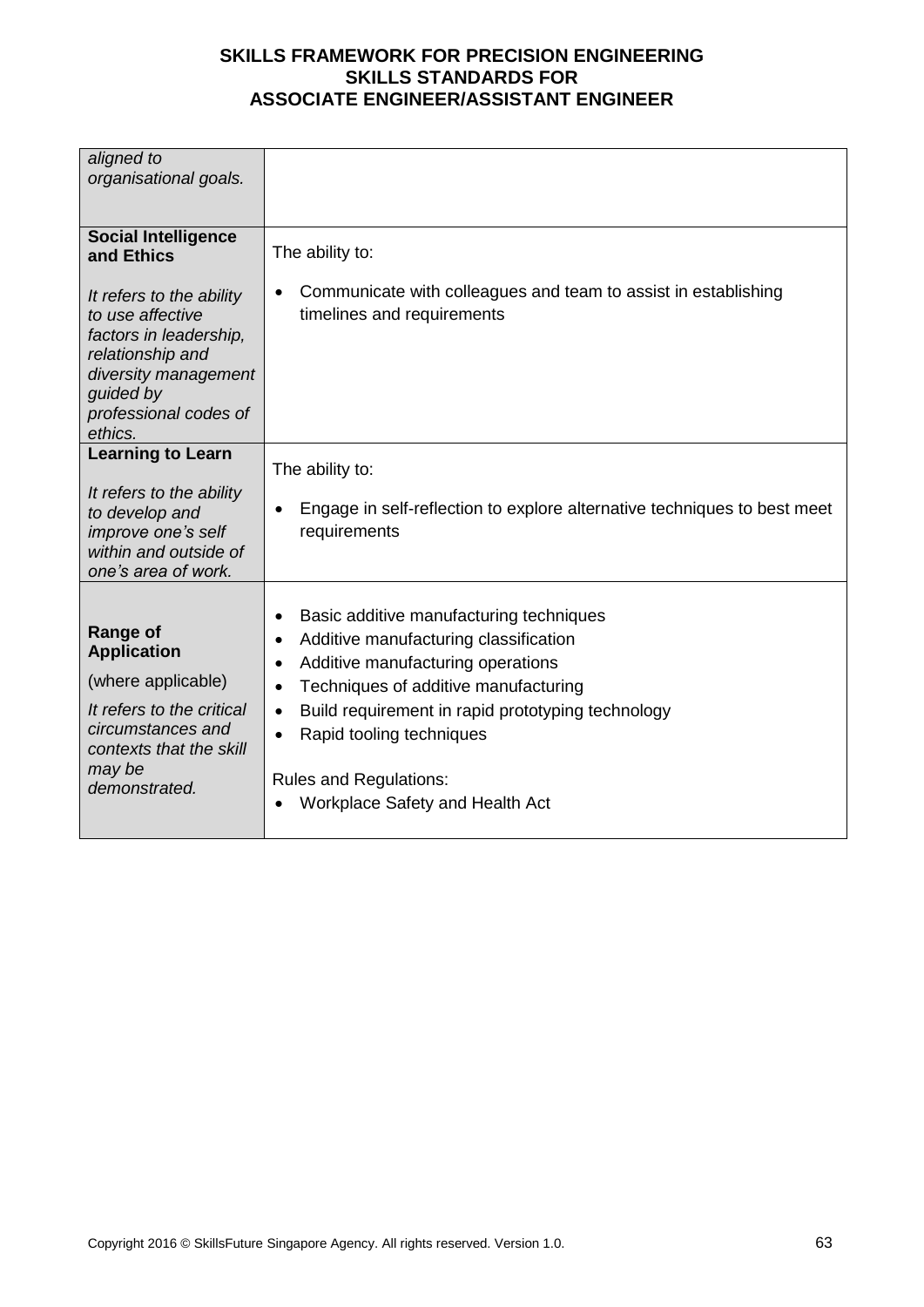|                                                                                                                                                                                                                               |                                                                                                                                                                                                                                                                                                                                                                                                                                                                                                                                                                                                                                                                                      | <b>Skill Category</b>                                                                                  | <b>Laser and Optics</b>                                                                                                                                                                                                                                                                                 |
|-------------------------------------------------------------------------------------------------------------------------------------------------------------------------------------------------------------------------------|--------------------------------------------------------------------------------------------------------------------------------------------------------------------------------------------------------------------------------------------------------------------------------------------------------------------------------------------------------------------------------------------------------------------------------------------------------------------------------------------------------------------------------------------------------------------------------------------------------------------------------------------------------------------------------------|--------------------------------------------------------------------------------------------------------|---------------------------------------------------------------------------------------------------------------------------------------------------------------------------------------------------------------------------------------------------------------------------------------------------------|
| <b>Skill Code</b>                                                                                                                                                                                                             | PRE-LOP-4001-1                                                                                                                                                                                                                                                                                                                                                                                                                                                                                                                                                                                                                                                                       | <b>Skill Sub-Category</b><br>(where applicable)                                                        | N/A                                                                                                                                                                                                                                                                                                     |
| <b>Skill Title</b>                                                                                                                                                                                                            | Apply Laser Machine Technology                                                                                                                                                                                                                                                                                                                                                                                                                                                                                                                                                                                                                                                       |                                                                                                        |                                                                                                                                                                                                                                                                                                         |
| <b>Skill Description</b>                                                                                                                                                                                                      | This skill describes the ability to apply knowledge and application skills to<br>design and measure supply chain in term of greenness by using green<br>supply chain reference model and based on relevant standards. It also<br>includes the fundamentals of laser technology, examining the laser hazards,<br>and the safety measures required in an industrial workplace, understanding<br>of laser beam to material interactions through heat transfer, which can be<br>applied to common laser processes such as cutting, drilling, and marking.                                                                                                                                |                                                                                                        |                                                                                                                                                                                                                                                                                                         |
| Knowledge and<br><b>Analysis</b><br>It refers to gathering,<br>cognitive processing,<br>integration and<br>inspection of facts<br>and information<br>required to perform<br>the work tasks and<br>activities.                 | The ability to understand:<br>Basic principles and knowledge of laser technologies<br>Properties of laser beam<br>٠<br>Components in a laser system<br>Function of various optical components<br>$\bullet$<br>Capabilities of the different types of lasers<br>$\bullet$<br>Laser hazards and corresponding safety measures in the workplace<br>٠<br>Basic heat transfer in laser processes<br>Mathematical calculations for the laser process<br>٠<br>Laser selection criteria for the different processes and materials<br>$\bullet$<br>Effects of laser parameters<br>$\bullet$<br>Mechanisms of material removal in a laser process<br>Understand the cause of potential defects |                                                                                                        |                                                                                                                                                                                                                                                                                                         |
| <b>Application and</b><br><b>Adaptation</b><br>It refers to the ability<br>to perform the work<br>tasks and activities<br>required of the<br>occupation, and the<br>ability to react to and<br>manage the changes<br>at work. | The ability to:<br>٠<br>measures<br>procedure<br>$\bullet$<br>set procedure<br>per set procedure                                                                                                                                                                                                                                                                                                                                                                                                                                                                                                                                                                                     | Identify common laser hazards as per set procedure<br>Setup laser processing head as per set procedure | Identify personal protective equipment and implement appropriate safety<br>Select an appropriate laser to perform the necessary function as per set<br>Use CAD and CAM to design and convert file for laser processing as per<br>Select and adjust processing parameters to perform laser processing as |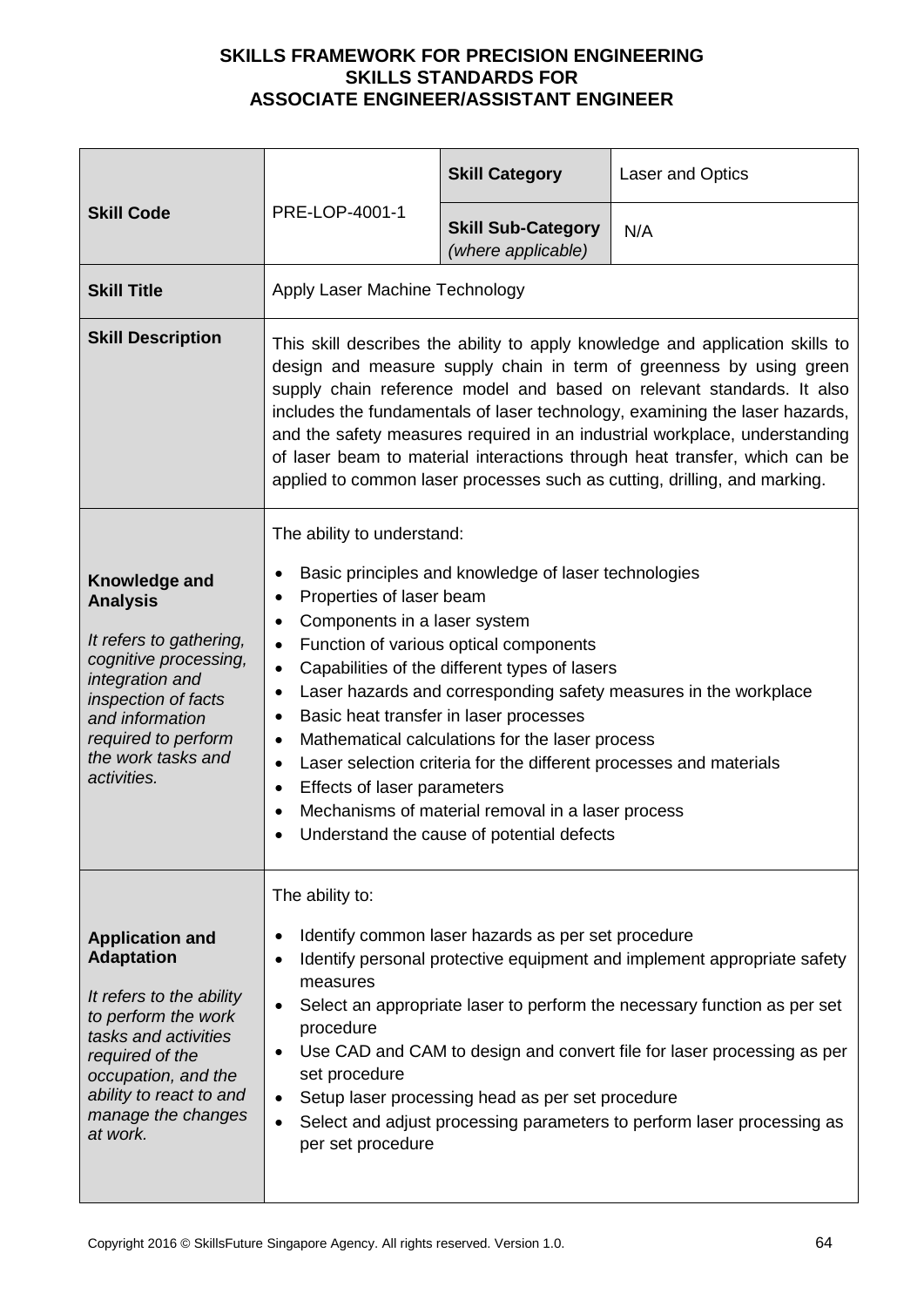| <b>Innovation and</b><br><b>Value Creation</b>                                                                                                                                 | The ability to:<br>Review existing processes to meet industrial requirements to assess                                                                                                                                                                            |
|--------------------------------------------------------------------------------------------------------------------------------------------------------------------------------|-------------------------------------------------------------------------------------------------------------------------------------------------------------------------------------------------------------------------------------------------------------------|
| It refers to the ability<br>to generate purposive<br>ideas to improve work<br>performance and/or<br>enhance business<br>values that are<br>aligned to<br>organisational goals. | areas of potential value add                                                                                                                                                                                                                                      |
| <b>Social Intelligence</b><br>and Ethics                                                                                                                                       | The ability to:                                                                                                                                                                                                                                                   |
| It refers to the ability<br>to use affective<br>factors in leadership,<br>relationship and<br>diversity management<br>guided by<br>professional codes of<br>ethics.            | Communicate with colleagues and team to assist in establishing<br>٠<br>timelines and requirements                                                                                                                                                                 |
| <b>Learning to Learn</b>                                                                                                                                                       | The ability to:                                                                                                                                                                                                                                                   |
| It refers to the ability<br>to develop and<br>improve one's self<br>within and outside of<br>one's area of work.                                                               | Engage in self-reflection to explore alternative techniques to best meet<br>$\bullet$<br>requirements                                                                                                                                                             |
| <b>Range of</b><br><b>Application</b><br>(where applicable)<br>It refers to the critical<br>circumstances and<br>contexts that the skill<br>may be<br>demonstrated.            | Manufacturing and production<br>٠<br>Product design and development<br>Research and development<br>Use of tools and equipment<br>Use of CAD/CAM software<br>Rules and regulations must include:<br>Workplace Safety and Health Act<br>Laboratory regulations<br>٠ |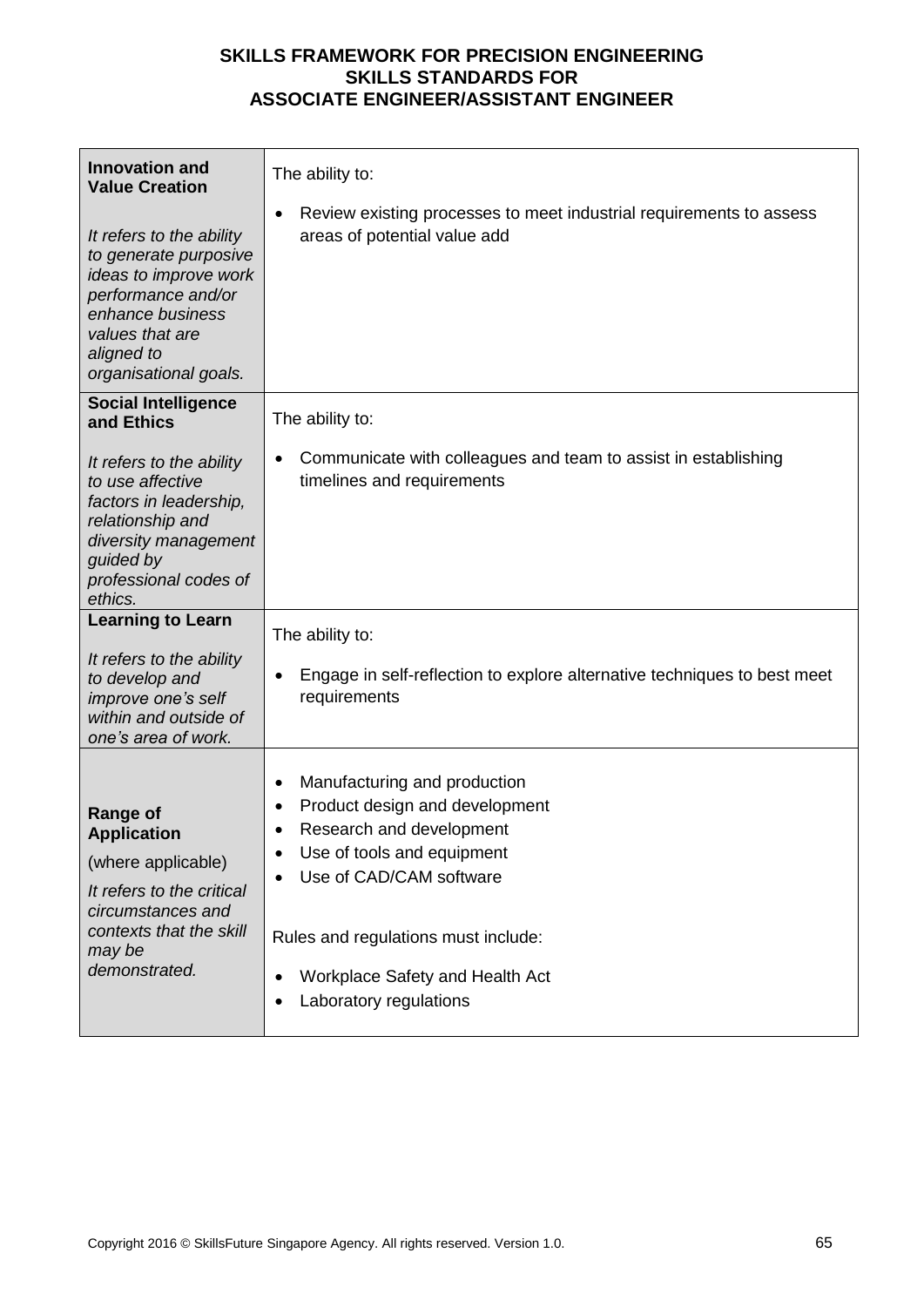|                                                                                                                                                                                                                                  |                                                                                                                                                                                                                                                                                                                                                                                                                                          | <b>Skill Category</b>                           | Robotics and Automation                                                                                                                                                                                                                                                             |
|----------------------------------------------------------------------------------------------------------------------------------------------------------------------------------------------------------------------------------|------------------------------------------------------------------------------------------------------------------------------------------------------------------------------------------------------------------------------------------------------------------------------------------------------------------------------------------------------------------------------------------------------------------------------------------|-------------------------------------------------|-------------------------------------------------------------------------------------------------------------------------------------------------------------------------------------------------------------------------------------------------------------------------------------|
| <b>Skill Code</b>                                                                                                                                                                                                                | PRE-RAU-4001-1                                                                                                                                                                                                                                                                                                                                                                                                                           | <b>Skill Sub-Category</b><br>(where applicable) | N/A                                                                                                                                                                                                                                                                                 |
| <b>Skill Title</b>                                                                                                                                                                                                               | <b>Apply Robotics Fundamentals</b>                                                                                                                                                                                                                                                                                                                                                                                                       |                                                 |                                                                                                                                                                                                                                                                                     |
| <b>Skill Description</b>                                                                                                                                                                                                         | This skill describes the ability to understand and apply robots and robotics<br>systems. It also includes developments in robotics systems and their<br>applications, robotics mechanisms, kinematics, path and trajectory<br>planning and robotics programming.                                                                                                                                                                         |                                                 |                                                                                                                                                                                                                                                                                     |
| Knowledge and<br><b>Analysis</b><br>It refers to gathering,<br>cognitive processing,<br>integration and<br>inspection of facts<br>and information<br>required to perform<br>the work tasks and<br>activities.                    | The ability to understand:<br>The definition, classification and history of robots, the social and<br>$\bullet$<br>economic issue for robots and the trends for robotics in different<br>applications<br>Robot components, degree of freedom, joints, coordinates, reference<br>٠<br>frames and workspace;<br>Principles for the path and trajectory planning, design point-to-point<br>motion planning;<br>Programming skills of robots |                                                 |                                                                                                                                                                                                                                                                                     |
| <b>Application and</b><br><b>Adaptation</b><br>It refers to the ability<br>to perform the work<br>tasks and activities<br>required of the<br>occupation, and the<br>ability to react to and<br>manage the changes<br>at work.    | The ability to:<br>$\bullet$<br>$\bullet$                                                                                                                                                                                                                                                                                                                                                                                                |                                                 | Select appropriate robots based on the mechanisms and applications;<br>Determine the direct kinematics transfer and the work space of robots.<br>Design appropriate path and trajectory for manufacturing robots.<br>Program robots for point-to-point movement and path following. |
| <b>Innovation and</b><br><b>Value Creation</b><br>It refers to the ability<br>to generate purposive<br>ideas to improve work<br>performance and/or<br>enhance business<br>values that are<br>aligned to<br>organisational goals. | The ability to:<br>areas of potential value add                                                                                                                                                                                                                                                                                                                                                                                          |                                                 | Review existing processes to meet industrial requirements to assess                                                                                                                                                                                                                 |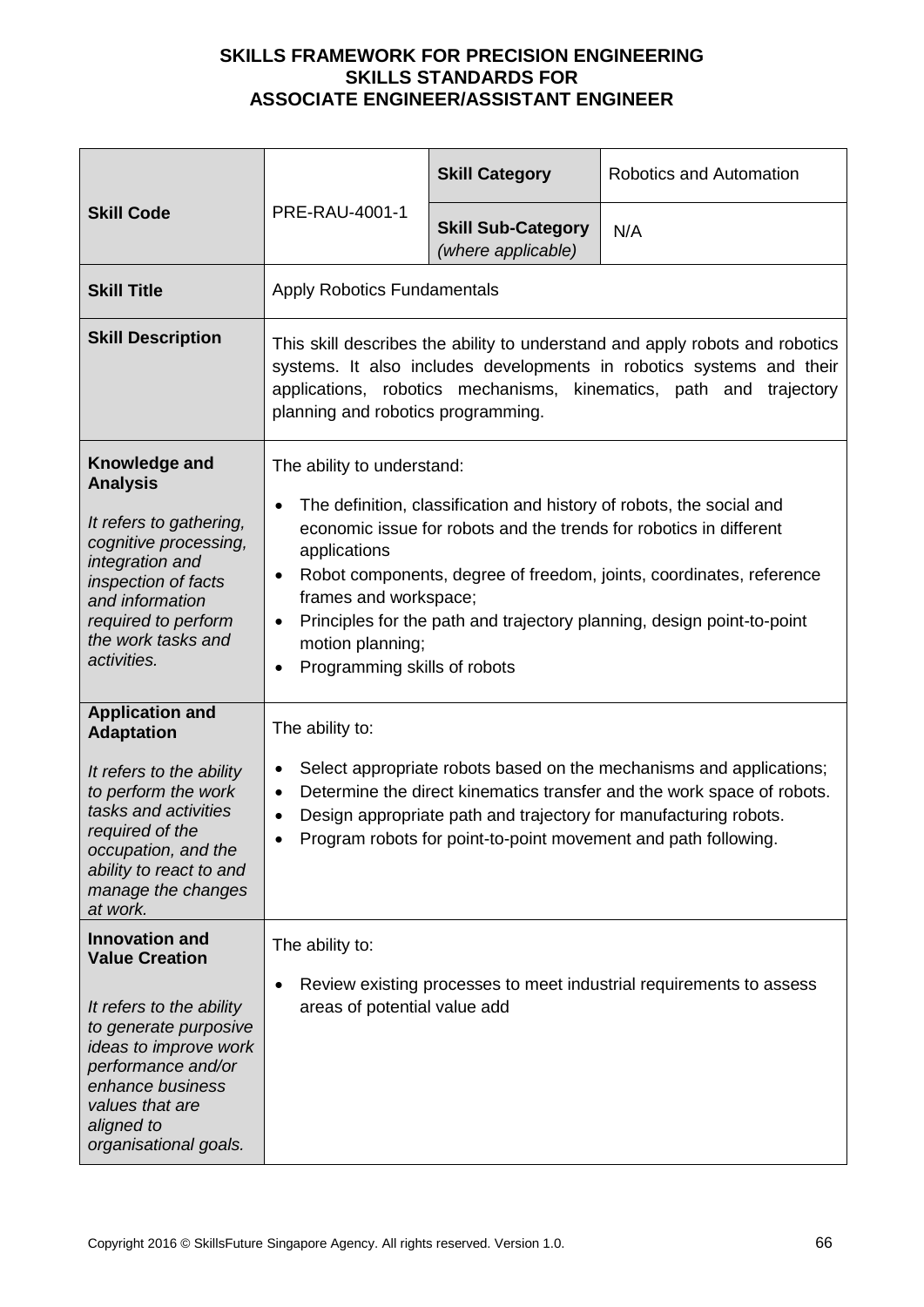| <b>Social Intelligence</b><br>and Ethics<br>It refers to the ability<br>to use affective<br>factors in leadership,<br>relationship and<br>diversity management<br>guided by<br>professional codes of<br>ethics. | The ability to:<br>Communicate with colleagues and team to assist in establishing<br>$\bullet$<br>timelines and requirements                                                                                                                                                                                    |
|-----------------------------------------------------------------------------------------------------------------------------------------------------------------------------------------------------------------|-----------------------------------------------------------------------------------------------------------------------------------------------------------------------------------------------------------------------------------------------------------------------------------------------------------------|
| <b>Learning to Learn</b><br>It refers to the ability<br>to develop and<br>improve one's self<br>within and outside of<br>one's area of work.                                                                    | The ability to:<br>Engage in self-reflection to explore alternative techniques to best meet<br>٠<br>requirements                                                                                                                                                                                                |
| Range of<br><b>Application</b><br>(where applicable)<br>It refers to the critical<br>circumstances and<br>contexts that the skill<br>may be<br>demonstrated.                                                    | Application of robotics fundamentals in industry must include:<br>Material handling<br>$\bullet$<br>Material transfer<br>$\bullet$<br>Machine loading and/or unloading<br>$\bullet$<br>Spot welding<br>$\bullet$<br>Continuous arc welding<br>$\bullet$<br>Spray coating<br>$\bullet$<br>Assembly<br>Inspection |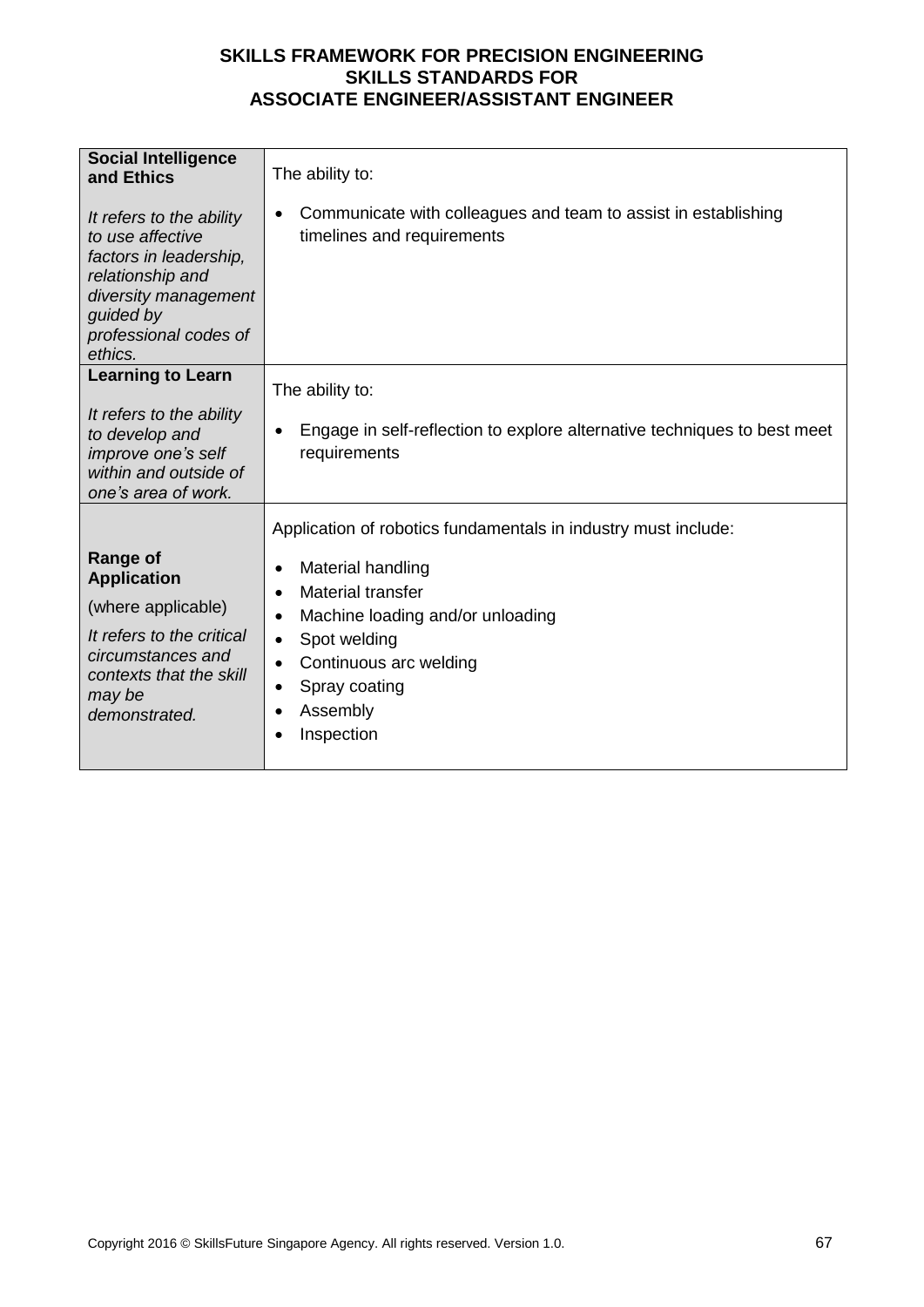| <b>Skill Code</b>                                                                                                                                                                                                             | PRE-WSH-2003-1                                                                                                                                                                                                                   | <b>Skill Category</b>                                                                                                                                                                                                                                                                          | Workplace Safety and<br>Health                                                                                                                                                                                                                                                                         |
|-------------------------------------------------------------------------------------------------------------------------------------------------------------------------------------------------------------------------------|----------------------------------------------------------------------------------------------------------------------------------------------------------------------------------------------------------------------------------|------------------------------------------------------------------------------------------------------------------------------------------------------------------------------------------------------------------------------------------------------------------------------------------------|--------------------------------------------------------------------------------------------------------------------------------------------------------------------------------------------------------------------------------------------------------------------------------------------------------|
|                                                                                                                                                                                                                               |                                                                                                                                                                                                                                  | <b>Skill Sub-Category</b><br>(where applicable)                                                                                                                                                                                                                                                | N/A                                                                                                                                                                                                                                                                                                    |
| <b>Skill</b>                                                                                                                                                                                                                  | Apply Workplace Safety and Health Policies                                                                                                                                                                                       |                                                                                                                                                                                                                                                                                                |                                                                                                                                                                                                                                                                                                        |
| <b>Skill Description</b>                                                                                                                                                                                                      | requirements and implement risk controls.                                                                                                                                                                                        |                                                                                                                                                                                                                                                                                                | This skill describes the ability to apply Workplace Safety and Health<br>(WSH) policies to maintain health and safety in the workplace. It also<br>includes the ability to apply basic knowledge and application skills of WSH<br>policies, schedule daily work, identify hazards in accordance to WSH |
| Knowledge and<br><b>Analysis</b><br>It refers to gathering,<br>cognitive processing,<br>integration and<br>inspection of facts and<br>information required<br>to perform the work<br>tasks and activities.                    | The ability to understand:<br>$\bullet$<br>industry codes of practice (CP)<br>$\bullet$<br>devices and equipment<br>$\bullet$<br>$\bullet$<br>$\bullet$<br>$\bullet$<br>equipment<br>Types of risk control measures<br>$\bullet$ | Types and interpretation of relevant WSH legislations and relevant<br>Types and usage of Personal Protective Equipment (PPE), safety<br>Types and interpretation of safety signage<br>Organisational WSH procedures and Risk Assessment (RA)<br>Common manufacturing hazards and risk controls | Types of hazards on work area, safety signage, safety devices and<br>Organisational WSH procedures and WSH legislative requirements                                                                                                                                                                    |
| <b>Application and</b><br><b>Adaptation</b><br>It refers to the ability<br>to perform the work<br>tasks and activities<br>required of the<br>occupation, and the<br>ability to react to and<br>manage the changes<br>at work. | The ability to:<br>$\bullet$<br>$\bullet$<br>$\bullet$<br>procedures<br>Carry out risk controls<br>$\bullet$<br>$\bullet$<br>event of emergencies or drills<br>$\bullet$<br><b>WSH</b> requirements                              | Establish job and WSH objectives according to work instructions,<br>organisational WSH procedures and policies<br>Plan work activities to meet WSH requirements<br>safety signage, safety devices and equipment                                                                                | Schedule daily work activities in accordance to organisational WSH<br>Identify and monitor hazards by conducting WSH checks on work area,<br>Follow organisational emergency and evacuation procedures in the<br>Report any abnormalities and problems encountered in complying with                   |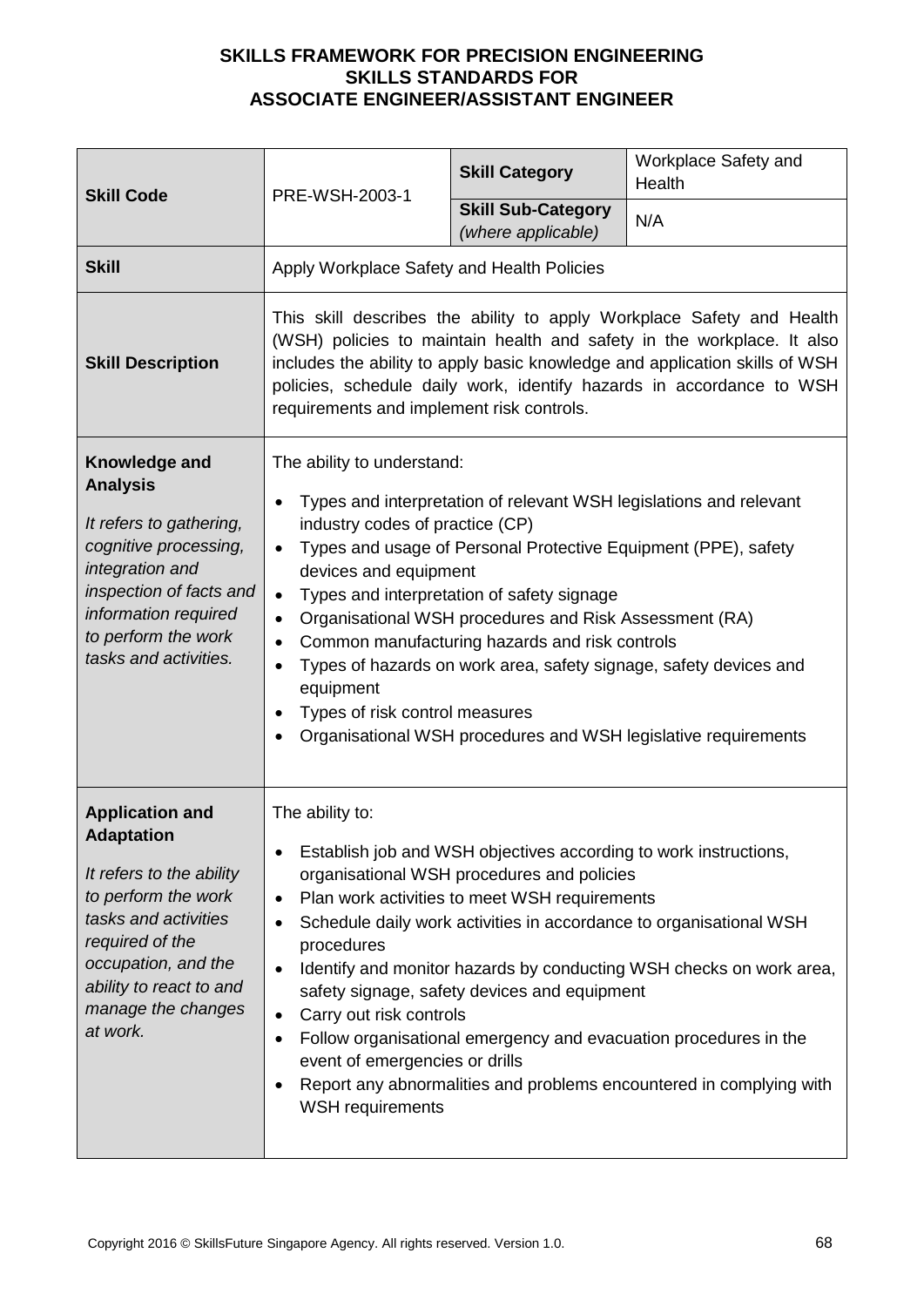| <b>Innovation and</b><br><b>Value Creation</b><br>It refers to the ability<br>to generate purposive<br>ideas to improve work<br>performance and/or<br>enhance business<br>values that are<br>aligned to<br>organisational goals. | The ability to:<br>Contribute ideas to enhance WSH programs<br>$\bullet$<br>Provide constructive suggestions to apply WSH practices<br>$\bullet$                                                                               |
|----------------------------------------------------------------------------------------------------------------------------------------------------------------------------------------------------------------------------------|--------------------------------------------------------------------------------------------------------------------------------------------------------------------------------------------------------------------------------|
| <b>Social Intelligence</b><br>and Ethics<br>It refers to the ability<br>to use affective<br>factors in leadership,<br>relationship and<br>diversity management<br>guided by<br>professional codes of<br>ethics.                  | The ability to:<br>Check with designated personnel on risk control measures<br>$\bullet$<br>Seek appropriate advice for monitoring hazard checks<br>$\bullet$<br>Cooperate with peers to implement WSH policies<br>$\bullet$   |
| <b>Learning to Learn</b><br>It refers to the ability<br>to develop and<br>improve one's self<br>within and outside of<br>one's area of work.                                                                                     | The ability to:<br>Undertake appropriate opportunities to learn and develop required<br>$\bullet$<br>work competencies and skills for implementing WSH in workplace<br>Keep up-to-date on changes to WSH policies<br>$\bullet$ |
| <b>Range of</b><br><b>Application</b><br>(where applicable)<br>It refers to the critical<br>circumstances and                                                                                                                    | Legislative and industrial framework for WSH<br>WSH checks must include:<br>Workplace<br>Safety tools and equipment                                                                                                            |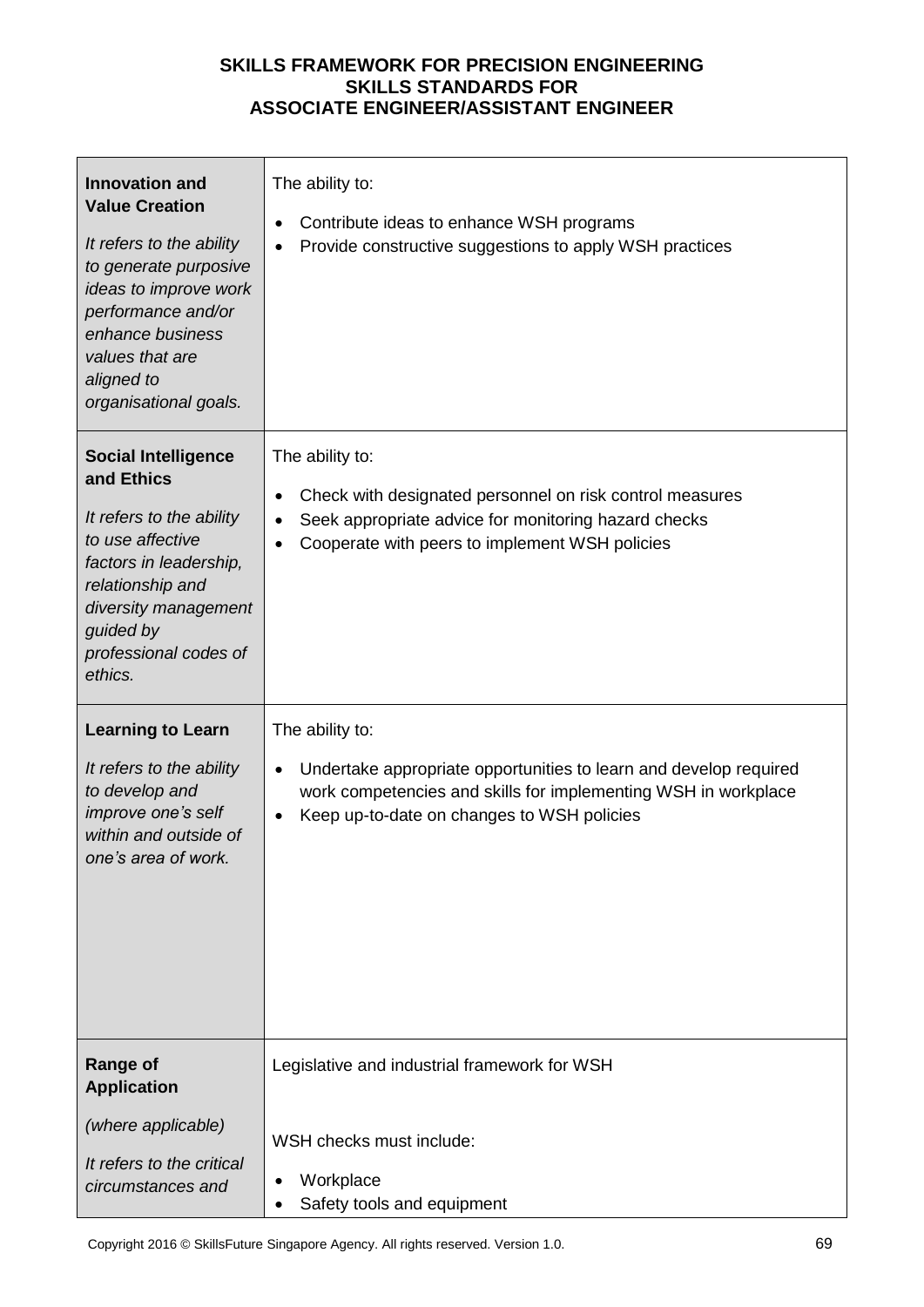| contexts that the skill<br>may be demonstrated. | Safety signage<br>$\bullet$<br>Personal Protective Equipment (PPE)<br>$\bullet$ |
|-------------------------------------------------|---------------------------------------------------------------------------------|
|                                                 | Type of hazards must include:                                                   |
|                                                 | Physical hazards<br>٠                                                           |
|                                                 | <b>Chemical hazards</b><br>$\bullet$                                            |
|                                                 | Ergonomics hazards<br>$\bullet$                                                 |
|                                                 |                                                                                 |
|                                                 | Risk control must include:                                                      |
|                                                 | Elimination<br>٠                                                                |
|                                                 | Substitution<br>$\bullet$                                                       |
|                                                 | <b>Engineering controls</b><br>٠                                                |
|                                                 | Administrative controls<br>$\bullet$                                            |
|                                                 | Use of PPE<br>٠                                                                 |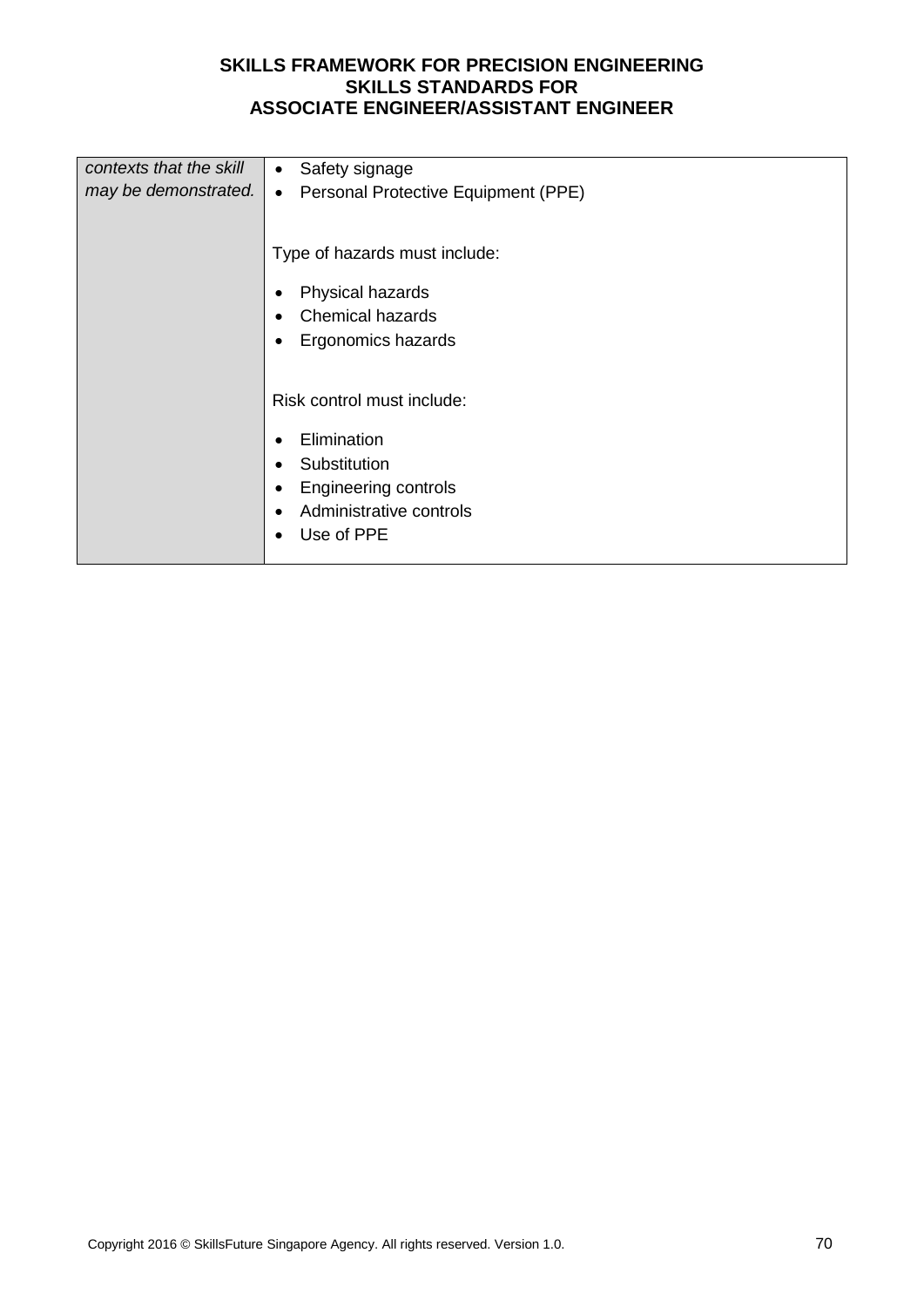| <b>Skill Code</b>                                                                                                                                                                                                 | PRE-WSH-4004-1                                                                                                                                                                                                                                                                                                                                                                                                                                                                                                                                                                                                                                                                                                                                                                                                                                                                                                                                                                                                                                                                                                                                                                                                                                                                                                                                                                                                                                                                                                                                    | <b>Skill Category</b>                           | Workplace Safety and<br>Health                                                                                                                  |
|-------------------------------------------------------------------------------------------------------------------------------------------------------------------------------------------------------------------|---------------------------------------------------------------------------------------------------------------------------------------------------------------------------------------------------------------------------------------------------------------------------------------------------------------------------------------------------------------------------------------------------------------------------------------------------------------------------------------------------------------------------------------------------------------------------------------------------------------------------------------------------------------------------------------------------------------------------------------------------------------------------------------------------------------------------------------------------------------------------------------------------------------------------------------------------------------------------------------------------------------------------------------------------------------------------------------------------------------------------------------------------------------------------------------------------------------------------------------------------------------------------------------------------------------------------------------------------------------------------------------------------------------------------------------------------------------------------------------------------------------------------------------------------|-------------------------------------------------|-------------------------------------------------------------------------------------------------------------------------------------------------|
|                                                                                                                                                                                                                   |                                                                                                                                                                                                                                                                                                                                                                                                                                                                                                                                                                                                                                                                                                                                                                                                                                                                                                                                                                                                                                                                                                                                                                                                                                                                                                                                                                                                                                                                                                                                                   | <b>Skill Sub-Category</b><br>(where applicable) | N/A                                                                                                                                             |
| <b>Skill</b>                                                                                                                                                                                                      |                                                                                                                                                                                                                                                                                                                                                                                                                                                                                                                                                                                                                                                                                                                                                                                                                                                                                                                                                                                                                                                                                                                                                                                                                                                                                                                                                                                                                                                                                                                                                   | Implement Workplace Safety and Health Systems   |                                                                                                                                                 |
| <b>Skill Description</b>                                                                                                                                                                                          | This skill describes the ability to apply Workplace Safety and Health<br>(WSH) procedures and practices to ensure the safety of the production<br>team. It also includes ensuring compliance with standards and supervises<br>the identification of hazards and assessment of risks, application, maintain<br>and review risk control measures.                                                                                                                                                                                                                                                                                                                                                                                                                                                                                                                                                                                                                                                                                                                                                                                                                                                                                                                                                                                                                                                                                                                                                                                                   |                                                 |                                                                                                                                                 |
| Knowledge and<br><b>Analysis</b><br>It refers to gathering,<br>cognitive processing,<br><i>integration and</i><br>inspection of facts and<br>information required<br>to perform the work<br>tasks and activities. | The ability to understand:<br>Common industrial legislation<br>٠<br>Environmental legislation<br>$\bullet$<br>Awareness of The workers responsibility stipulated under the<br>$\bullet$<br>Workplace Safety and Health Act<br>Role and responsibility of Workplace Safety and Health Committee<br>$\bullet$<br>stipulated under the Workplace Safety and Health (Safety Committee)<br>Regulations<br>Relevant industry codes of practice (CP) and Singapore Standards<br>$\bullet$<br>(SS)<br>Workplace Safety and Health Act and its subsidiary legislation<br>٠<br>Appropriate PPE<br>$\bullet$<br>Organisational procedures<br>Safety Management System (SMS)<br>Ability to identify and understand Safety Signs and Symbols<br>$\bullet$<br>Ability to apply the various types of control measures for hazards<br>$\bullet$<br>Workplace Safety and Health Act and its subsidiary legislation<br>$\bullet$<br>Ability to understand the workplace procedures for reporting WSH<br>$\bullet$<br>issues to immediate supervisors, Workplace Safety and Health<br>Committee, HR, Workplace Safety and Health Officer<br>Workplace procedures for contributing and participating in WSH<br>$\bullet$<br>Analyse typical unsafe working conditions and work practices within<br>$\bullet$<br>industry concerned<br>Suitable workplace safety and health or environmental control<br>$\bullet$<br>measures in the workplace<br>Ability to participate in WSH and environmental suggestion scheme in<br>٠<br>accordance with organisation procedures |                                                 | Ability to report workplace safety and health or environmental issues to<br>designated personnel according to workplace procedures and relevant |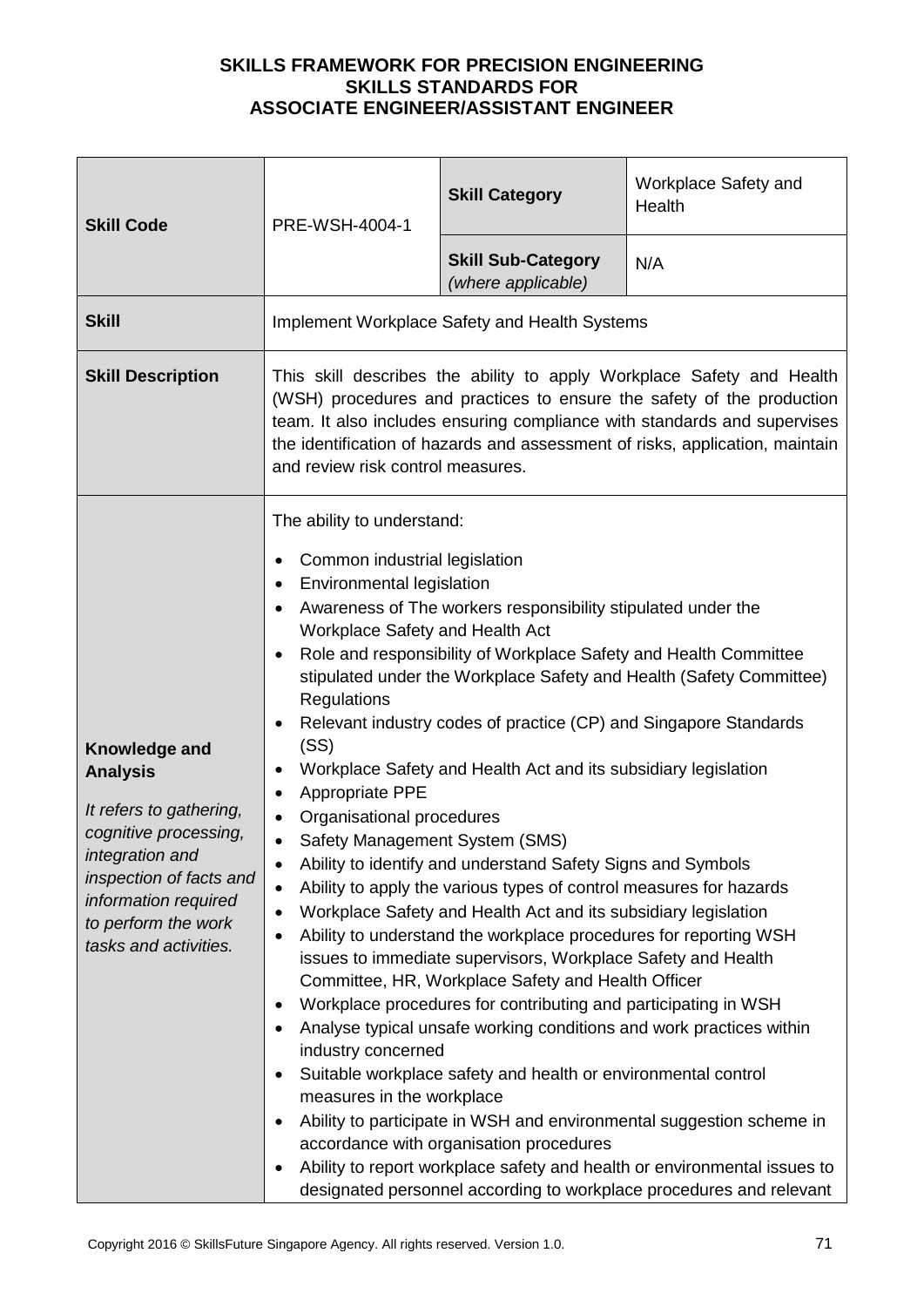| <b>Application and</b><br><b>Adaptation</b><br>It refers to the ability<br>to perform the work<br>tasks and activities<br>required of the<br>occupation, and the<br>ability to react to and                               | <b>WSH legislation</b><br>Ability to review workplace safety and health or environmental issues<br>$\bullet$<br>applicable to own workplace environment<br>The ability to:<br>Supervise the day-to-day performance of workplace safety and health<br>$\bullet$<br>(WSH) activities<br>Ensure that work is carried out safely in accordance with organisational<br>$\bullet$<br>procedures and legislative requirements<br>Identify and handle workplace hazards<br>$\bullet$<br>Ensure compliance to workplace procedures for risk control measures<br>$\bullet$<br>Monitor and supervise programmes to ensure emergency equipment is<br>$\bullet$ |
|---------------------------------------------------------------------------------------------------------------------------------------------------------------------------------------------------------------------------|----------------------------------------------------------------------------------------------------------------------------------------------------------------------------------------------------------------------------------------------------------------------------------------------------------------------------------------------------------------------------------------------------------------------------------------------------------------------------------------------------------------------------------------------------------------------------------------------------------------------------------------------------|
| manage the changes<br>at work.                                                                                                                                                                                            | correctly used and stored<br>Oversee incident reporting in accordance with organisational<br>$\bullet$<br>procedures and legislative requirements                                                                                                                                                                                                                                                                                                                                                                                                                                                                                                  |
| <b>Innovation and</b><br><b>Value Creation</b><br>It refers to the ability<br>to generate purposive<br>ideas to improve work<br>performance and/or<br>enhance business<br>values that are<br>aligned to<br>organisational | The ability to:<br>Propose improvements to organisational WSH procedures to enhance<br>$\bullet$<br>the organisation's ability to comply with regulatory requirements                                                                                                                                                                                                                                                                                                                                                                                                                                                                              |
| <b>Social Intelligence</b><br>and Ethics<br>It refers to the ability<br>to use affective<br>factors in leadership,<br>relationship and<br>diversity management<br>guided by<br>professional codes of<br>ethics.           | The ability to:<br>Communicate workplace safety and health (WSH) procedures and risk<br>$\bullet$<br>control measures to the production team                                                                                                                                                                                                                                                                                                                                                                                                                                                                                                       |
| <b>Learning to Learn</b><br>It refers to the ability<br>to develop and                                                                                                                                                    | The ability to:<br>Identify appropriate training for production team in accordance with<br>$\bullet$<br>organisational and regulatory requirements                                                                                                                                                                                                                                                                                                                                                                                                                                                                                                 |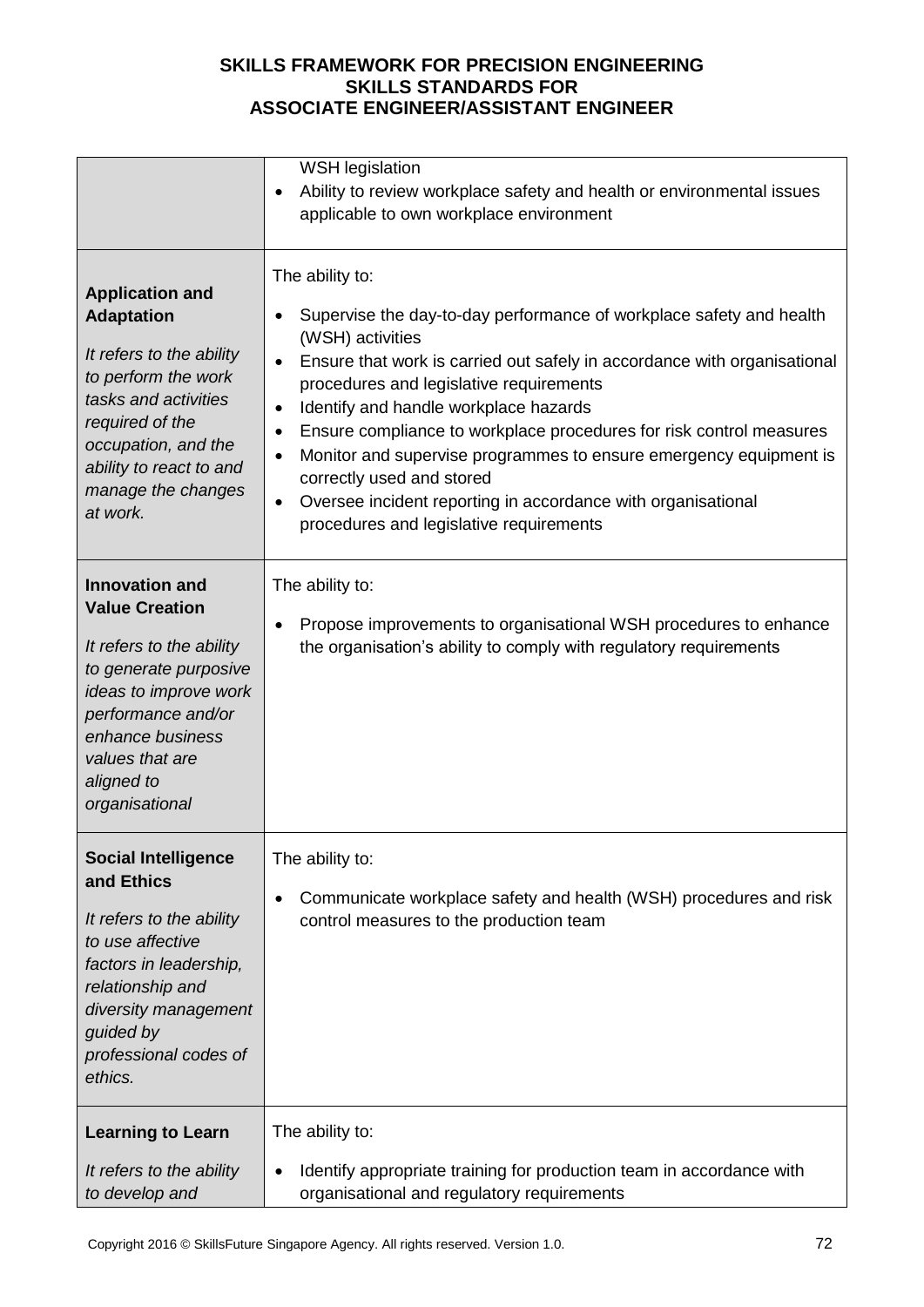| <i>improve one's self</i>                                                                                                                                        | Keep abreast of changes to WSH regulations and other regulatory                                                                                                                                                                                                                                                                                                                                                                                                                                                                                                                                                                                                                                                                                                                                                                                                                                                    |
|------------------------------------------------------------------------------------------------------------------------------------------------------------------|--------------------------------------------------------------------------------------------------------------------------------------------------------------------------------------------------------------------------------------------------------------------------------------------------------------------------------------------------------------------------------------------------------------------------------------------------------------------------------------------------------------------------------------------------------------------------------------------------------------------------------------------------------------------------------------------------------------------------------------------------------------------------------------------------------------------------------------------------------------------------------------------------------------------|
| within and outside of                                                                                                                                            | $\bullet$                                                                                                                                                                                                                                                                                                                                                                                                                                                                                                                                                                                                                                                                                                                                                                                                                                                                                                          |
| one's area of work.                                                                                                                                              | requirements through legislative forum sharing                                                                                                                                                                                                                                                                                                                                                                                                                                                                                                                                                                                                                                                                                                                                                                                                                                                                     |
| <b>Range of</b><br><b>Application</b><br>(where applicable)<br>It refers to the critical<br>circumstances and<br>contexts that the skill<br>may be demonstrated. | Industry Codes of Practice (CP) and Singapore Standards (SS) must<br>include:<br>CP for safety in welding and cutting (and other operations involving the<br>$\bullet$<br>use of heat)<br>CP for selection, use and maintenance of respiratory protective<br>$\bullet$<br>devices<br>CP for selection, use, care and maintenance of hearing protectors<br>٠<br>SS 217, Specification for industrial safety signs<br>$\bullet$<br>SS 473, Specification for personal eye-protectors - Part 1: General<br>$\bullet$<br>requirements<br>SS 473, Specification for personal eye-protectors - Part 2: Selection,<br>$\bullet$<br>use and maintenance<br>CP 98, Material Safety Data Sheet (Safety Data Sheet)<br>$\bullet$<br>Rules and regulations must include:<br>Occupational Safety and Health Act<br>٠<br>Workplace Safety and Health Act<br>$\bullet$<br><b>Environmental Management Act</b><br><b>ISO 14000</b> |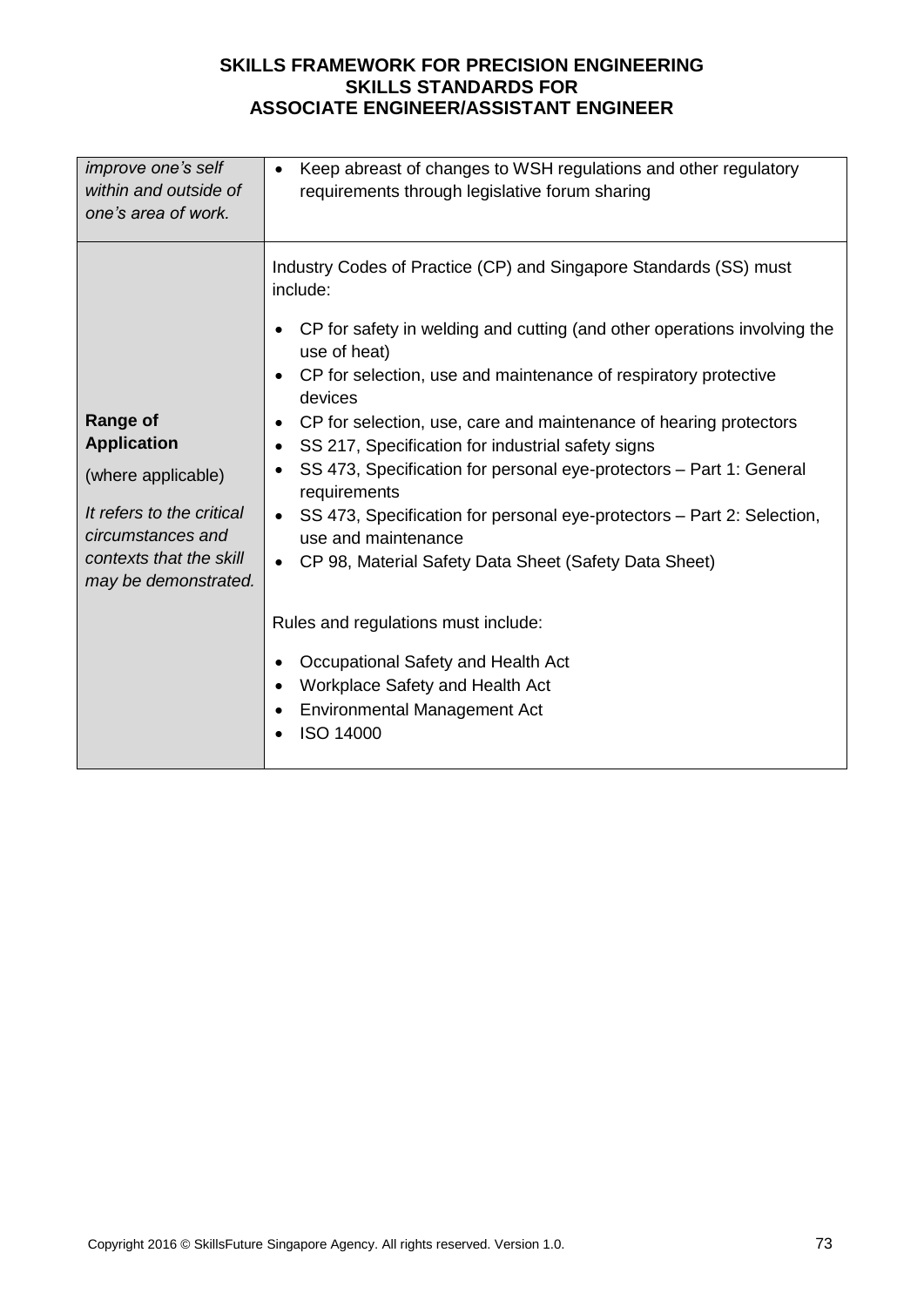| <b>Skill Code</b><br>PRE-WSH-4005-1                                                                                                                                                                                           |                                                                                                                                                                                                                                                                                                                                                                                                                             | <b>Skill Category</b>                                                                                                                                                                                                   | Workplace Safety and<br>Health                                                                                                                                                                               |
|-------------------------------------------------------------------------------------------------------------------------------------------------------------------------------------------------------------------------------|-----------------------------------------------------------------------------------------------------------------------------------------------------------------------------------------------------------------------------------------------------------------------------------------------------------------------------------------------------------------------------------------------------------------------------|-------------------------------------------------------------------------------------------------------------------------------------------------------------------------------------------------------------------------|--------------------------------------------------------------------------------------------------------------------------------------------------------------------------------------------------------------|
|                                                                                                                                                                                                                               | <b>Skill Sub-Category</b><br>(where applicable)                                                                                                                                                                                                                                                                                                                                                                             | N/A                                                                                                                                                                                                                     |                                                                                                                                                                                                              |
| <b>Skill Title</b>                                                                                                                                                                                                            |                                                                                                                                                                                                                                                                                                                                                                                                                             | Supervise Manufacturing Work for Workplace Safety and Health                                                                                                                                                            |                                                                                                                                                                                                              |
| <b>Skill Description</b>                                                                                                                                                                                                      | This skill describes the ability to identify common safety and health<br>hazards and take appropriate control measures while working in the metal<br>working or other manufacturing industry. It also includes the ability to<br>identify WSH hazards, evaluate and control risks, carry out WSH<br>inspections, implement WSH training and promotional programmes,<br>conduct accident investigations and prepare reports. |                                                                                                                                                                                                                         |                                                                                                                                                                                                              |
| Knowledge and<br><b>Analysis</b><br>It refers to gathering,<br>cognitive processing,<br>integration and<br>inspection of facts and<br>information required<br>to perform the work<br>tasks and activities.                    | The ability to understand:<br>٠<br>industry<br>$\bullet$<br>industry<br>Risk management process<br>٠<br>٠<br>Methods for hazard identification<br>$\bullet$<br>WSH control measures<br>$\bullet$<br>5S housekeeping<br>$\bullet$<br>Incident investigation and reporting<br>Permit-To-Work (PTW)                                                                                                                            | Importance of Workplace Safety and Health (WSH)<br>Overview of WSH management system<br>Typical hazards in manufacturing industry<br>Types of organisational WSH inspections<br>WSH training and promotional programmes | Consequences of unsafe work practices and workplace conditions<br>Salient WSH legal and other requirements relevant to manufacturing<br>WSH duties and responsibilities of supervisor in the manufacturing   |
| <b>Application and</b><br><b>Adaptation</b><br>It refers to the ability<br>to perform the work<br>tasks and activities<br>required of the<br>occupation, and the<br>ability to react to and<br>manage the changes<br>at work. | The ability to:<br>$\bullet$<br>inspection procedures                                                                                                                                                                                                                                                                                                                                                                       | industry in accordance with risk management process<br>Carry out WSH inspections in accordance with organisational<br>with legal and other organisational requirements<br>legal and other organisational requirements   | Identify WSH hazards, evaluate and control risks in manufacturing<br>Implement WSH training and promotional programmes in accordance<br>Conduct incident investigation and prepare report in accordance with |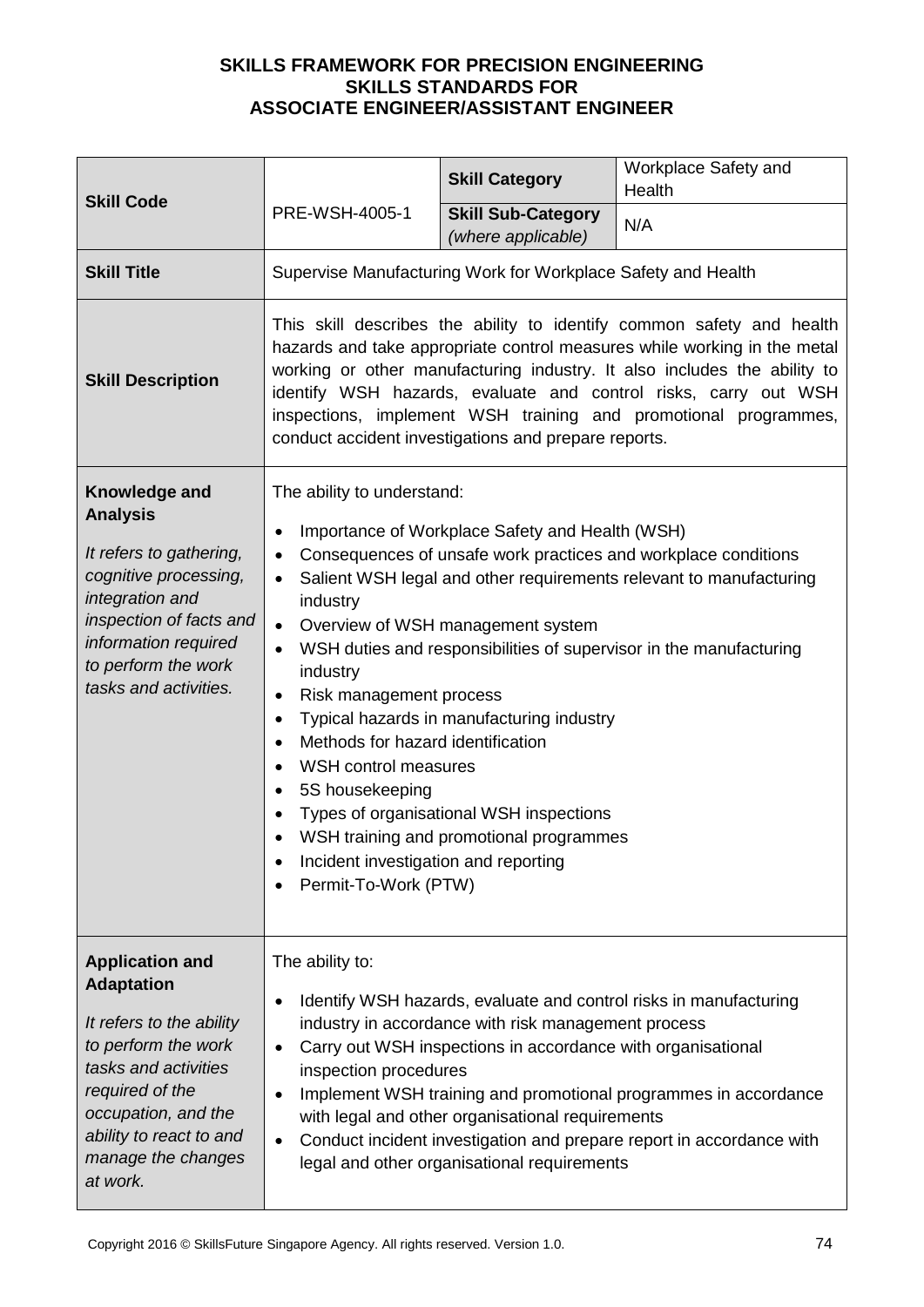| <b>Innovation and</b><br><b>Value Creation</b><br>It refers to the ability<br>to generate purposive<br>ideas to improve work<br>performance and/or<br>enhance business<br>values that are<br>aligned to<br>organisational goals. | The ability to:<br>Provide constructive suggestions to evaluate WSH hazards at the<br>٠<br>workplace<br>Contribute ideas to improve desired outcomes of process, human and<br>cultural factors and workplace or work-related factors in accordance to<br>legal and organisational requirements              |
|----------------------------------------------------------------------------------------------------------------------------------------------------------------------------------------------------------------------------------|-------------------------------------------------------------------------------------------------------------------------------------------------------------------------------------------------------------------------------------------------------------------------------------------------------------|
| <b>Social Intelligence</b><br>and Ethics<br>It refers to the ability<br>to use affective<br>factors in leadership,<br>relationship and<br>diversity management<br>guided by<br>professional codes of<br>ethics.                  | The ability to:<br>Identify the unsafe acts or conditions present and recommend<br>$\bullet$<br>corrective actions to management                                                                                                                                                                            |
| <b>Learning to Learn</b><br>It refers to the ability<br>to develop and<br>improve one's self<br>within and outside of<br>one's area of work.                                                                                     | The ability to:<br>Reflect on possible errors in evaluating risks<br>$\bullet$<br>Keep up-to-date on changes in the Workplace Safety and Health Act                                                                                                                                                         |
| <b>Range of</b><br><b>Application</b><br>(where applicable)<br>It refers to the critical<br>circumstances that<br>the skill may be<br>demonstrated.                                                                              | Tools and equipment must include:<br>Workplace Safety and Health signage<br>Personal protective equipment<br>Procedures and supporting documents must include:<br>Appropriate work documents<br>Work instructions<br>Organisation work procedures and specifications<br>Rules and regulations must include: |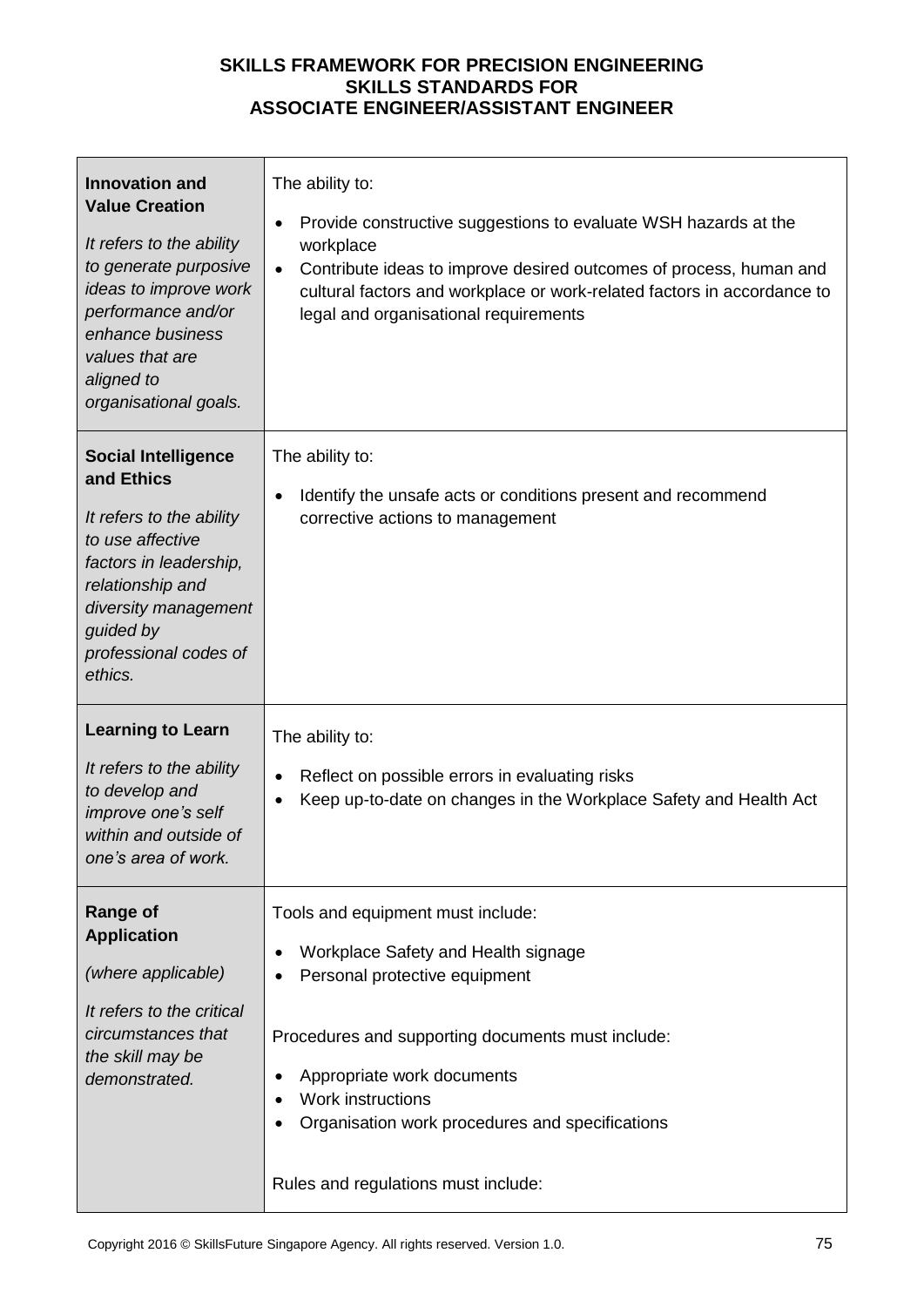|  | Workplace Safety and Health Act |
|--|---------------------------------|
|  | Approved codes of practice      |
|  |                                 |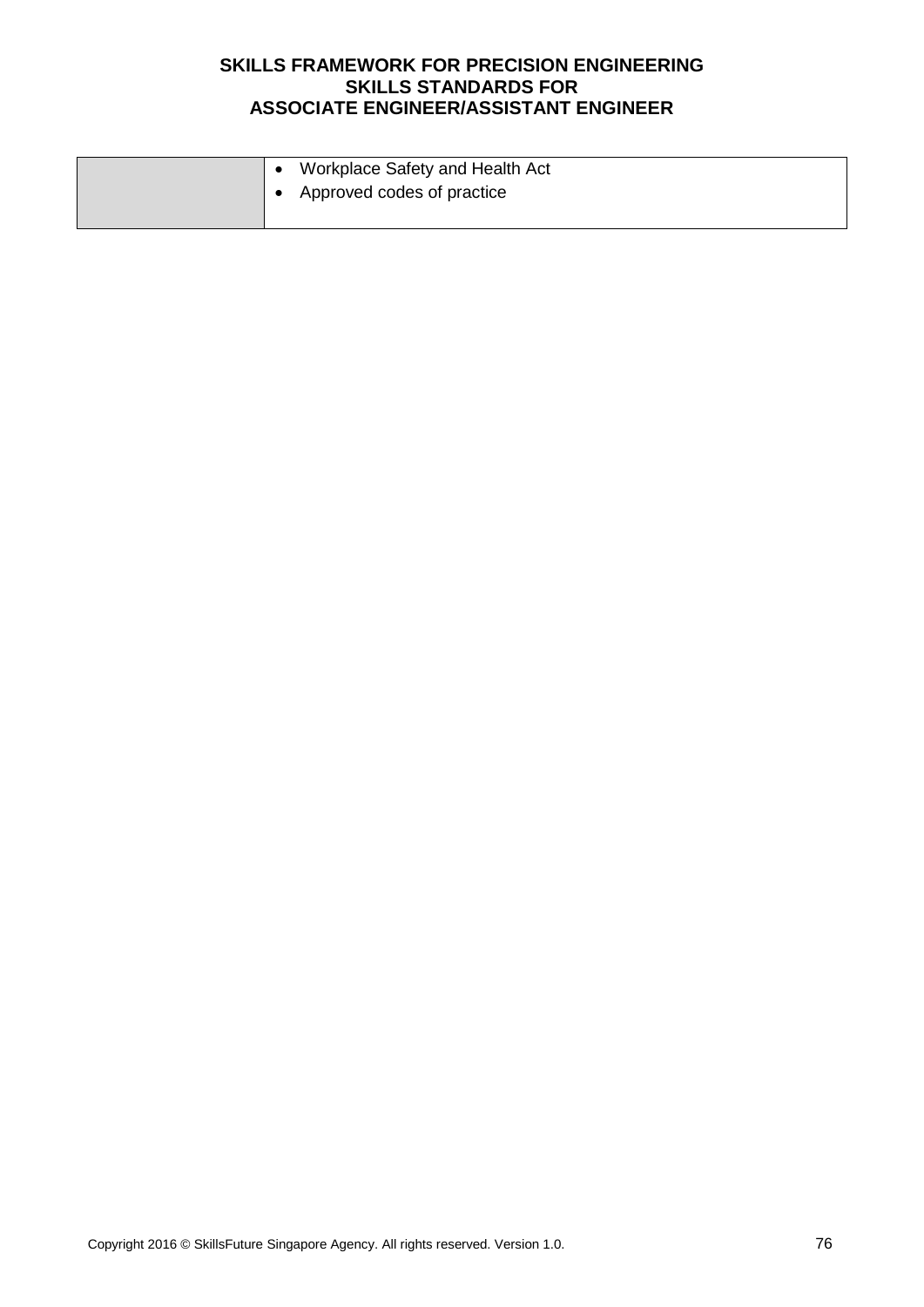| <b>Skill Code</b>                                                                                                                                                                                                             | PRE-WSH-4006-1                                                                                                                                                                                                           | <b>Skill Category</b>                                                                                                                                                                                                                                                                                                            | Workplace Safety and<br>Health                                                                                                                                                                                            |
|-------------------------------------------------------------------------------------------------------------------------------------------------------------------------------------------------------------------------------|--------------------------------------------------------------------------------------------------------------------------------------------------------------------------------------------------------------------------|----------------------------------------------------------------------------------------------------------------------------------------------------------------------------------------------------------------------------------------------------------------------------------------------------------------------------------|---------------------------------------------------------------------------------------------------------------------------------------------------------------------------------------------------------------------------|
|                                                                                                                                                                                                                               |                                                                                                                                                                                                                          | <b>Skill Sub-Category</b><br>(where applicable)                                                                                                                                                                                                                                                                                  | N/A                                                                                                                                                                                                                       |
| <b>Skill</b>                                                                                                                                                                                                                  | Manage Workplace Safety and Health Systems                                                                                                                                                                               |                                                                                                                                                                                                                                                                                                                                  |                                                                                                                                                                                                                           |
| <b>Skill Description</b>                                                                                                                                                                                                      |                                                                                                                                                                                                                          | the identification of hazards and assessment of risks.                                                                                                                                                                                                                                                                           | This skill describes the ability to apply Workplace Safety and Health<br>(WSH) procedures and practices to ensure the safety of the production<br>teams. It also includes ensuring compliance with standards and managing |
| Knowledge and<br><b>Analysis</b><br>It refers to gathering,<br>cognitive processing,<br>integration and<br>inspection of facts and<br>information required<br>to perform the work<br>tasks and activities.                    | The ability to understand:<br>$\bullet$<br>and Health (WSH)<br>Personal protective equipment (PPE)<br>$\bullet$<br>Safety signs and symbols<br>$\bullet$<br>$\bullet$<br>Rules and regulations<br>$\bullet$<br>$\bullet$ | Organisational policies and procedures relating to Workplace Safety<br>Industry Codes of Practice (CP) and Singapore Standards (SS)<br>Workplace Safety and Health regulations                                                                                                                                                   |                                                                                                                                                                                                                           |
| <b>Application and</b><br><b>Adaptation</b><br>It refers to the ability<br>to perform the work<br>tasks and activities<br>required of the<br>occupation, and the<br>ability to react to and<br>manage the changes<br>at work. | The ability to:<br>٠<br>$\bullet$<br>٠<br>$\bullet$<br>is identified, available and maintained<br>$\bullet$                                                                                                              | Manage the day-to-day performance of WSH activities<br>Ensure that work is carried out safely, in accordance with<br>organisational procedures and legislative requirements<br>Identify and manage workplace hazards<br>Oversee incident reporting, in accordance with organisational<br>procedures and legislative requirements | Ensure compliance to workplace procedures for risk control measures<br>Manage and supervise programmes to ensure emergency equipment                                                                                      |
| <b>Innovation and</b><br><b>Value Creation</b><br>It refers to the ability<br>to generate purposive<br>ideas to improve work<br>performance and/or<br>enhance business<br>values that are                                     | The ability to:<br>٠                                                                                                                                                                                                     | the organisation's ability to comply with regulatory requirements                                                                                                                                                                                                                                                                | Propose improvements to organisational WSH procedures to enhance                                                                                                                                                          |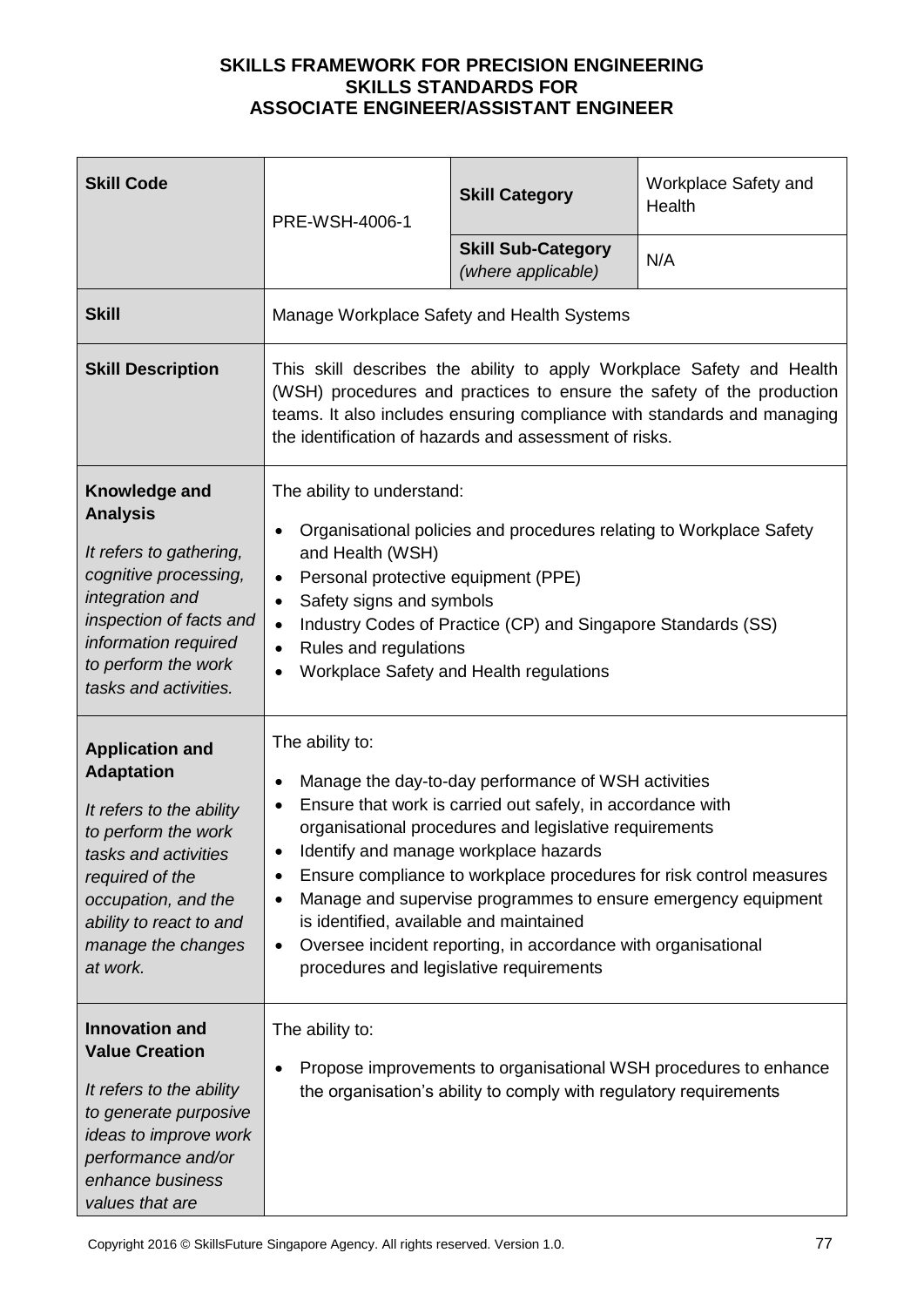| aligned to<br>organisational                                                                                                                                                                                    |                                                                                                                                                                                                                                                                                                                                                                                                                                                                                                                                                                                                                              |
|-----------------------------------------------------------------------------------------------------------------------------------------------------------------------------------------------------------------|------------------------------------------------------------------------------------------------------------------------------------------------------------------------------------------------------------------------------------------------------------------------------------------------------------------------------------------------------------------------------------------------------------------------------------------------------------------------------------------------------------------------------------------------------------------------------------------------------------------------------|
| <b>Social Intelligence</b><br>and Ethics<br>It refers to the ability<br>to use affective<br>factors in leadership,<br>relationship and<br>diversity management<br>guided by<br>professional codes of<br>ethics. | The ability to:<br>Communicate WSH procedures and risk control measures to the<br>٠<br>production teams                                                                                                                                                                                                                                                                                                                                                                                                                                                                                                                      |
| <b>Learning to Learn</b>                                                                                                                                                                                        | The ability to:                                                                                                                                                                                                                                                                                                                                                                                                                                                                                                                                                                                                              |
| It refers to the ability<br>to develop and<br>improve one's self<br>within and outside of<br>one's area of work.                                                                                                | Identify appropriate training for production teams, in accordance with<br>$\bullet$<br>organisational and regulatory requirements<br>Keep abreast of changes to WSH regulations and other regulatory<br>requirements through legislative forum sharing                                                                                                                                                                                                                                                                                                                                                                       |
|                                                                                                                                                                                                                 | Industry Codes of Practice (CP) and Singapore Standards (SS) must<br>include:                                                                                                                                                                                                                                                                                                                                                                                                                                                                                                                                                |
| Range of<br><b>Application</b><br>(where applicable)<br>It refers to the critical<br>circumstances and<br>contexts that the skill<br>may be demonstrated.                                                       | CP for safety in welding and cutting (and other operations involving the<br>٠<br>use of heat)<br>CP for selection, use and maintenance of respiratory protective<br>$\bullet$<br>devices<br>CP for selection, use, care and maintenance of hearing protectors<br>$\bullet$<br>SS 217, Specification for industrial safety signs<br>$\bullet$<br>SS 473, Specification for personal eye-protectors - Part 1: General<br>$\bullet$<br>requirements<br>SS 473, Specification for personal eye-protectors - Part 2: Selection,<br>$\bullet$<br>use and maintenance<br>CP 98, Material Safety Data Sheet (Safety Data Sheet)<br>٠ |
|                                                                                                                                                                                                                 | Rules and regulations must include:<br>Workplace Safety and Health Act<br>٠<br><b>Environmental Management Act</b><br>ISO 14000                                                                                                                                                                                                                                                                                                                                                                                                                                                                                              |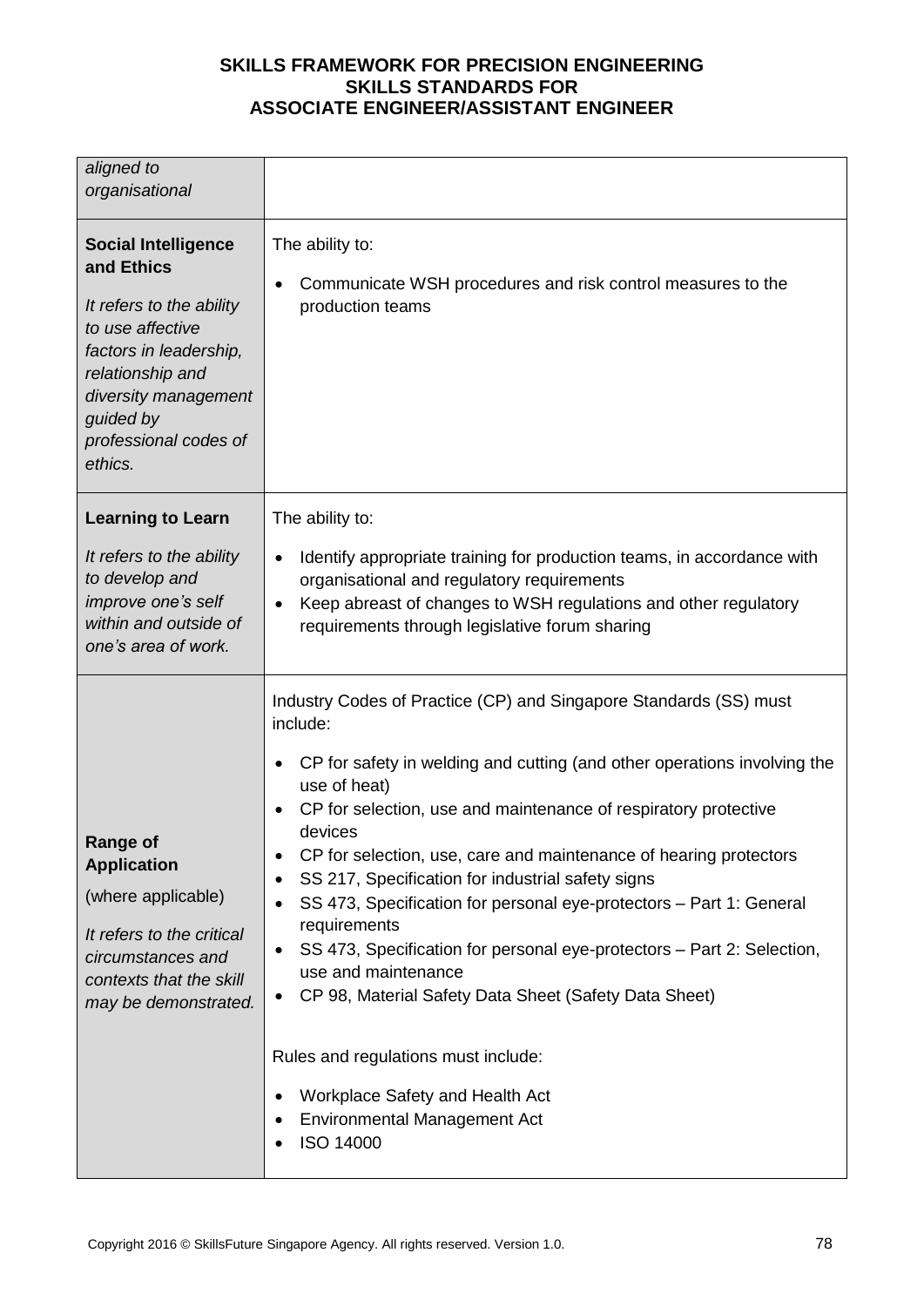| <b>Skill Code</b>                                                                                                                                                                                          | PRE-QUA-3006-1                                                                                                                                                                                                                                                                                                                            | <b>Skill Category</b>                                                                                                                                                                                                                                                                                                                                                                                                                                                                                                                                                                                                                                                                                                                                                                        | Quality                                                                                                                                                                                                                                     |
|------------------------------------------------------------------------------------------------------------------------------------------------------------------------------------------------------------|-------------------------------------------------------------------------------------------------------------------------------------------------------------------------------------------------------------------------------------------------------------------------------------------------------------------------------------------|----------------------------------------------------------------------------------------------------------------------------------------------------------------------------------------------------------------------------------------------------------------------------------------------------------------------------------------------------------------------------------------------------------------------------------------------------------------------------------------------------------------------------------------------------------------------------------------------------------------------------------------------------------------------------------------------------------------------------------------------------------------------------------------------|---------------------------------------------------------------------------------------------------------------------------------------------------------------------------------------------------------------------------------------------|
|                                                                                                                                                                                                            |                                                                                                                                                                                                                                                                                                                                           | <b>Skill Sub-Category</b><br>(where applicable)                                                                                                                                                                                                                                                                                                                                                                                                                                                                                                                                                                                                                                                                                                                                              | N/A                                                                                                                                                                                                                                         |
| <b>Skill</b>                                                                                                                                                                                               | <b>Apply Root Cause Analysis</b>                                                                                                                                                                                                                                                                                                          |                                                                                                                                                                                                                                                                                                                                                                                                                                                                                                                                                                                                                                                                                                                                                                                              |                                                                                                                                                                                                                                             |
| <b>Skill Description</b>                                                                                                                                                                                   | effectiveness of the action(s) taken and its integration to organisation's<br>overall management system in preventing recurrence of the problems.                                                                                                                                                                                         |                                                                                                                                                                                                                                                                                                                                                                                                                                                                                                                                                                                                                                                                                                                                                                                              | This skill describes the ability to systematically identify problems, collect<br>pertinent information to clarify the problems, analyse the root cause(s) and<br>recommend action(s) to resolve the problems. It also includes checking the |
| Knowledge and<br><b>Analysis</b><br>It refers to gathering,<br>cognitive processing,<br>integration and<br>inspection of facts and<br>information required<br>to perform the work<br>tasks and activities. | The ability to understand:<br>٠<br>$\bullet$<br>tackling its root causes<br>Root cause analysis method<br>$\bullet$<br>$\bullet$<br>$\bullet$<br>implementation<br>$\bullet$<br>$\bullet$<br>$\bullet$<br>Chart<br>$\bullet$<br>$\bullet$<br>$\bullet$<br>٠<br>taken<br>$\bullet$<br>Method for sustaining the actions taken<br>$\bullet$ | Difference between addressing the symptoms of a problem and<br>causes, root causes, corrective action and preventive action<br>The principles underlying effective Root Cause Analysis<br>Method for recognising and clarifying problems in the workplace<br>Method for analysing causal factors and determining root causes<br>Difference between Cause and Effect Diagram and Causal Chain<br>Method for generating corrective actions and preventive actions<br>Difference between corrective action and preventive action<br>Criteria for evaluating corrective and preventive actions<br>Method for reporting root causes and recommending actions to be<br>Method for monitoring the effectiveness of actions taken<br>Procedure for implementing root cause analysis in the workplace | Events or symptoms that indicate there is a problem in the workplace<br>Definitions of terms used: event, impact, direct causes, contributing<br>Method for evaluating and deciding corrective and preventive actions                       |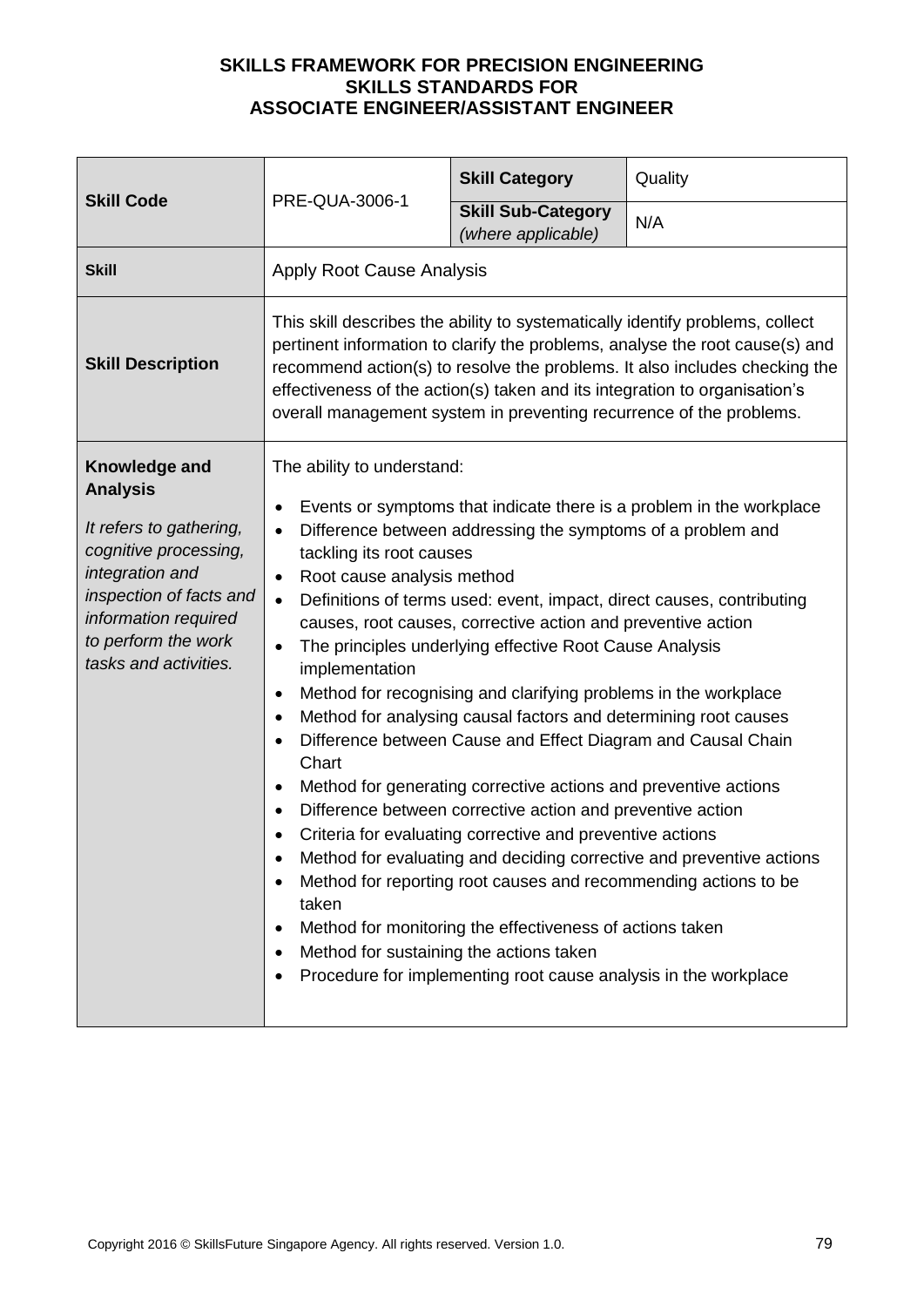| <b>Application and</b><br><b>Adaptation</b><br>It refers to the ability<br>to perform the work<br>tasks and activities<br>required of the<br>occupation, and the<br>ability to react to and<br>manage the changes<br>at work.    | The ability to:<br>Determine the root cause(s) at the workplace in accordance with root<br>$\bullet$<br>cause analysis method<br>Carry out root cause analysis and generate corrective and preventive<br>$\bullet$<br>actions using the appropriate tools<br>Evaluate and decide the corrective and/or preventive action(s) in<br>$\bullet$<br>accordance with root cause analysis method<br>Report root causes and recommend the corrective and/or preventive<br>$\bullet$<br>action(s) in accordance with organisational procedures<br>Monitor the effectiveness of actions taken in accordance with<br>$\bullet$<br>organisational procedures<br>Sustain the corrective and/or preventive action(s) implemented in<br>٠<br>accordance with organisational procedures<br>Implement root cause analysis in the workplace in accordance with<br>root cause analysis method |
|----------------------------------------------------------------------------------------------------------------------------------------------------------------------------------------------------------------------------------|----------------------------------------------------------------------------------------------------------------------------------------------------------------------------------------------------------------------------------------------------------------------------------------------------------------------------------------------------------------------------------------------------------------------------------------------------------------------------------------------------------------------------------------------------------------------------------------------------------------------------------------------------------------------------------------------------------------------------------------------------------------------------------------------------------------------------------------------------------------------------|
| <b>Innovation and</b><br><b>Value Creation</b><br>It refers to the ability<br>to generate purposive<br>ideas to improve work<br>performance and/or<br>enhance business<br>values that are<br>aligned to<br>organisational goals. | The ability to:<br>Recommend the corrective and/or preventive action(s) based on<br>$\bullet$<br>findings of factors leading to problems and its root causes in<br>accordance with organisational procedures                                                                                                                                                                                                                                                                                                                                                                                                                                                                                                                                                                                                                                                               |
| <b>Social Intelligence</b><br>and Ethics<br>It refers to the ability<br>to use affective<br>factors in leadership,<br>relationship and<br>diversity management<br>guided by<br>professional codes of<br>ethics.                  | The ability to:<br>Participate in discussion with team members to clarify and verify<br>$\bullet$<br>analyses of causal factors and determining root causes<br>Obtain advice when dealing with unknowns to achieve the desired<br>$\bullet$<br>outcome<br>Record and report reviews according to organisational procedures                                                                                                                                                                                                                                                                                                                                                                                                                                                                                                                                                 |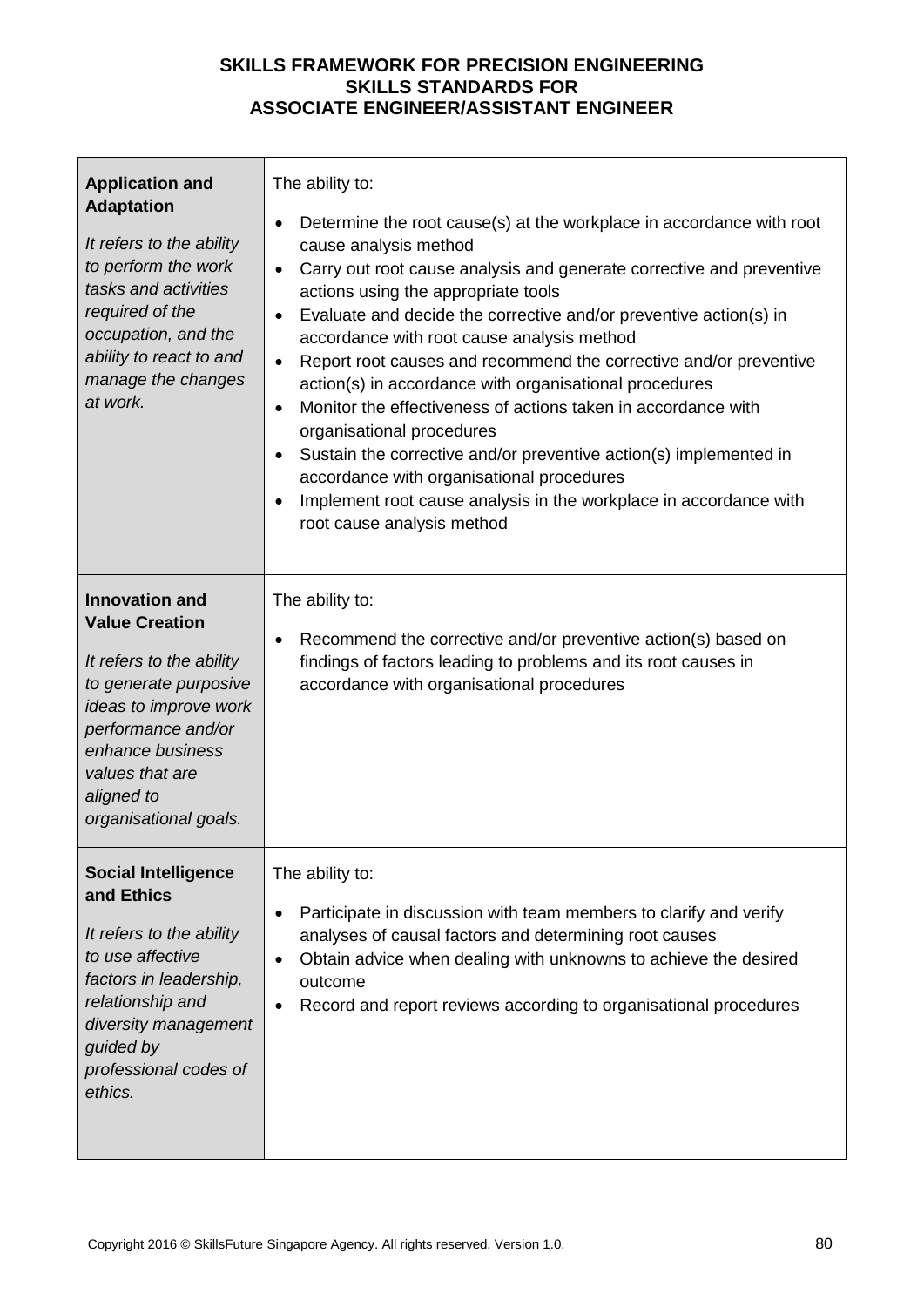| <b>Learning to Learn</b><br>It refers to the ability<br>to develop and<br>improve one's self<br>within and outside of<br>one's area of work.                     | The ability to:<br>Recognise problems at the workplace in accordance with root cause<br>analysis method<br>Collect pertinent information to clarify the problem using the<br>appropriate tools                                                                                                                                                                                                                                                                                                                                                                                                 |
|------------------------------------------------------------------------------------------------------------------------------------------------------------------|------------------------------------------------------------------------------------------------------------------------------------------------------------------------------------------------------------------------------------------------------------------------------------------------------------------------------------------------------------------------------------------------------------------------------------------------------------------------------------------------------------------------------------------------------------------------------------------------|
| <b>Range of</b><br><b>Application</b><br>(where applicable)<br>It refers to the critical<br>circumstances and<br>contexts that the skill<br>may be demonstrated. | <b>Organisational Management Systems</b><br>Organisational problem-solving and quality improvement procedure<br>Tools and equipment<br>Procedures and supporting documents must include:<br>Report and records review (e.g. Internal audit reports, non-conformity<br>report, safety report, etc)<br>Compilation of operational data (e.g. Product measurement data,<br>process data, etc)<br>Questionnaire (e.g. Customer satisfaction survey, face to face<br>interview, etc)<br>Operations review meetings<br>Rules and regulations must include:<br>Workplace Safety and Health procedures |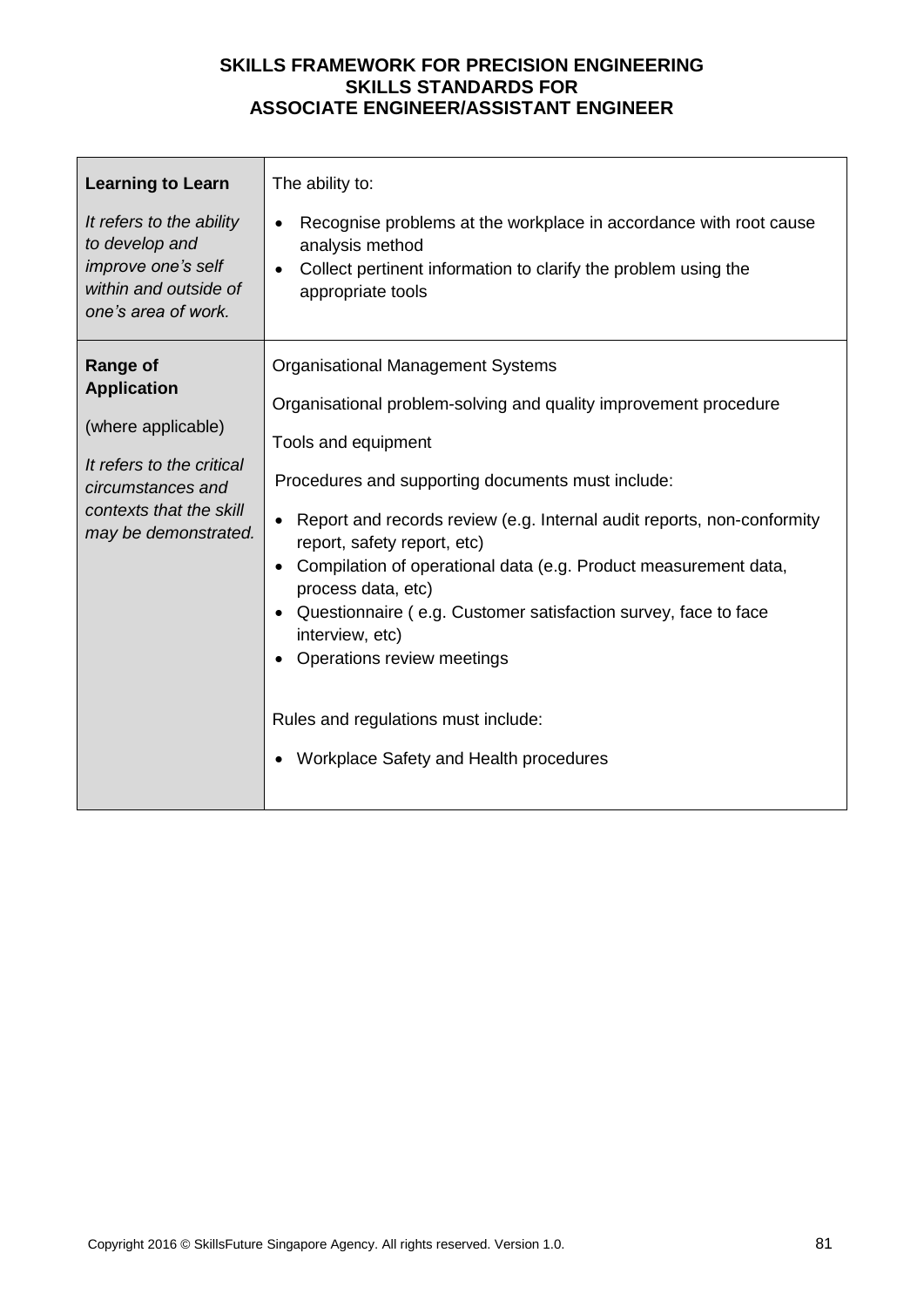| <b>Skill Code</b>                                                                                                                                                                                          | PRE-MPI-3006-1                                                                                                                                                                                                                                                                                                                                                                                                                                                                                                                                                                                                                                                                                                                                                                                                                                                                                           | <b>Skill Category</b>                           | <b>Manufacturing Productivity</b><br>and Innovation                                                                                                                                                                                                                                                                                                                                                                                                                                                                  |
|------------------------------------------------------------------------------------------------------------------------------------------------------------------------------------------------------------|----------------------------------------------------------------------------------------------------------------------------------------------------------------------------------------------------------------------------------------------------------------------------------------------------------------------------------------------------------------------------------------------------------------------------------------------------------------------------------------------------------------------------------------------------------------------------------------------------------------------------------------------------------------------------------------------------------------------------------------------------------------------------------------------------------------------------------------------------------------------------------------------------------|-------------------------------------------------|----------------------------------------------------------------------------------------------------------------------------------------------------------------------------------------------------------------------------------------------------------------------------------------------------------------------------------------------------------------------------------------------------------------------------------------------------------------------------------------------------------------------|
|                                                                                                                                                                                                            |                                                                                                                                                                                                                                                                                                                                                                                                                                                                                                                                                                                                                                                                                                                                                                                                                                                                                                          | <b>Skill Sub-Category</b><br>(where applicable) | N/A                                                                                                                                                                                                                                                                                                                                                                                                                                                                                                                  |
| <b>Skill</b>                                                                                                                                                                                               | <b>Implement Continuous Improvement Processes</b>                                                                                                                                                                                                                                                                                                                                                                                                                                                                                                                                                                                                                                                                                                                                                                                                                                                        |                                                 |                                                                                                                                                                                                                                                                                                                                                                                                                                                                                                                      |
| <b>Skill Description</b>                                                                                                                                                                                   | processes.                                                                                                                                                                                                                                                                                                                                                                                                                                                                                                                                                                                                                                                                                                                                                                                                                                                                                               |                                                 | This skill describes the ability to implement and facilitate an organisation's<br>systems and processes relating to continuous improvement and apply<br>them to the workplace. It also includes implementing continuous<br>improvement, promoting team support and coaching team members<br>toward continuous improvement, gathering, accessing and recording<br>production information, analysing and interpreting information, applying<br>improvement tools and strategies, monitoring and evaluating improvement |
| Knowledge and<br><b>Analysis</b><br>It refers to gathering,<br>cognitive processing,<br>integration and<br>inspection of facts and<br>information required<br>to perform the work<br>tasks and activities. | The ability to understand:<br>Organisational continuous improvement goals<br>$\bullet$<br>Organisational goals and targets<br>$\bullet$<br>Organisation's continuous improvement systems, tools, techniques,<br>$\bullet$<br>systems and processes<br>Operator feedback and suggestions for improvement opportunities<br>$\bullet$<br>Relevant legislation and regulations, especially those relating to<br>$\bullet$<br>Workplace Safety and Health<br>Organisational structure, functions, resources, policies, procedures and<br>$\bullet$<br>culture<br>Internal and external benchmarking and best practice principles and<br>$\bullet$<br>practices<br>Quality assurance/control approaches<br>$\bullet$<br>CI target<br>$\bullet$<br>CI goals for the target<br>$\bullet$<br>Documenting the changes required to incorporate the CI<br>$\bullet$<br>Communication of the CI processes up and down |                                                 |                                                                                                                                                                                                                                                                                                                                                                                                                                                                                                                      |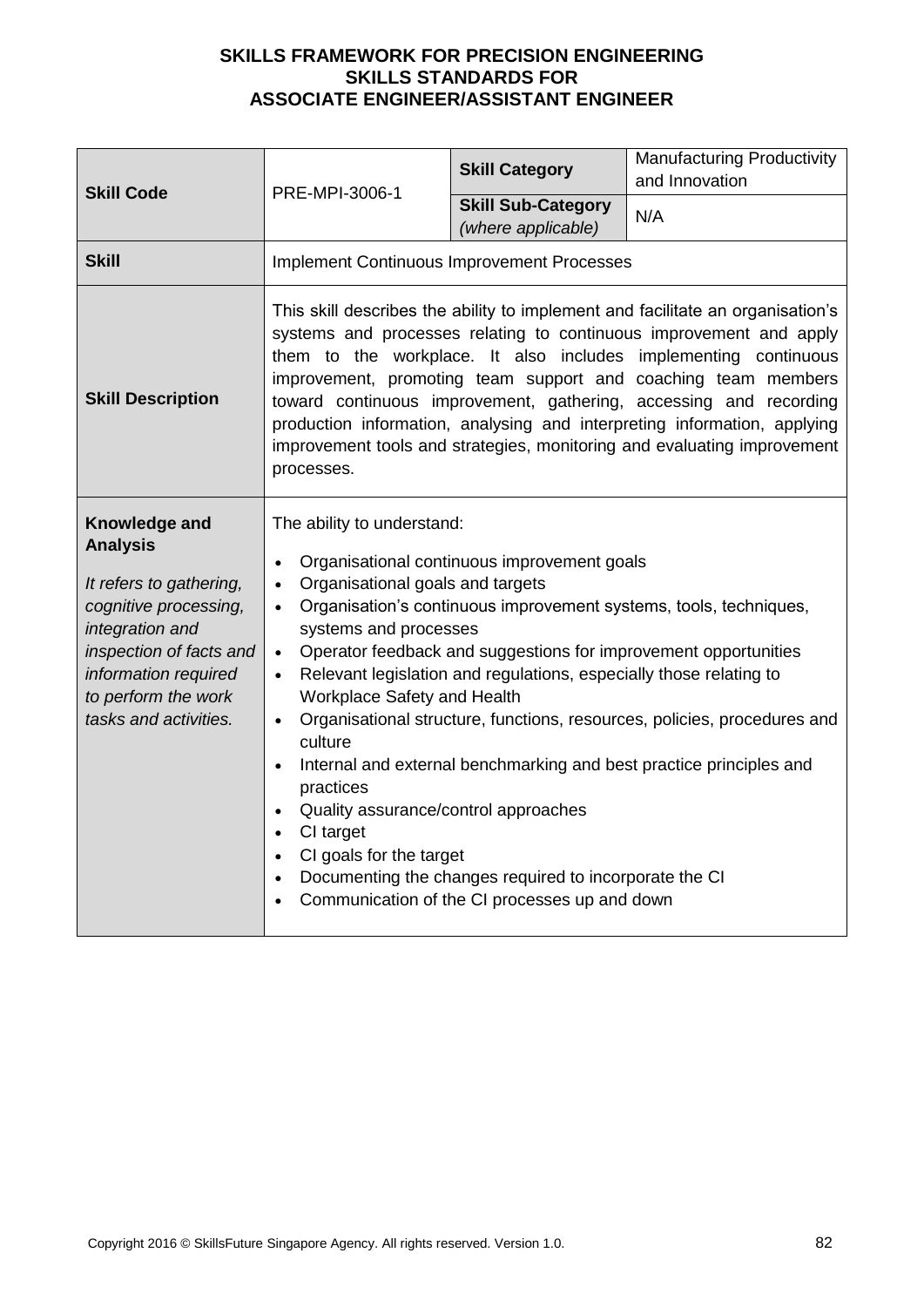| <b>Application and</b><br><b>Adaptation</b><br>It refers to the ability<br>to perform the work<br>tasks and activities<br>required of the<br>occupation, and the<br>ability to react to and<br>manage the changes<br>at work.    | The ability to:<br>Execute plan for improvement in consultation with senior management<br>and supervisors of the target areas<br>Coach teams/individuals to effectively participate in improvement<br>$\bullet$<br>processes<br>Form teams and facilitate toward a greater understanding of the<br>$\bullet$<br>continuous improvement goals for the organisation<br>Develop recommendations and plans for improvements and seek<br>$\bullet$<br>approval for deployment with relevant personnel and improvement<br>teams<br>Implement savings, productivity and service improvements<br>$\bullet$<br>implement continuous improvement strategy as planned and monitor the<br>result<br>Deploy the change in processes or procedures as a result of the<br>continuous improvement<br>Monitor continuous improvement strategy against the identified bench<br>mark and measures<br>Use organisation's systems for monitoring continuous improvement<br>processes and activities<br>Review the performance improvement before and after the<br>implementation to identify further improvement opportunities<br>Compare productivity to the previous bench mark for improvement gains<br>and comparisons |
|----------------------------------------------------------------------------------------------------------------------------------------------------------------------------------------------------------------------------------|-------------------------------------------------------------------------------------------------------------------------------------------------------------------------------------------------------------------------------------------------------------------------------------------------------------------------------------------------------------------------------------------------------------------------------------------------------------------------------------------------------------------------------------------------------------------------------------------------------------------------------------------------------------------------------------------------------------------------------------------------------------------------------------------------------------------------------------------------------------------------------------------------------------------------------------------------------------------------------------------------------------------------------------------------------------------------------------------------------------------------------------------------------------------------------------------------------|
| <b>Innovation and</b><br><b>Value Creation</b><br>It refers to the ability<br>to generate purposive<br>ideas to improve work<br>performance and/or<br>enhance business<br>values that are<br>aligned to<br>organisational goals. | The ability to:<br>Use technology tools to monitor and disseminate continuous<br>$\bullet$<br>improvement goals and review organisation's planning and operations<br>against those goals<br>Identify and prioritise opportunities for improvements in order to select<br>$\bullet$<br>the best possible targets for application of improvement effort, in<br>accordance with organisational procedures                                                                                                                                                                                                                                                                                                                                                                                                                                                                                                                                                                                                                                                                                                                                                                                                |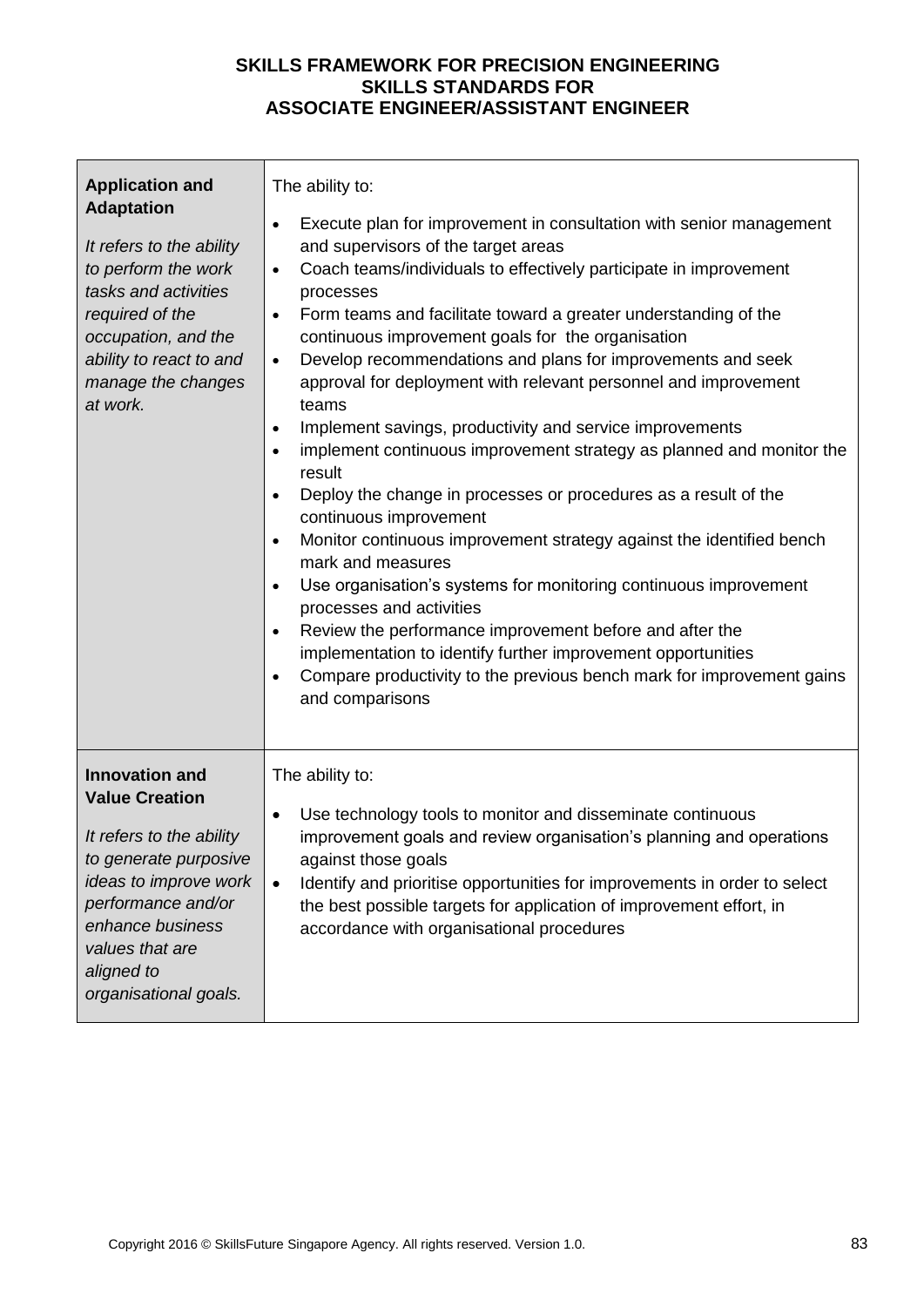| <b>Social Intelligence</b><br>and Ethics<br>It refers to the ability<br>to use affective<br>factors in leadership,<br>relationship and<br>diversity management<br>guided by<br>professional codes of<br>ethics. | The ability to:<br>Establish and facilitate systems for active participation of<br>$\bullet$<br>teams/individuals in continuous improvement processes<br>Communicate organisation's continuous improvement processes to<br>$\bullet$<br>relevant teams/individuals<br>Seek and obtain approval for the CI plan<br>$\bullet$                                                                                     |
|-----------------------------------------------------------------------------------------------------------------------------------------------------------------------------------------------------------------|-----------------------------------------------------------------------------------------------------------------------------------------------------------------------------------------------------------------------------------------------------------------------------------------------------------------------------------------------------------------------------------------------------------------|
| <b>Learning to Learn</b><br>It refers to the ability<br>to develop and<br>improve one's self<br>within and outside of<br>one's area of work.                                                                    | The ability to:<br>Undertake appropriate opportunities to learn and develop required work<br>$\bullet$<br>competencies and quality skills for continuous improvement                                                                                                                                                                                                                                            |
| <b>Range of</b><br><b>Application</b><br>(where applicable)<br>It refers to the critical<br>circumstances and<br>contexts that the skill<br>may be demonstrated.                                                | Procedures and supporting documents must include:<br>Work Improvement activities<br>$\bullet$<br>Key Performance Indicators (KPIs)<br>$\bullet$<br>Continuous process improvement techniques<br>$\bullet$<br>Data collection and analysis techniques<br>$\bullet$<br>Control mechanisms<br>Rules and regulations must include:<br>Relevant industry codes of practice<br>Workplace Safety and Health procedures |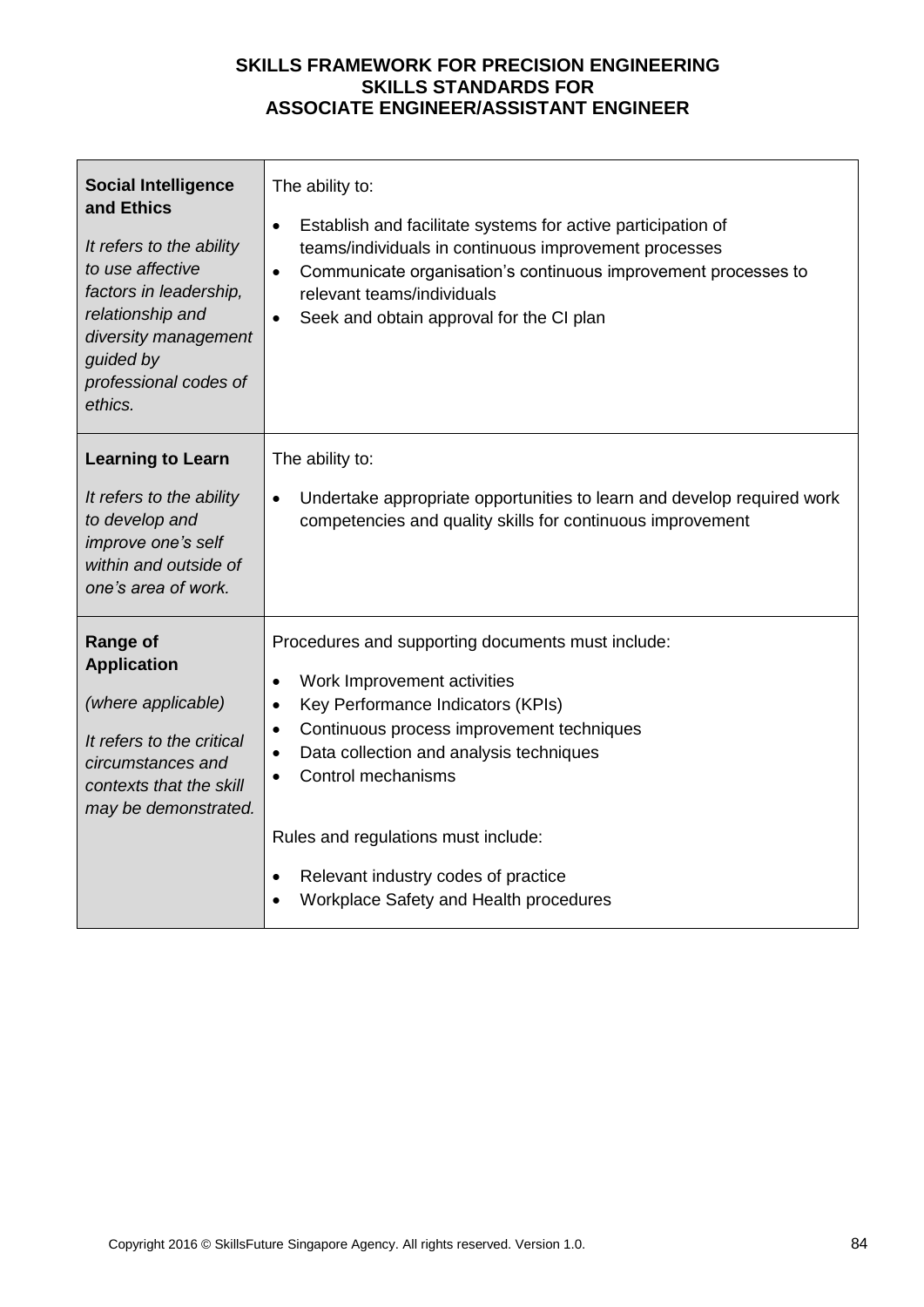| <b>Skill Code</b>                                                                                                                                                                                                             |                                                                                                                                                                                                                                                                                                                                                                                                                                                                                                                                                                                                                                   | <b>Skill Category</b>                           | <b>Manufacturing Productivity</b><br>and Innovation |
|-------------------------------------------------------------------------------------------------------------------------------------------------------------------------------------------------------------------------------|-----------------------------------------------------------------------------------------------------------------------------------------------------------------------------------------------------------------------------------------------------------------------------------------------------------------------------------------------------------------------------------------------------------------------------------------------------------------------------------------------------------------------------------------------------------------------------------------------------------------------------------|-------------------------------------------------|-----------------------------------------------------|
|                                                                                                                                                                                                                               | PRE-MPI-4008-1                                                                                                                                                                                                                                                                                                                                                                                                                                                                                                                                                                                                                    | <b>Skill Sub-Category</b><br>(where applicable) | N/A                                                 |
| <b>Skill</b>                                                                                                                                                                                                                  | Manage Continuous Improvement                                                                                                                                                                                                                                                                                                                                                                                                                                                                                                                                                                                                     |                                                 |                                                     |
| <b>Skill Description</b>                                                                                                                                                                                                      | This skill describes the ability to manage, implement and facilitate an<br>organisation's systems and processes relating to continuous improvement.<br>It also includes application of the organisation's systems and processes to<br>the workplace.                                                                                                                                                                                                                                                                                                                                                                              |                                                 |                                                     |
| Knowledge and<br><b>Analysis</b><br>It refers to gathering,<br>cognitive processing,<br>integration and<br>inspection of facts and<br>information required<br>to perform the work<br>tasks and activities.                    | The ability to understand:<br>Identification of improvement opportunities<br>$\bullet$<br>Direct continuous improvement activities<br>Management of systems and processes to facilitate continued<br>$\bullet$<br>improvement<br>Monitoring and evaluation of improvement processes<br>$\bullet$                                                                                                                                                                                                                                                                                                                                  |                                                 |                                                     |
| <b>Application and</b><br><b>Adaptation</b><br>It refers to the ability<br>to perform the work<br>tasks and activities<br>required of the<br>occupation, and the<br>ability to react to and<br>manage the changes<br>at work. | The ability to:<br>Manage and implement continuous improvement systems<br>Promote team support, and coach team members, toward continuous<br>improvement<br>Gather, access and record production information to track improvement<br>Analyse, synthesise and interpret information<br>Design and apply improvement tools and strategies<br>Monitor and evaluate improvement processes<br>٠<br>Identify improvement opportunities<br>٠<br>Discuss and direct continuous improvement activities<br>$\bullet$<br>Manage systems and processes to facilitate continued improvement<br>٠<br>Monitor and evaluate improvement processes |                                                 |                                                     |
| <b>Innovation and</b><br><b>Value Creation</b><br>It refers to the ability<br>to generate purposive<br>ideas to improve work<br>performance and/or<br>enhance business<br>values that are                                     | The ability to:<br>Evaluate, identify and introduce innovative improvement opportunities to<br>meet organisational goals<br>Identify improvement activities associated with concepts of process<br>$\bullet$<br>management and improving customer satisfaction                                                                                                                                                                                                                                                                                                                                                                    |                                                 |                                                     |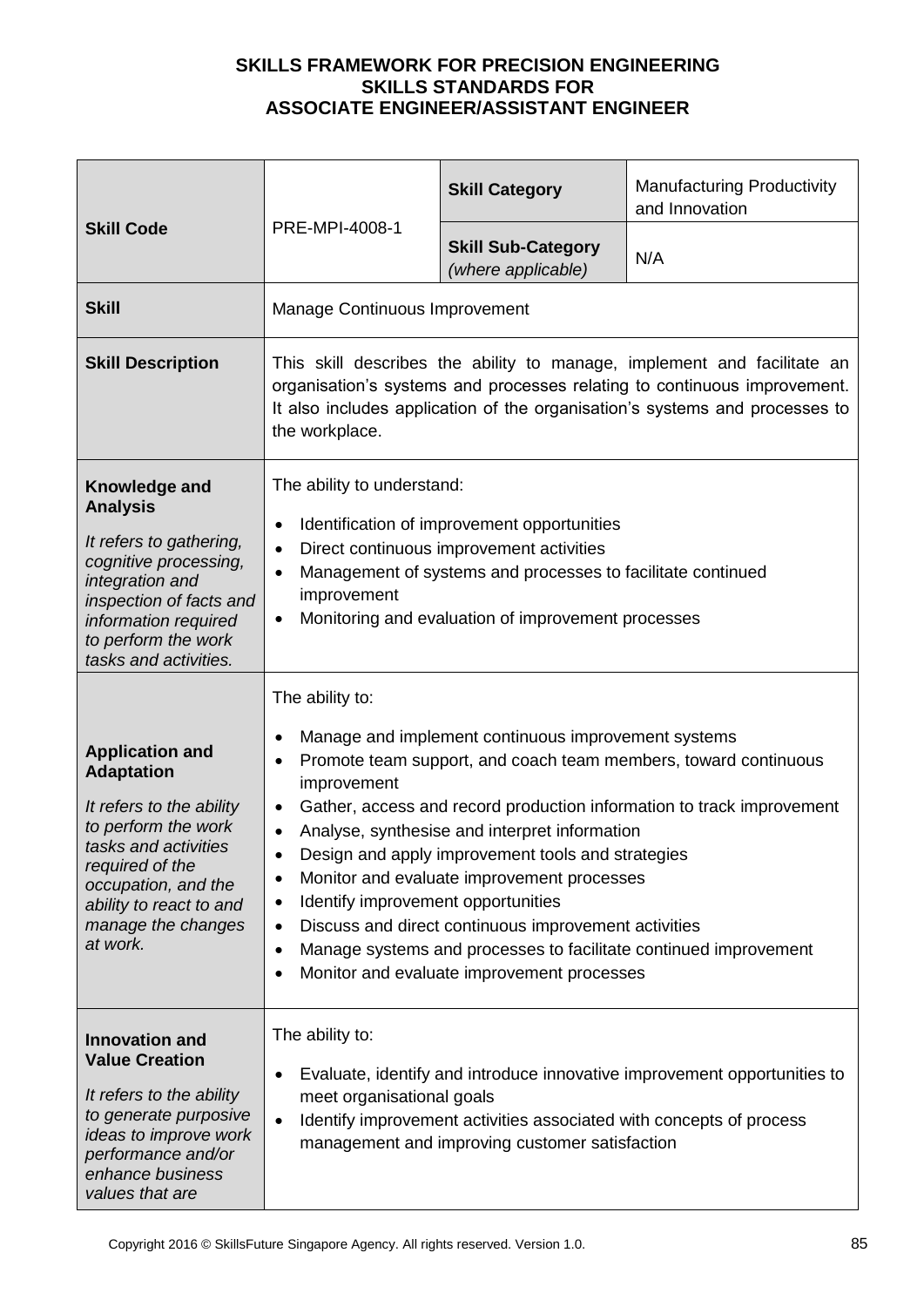| aligned to<br>organisational goals.                                                                                                                                                                             |                                                                                                                                                                                                                                                                                                                                                                                                                                                                                                                                                                                                                                                                                                                                                                                                 |
|-----------------------------------------------------------------------------------------------------------------------------------------------------------------------------------------------------------------|-------------------------------------------------------------------------------------------------------------------------------------------------------------------------------------------------------------------------------------------------------------------------------------------------------------------------------------------------------------------------------------------------------------------------------------------------------------------------------------------------------------------------------------------------------------------------------------------------------------------------------------------------------------------------------------------------------------------------------------------------------------------------------------------------|
| <b>Social Intelligence</b><br>and Ethics<br>It refers to the ability<br>to use affective<br>factors in leadership,<br>relationship and<br>diversity management<br>guided by<br>professional codes of<br>ethics. | The ability to:<br>Discuss and direct continuous improvement activities with teams to<br>improve customer satisfaction                                                                                                                                                                                                                                                                                                                                                                                                                                                                                                                                                                                                                                                                          |
| <b>Learning to Learn</b>                                                                                                                                                                                        | The ability to:                                                                                                                                                                                                                                                                                                                                                                                                                                                                                                                                                                                                                                                                                                                                                                                 |
| It refers to the ability<br>to develop and<br>improve one's self<br>within and outside of<br>one's area of work.                                                                                                | Update knowledge and skills in monitoring and evaluating improvement<br>processes to achieve the goals set by the organisation                                                                                                                                                                                                                                                                                                                                                                                                                                                                                                                                                                                                                                                                  |
| <b>Range of</b><br><b>Application</b><br>(where applicable)<br>It refers to the critical<br>circumstances and<br>contexts that the skill<br>may be demonstrated.                                                | Tools and equipment must include:<br>Continuous Improvement tools and techniques<br>Communication and information technology, e.g. email, Internet, TQM<br>tools<br>Work-related documents and texts;<br>Precision measuring equipment and tools<br>Regulations must include<br>ISO 14000 (Environmental)<br>ISO 9000 (Quality)<br>Workplace Safety and Health requirements<br>Relevant Singapore Government legislation, regulations, guidelines and<br>procedures<br>Organisational policies and procedures<br>$\bullet$<br>Procedures and supporting documents mustinclude:<br>Organisational policies and procedures<br>Liaising and communicating with colleagues, teams, supervisors,<br>managers, QA, continuous improvement personnel, internal and external<br>consultants and experts |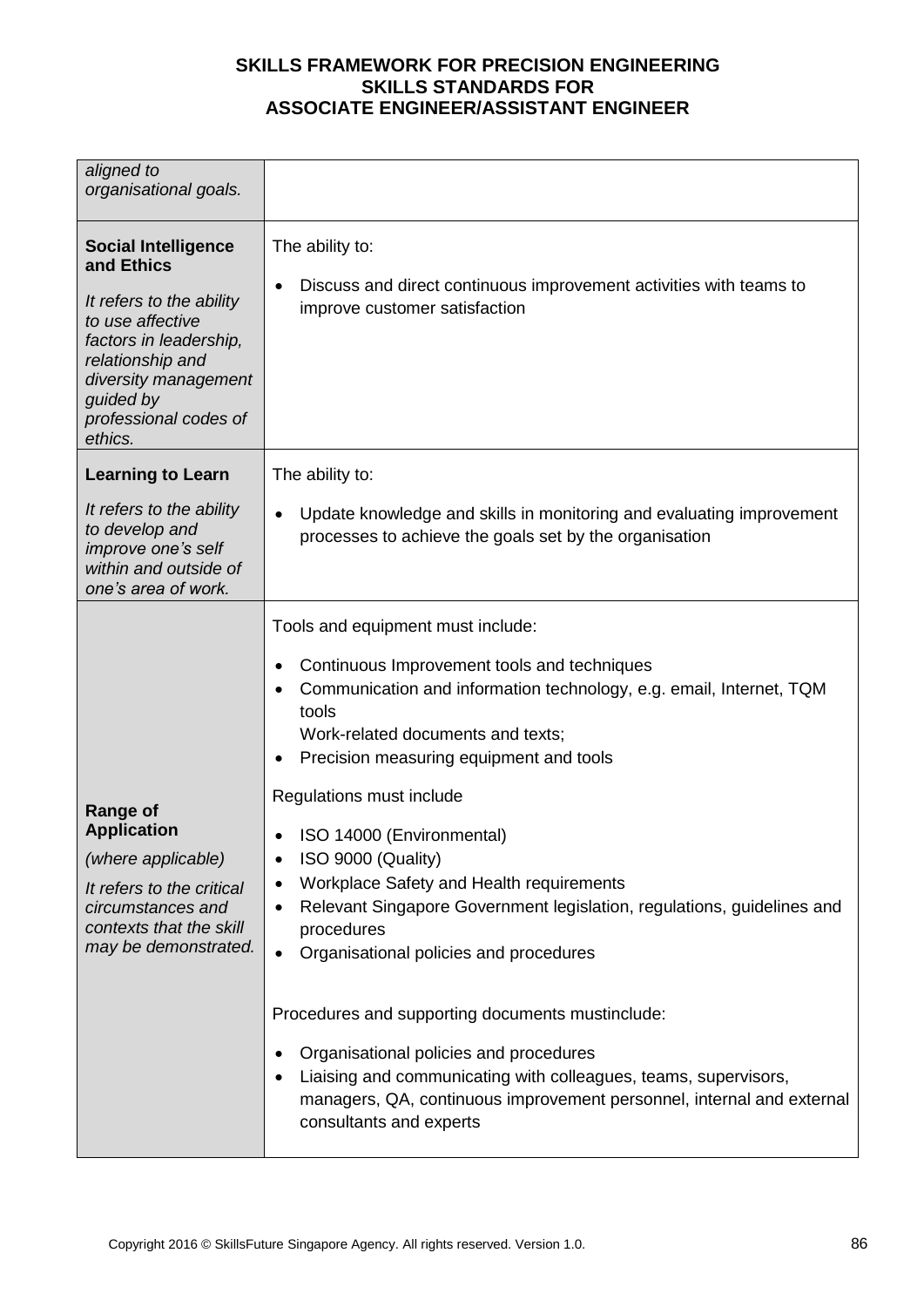|                                                                                                                                                                                                                               | PRE-BAN-4001-1                                                                                                                                                                                                                                                                                                                                                                                                                        | <b>Skill Category</b>                               | <b>Business Analytics</b> |
|-------------------------------------------------------------------------------------------------------------------------------------------------------------------------------------------------------------------------------|---------------------------------------------------------------------------------------------------------------------------------------------------------------------------------------------------------------------------------------------------------------------------------------------------------------------------------------------------------------------------------------------------------------------------------------|-----------------------------------------------------|---------------------------|
| <b>Skill Code</b>                                                                                                                                                                                                             |                                                                                                                                                                                                                                                                                                                                                                                                                                       | <b>Skill Sub-Category</b><br>(where applicable)     | N/A                       |
| <b>Skill</b>                                                                                                                                                                                                                  |                                                                                                                                                                                                                                                                                                                                                                                                                                       | Solve Problems using Operations Research Techniques |                           |
| <b>Skill Description</b>                                                                                                                                                                                                      | This skill describes the ability to create a mathematical model to represent<br>the business problem and identify solutions. It also includes reviewing of the<br>solution regularly to ensure it remains valid.                                                                                                                                                                                                                      |                                                     |                           |
| Knowledge and<br><b>Analysis</b><br>It refers to gathering,<br>cognitive processing,<br>integration and<br>inspection of facts<br>and information<br>required to perform<br>the work tasks and<br>activities.                 | The ability to understand:<br>Operations research techniques<br>$\bullet$<br>Operations research tools<br>$\bullet$<br>Common issues and constraints related to optimisation<br>$\bullet$<br>Operations research or optimisation procedures and routines<br>$\bullet$                                                                                                                                                                 |                                                     |                           |
| <b>Application and</b><br><b>Adaptation</b><br>It refers to the ability<br>to perform the work<br>tasks and activities<br>required of the<br>occupation, and the<br>ability to react to and<br>manage the changes<br>at work. | The ability to:<br>Identify and formulate the problem with the relevant parties<br>Construct a mathematical model to represent the problem using<br>$\bullet$<br>operations research techniques<br>Test the mathematical model to ensure that it is tractable and valid<br>Identify the solution using operations research tools and decision<br>makers<br>Implement solutions and new processes to the relevant parties<br>$\bullet$ |                                                     |                           |
| <b>Innovation and</b><br><b>Value Creation</b><br>It refers to the ability<br>to generate purposive<br>ideas to improve work<br>performance and/or<br>enhance business<br>values that are<br>aligned to                       | The ability to:<br>Review solutions regularly to ensure that the solutions remain valid in<br>the changing environment                                                                                                                                                                                                                                                                                                                |                                                     |                           |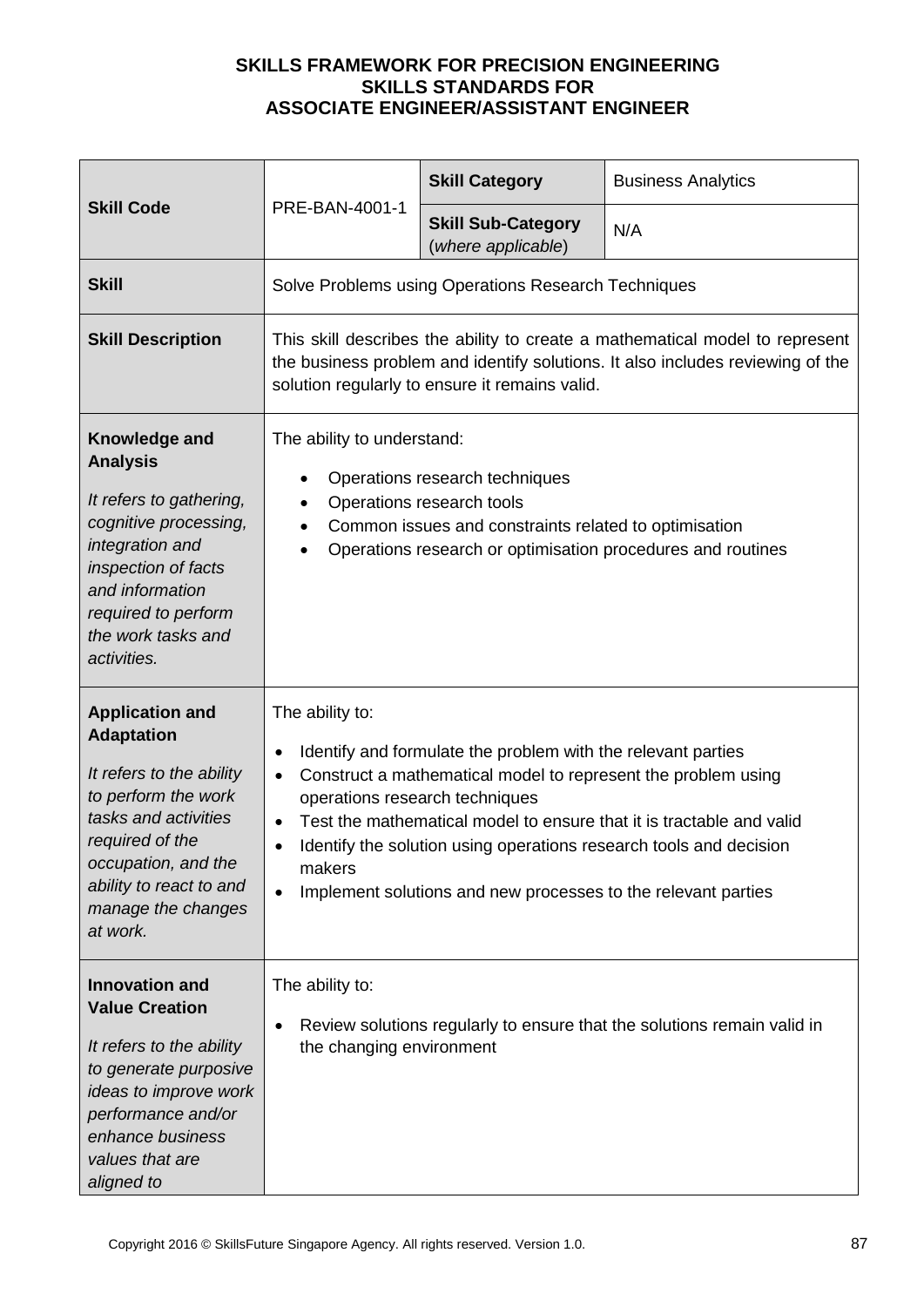| organisational                                                                                                                                                      |                                                                                                                                                                                                                                                                                                                                        |
|---------------------------------------------------------------------------------------------------------------------------------------------------------------------|----------------------------------------------------------------------------------------------------------------------------------------------------------------------------------------------------------------------------------------------------------------------------------------------------------------------------------------|
| <b>Social Intelligence</b><br>and Ethics                                                                                                                            | N/A                                                                                                                                                                                                                                                                                                                                    |
| It refers to the ability<br>to use affective<br>factors in leadership,<br>relationship and<br>diversity management<br>guided by<br>professional codes of<br>ethics. |                                                                                                                                                                                                                                                                                                                                        |
| <b>Learning to Learn</b><br>It refers to the ability<br>to develop and<br>improve one's self<br>within and outside of<br>one's area of work.                        | N/A                                                                                                                                                                                                                                                                                                                                    |
| <b>Range of</b><br><b>Application</b><br>(where applicable)<br>It refers to the critical<br>circumstances and<br>contexts that the skill<br>may be<br>demonstrated. | Operations research techniques must include:<br>Decision analysis<br>٠<br>Optimisation modelling<br>Simulation<br>$\bullet$<br>Statistical and stochastic modelling<br>Game theory<br>Operations research tools must include tools for:<br>Optimisation<br>٠<br>Production planning<br>Inventory management<br>٠<br>Revenue management |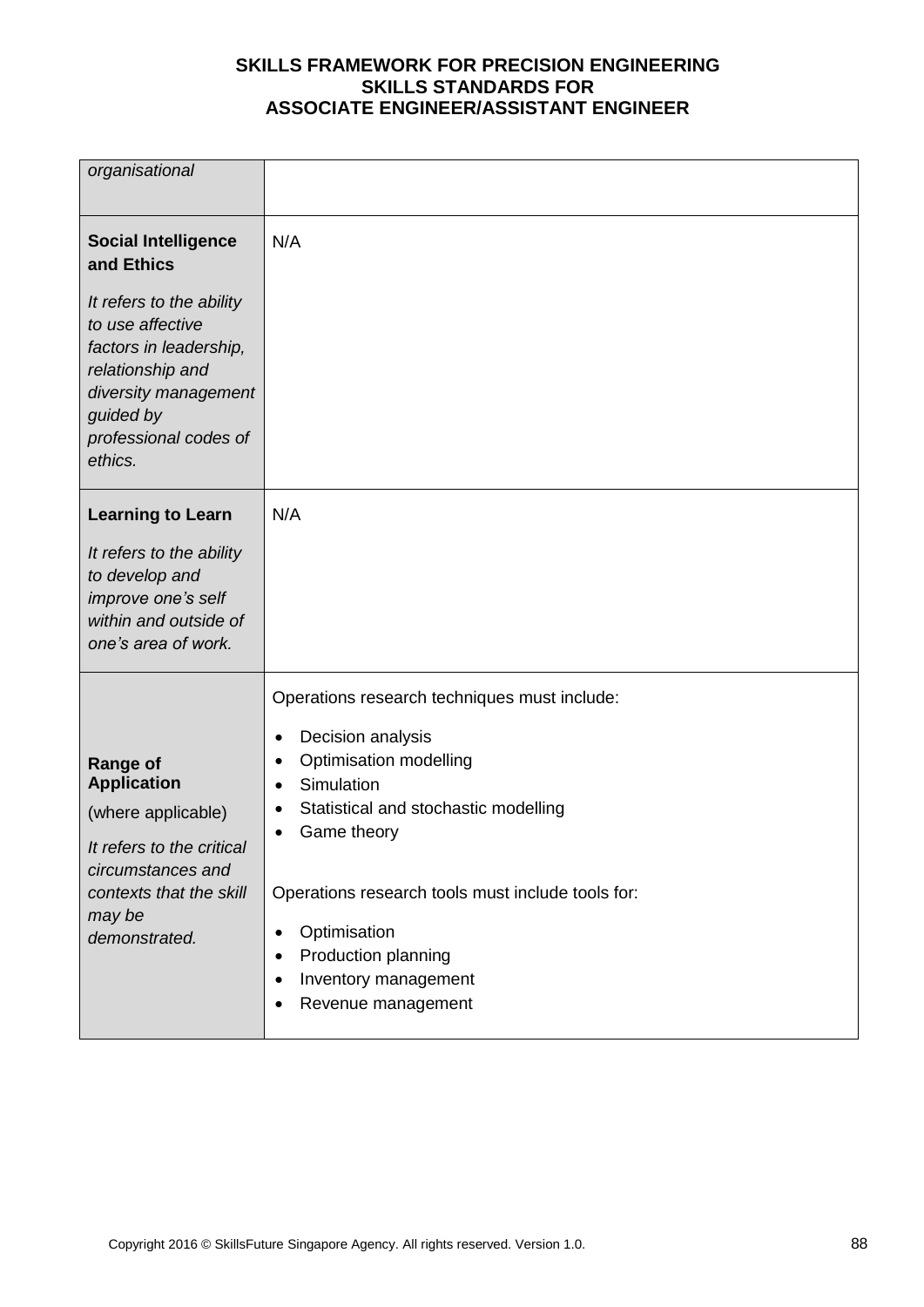| <b>Skill Code</b>                                                                                                                                                                                                             | BM-BN-401E-1                                                                                                                                                                                                                                                                                                                                                                                                                                                                                                                                                | <b>Skill Category</b>                           | <b>Business Negotiation</b> |
|-------------------------------------------------------------------------------------------------------------------------------------------------------------------------------------------------------------------------------|-------------------------------------------------------------------------------------------------------------------------------------------------------------------------------------------------------------------------------------------------------------------------------------------------------------------------------------------------------------------------------------------------------------------------------------------------------------------------------------------------------------------------------------------------------------|-------------------------------------------------|-----------------------------|
|                                                                                                                                                                                                                               |                                                                                                                                                                                                                                                                                                                                                                                                                                                                                                                                                             | <b>Skill Sub-Category</b><br>(where applicable) | N/A                         |
| <b>Skill</b>                                                                                                                                                                                                                  | Participate in Negotiations                                                                                                                                                                                                                                                                                                                                                                                                                                                                                                                                 |                                                 |                             |
| <b>Skill Description</b>                                                                                                                                                                                                      | This skill describes the ability to participate in negotiations. It also includes<br>preparing alternatives and outcomes to support negotiation objectives,<br>communication and conflict resolution techniques<br>applying<br>during<br>negotiation, taking follow-up actions to close negotiation, as well as<br>evaluating negotiation outcomes to identify areas of improvement.                                                                                                                                                                        |                                                 |                             |
| Knowledge and<br><b>Analysis</b><br>It refers to gathering,<br>cognitive processing,<br>integration and<br>inspection of facts and<br>information required<br>to perform the work<br>tasks and activities.                    | The ability to understand:<br>Components of negotiation plans<br>٠<br>Negotiation roles and responsibilities<br>$\bullet$<br>Negotiation processes and techniques<br>$\bullet$<br>Relevant precedents<br>$\bullet$<br>Relevant legislation and regulations<br>$\bullet$                                                                                                                                                                                                                                                                                     |                                                 |                             |
| <b>Application and</b><br><b>Adaptation</b><br>It refers to the ability<br>to perform the work<br>tasks and activities<br>required of the<br>occupation, and the<br>ability to react to and<br>manage the changes<br>at work. | The ability to:<br>Plan and prepare alternatives and outcomes for both parties in<br>$\bullet$<br>negotiations to support negotiation objectives<br>Apply communication and conflict resolution techniques to achieve<br>desired negotiation outcomes<br>Finalise negotiation and take necessary follow-up actions to close<br>$\bullet$<br>negotiation<br>Monitor and evaluate negotiation outcomes against objectives in<br>$\bullet$<br>accordance with organisational procedures to determine potential areas<br>of improvement for future negotiations |                                                 |                             |
| <b>Innovation and</b><br><b>Value Creation</b><br>It refers to the ability<br>to generate purposive<br>ideas to improve work<br>performance and/or<br>enhance business                                                        | The ability to:<br>Identify opportunities to strive for negotiation outcomes that adds value<br>$\bullet$<br>to the business and achieves a win-win for both parties                                                                                                                                                                                                                                                                                                                                                                                        |                                                 |                             |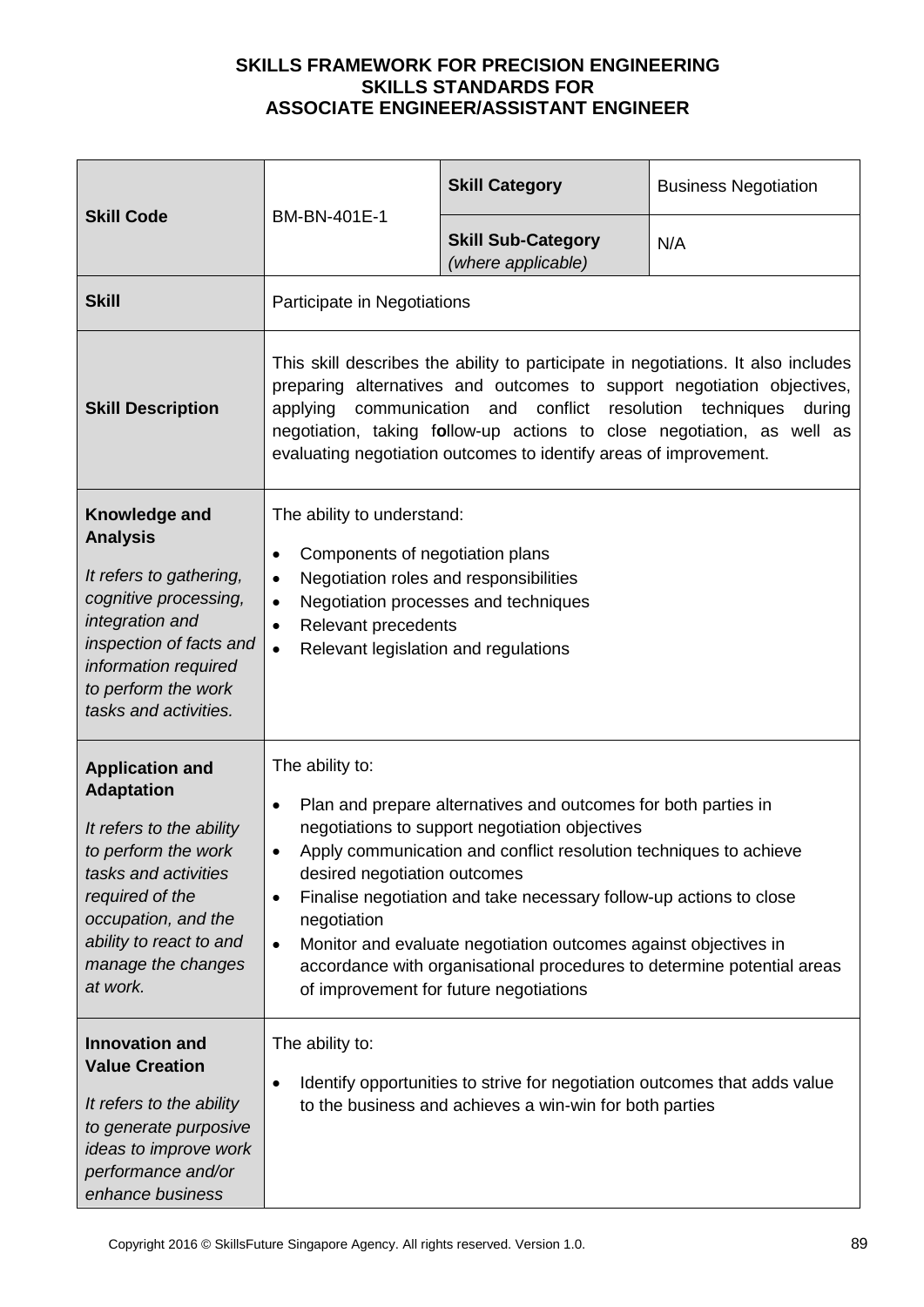| values that are<br>aligned to<br>organisational                                                                                                                                                                 |                                                                                                                                                                                                                                                                                                                                                                                                                                                  |
|-----------------------------------------------------------------------------------------------------------------------------------------------------------------------------------------------------------------|--------------------------------------------------------------------------------------------------------------------------------------------------------------------------------------------------------------------------------------------------------------------------------------------------------------------------------------------------------------------------------------------------------------------------------------------------|
| <b>Social Intelligence</b><br>and Ethics<br>It refers to the ability<br>to use affective<br>factors in leadership,<br>relationship and<br>diversity management<br>guided by<br>professional codes of<br>ethics. | The ability to:<br>Manage self to maintain composure and self-confidence when<br>$\bullet$<br>conducting negotiations                                                                                                                                                                                                                                                                                                                            |
| <b>Learning to Learn</b><br>It refers to the ability<br>to develop and<br>improve one's self<br>within and outside of<br>one's area of work.                                                                    | The ability to:<br>Study past dispute resolutions to identify best practices that may be<br>$\bullet$<br>applied to the current negotiation situation                                                                                                                                                                                                                                                                                            |
| <b>Range of</b><br><b>Application</b><br>(where applicable)<br>It refers to the critical<br>circumstances and<br>contexts that the skill<br>may be demonstrated.                                                | Relevant legislation and regulations may relate to:<br><b>Billing policies</b><br>$\bullet$<br>Organisational human resources policies<br>$\bullet$<br>Financial regulations and policies<br>$\bullet$<br><b>Employment Act</b><br>$\bullet$<br><b>Industrial Relations Act</b><br>$\bullet$<br>Workplace Safety and Health Act<br>$\bullet$<br><b>Employment of Foreign Manpower Act</b><br>$\bullet$<br>International legislation<br>$\bullet$ |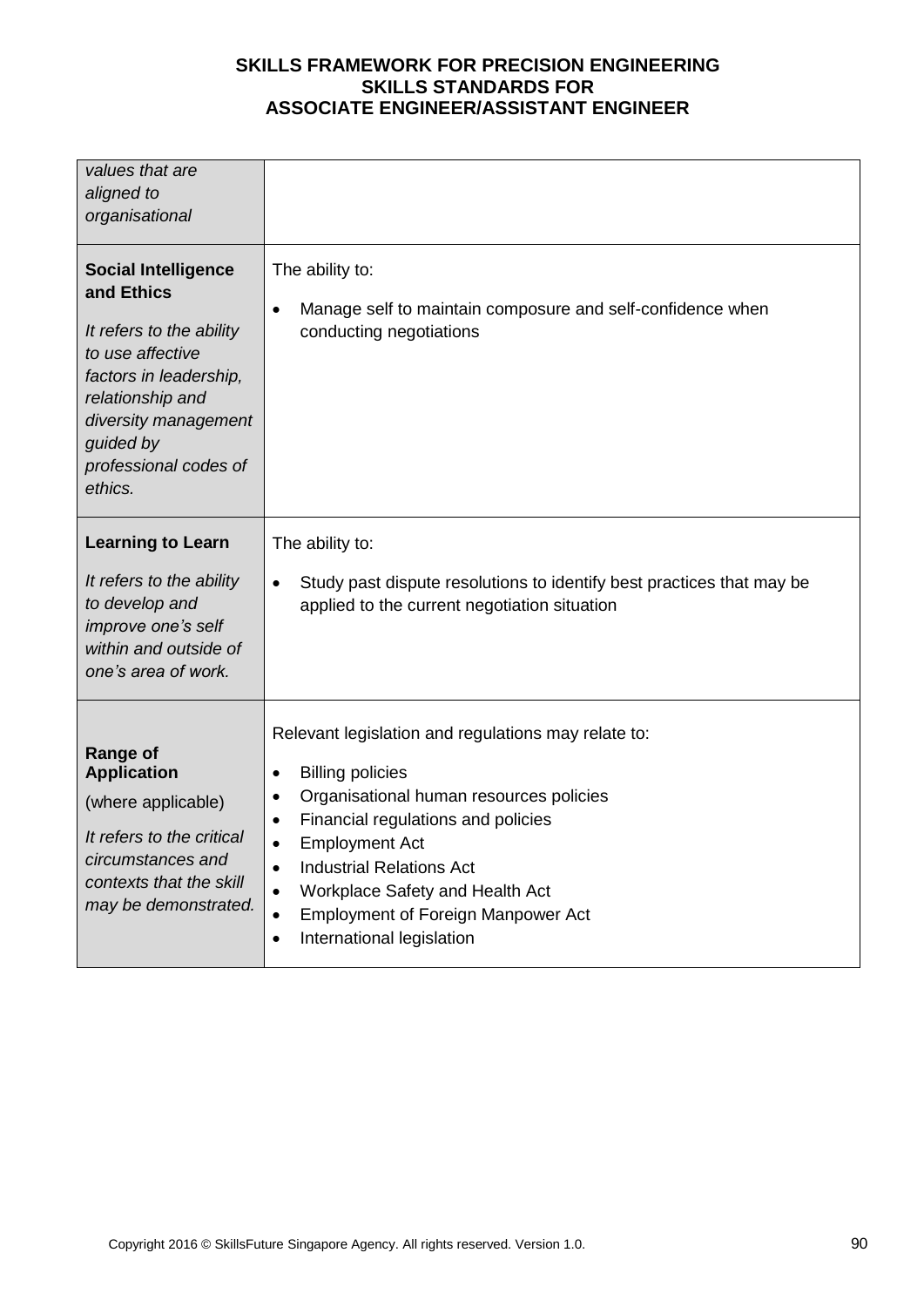| <b>Skill Code</b>                                                                                                                                                                                                             | <b>BM-COM-303E-1</b>                                                                                                                                                                                                                                                                                                                                                                                                                   | <b>Skill Category</b>                           | Communications |
|-------------------------------------------------------------------------------------------------------------------------------------------------------------------------------------------------------------------------------|----------------------------------------------------------------------------------------------------------------------------------------------------------------------------------------------------------------------------------------------------------------------------------------------------------------------------------------------------------------------------------------------------------------------------------------|-------------------------------------------------|----------------|
|                                                                                                                                                                                                                               |                                                                                                                                                                                                                                                                                                                                                                                                                                        | <b>Skill Sub-Category</b><br>(where applicable) | N/A            |
| <b>Skill</b>                                                                                                                                                                                                                  | <b>Present Information</b>                                                                                                                                                                                                                                                                                                                                                                                                             |                                                 |                |
| <b>Skill Description</b>                                                                                                                                                                                                      | This skill describes the ability to present information in various formats to<br>achieve presentation objectives. It also includes preparing, conducting and<br>evaluating presentations to determine areas for improvements.                                                                                                                                                                                                          |                                                 |                |
| Knowledge and<br><b>Analysis</b><br>It refers to gathering,<br>cognitive processing,<br>integration and<br>inspection of facts and<br>information required<br>to perform the work<br>tasks and activities.                    | The ability to understand:<br>Factors for consideration when selecting presentation formats<br>Sources of necessary information<br>$\bullet$<br>Criteria for organising information<br><b>Presentation techniques</b><br>$\bullet$                                                                                                                                                                                                     |                                                 |                |
| <b>Application and</b><br><b>Adaptation</b><br>It refers to the ability<br>to perform the work<br>tasks and activities<br>required of the<br>occupation, and the<br>ability to react to and<br>manage the changes<br>at work. | The ability to:<br>Identify presentation objectives and presentation formats in accordance<br>with organisational procedures<br>Gather and analyse necessary information to support presentation<br>$\bullet$<br>objectives<br>Develop presentations and presentation collaterals, if necessary, to<br>support presentation structure<br>Present information in appropriate presentation formats to achieve<br>presentation objectives |                                                 |                |
| <b>Innovation and</b><br><b>Value Creation</b><br>It refers to the ability<br>to generate purposive<br>ideas to improve work<br>performance and/or<br>enhance business<br>values that are<br>aligned to                       | The ability to:<br>Evaluate presentations to determine areas of improvement                                                                                                                                                                                                                                                                                                                                                            |                                                 |                |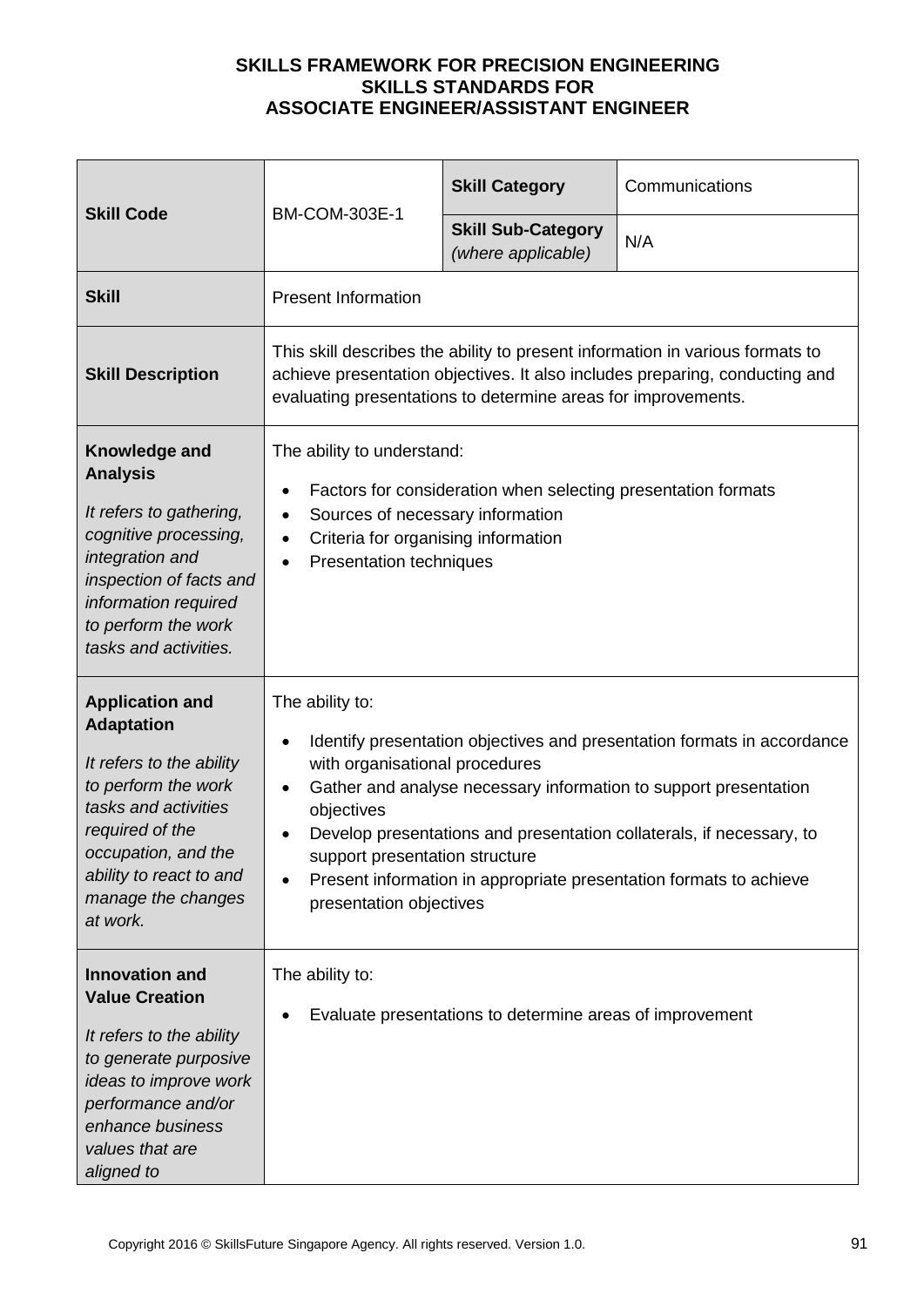| organisational goals.                                                                                                                                                                                           |                                                                                                                                                                                                       |
|-----------------------------------------------------------------------------------------------------------------------------------------------------------------------------------------------------------------|-------------------------------------------------------------------------------------------------------------------------------------------------------------------------------------------------------|
| <b>Social Intelligence</b><br>and Ethics<br>It refers to the ability<br>to use affective<br>factors in leadership,<br>relationship and<br>diversity management<br>guided by<br>professional codes of<br>ethics. | The ability to:<br>Assess reactions of target audience towards the presentations to<br>respond appropriately to address their concerns                                                                |
| <b>Learning to Learn</b>                                                                                                                                                                                        | The ability to:                                                                                                                                                                                       |
| It refers to the ability<br>to develop and<br>improve one's self<br>within and outside of<br>one's area of work.                                                                                                | Seek guidance and advice from peers and supervisors on past<br>$\bullet$<br>presentations to gain insights to plan the presentation                                                                   |
| <b>Range of</b><br><b>Application</b><br>(where applicable)<br>It refers to the critical<br>circumstances and<br>contexts that the skill<br>may be demonstrated.                                                | Presentation formats may be verbal or written and must include:<br>Reports<br>Face-to-face presentations<br>Audio<br>Videos<br>Posters<br><b>Exhibits</b><br>Models<br>Performances<br>Demonstrations |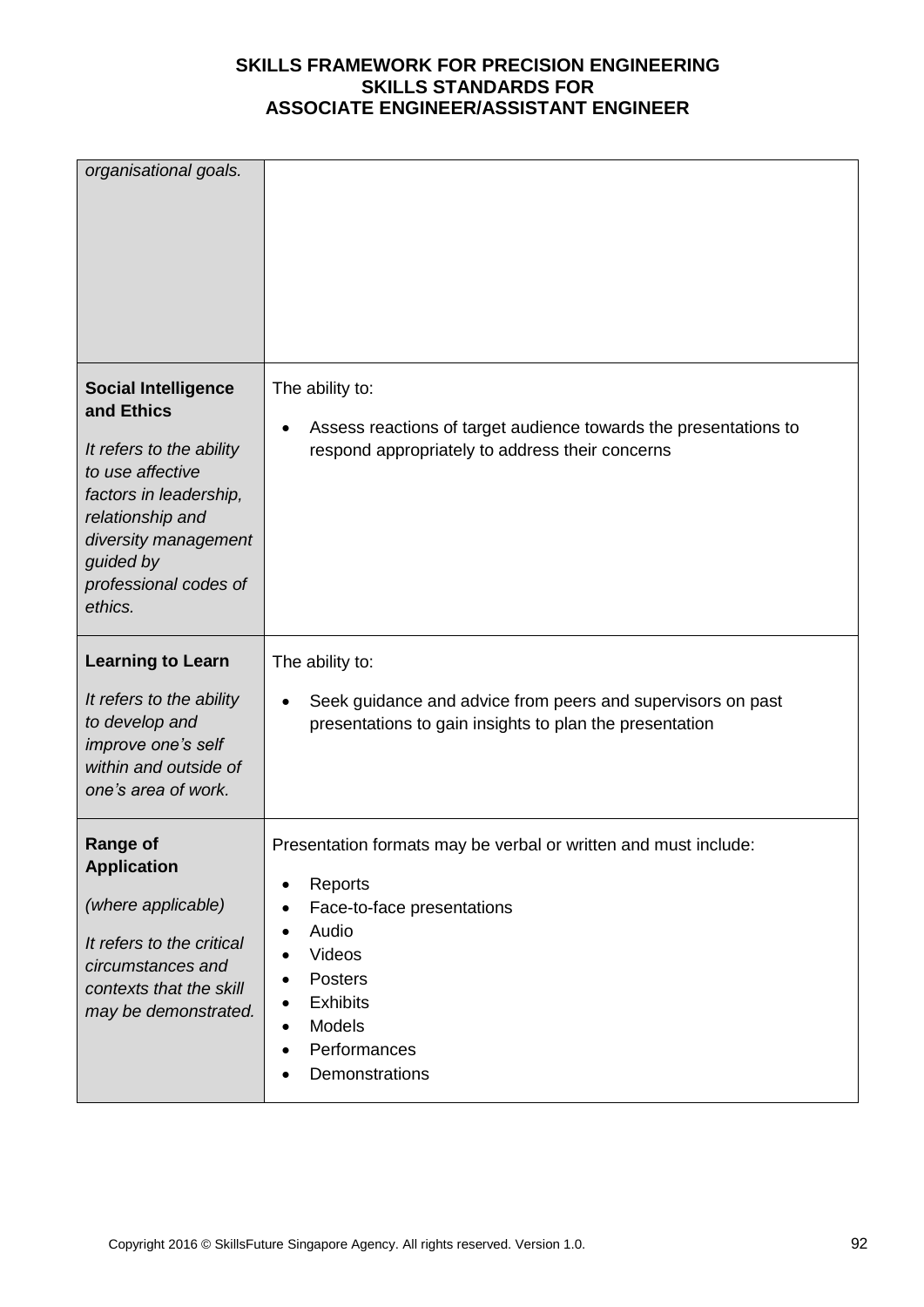|                                                                                                                                                                                                                               |                                                                                                                                                                                                                                                                                                                                                                                                 | <b>Skill Category</b>                           | Communications |
|-------------------------------------------------------------------------------------------------------------------------------------------------------------------------------------------------------------------------------|-------------------------------------------------------------------------------------------------------------------------------------------------------------------------------------------------------------------------------------------------------------------------------------------------------------------------------------------------------------------------------------------------|-------------------------------------------------|----------------|
| <b>Skill Code</b>                                                                                                                                                                                                             | <b>BM-COM-304E-1</b>                                                                                                                                                                                                                                                                                                                                                                            | <b>Skill Sub-Category</b><br>(where applicable) | N/A            |
| <b>Skill</b>                                                                                                                                                                                                                  | <b>Write Reports</b>                                                                                                                                                                                                                                                                                                                                                                            |                                                 |                |
| <b>Skill Description</b>                                                                                                                                                                                                      | This skill describes the ability to write reports for submission. It also includes<br>identifying the objectives and structure of the reports, drafting and<br>proofreading, and seeking feedback to improve the reports.                                                                                                                                                                       |                                                 |                |
| Knowledge and<br><b>Analysis</b><br>It refers to gathering,<br>cognitive processing,<br>integration and<br>inspection of facts and<br>information required<br>to perform the work<br>tasks and activities.                    | The ability to understand:<br>Types of reports<br>Sections of a report<br>Report writing techniques<br>Elements of a well-written report<br>$\bullet$<br>Methods of displaying data<br>$\bullet$                                                                                                                                                                                                |                                                 |                |
| <b>Application and</b><br><b>Adaptation</b><br>It refers to the ability<br>to perform the work<br>tasks and activities<br>required of the<br>occupation, and the<br>ability to react to and<br>manage the changes<br>at work. | The ability to:<br>Identify objectives of report in accordance with organisational<br>procedures to meet organisational requirements<br>Consult relevant stakeholders to outline and structure reports<br>$\bullet$<br>Draft reports to effectively convey information to readers<br>Proofread reports to minimise errors<br>Submit reports to relevant stakeholders for their necessary action |                                                 |                |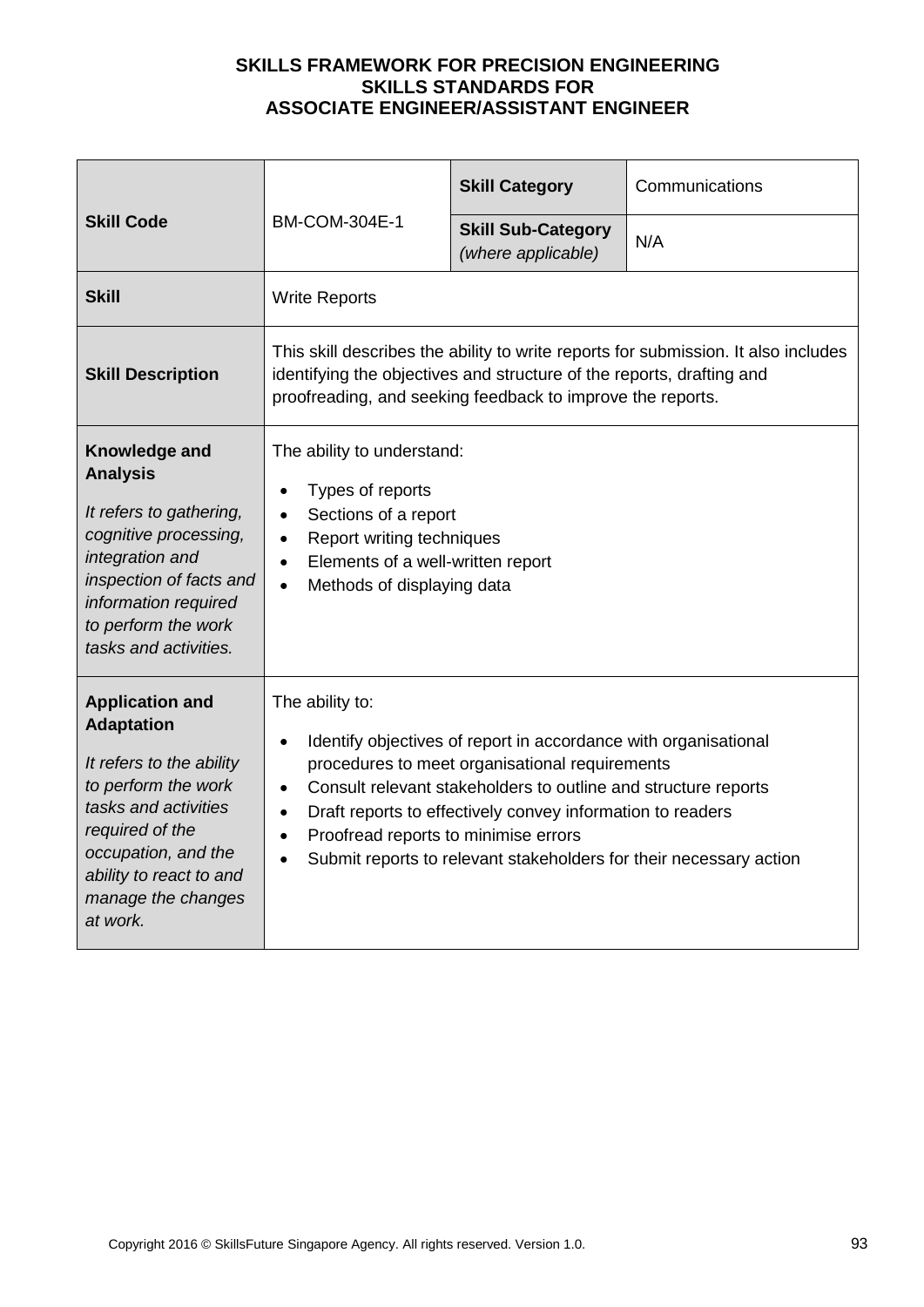| <b>Innovation and</b><br><b>Value Creation</b><br>It refers to the ability<br>to generate purposive<br>ideas to improve work<br>performance and/or<br>enhance business<br>values that are<br>aligned to<br>organisational goals. | The ability to:<br>Seek feedback from relevant stakeholders to determine areas of<br>improvement                                                                                                                                                       |
|----------------------------------------------------------------------------------------------------------------------------------------------------------------------------------------------------------------------------------|--------------------------------------------------------------------------------------------------------------------------------------------------------------------------------------------------------------------------------------------------------|
| <b>Social Intelligence</b><br>and Ethics<br>It refers to the ability<br>to use affective<br>factors in leadership,<br>relationship and<br>diversity management<br>guided by<br>professional codes of<br>ethics.                  | The ability to:<br>Adhere to organisational code of conduct, values and ethics when<br>$\bullet$<br>writing reports to ensure quality and integrity                                                                                                    |
| <b>Learning to Learn</b><br>It refers to the ability<br>to develop and<br>improve one's self<br>within and outside of<br>one's area of work.                                                                                     | The ability to:<br>Engage in self-reflection to identify own areas for improvement in report<br>writing<br>Improve own report writing techniques by subscribing to learning<br>channels to enhance own report writing skills for workplace application |
| <b>Range of</b><br><b>Application</b><br>(where applicable)<br>It refers to the critical<br>circumstances and<br>contexts that the skill<br>may be demonstrated.                                                                 | N/A                                                                                                                                                                                                                                                    |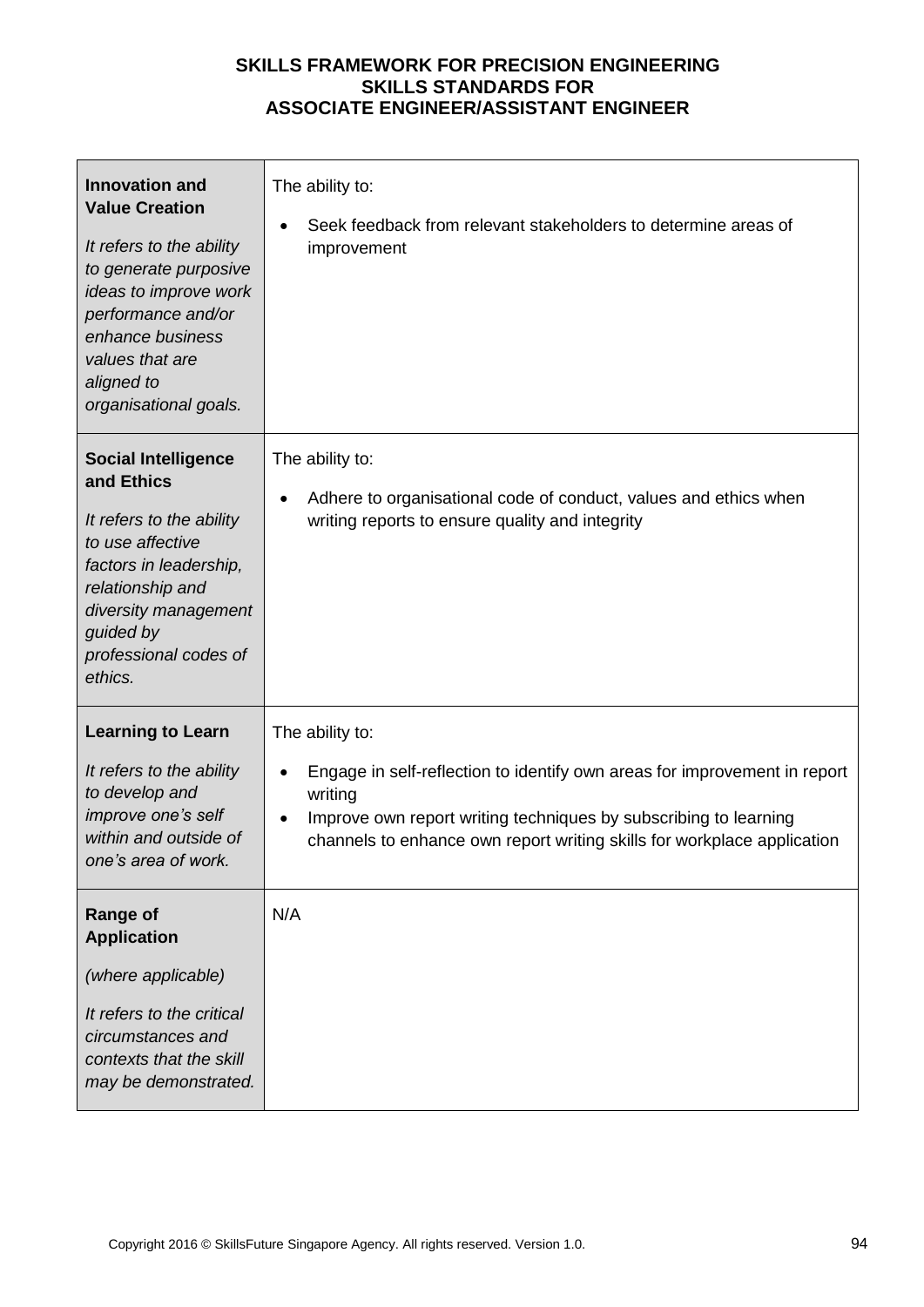|                                                                                                                                                                                                                               | PRE-ICT-4001-1                                                                                                                                                                                                                                                                                                                                                                              | <b>Skill Category</b>                           | Quality |
|-------------------------------------------------------------------------------------------------------------------------------------------------------------------------------------------------------------------------------|---------------------------------------------------------------------------------------------------------------------------------------------------------------------------------------------------------------------------------------------------------------------------------------------------------------------------------------------------------------------------------------------|-------------------------------------------------|---------|
| <b>Skill Code</b>                                                                                                                                                                                                             |                                                                                                                                                                                                                                                                                                                                                                                             | <b>Skill Sub-Category</b><br>(where applicable) | N/A     |
| <b>Skill</b>                                                                                                                                                                                                                  | Perform Advanced Spreadsheet Functions                                                                                                                                                                                                                                                                                                                                                      |                                                 |         |
| <b>Skill Description</b>                                                                                                                                                                                                      | This skill describes the ability to use spreadsheet applications to perform<br>advanced spreadsheet functions for developing management reports. It also<br>includes having an in-depth knowledge of spreadsheet applications,<br>including its features.                                                                                                                                   |                                                 |         |
| Knowledge and<br><b>Analysis</b><br>It refers to gathering,<br>cognitive processing,<br>integration and<br>inspection of facts and<br>information required<br>to perform the work<br>tasks and activities.                    | The ability to understand:<br>Formatting cells and worksheets<br>Functions and formulas<br>Charts<br>$\bullet$<br>Analysis with tables, sorting and filtering                                                                                                                                                                                                                               |                                                 |         |
| <b>Application and</b><br><b>Adaptation</b><br>It refers to the ability<br>to perform the work<br>tasks and activities<br>required of the<br>occupation, and the<br>ability to react to and<br>manage the changes<br>at work. | The ability to:<br>Apply advanced formatting options and handle worksheets<br>Perform functions associated with logical, statistical, financial and<br>$\bullet$<br>mathematical operations<br>Create charts and apply advanced chart formatting features<br>Work with tables and lists to analyse, filter and sort data<br>Use linking, embedding and importing features to integrate data |                                                 |         |
| <b>Innovation and</b><br><b>Value Creation</b><br>It refers to the ability<br>to generate purposive<br>ideas to improve work<br>performance and/or<br>enhance business<br>values that are<br>aligned to                       | The ability to:<br>Enhance productivity by working with named cell ranges, macros and<br>templates                                                                                                                                                                                                                                                                                          |                                                 |         |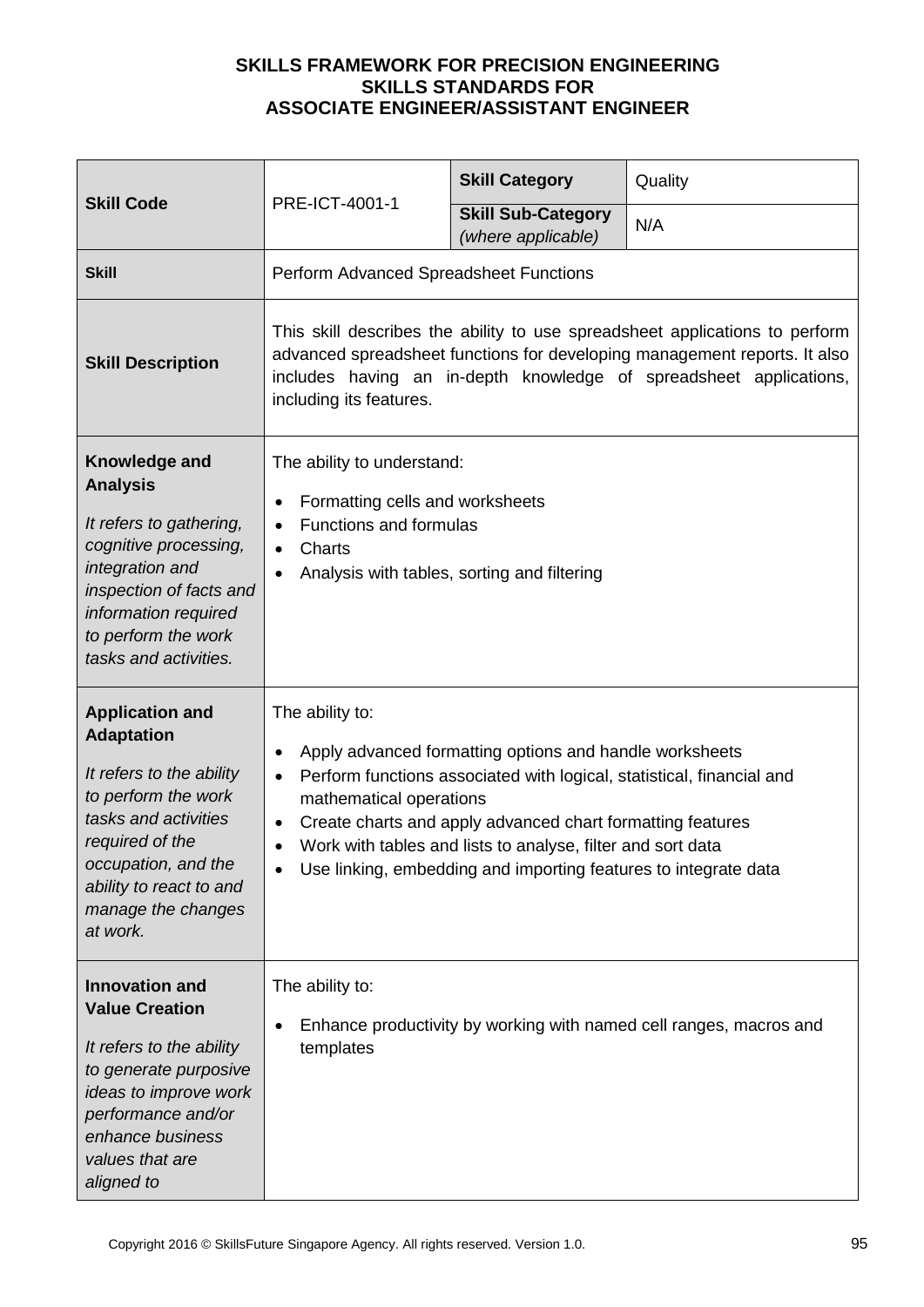| organisational goals.                                                                                                                                                                                           |                                                                                                                          |
|-----------------------------------------------------------------------------------------------------------------------------------------------------------------------------------------------------------------|--------------------------------------------------------------------------------------------------------------------------|
| <b>Social Intelligence</b><br>and Ethics<br>It refers to the ability<br>to use affective<br>factors in leadership,<br>relationship and<br>diversity management<br>guided by<br>professional codes of<br>ethics. | The ability to:<br>Validate spreadsheet data<br>Collaborate on, and review, spreadsheets with key stakeholders           |
| <b>Learning to Learn</b><br>It refers to the ability<br>to develop and<br>improve one's self<br>within and outside of<br>one's area of work.                                                                    | The ability to:<br>Engage in self-reflection to explore alternative techniques to best meet<br>$\bullet$<br>requirements |
| <b>Range of</b><br><b>Application</b><br>(where applicable)<br>It refers to the critical<br>circumstances and<br>contexts that the skill<br>may be demonstrated.                                                | Workplace Safety and Health standards                                                                                    |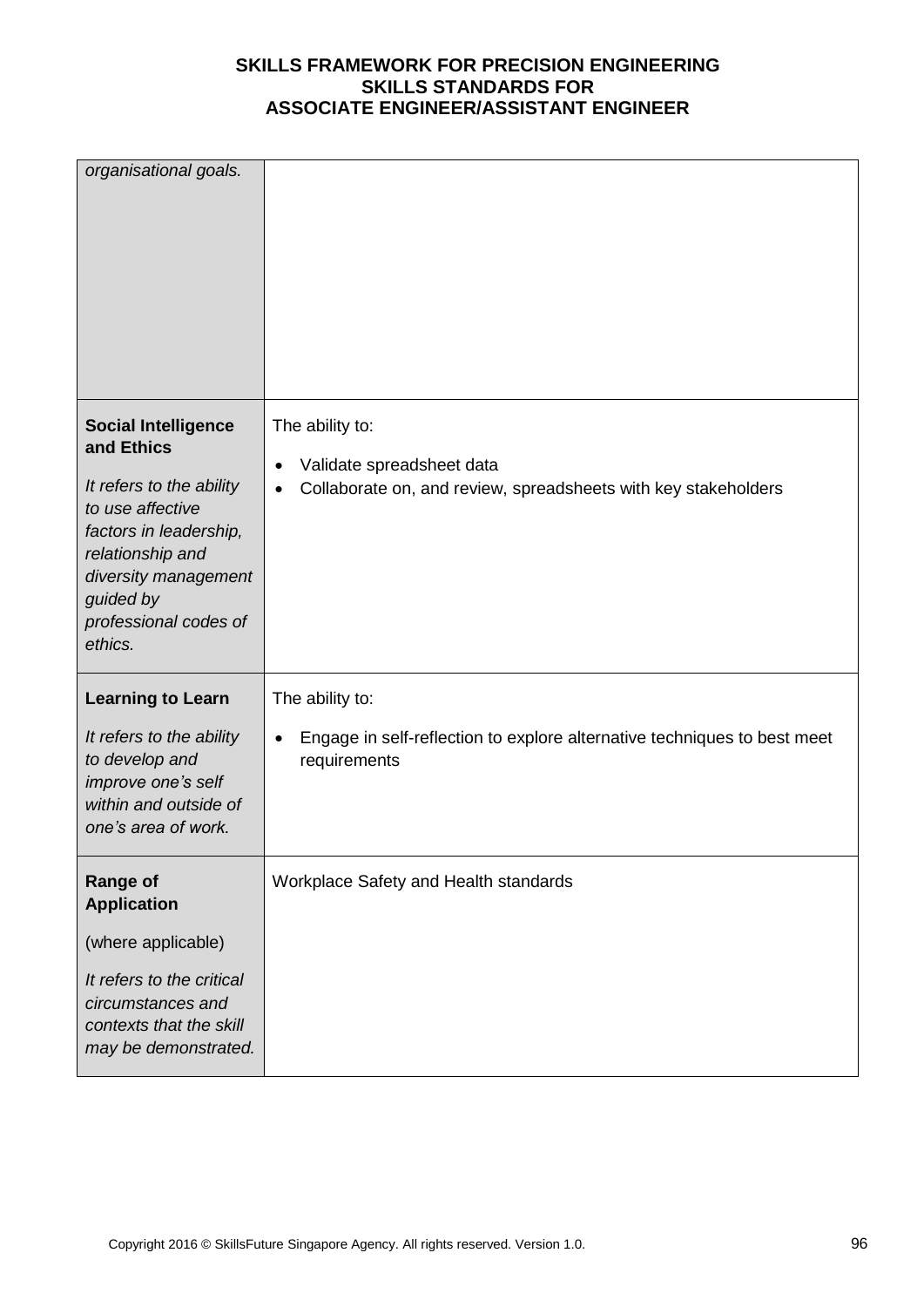| <b>Skill Code</b>                                                                                                                                                                                                             | BM-PM-402E-1                                                                                                                                                                                                                                                                                                                                                                                  | <b>Skill Category</b>                           | <b>Project Management</b> |
|-------------------------------------------------------------------------------------------------------------------------------------------------------------------------------------------------------------------------------|-----------------------------------------------------------------------------------------------------------------------------------------------------------------------------------------------------------------------------------------------------------------------------------------------------------------------------------------------------------------------------------------------|-------------------------------------------------|---------------------------|
|                                                                                                                                                                                                                               |                                                                                                                                                                                                                                                                                                                                                                                               | <b>Skill Sub-Category</b><br>(where applicable) | N/A                       |
| <b>Skill Title</b>                                                                                                                                                                                                            | Manage Project Scope                                                                                                                                                                                                                                                                                                                                                                          |                                                 |                           |
| <b>Skill Description</b>                                                                                                                                                                                                      | This skill describes the ability determine project deliverables and key work<br>activities as well as monitor and control project scope to meet project<br>objectives. It also includes identifying and resolving issues related to the<br>project scope and recommending ways to enhance project deliverables and<br>key work activities.                                                    |                                                 |                           |
| Knowledge and<br><b>Analysis</b><br>It refers to gathering,<br>cognitive processing,<br>integration and<br>inspection of facts and<br>information required<br>to perform the work<br>tasks and activities.                    | The ability to understand:<br>Relevant stakeholders<br>$\bullet$<br>Scope management plan, processes and procedures<br>$\bullet$<br>Project life cycle<br>$\bullet$<br>Scope change control procedures<br>$\bullet$<br>Components of project plans<br>$\bullet$<br>Project management tools and techniques<br>$\bullet$<br>Triple constraints and their impact on project management          |                                                 |                           |
| <b>Application and</b><br><b>Adaptation</b><br>It refers to the ability<br>to perform the work<br>tasks and activities<br>required of the<br>occupation, and the<br>ability to react to and<br>manage the changes<br>at work. | The ability to:<br>Determine project deliverables and key work activities aligned to project<br>$\bullet$<br>objectives and organisational guidelines / policies to define project<br>scope<br>Identify and resolve potential project scope issues in accordance with<br>organisational procedures to meet project objectives<br>Monitor and control project scope to meet project objectives |                                                 |                           |
| <b>Innovation and</b><br><b>Value Creation</b><br>It refers to the ability<br>to generate purposive<br>ideas to improve work<br>performance and/or<br>enhance business                                                        | The ability to:<br>Recommend ways to enhance project deliverables and changes to key<br>٠<br>work activities to add value to the organisation                                                                                                                                                                                                                                                 |                                                 |                           |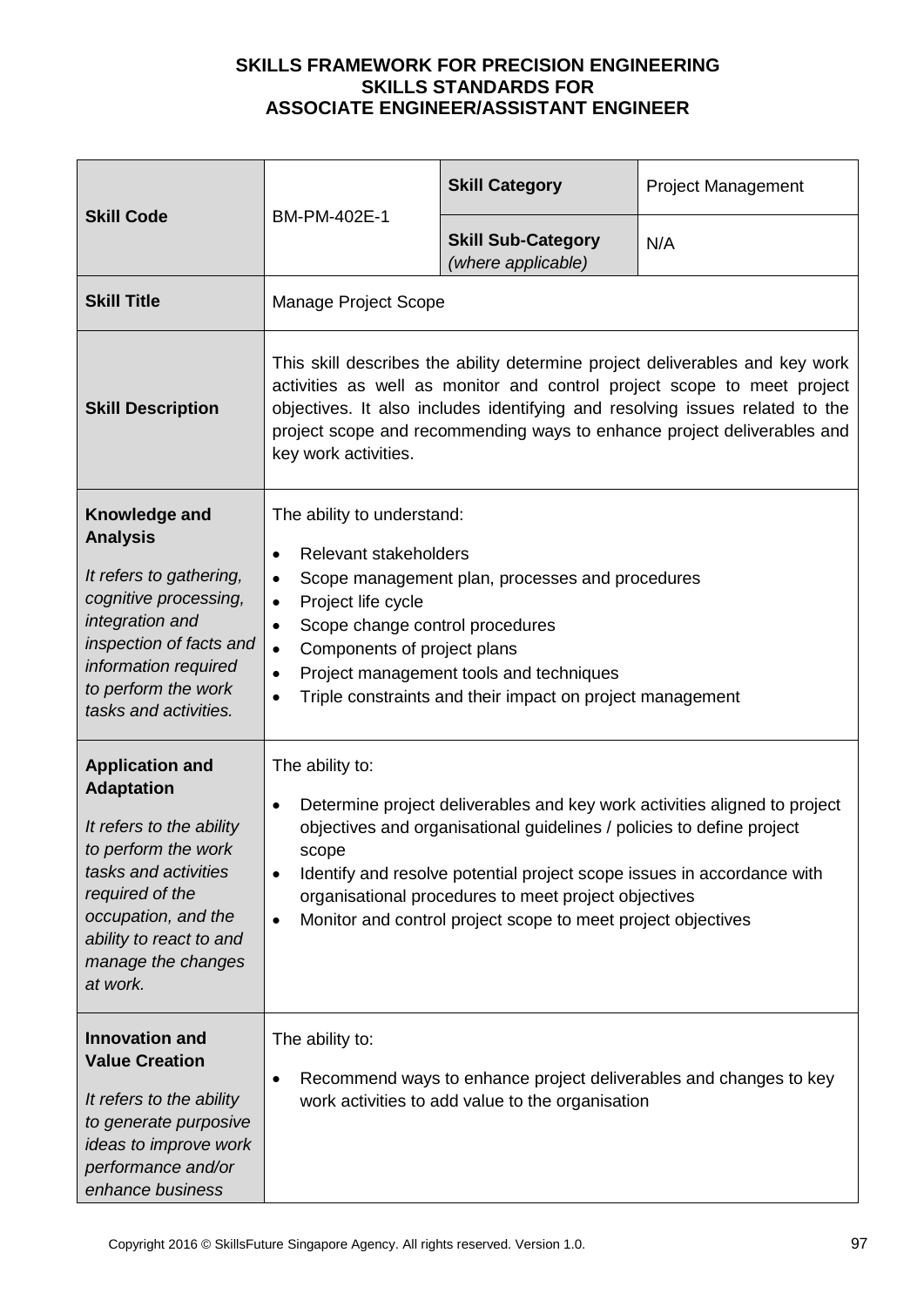| values that are<br>aligned to<br>organisational                                                                                                                                                                 |                                                                                                                                                                                                                                  |
|-----------------------------------------------------------------------------------------------------------------------------------------------------------------------------------------------------------------|----------------------------------------------------------------------------------------------------------------------------------------------------------------------------------------------------------------------------------|
| <b>Social Intelligence</b><br>and Ethics<br>It refers to the ability<br>to use affective<br>factors in leadership,<br>relationship and<br>diversity management<br>guided by<br>professional codes of<br>ethics. | The ability to:<br>Apply emotional intelligence to guide one's thinking and actions to<br>$\bullet$<br>communicate changes in project scope and seek acceptance from<br>stakeholders to ensure individual concerns are addressed |
| <b>Learning to Learn</b><br>It refers to the ability<br>to develop and<br>improve one's self                                                                                                                    | The ability to:<br>Engage in self-reflection to identify areas for improvement in managing<br>$\bullet$<br>project scope to enhance performance for managing new projects at the<br>workplace                                    |
| within and outside of<br>one's area of work.                                                                                                                                                                    |                                                                                                                                                                                                                                  |
| <b>Range of</b><br><b>Application</b><br>(where applicable)<br>It refers to the critical<br>circumstances and<br>contexts that the skill<br>may be demonstrated.                                                | Triple constraints may include the following constraints:<br>Time<br>Scope<br>Cost                                                                                                                                               |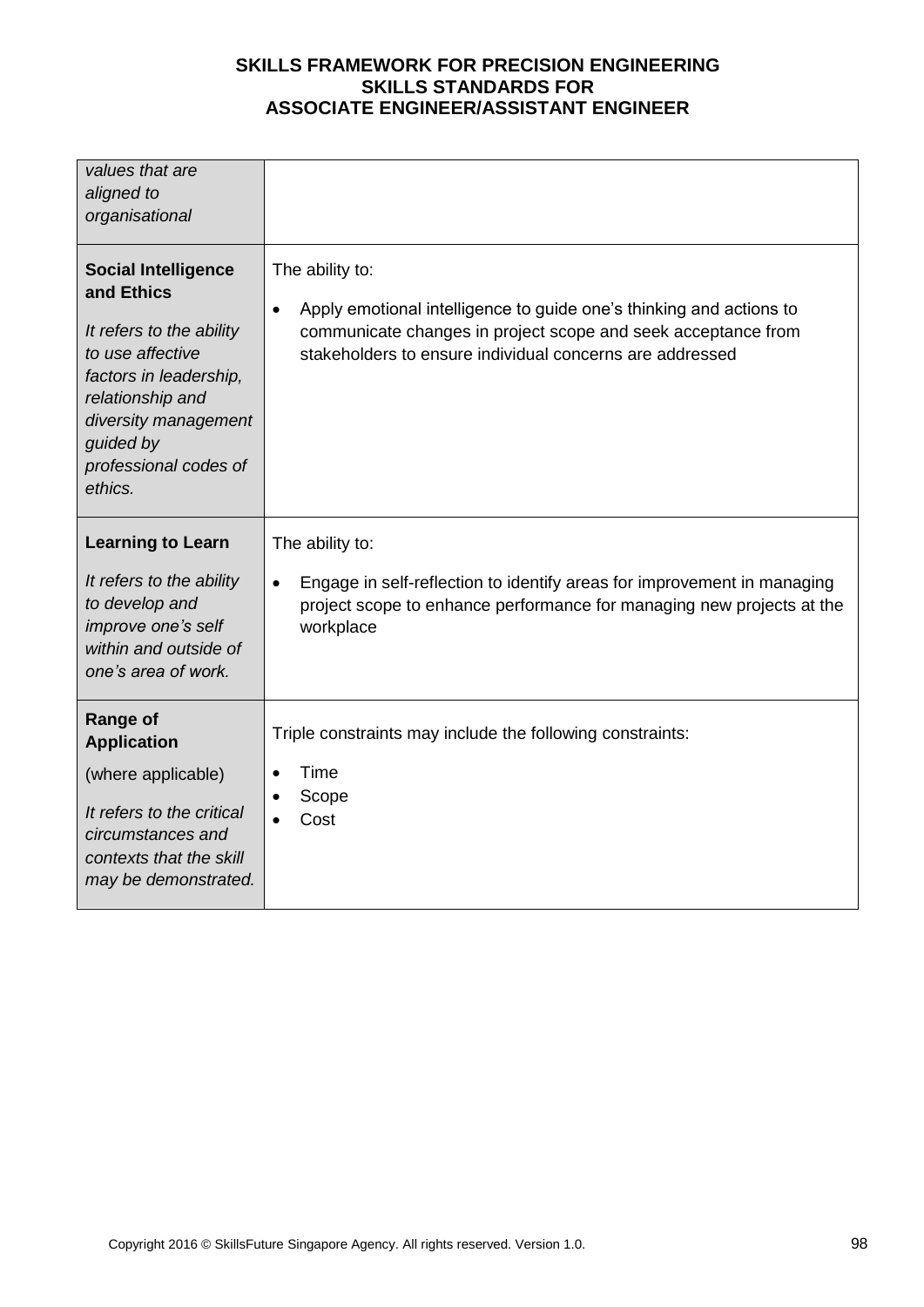| <b>Skill Code</b>                                                                                                                                                                                                             | BM-PM-403E-1                                                                                                                                                                                                                                                                                                                                                                                                                                                   | <b>Skill Category</b>                           | <b>Project Management</b> |
|-------------------------------------------------------------------------------------------------------------------------------------------------------------------------------------------------------------------------------|----------------------------------------------------------------------------------------------------------------------------------------------------------------------------------------------------------------------------------------------------------------------------------------------------------------------------------------------------------------------------------------------------------------------------------------------------------------|-------------------------------------------------|---------------------------|
|                                                                                                                                                                                                                               |                                                                                                                                                                                                                                                                                                                                                                                                                                                                | <b>Skill Sub-Category</b><br>(where applicable) | N/A                       |
| <b>Skill Title</b>                                                                                                                                                                                                            | Manage Project Team                                                                                                                                                                                                                                                                                                                                                                                                                                            |                                                 |                           |
| <b>Skill Description</b>                                                                                                                                                                                                      | This skill describes the ability to manage and evaluate a team's<br>performance in the execution of a project. This involves an understanding<br>of team dynamics and conflict resolution techniques.                                                                                                                                                                                                                                                          |                                                 |                           |
| Knowledge and<br><b>Analysis</b><br>It refers to gathering,<br>cognitive processing,<br>integration and<br>inspection of facts and<br>information required<br>to perform the work<br>tasks and activities.                    | The ability to understand:<br>Organisational processes and procedures pertaining to project<br>$\bullet$<br>management<br>Methods of learning and training<br>$\bullet$<br>Principles of team dynamics<br>$\bullet$<br>Methods of conflict resolution<br>$\bullet$<br>Conflict resolution techniques<br>$\bullet$<br>Methods of developing team cohesion<br>٠<br>Human resources management techniques and tools<br>٠<br>Communication techniques<br>$\bullet$ |                                                 |                           |
| <b>Application and</b><br><b>Adaptation</b><br>It refers to the ability<br>to perform the work<br>tasks and activities<br>required of the<br>occupation, and the<br>ability to react to and<br>manage the changes<br>at work. | The ability to:<br>Monitor and evaluate team performance in accordance with<br>$\bullet$<br>performance measures                                                                                                                                                                                                                                                                                                                                               |                                                 |                           |
| <b>Innovation and</b><br><b>Value Creation</b><br>It refers to the ability<br>to generate purposive<br>ideas to improve work<br>performance and/or<br>enhance business<br>values that are                                     | N/A                                                                                                                                                                                                                                                                                                                                                                                                                                                            |                                                 |                           |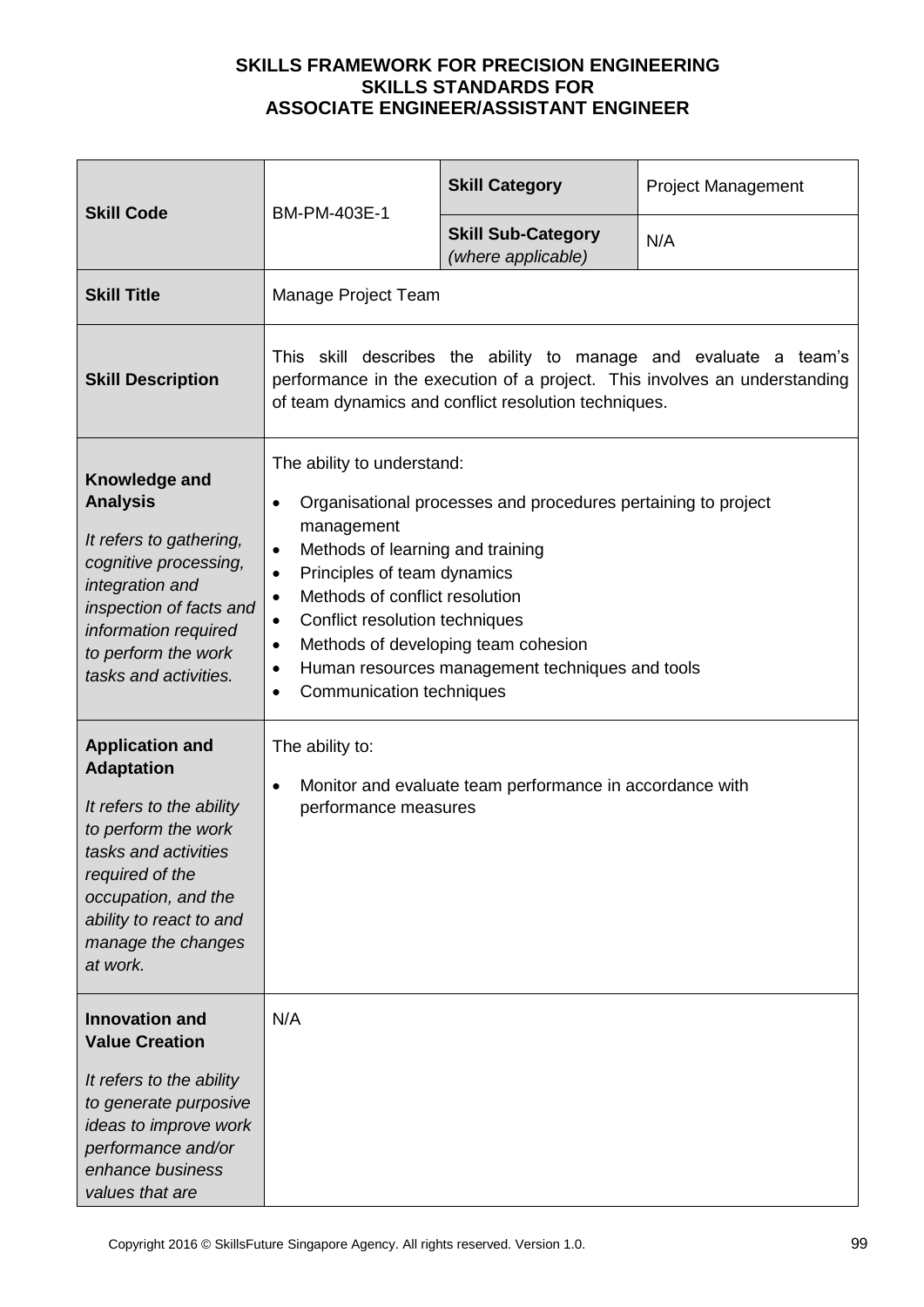| aligned to                                                                                                                                                                                                      |                                                                                                                                                                                                                                    |
|-----------------------------------------------------------------------------------------------------------------------------------------------------------------------------------------------------------------|------------------------------------------------------------------------------------------------------------------------------------------------------------------------------------------------------------------------------------|
| organisational                                                                                                                                                                                                  |                                                                                                                                                                                                                                    |
|                                                                                                                                                                                                                 |                                                                                                                                                                                                                                    |
| <b>Social Intelligence</b><br>and Ethics<br>It refers to the ability<br>to use affective<br>factors in leadership,<br>relationship and<br>diversity management<br>guided by<br>professional codes of<br>ethics. | The ability to:<br>Communicate information to team members in accordance with<br>$\bullet$<br>organisational and project requirements<br>Monitor and manage team dynamics to ensure effective execution of<br>$\bullet$<br>project |
| <b>Learning to Learn</b>                                                                                                                                                                                        | The ability to:                                                                                                                                                                                                                    |
| It refers to the ability<br>to develop and<br>improve one's self<br>within and outside of<br>one's area of work.                                                                                                | Implement training and development for project team to meet project<br>$\bullet$<br>specifications                                                                                                                                 |
| <b>Range of</b><br><b>Application</b>                                                                                                                                                                           | N/A                                                                                                                                                                                                                                |
| (where applicable)                                                                                                                                                                                              |                                                                                                                                                                                                                                    |
| It refers to the critical<br>circumstances and<br>contexts that the skill<br>may be demonstrated.                                                                                                               |                                                                                                                                                                                                                                    |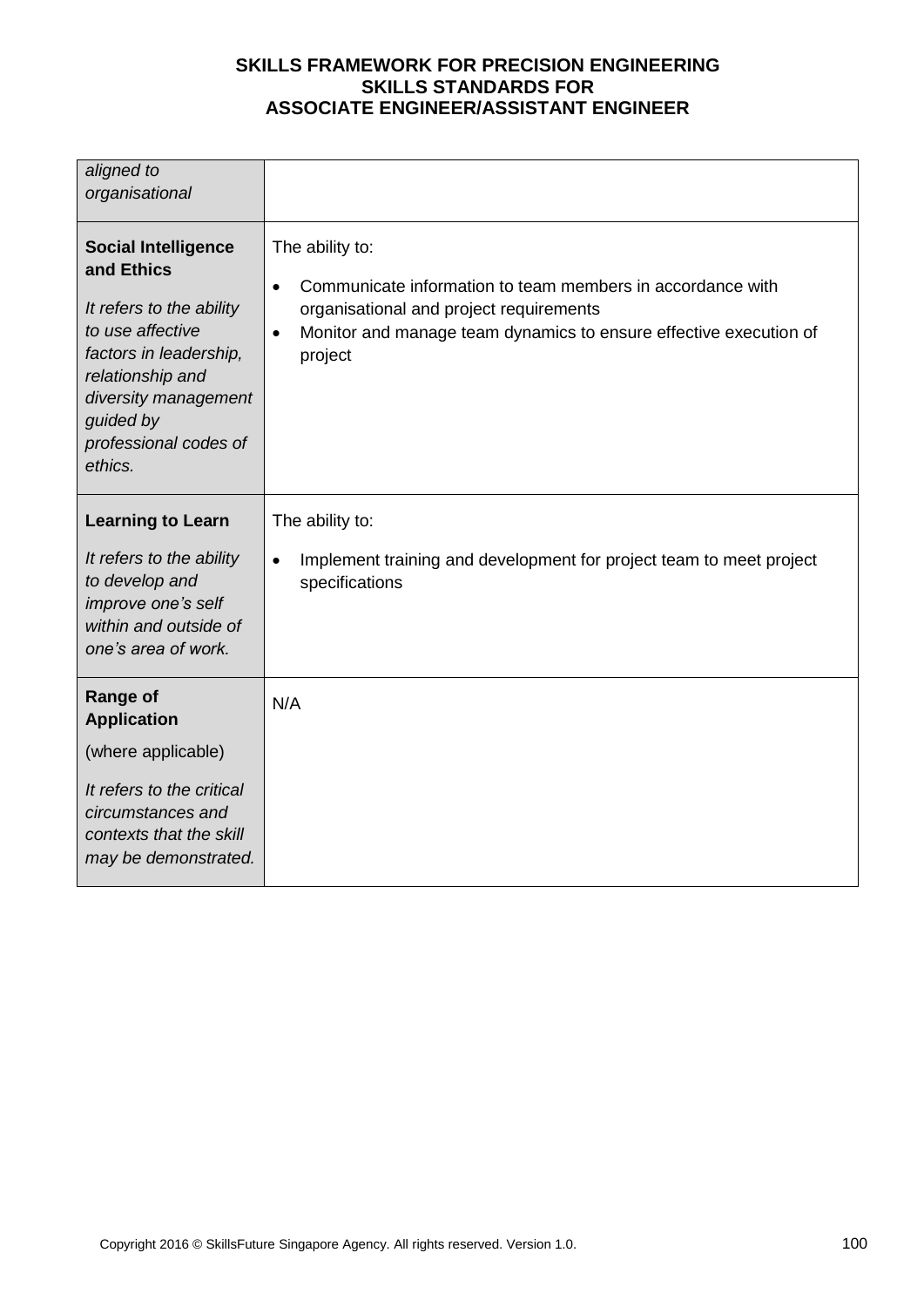| <b>Skill Code</b>                                                                                                                                                                                                             |                                                                                                                                                                                                                                                              | <b>Skill Category</b>                                              | <b>Project Management</b> |
|-------------------------------------------------------------------------------------------------------------------------------------------------------------------------------------------------------------------------------|--------------------------------------------------------------------------------------------------------------------------------------------------------------------------------------------------------------------------------------------------------------|--------------------------------------------------------------------|---------------------------|
|                                                                                                                                                                                                                               | BM-PM-405E-1                                                                                                                                                                                                                                                 | <b>Skill Sub-Category</b><br>(where applicable)                    | N/A                       |
| <b>Skill Title</b>                                                                                                                                                                                                            | <b>Manage Project Resources</b>                                                                                                                                                                                                                              |                                                                    |                           |
| <b>Skill Description</b>                                                                                                                                                                                                      | This skill describes the ability to allocate, monitor and re-allocate project<br>resources in accordance with project requirements.<br>This involves an<br>understanding of cost management and estimation techniques.                                       |                                                                    |                           |
| Knowledge and<br><b>Analysis</b><br>It refers to gathering,<br>cognitive processing,<br>integration and<br>inspection of facts<br>and information<br>required to perform<br>the work tasks and<br>activities.                 | The ability to understand:<br>Standard project organisation and structure<br>$\bullet$<br>Human resources management techniques and tools<br>$\bullet$<br>Cost management and estimation techniques                                                          |                                                                    |                           |
| <b>Application and</b><br><b>Adaptation</b><br>It refers to the ability<br>to perform the work<br>tasks and activities<br>required of the<br>occupation, and the<br>ability to react to and<br>manage the changes<br>at work. | The ability to:<br>Determine resource needs in accordance with project requirements<br>$\bullet$<br>Acquire and allocate project resources through various organisational<br>channels<br>Re-allocate resources where applicable to meet project requirements |                                                                    |                           |
| <b>Innovation and</b><br><b>Value Creation</b><br>It refers to the ability<br>to generate purposive<br>ideas to improve work<br>performance and/or<br>enhance business<br>values that are                                     | The ability to:<br>project                                                                                                                                                                                                                                   | Monitor and review resource usage to ensure effective execution of |                           |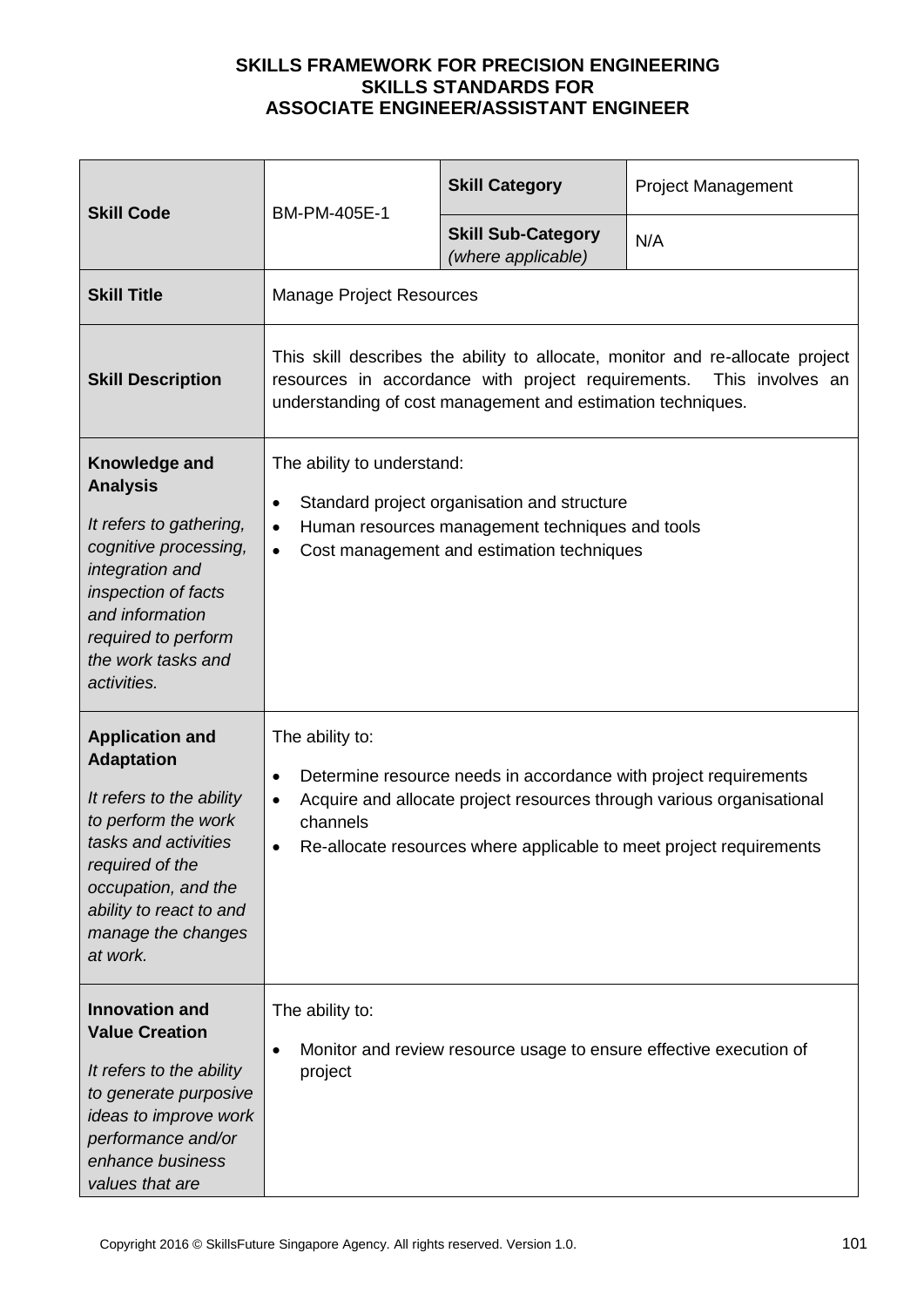| aligned to<br>organisational                                                                                     |     |
|------------------------------------------------------------------------------------------------------------------|-----|
|                                                                                                                  |     |
| <b>Social Intelligence</b><br>and Ethics<br>It refers to the ability                                             | N/A |
| to use affective<br>factors in leadership,<br>relationship and<br>diversity management                           |     |
| guided by<br>professional codes of<br>ethics.                                                                    |     |
| <b>Learning to Learn</b>                                                                                         | N/A |
| It refers to the ability<br>to develop and<br>improve one's self<br>within and outside of<br>one's area of work. |     |
| <b>Range of</b><br><b>Application</b>                                                                            | N/A |
| (where applicable)                                                                                               |     |
| It refers to the critical<br>circumstances and<br>contexts that the skill<br>may be<br>demonstrated.             |     |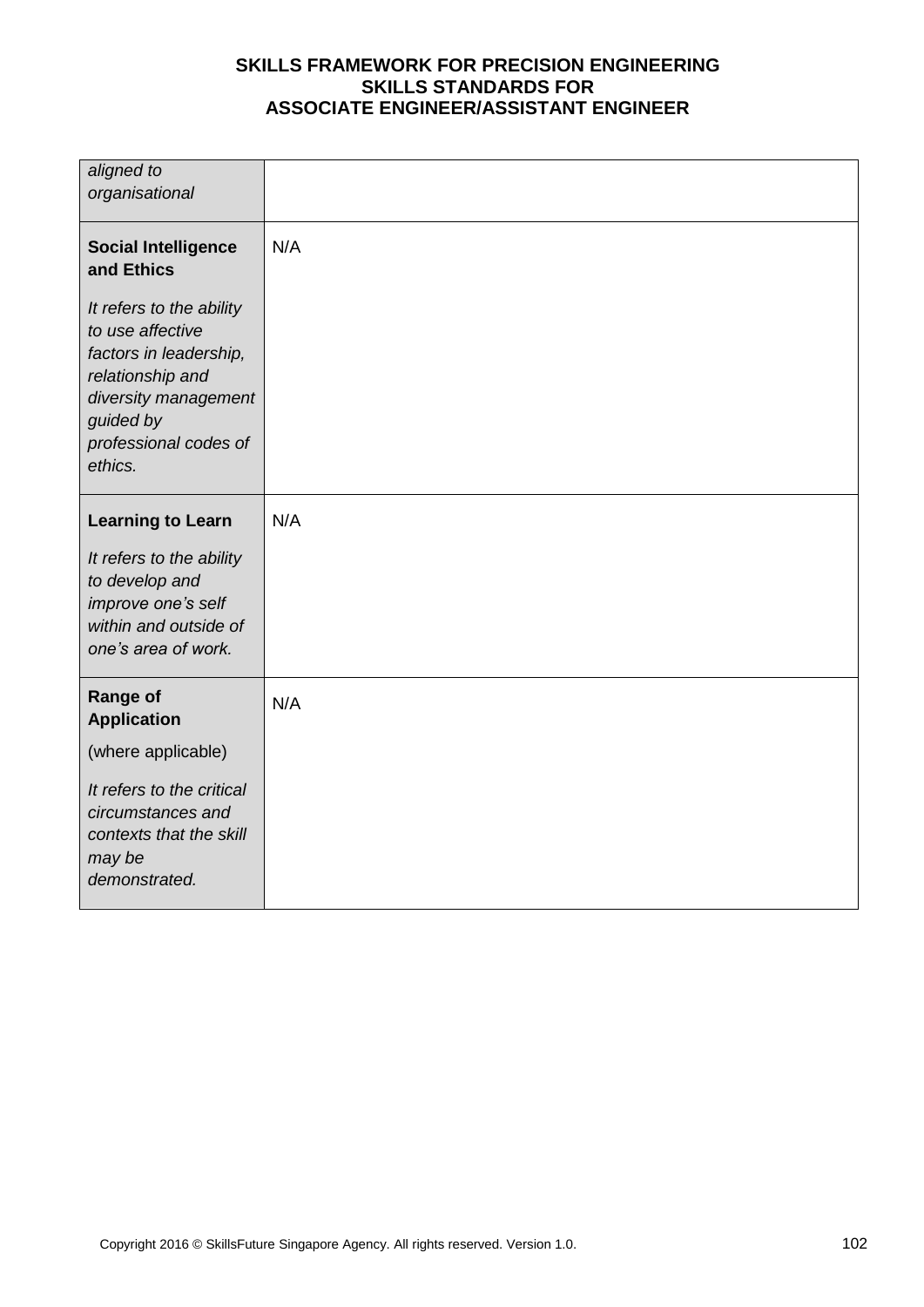| <b>Skill Code</b><br>BM-PM-406E-1                                                                                                                                                                                             |                                                                                                                                                                                                                                                                                                                                                                                            | <b>Skill Category</b>                           | <b>Project Management</b> |
|-------------------------------------------------------------------------------------------------------------------------------------------------------------------------------------------------------------------------------|--------------------------------------------------------------------------------------------------------------------------------------------------------------------------------------------------------------------------------------------------------------------------------------------------------------------------------------------------------------------------------------------|-------------------------------------------------|---------------------------|
|                                                                                                                                                                                                                               |                                                                                                                                                                                                                                                                                                                                                                                            | <b>Skill Sub-Category</b><br>(where applicable) | N/A                       |
| <b>Skill Title</b>                                                                                                                                                                                                            | Manage Project Procurement                                                                                                                                                                                                                                                                                                                                                                 |                                                 |                           |
| <b>Skill Description</b>                                                                                                                                                                                                      | This skill describes the ability to develop a procurement plan based on the<br>projects' needs. This includes managing procurement activities and<br>ensuring adherence to legal to organisational requirements.                                                                                                                                                                           |                                                 |                           |
| Knowledge and<br><b>Analysis</b><br>It refers to gathering,<br>cognitive processing,<br>integration and<br>inspection of facts<br>and information<br>required to perform<br>the work tasks and<br>activities.                 | The ability to understand:<br>Relevant stakeholders<br><b>Negotiation techniques</b><br>$\bullet$<br>Process of developing project procurement specifications<br>$\bullet$                                                                                                                                                                                                                 |                                                 |                           |
| <b>Application and</b><br><b>Adaptation</b><br>It refers to the ability<br>to perform the work<br>tasks and activities<br>required of the<br>occupation, and the<br>ability to react to and<br>manage the changes<br>at work. | The ability to:<br>Develop procurement plan based on project procurement needs<br>$\bullet$<br>Utilise procurement processes to ensure adherence to legal and<br>$\bullet$<br>organisational requirements<br>Manage suppliers / vendors to ensure delivery of products / services<br>specified in procurement documentation<br>Manage procurement activities to minimise risk<br>$\bullet$ |                                                 |                           |
| <b>Innovation and</b><br><b>Value Creation</b><br>It refers to the ability<br>to generate purposive<br>ideas to improve work<br>performance and/or<br>enhance business<br>values that are                                     | The ability to:<br>Determine processes for monitoring and evaluating procurement related<br>to the project                                                                                                                                                                                                                                                                                 |                                                 |                           |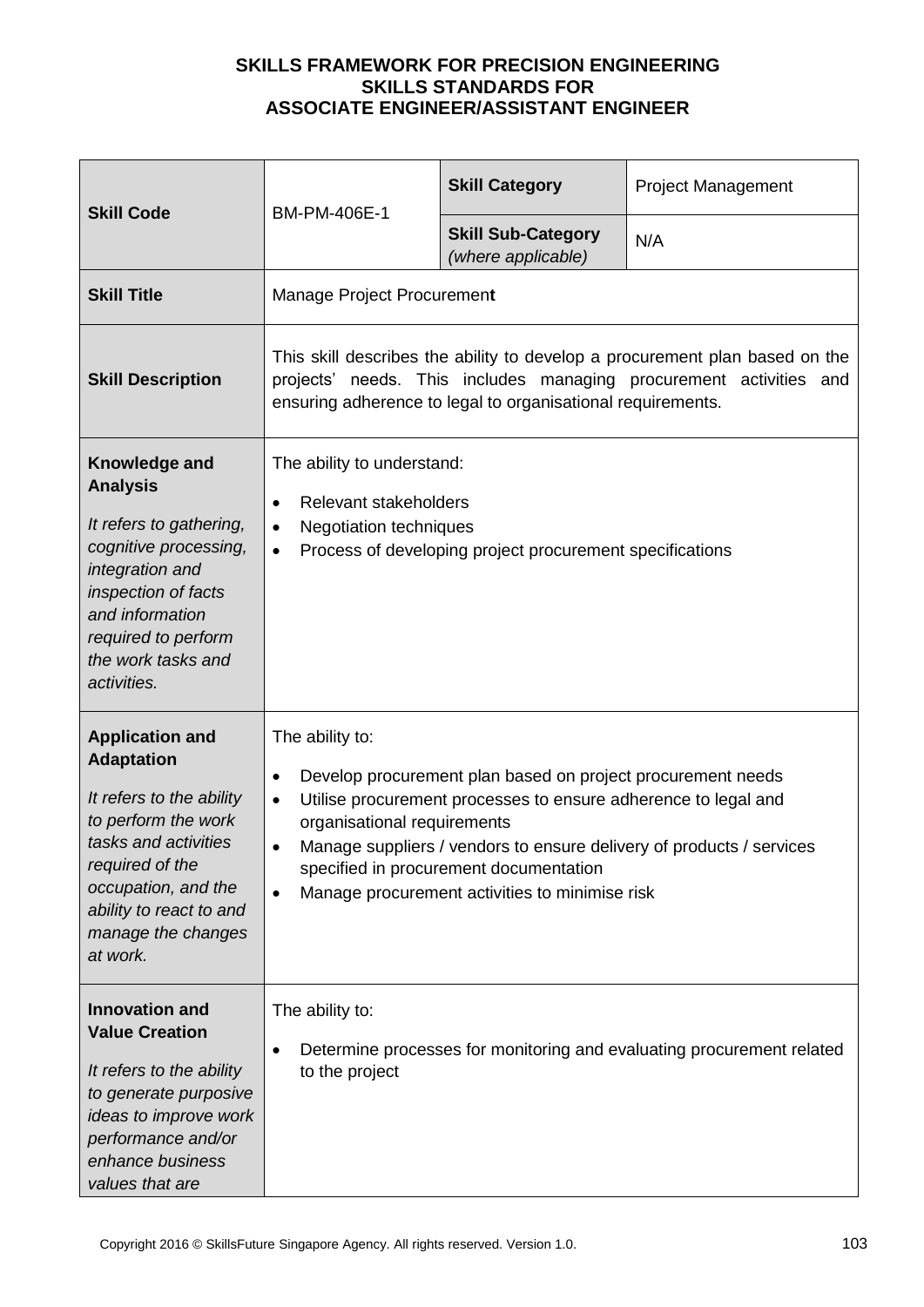| aligned to<br>organisational                                                                                                                                                                                    |                                                                                                                                                                                                 |
|-----------------------------------------------------------------------------------------------------------------------------------------------------------------------------------------------------------------|-------------------------------------------------------------------------------------------------------------------------------------------------------------------------------------------------|
| <b>Social Intelligence</b><br>and Ethics<br>It refers to the ability<br>to use affective<br>factors in leadership,<br>relationship and<br>diversity management<br>guided by<br>professional codes of<br>ethics. | The ability to:<br>Negotiate with suppliers / vendors to clarify expectations and terms and<br>$\bullet$<br>conditions<br>Communicate procurement arrangements to key stakeholders<br>$\bullet$ |
| <b>Learning to Learn</b><br>It refers to the ability<br>to develop and<br>improve one's self<br>within and outside of<br>one's area of work.                                                                    | N/A                                                                                                                                                                                             |
| <b>Range of</b><br><b>Application</b><br>(where applicable)<br>It refers to the critical<br>circumstances and<br>contexts that the skill<br>may be<br>demonstrated.                                             | N/A                                                                                                                                                                                             |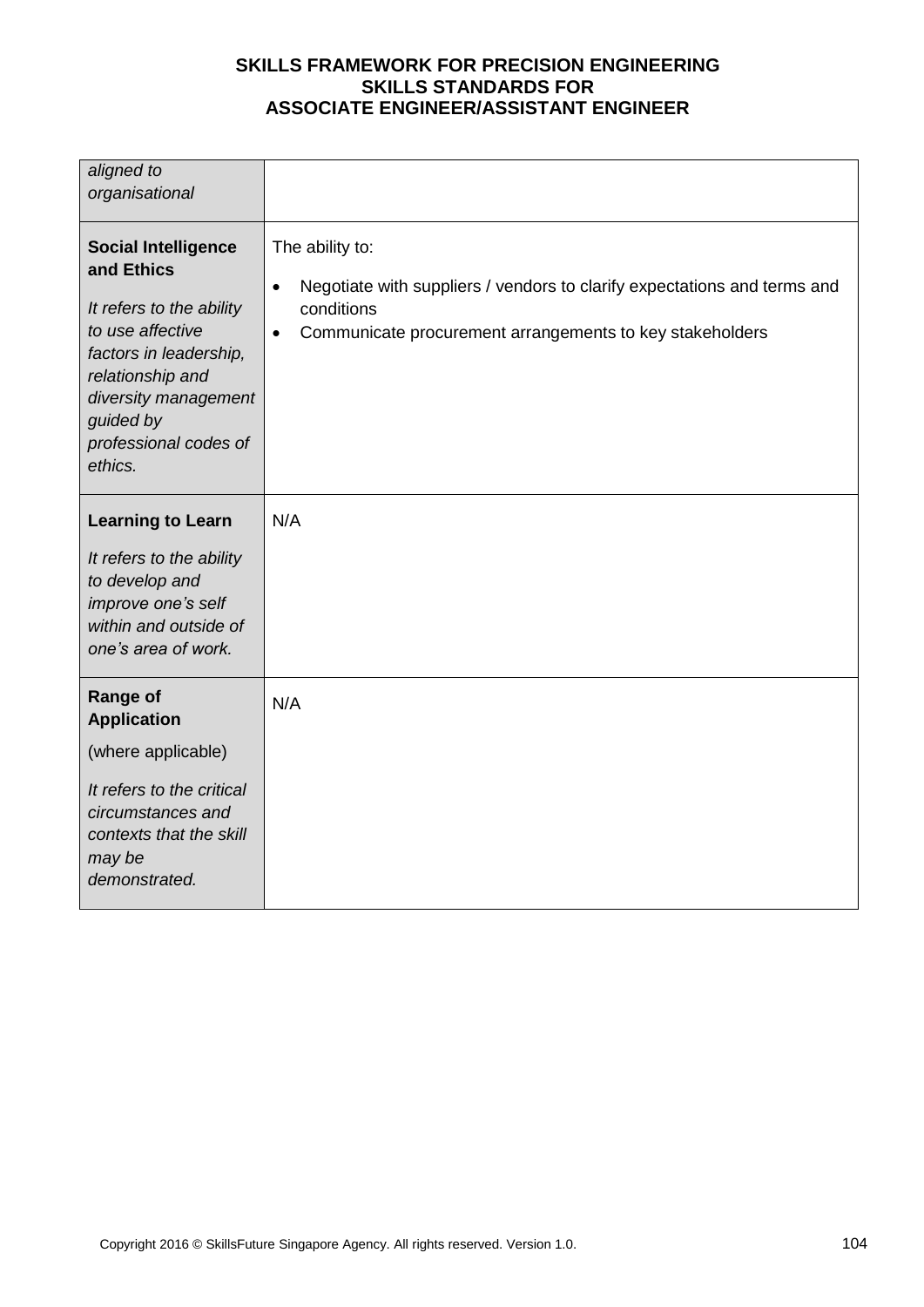| <b>Skill Code</b>                                                                                                                                                                                                             | BM-PM-407E-1                                                                                                                                                                                                                                                                                                                          | <b>Skill Category</b>                           | <b>Project Management</b> |
|-------------------------------------------------------------------------------------------------------------------------------------------------------------------------------------------------------------------------------|---------------------------------------------------------------------------------------------------------------------------------------------------------------------------------------------------------------------------------------------------------------------------------------------------------------------------------------|-------------------------------------------------|---------------------------|
|                                                                                                                                                                                                                               |                                                                                                                                                                                                                                                                                                                                       | <b>Skill Sub-Category</b><br>(where applicable) | N/A                       |
| <b>Skill Title</b>                                                                                                                                                                                                            | <b>Manage Project Costs</b>                                                                                                                                                                                                                                                                                                           |                                                 |                           |
| <b>Skill Description</b>                                                                                                                                                                                                      | This skill describes the ability to manage and monitor project costs to ensure<br>achieved.<br>objectives are<br><b>This</b><br>organisational<br>includes<br>having<br>an<br>understanding of cost management and estimation techniques.                                                                                             |                                                 |                           |
| Knowledge and<br><b>Analysis</b><br>It refers to gathering,<br>cognitive processing,<br>integration and<br>inspection of facts<br>and information<br>required to perform<br>the work tasks and<br>activities.                 | The ability to understand:<br>Cost management and estimation techniques<br>$\bullet$<br>Triple constraints and their impact on project management<br>$\bullet$<br>Methods to measure costs<br>$\bullet$<br>Potential cost management issues<br>$\bullet$                                                                              |                                                 |                           |
| <b>Application and</b><br><b>Adaptation</b><br>It refers to the ability<br>to perform the work<br>tasks and activities<br>required of the<br>occupation, and the<br>ability to react to and<br>manage the changes<br>at work. | The ability to:<br>Develop project budget in accordance with project specifications and<br>$\bullet$<br>organisational costing policies<br>Monitor project costs to ensure project objectives are achieved<br>$\bullet$<br>throughout the project life cycle<br>Manage project costs to ensure organisational objectives are achieved |                                                 |                           |
| <b>Innovation and</b><br><b>Value Creation</b><br>It refers to the ability<br>to generate purposive<br>ideas to improve work<br>performance and/or<br>enhance business<br>values that are                                     | N/A                                                                                                                                                                                                                                                                                                                                   |                                                 |                           |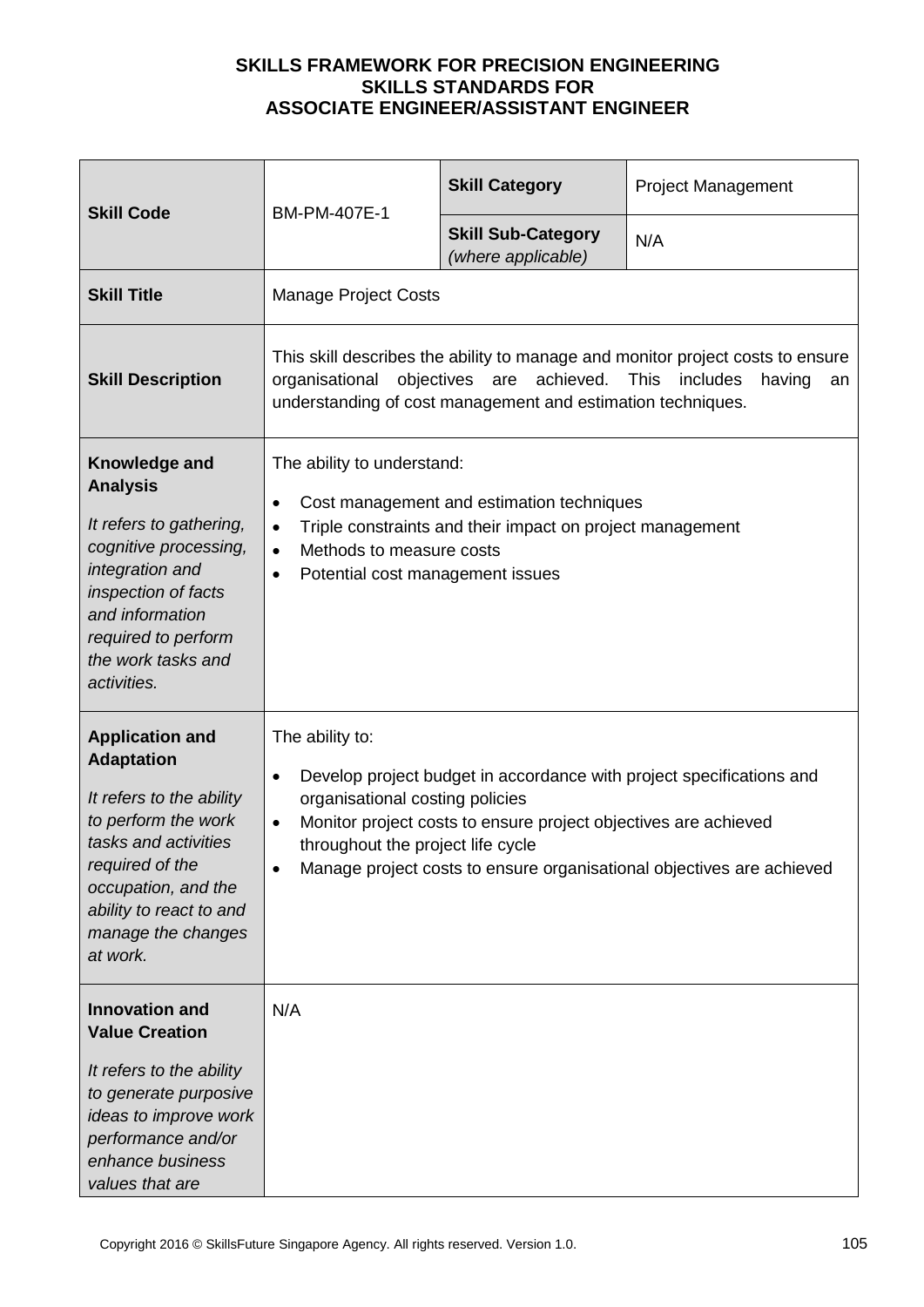| aligned to<br>organisational                                                                                                                                                                                    |                                                                   |
|-----------------------------------------------------------------------------------------------------------------------------------------------------------------------------------------------------------------|-------------------------------------------------------------------|
| <b>Social Intelligence</b><br>and Ethics<br>It refers to the ability<br>to use affective<br>factors in leadership,<br>relationship and<br>diversity management<br>guided by<br>professional codes of<br>ethics. | The ability to:<br>Communicate cost management plans<br>$\bullet$ |
| <b>Learning to Learn</b><br>It refers to the ability<br>to develop and<br>improve one's self<br>within and outside of<br>one's area of work.                                                                    | N/A                                                               |
| <b>Range of</b><br><b>Application</b><br>(where applicable)<br>It refers to the critical<br>circumstances and<br>contexts that the skill<br>may be<br>demonstrated.                                             | N/A                                                               |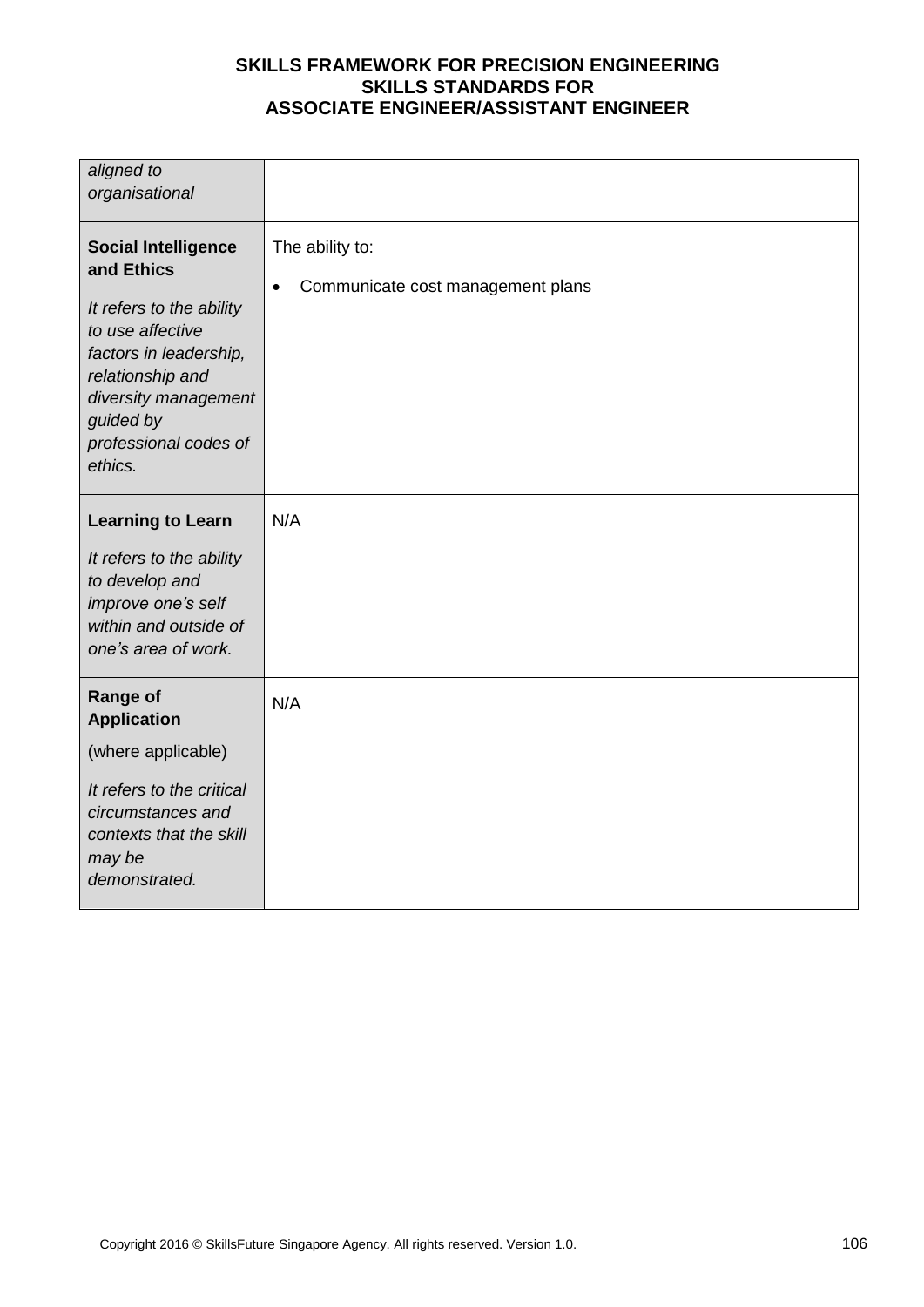| BM-PM-408E-1<br><b>Skill Code</b>                                                                                                                                                                                             |                                                                                                                                                                                                                                                                                                                        | <b>Skill Category</b>                           | <b>Project Management</b> |
|-------------------------------------------------------------------------------------------------------------------------------------------------------------------------------------------------------------------------------|------------------------------------------------------------------------------------------------------------------------------------------------------------------------------------------------------------------------------------------------------------------------------------------------------------------------|-------------------------------------------------|---------------------------|
|                                                                                                                                                                                                                               |                                                                                                                                                                                                                                                                                                                        | <b>Skill Sub-Category</b><br>(where applicable) | N/A                       |
| <b>Skill Title</b>                                                                                                                                                                                                            | Manage Project Timeline                                                                                                                                                                                                                                                                                                |                                                 |                           |
| <b>Skill Description</b>                                                                                                                                                                                                      | This skill describes the ability to manage a project schedule to ensure<br>project objectives are met. This involves understanding project constraints<br>and the use of time management techniques.                                                                                                                   |                                                 |                           |
| Knowledge and<br><b>Analysis</b><br>It refers to gathering,<br>cognitive processing,<br>integration and<br>inspection of facts<br>and information<br>required to perform<br>the work tasks and<br>activities.                 | The ability to understand:<br>Time management techniques and issues<br>Triple constraints and their impact on project management                                                                                                                                                                                       |                                                 |                           |
| <b>Application and</b><br><b>Adaptation</b><br>It refers to the ability<br>to perform the work<br>tasks and activities<br>required of the<br>occupation, and the<br>ability to react to and<br>manage the changes<br>at work. | The ability to:<br>Assess project time constraints in order to sequence tasks accordingly<br>$\bullet$<br>Develop project schedule to guide time management of the project<br>$\bullet$<br>Implement and manage project schedule to ensure project objectives<br>$\bullet$<br>are met within the stipulated time frame |                                                 |                           |
| <b>Innovation and</b><br><b>Value Creation</b><br>It refers to the ability<br>to generate purposive<br>ideas to improve work<br>performance and/or<br>enhance business<br>values that are                                     | N/A                                                                                                                                                                                                                                                                                                                    |                                                 |                           |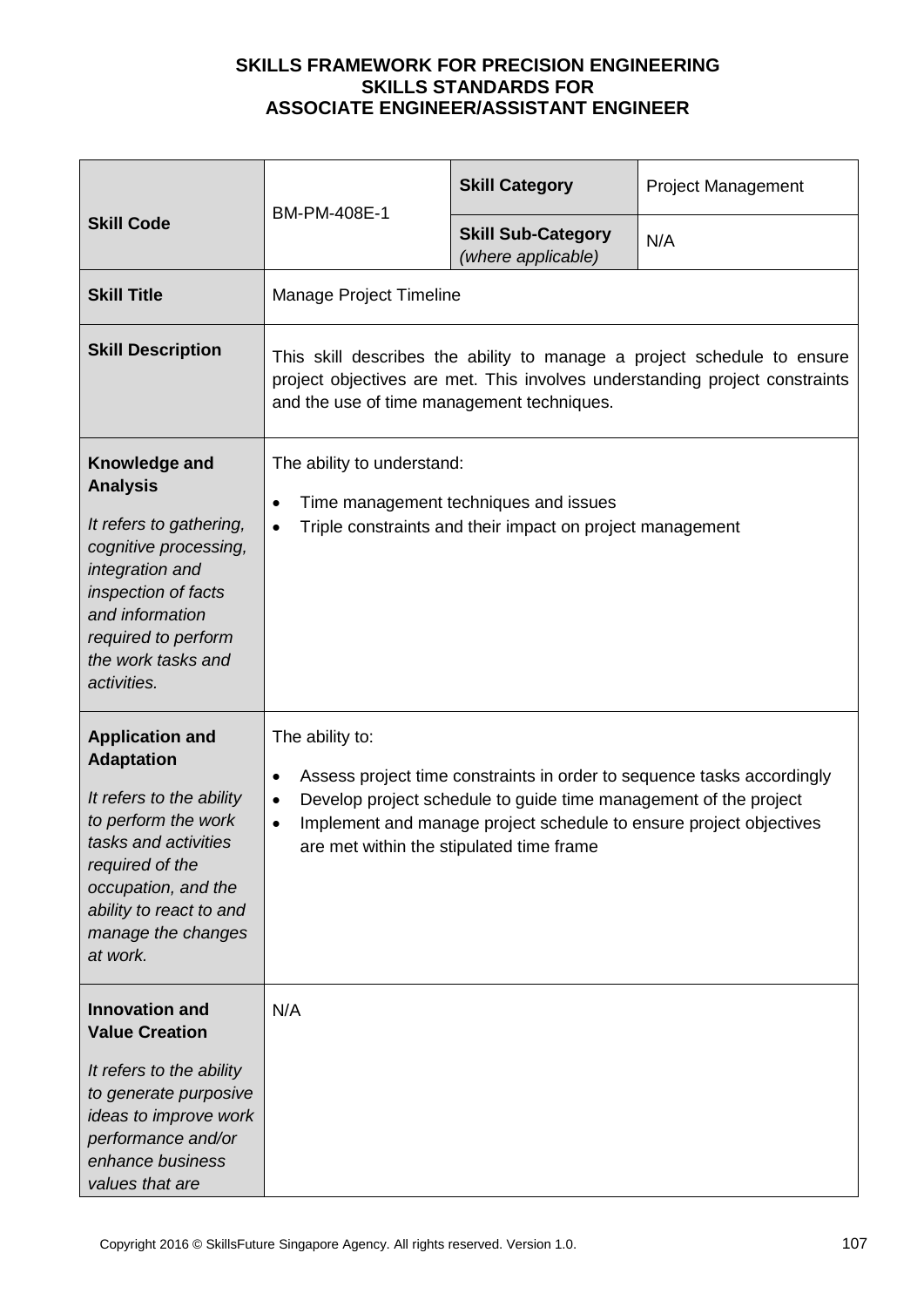| aligned to<br>organisational                                                                                                                                                                                    |                                                                                                                                                                                                  |
|-----------------------------------------------------------------------------------------------------------------------------------------------------------------------------------------------------------------|--------------------------------------------------------------------------------------------------------------------------------------------------------------------------------------------------|
| <b>Social Intelligence</b><br>and Ethics<br>It refers to the ability<br>to use affective<br>factors in leadership,<br>relationship and<br>diversity management<br>guided by<br>professional codes of<br>ethics. | The ability to:<br>Liaise with stakeholders on project schedule<br>$\bullet$<br>Ensure team members and stakeholders are clear on project objectives,<br>$\bullet$<br>deliverables and deadlines |
| <b>Learning to Learn</b><br>It refers to the ability<br>to develop and<br>improve one's self<br>within and outside of<br>one's area of work.                                                                    | The ability to:<br>Incorporate past experience when developing project schedule<br>$\bullet$                                                                                                     |
| <b>Range of</b><br><b>Application</b><br>(where applicable)<br>It refers to the critical<br>circumstances and<br>contexts that the skill<br>may be<br>demonstrated.                                             | N/A                                                                                                                                                                                              |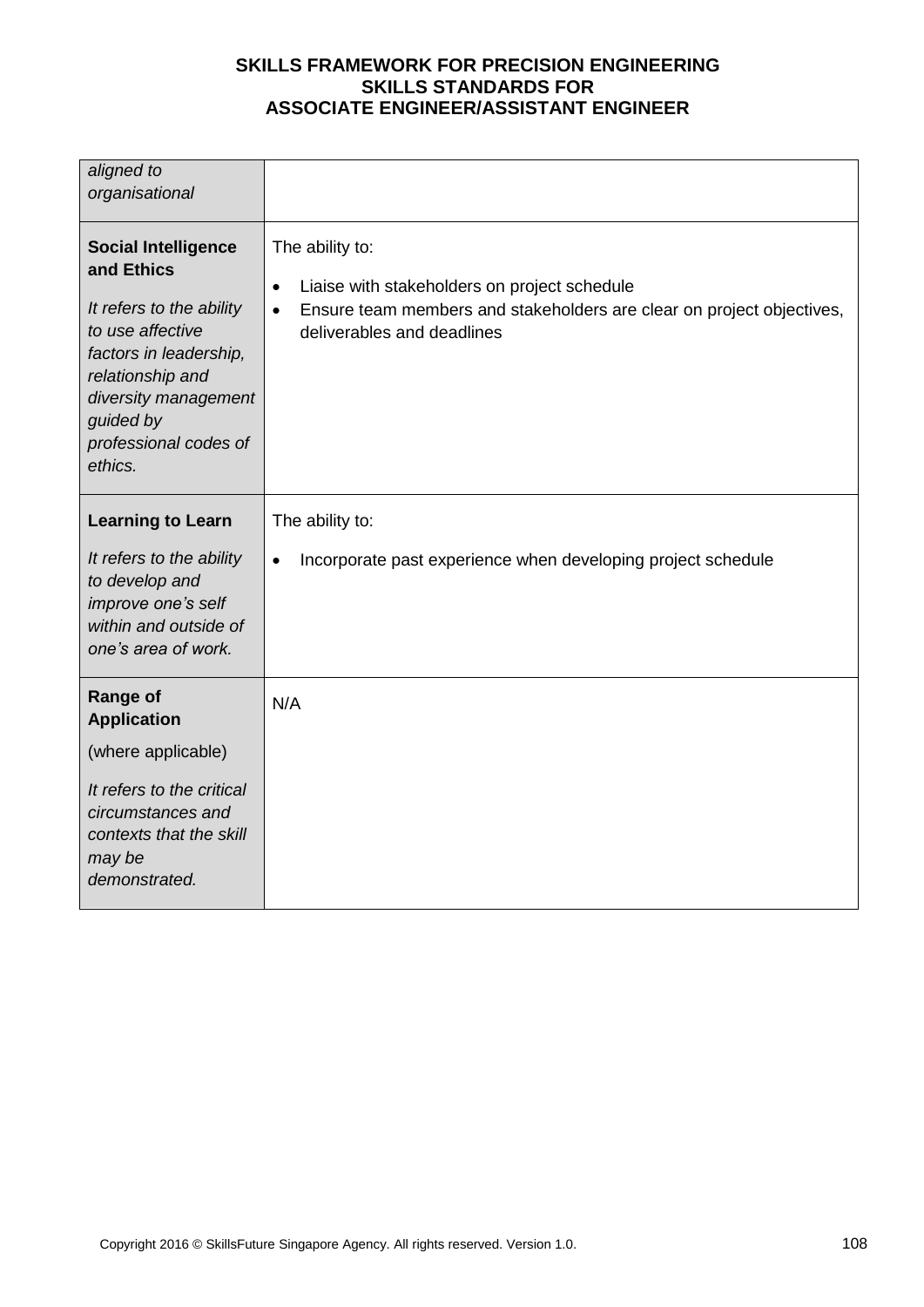| <b>Skill Code</b><br>BM-PM-409E-1                                                                                                                                                                                             |                                                                                                                                                                                                                                                                                                                                                                                                                                                                                                       | <b>Skill Category</b>                             | <b>Project Management</b> |
|-------------------------------------------------------------------------------------------------------------------------------------------------------------------------------------------------------------------------------|-------------------------------------------------------------------------------------------------------------------------------------------------------------------------------------------------------------------------------------------------------------------------------------------------------------------------------------------------------------------------------------------------------------------------------------------------------------------------------------------------------|---------------------------------------------------|---------------------------|
|                                                                                                                                                                                                                               | <b>Skill Sub-Category</b><br>(where applicable)                                                                                                                                                                                                                                                                                                                                                                                                                                                       | N/A                                               |                           |
| <b>Skill Title</b>                                                                                                                                                                                                            | <b>Manage Project Quality</b>                                                                                                                                                                                                                                                                                                                                                                                                                                                                         |                                                   |                           |
| <b>Skill Description</b>                                                                                                                                                                                                      | This skill describes the ability to develop a quality management plan using<br>quality management methods, tools and techniques.<br>This includes<br>evaluating and approving project deliverables and identifying opportunities<br>to improve project quality.                                                                                                                                                                                                                                       |                                                   |                           |
| Knowledge and<br><b>Analysis</b><br>It refers to gathering,<br>cognitive processing,<br>integration and<br>inspection of facts<br>and information<br>required to perform<br>the work tasks and<br>activities.                 | The ability to understand:<br>Objectives of quality management<br>Quality management methods, tools and techniques                                                                                                                                                                                                                                                                                                                                                                                    |                                                   |                           |
| <b>Application and</b><br><b>Adaptation</b><br>It refers to the ability<br>to perform the work<br>tasks and activities<br>required of the<br>occupation, and the<br>ability to react to and<br>manage the changes<br>at work. | The ability to:<br>Determine project quality assurance needs in accordance with project<br>$\bullet$<br>specifications and organisational quality management policies<br>Develop quality management plan to define acceptable level of quality<br>for project deliverables<br>Establish and implement quality assurance processes to meet<br>$\bullet$<br>organisational guidelines and policies<br>Evaluate and approve project deliverables in accordance with project<br>$\bullet$<br>requirements |                                                   |                           |
| <b>Innovation and</b><br><b>Value Creation</b><br>It refers to the ability<br>to generate purposive<br>ideas to improve work<br>performance and/or<br>enhance business                                                        | The ability to:<br>$\bullet$                                                                                                                                                                                                                                                                                                                                                                                                                                                                          | Identify opportunities to improve project quality |                           |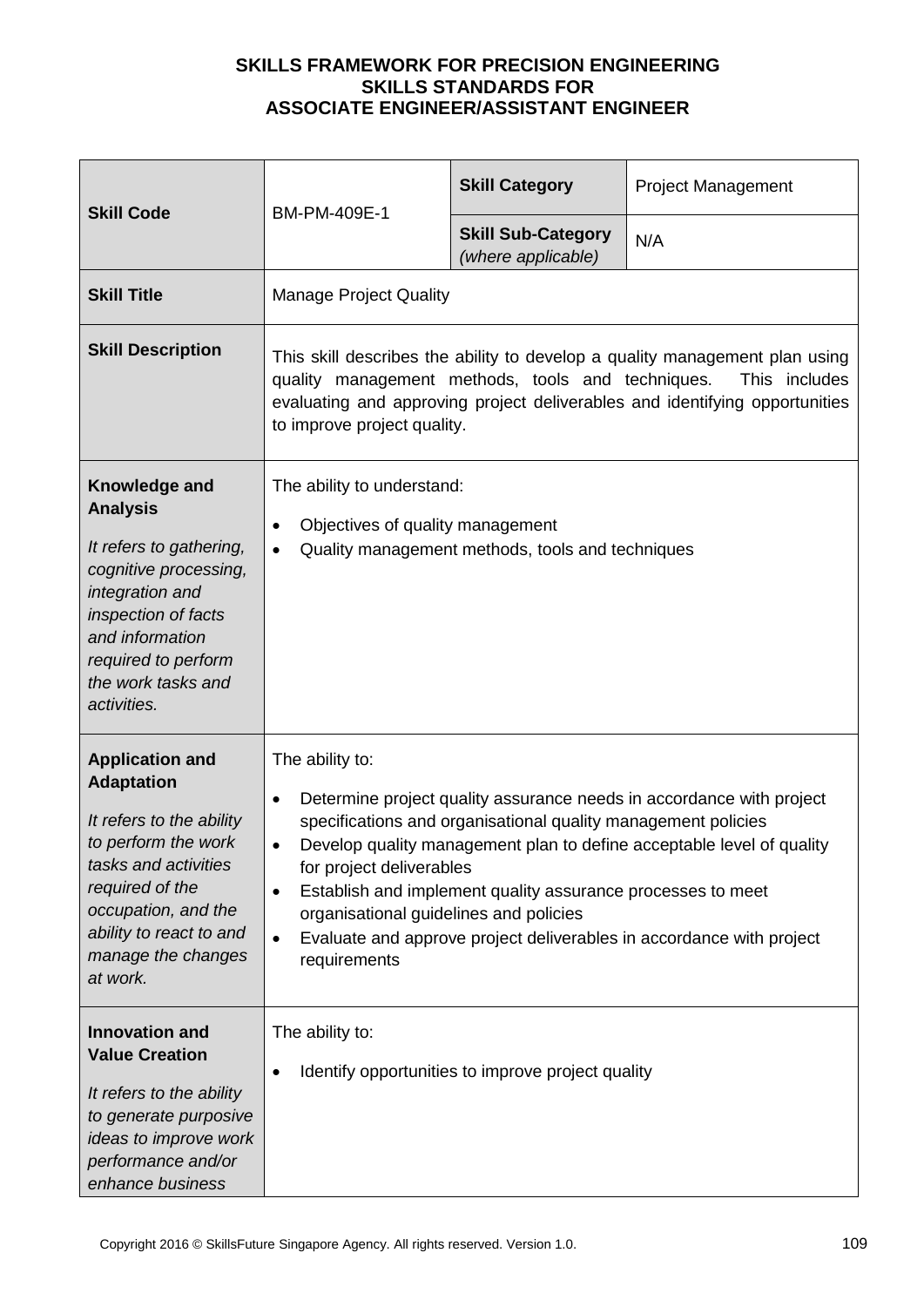| values that are<br>aligned to<br>organisational                                                                                                                                                                 |                                                                                                                                                                            |
|-----------------------------------------------------------------------------------------------------------------------------------------------------------------------------------------------------------------|----------------------------------------------------------------------------------------------------------------------------------------------------------------------------|
| <b>Social Intelligence</b><br>and Ethics<br>It refers to the ability<br>to use affective<br>factors in leadership,<br>relationship and<br>diversity management<br>guided by<br>professional codes of<br>ethics. | The ability to:<br>Seek stakeholders endorsement on quality criteria and requirements<br>$\bullet$<br>Communicate quality issues and outcomes to stakeholders<br>$\bullet$ |
| <b>Learning to Learn</b><br>It refers to the ability<br>to develop and<br>improve one's self<br>within and outside of<br>one's area of work.                                                                    | N/A                                                                                                                                                                        |
| <b>Range of</b><br><b>Application</b><br>(where applicable)<br>It refers to the critical<br>circumstances and<br>contexts that the skill<br>may be<br>demonstrated.                                             | N/A                                                                                                                                                                        |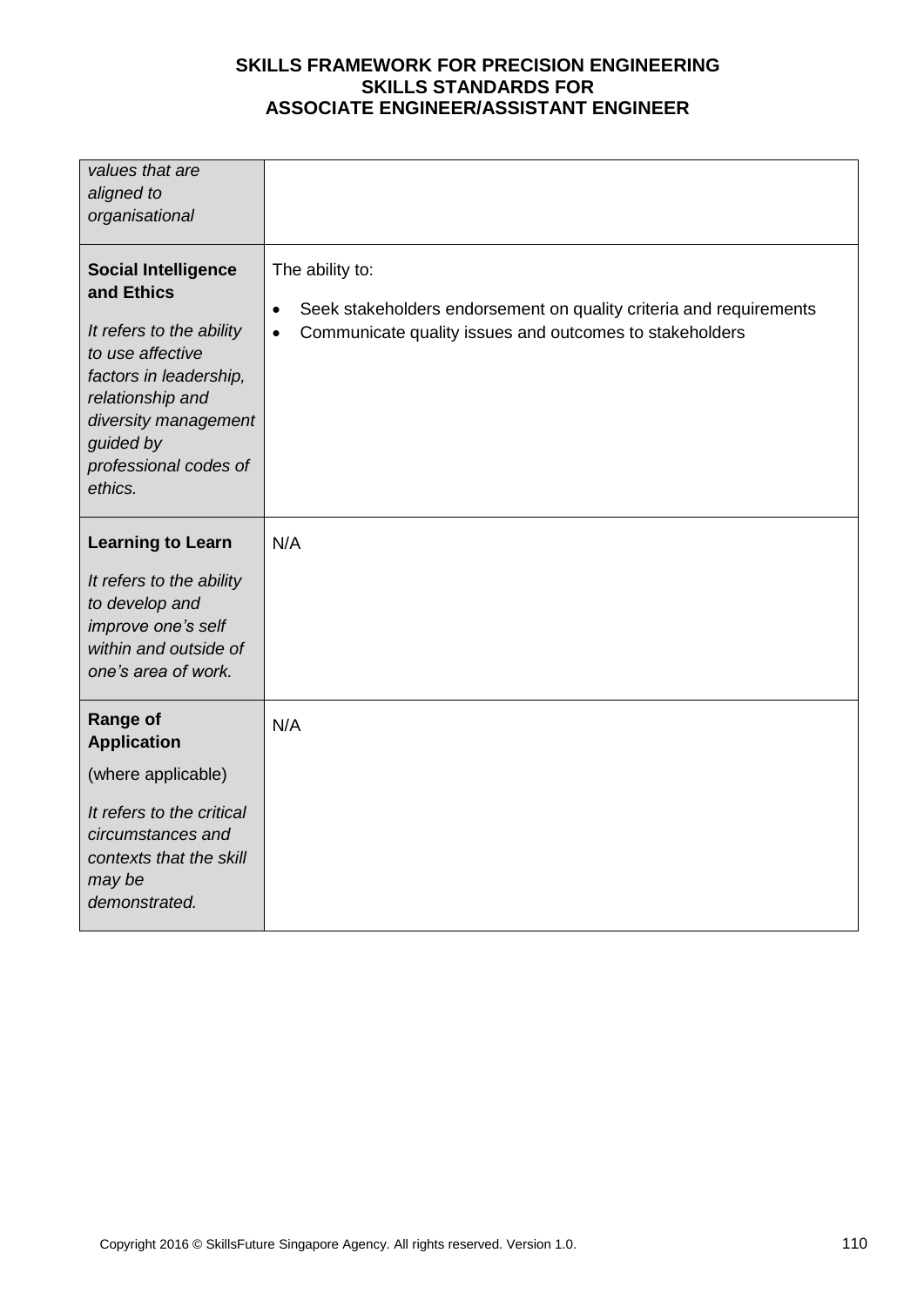| <b>Skill Code</b><br>BM-PM-410E-1                                                                                                                                                                                             |                                                                                                                                                                                                                                                                                                                                                       | <b>Skill Category</b> | <b>Project Management</b> |
|-------------------------------------------------------------------------------------------------------------------------------------------------------------------------------------------------------------------------------|-------------------------------------------------------------------------------------------------------------------------------------------------------------------------------------------------------------------------------------------------------------------------------------------------------------------------------------------------------|-----------------------|---------------------------|
|                                                                                                                                                                                                                               | <b>Skill Sub-Category</b><br>(where applicable)                                                                                                                                                                                                                                                                                                       | N/A                   |                           |
| <b>Skill Title</b>                                                                                                                                                                                                            | Manage Project Risk                                                                                                                                                                                                                                                                                                                                   |                       |                           |
| <b>Skill Description</b>                                                                                                                                                                                                      | This skill describes the ability to monitor and control project risks.<br><b>This</b><br>involves understanding the risk management framework and internal and<br>external factors that may affect a project plan.                                                                                                                                    |                       |                           |
| Knowledge and<br><b>Analysis</b><br>It refers to gathering,<br>cognitive processing,<br>integration and<br>inspection of facts<br>and information<br>required to perform<br>the work tasks and<br>activities.                 | The ability to understand:<br>Principles and objectives of risk and risk analysis<br>$\bullet$<br>Risk management framework<br>$\bullet$<br>Methods to perform basic risk assessment<br>$\bullet$<br>Methods to report risk assessment findings to management<br>$\bullet$<br>Internal and external factors that may affect project plan<br>$\bullet$ |                       |                           |
| <b>Application and</b><br><b>Adaptation</b><br>It refers to the ability<br>to perform the work<br>tasks and activities<br>required of the<br>occupation, and the<br>ability to react to and<br>manage the changes<br>at work. | The ability to:<br>Identify and analyse project risks in accordance with organisational risk<br>$\bullet$<br>policies<br>Monitor and control project risks to develop scenarios for variances and<br>$\bullet$<br>risk management plan                                                                                                                |                       |                           |
| <b>Innovation and</b><br><b>Value Creation</b><br>It refers to the ability<br>to generate purposive<br>ideas to improve work<br>performance and/or<br>enhance business<br>values that are                                     | N/A                                                                                                                                                                                                                                                                                                                                                   |                       |                           |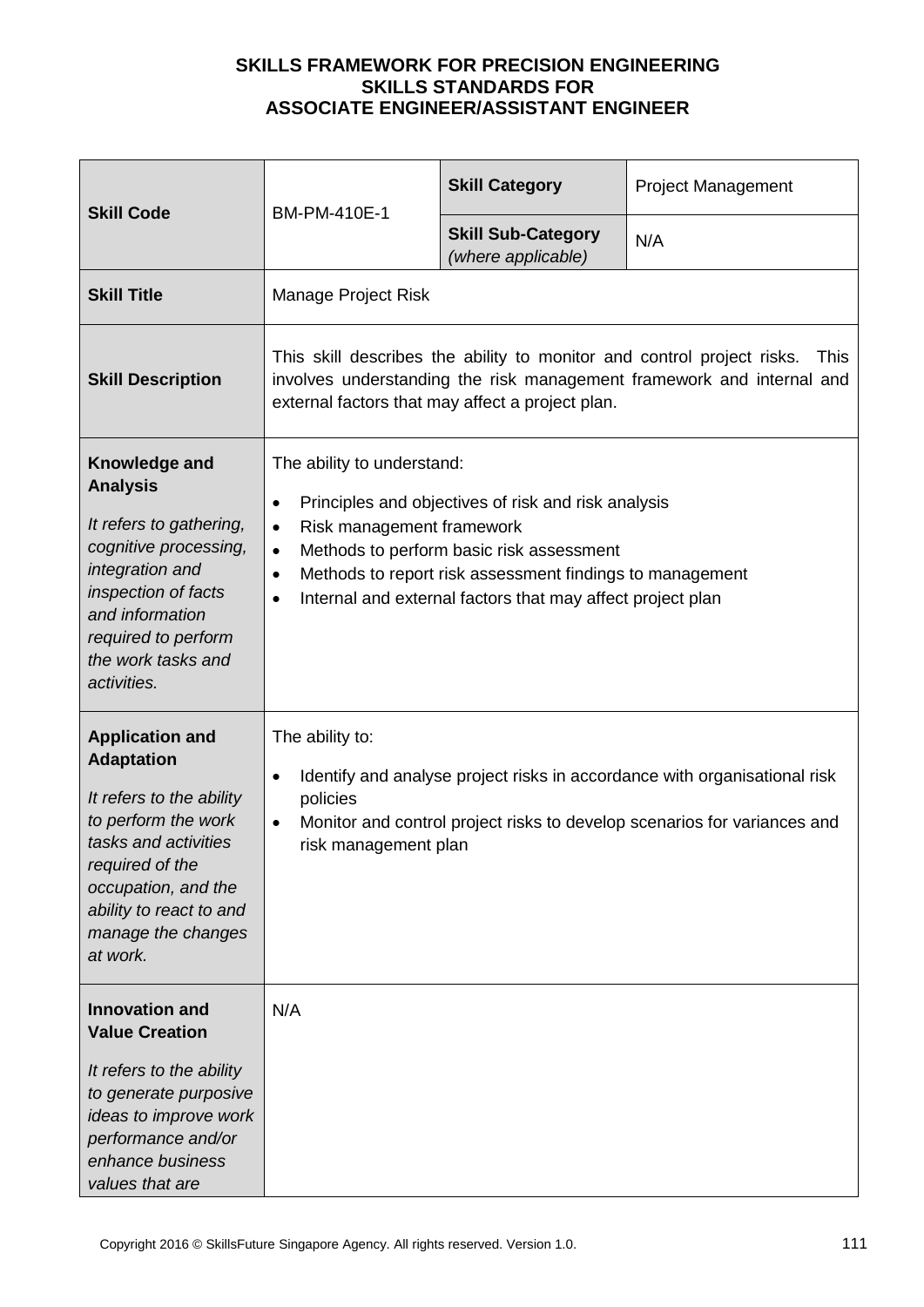| aligned to<br>organisational                                                                                                                                                                                    |                                                                                      |
|-----------------------------------------------------------------------------------------------------------------------------------------------------------------------------------------------------------------|--------------------------------------------------------------------------------------|
| <b>Social Intelligence</b><br>and Ethics<br>It refers to the ability<br>to use affective<br>factors in leadership,<br>relationship and<br>diversity management<br>guided by<br>professional codes of<br>ethics. | The ability to:<br>Recommend follow-up actions to relevant stakeholders<br>$\bullet$ |
| <b>Learning to Learn</b><br>It refers to the ability<br>to develop and<br>improve one's self<br>within and outside of<br>one's area of work.                                                                    | The ability to:<br>Monitor risks continually to respond to changes<br>$\bullet$      |
| <b>Range of</b><br><b>Application</b><br>(where applicable)<br>It refers to the critical<br>circumstances and<br>contexts that the skill<br>may be<br>demonstrated.                                             | N/A                                                                                  |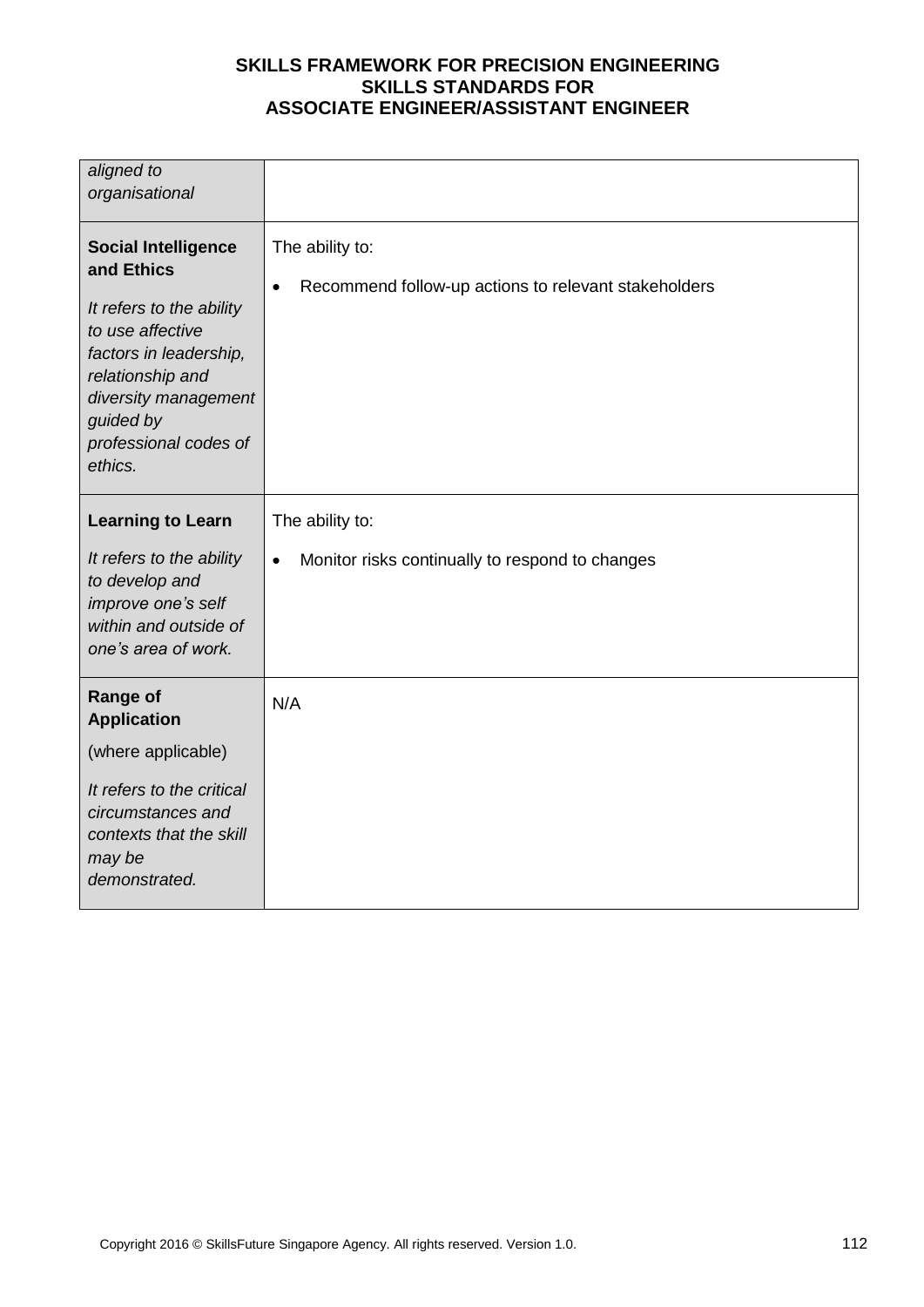| <b>Skill Code</b>                                                                                                                                                                                                             | PRE-SMA-4001-1                                                                                                                                                                                                                                                          | <b>Skill Category</b>                           | Sales and Marketing |
|-------------------------------------------------------------------------------------------------------------------------------------------------------------------------------------------------------------------------------|-------------------------------------------------------------------------------------------------------------------------------------------------------------------------------------------------------------------------------------------------------------------------|-------------------------------------------------|---------------------|
|                                                                                                                                                                                                                               |                                                                                                                                                                                                                                                                         | <b>Skill Sub-Category</b><br>(where applicable) | N/A                 |
| <b>Skill</b>                                                                                                                                                                                                                  | Understand Sales and Marketing in a Manufacturing Organisation                                                                                                                                                                                                          |                                                 |                     |
| <b>Skill Description</b>                                                                                                                                                                                                      | This skill describes the ability to understand the concept of sales and<br>marketing in a manufacturing organisation context. It also includes<br>identification of opportunities for competitive advantage and understanding<br>the marketing mix of the organisation. |                                                 |                     |
| Knowledge and<br><b>Analysis</b><br>It refers to gathering,<br>cognitive processing,<br>integration and<br>inspection of facts and<br>information required<br>to perform the work<br>tasks and activities.                    | The ability to understand:<br>Relevant industry and market practices and standards<br>Four marketing essential elements<br>$\bullet$<br>Organisations' marketing plans and competitive advantages<br>Workplace Safey and Health regulations<br>$\bullet$                |                                                 |                     |
| <b>Application and</b><br><b>Adaptation</b><br>It refers to the ability<br>to perform the work<br>tasks and activities<br>required of the<br>occupation, and the<br>ability to react to and<br>manage the changes<br>at work. | The ability to:<br>Identify the organisation's current and emerging competitors<br>Determine the marketing mix, in relation to the organisation's targeted<br>$\bullet$<br>competitive advantage                                                                        |                                                 |                     |
| <b>Innovation and</b><br><b>Value Creation</b><br>It refers to the ability<br>to generate purposive<br>ideas to improve work<br>performance and/or<br>enhance business<br>values that are<br>aligned to                       | The ability to:<br>Analyse the organisation's marketing plans to assess suitability in<br>supporting the organisation's competitive advantage                                                                                                                           |                                                 |                     |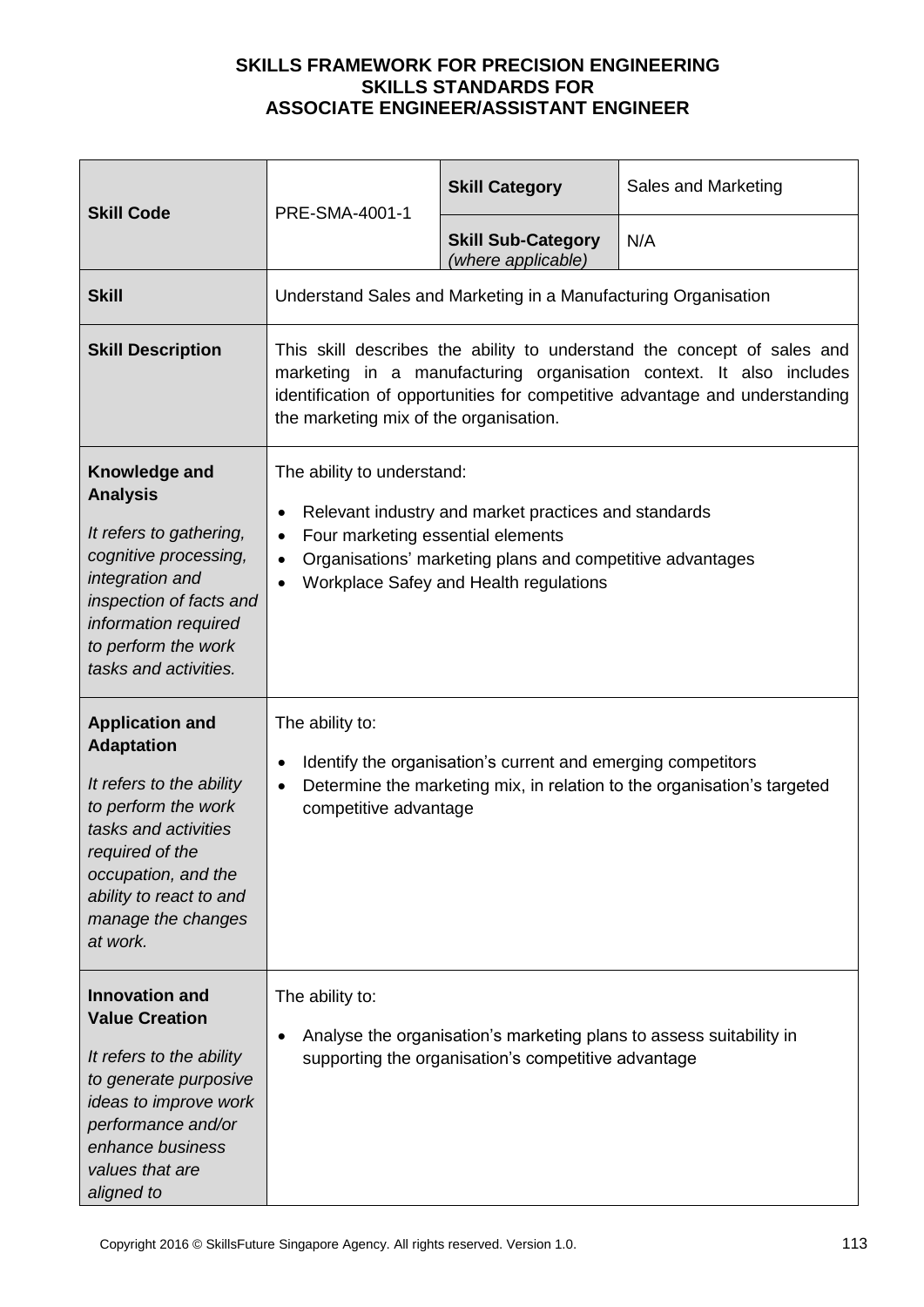| organisational                                                                                                                                                                                                  |                                                                                                                                                                                                                                                                                                                                                                                                                                                                                                                                                                                                                              |
|-----------------------------------------------------------------------------------------------------------------------------------------------------------------------------------------------------------------|------------------------------------------------------------------------------------------------------------------------------------------------------------------------------------------------------------------------------------------------------------------------------------------------------------------------------------------------------------------------------------------------------------------------------------------------------------------------------------------------------------------------------------------------------------------------------------------------------------------------------|
| <b>Social Intelligence</b><br>and Ethics<br>It refers to the ability<br>to use affective<br>factors in leadership,<br>relationship and<br>diversity management<br>guided by<br>professional codes of<br>ethics. | N/A                                                                                                                                                                                                                                                                                                                                                                                                                                                                                                                                                                                                                          |
| <b>Learning to Learn</b><br>It refers to the ability<br>to develop and<br>improve one's self<br>within and outside of<br>one's area of work.                                                                    | The ability to:<br>Analyse data and emerging trends through market research to<br>$\bullet$<br>understand the organisation's market potential                                                                                                                                                                                                                                                                                                                                                                                                                                                                                |
| <b>Range of</b><br><b>Application</b><br>(where applicable)<br>It refers to the critical<br>circumstances and<br>contexts that the skill<br>may be demonstrated.                                                | Four marketing essential elements must include:<br>Product - brand, quality, product range, packaging, delivery and<br>$\bullet$<br>customer service<br>Place – warehousing, outlet location, type of outlet, wholesalers,<br>٠<br>retailers and franchisers<br>Price – product cost, wholesale price, retail price, guarantees,<br>٠<br>allowances, deals, discounts and delivery terms<br>Promotion – internal marketing, word of mouth, branding, public<br>٠<br>reaction, sales promotion, personal selling, direct marketing,<br>sponsorship, exhibitions, merchandising, packaging, corporate image<br>and advertising |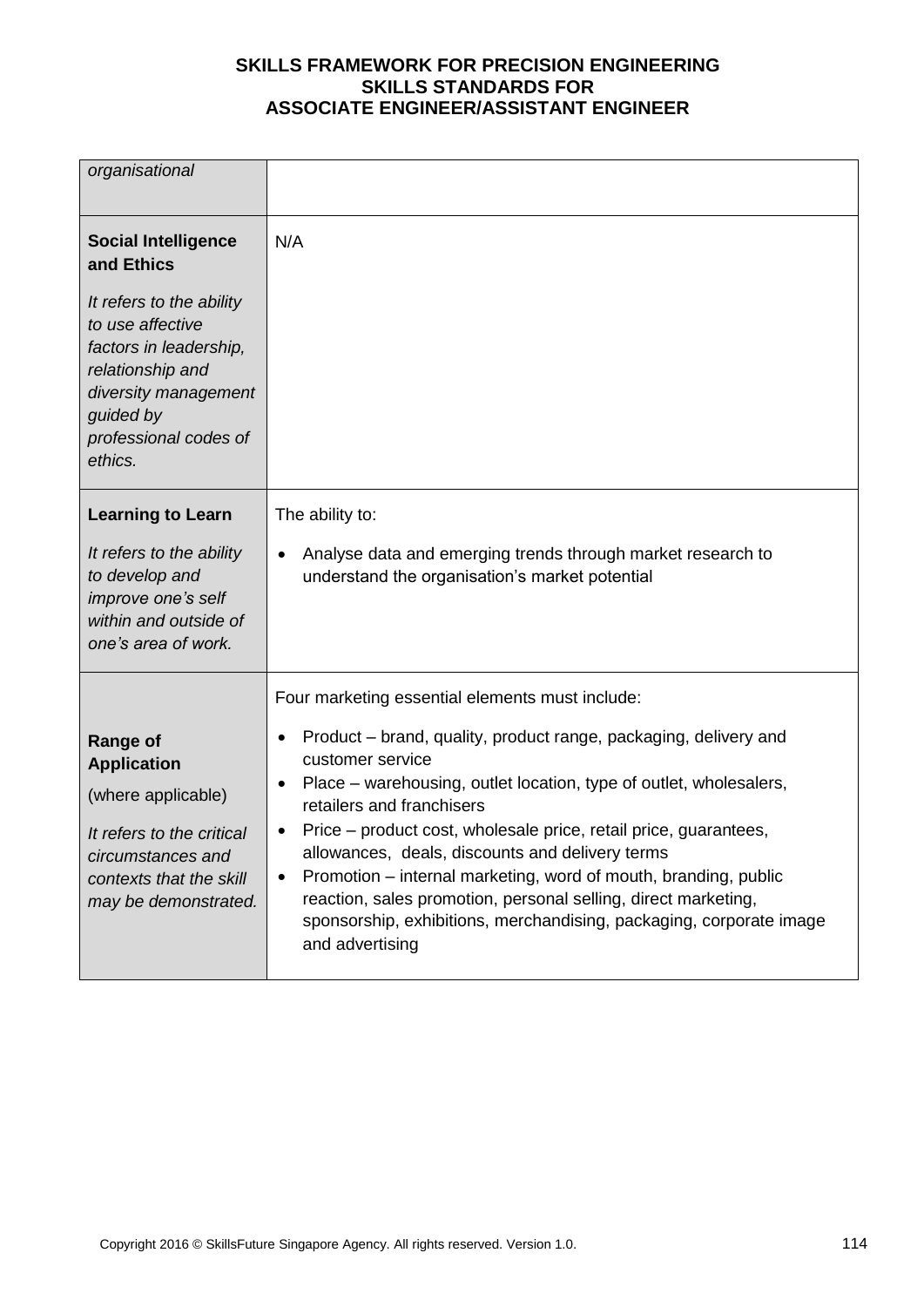| <b>Skill Code</b>                                                                                                                                                                                                             | PRE-SPI-4002-1                                                                                                                                                                                                                                                                                                                        | <b>Skill Category</b>                           | <b>Strategy Planning and</b><br>Implementation |
|-------------------------------------------------------------------------------------------------------------------------------------------------------------------------------------------------------------------------------|---------------------------------------------------------------------------------------------------------------------------------------------------------------------------------------------------------------------------------------------------------------------------------------------------------------------------------------|-------------------------------------------------|------------------------------------------------|
|                                                                                                                                                                                                                               |                                                                                                                                                                                                                                                                                                                                       | <b>Skill Sub-Category</b><br>(where applicable) | N/A                                            |
| <b>Skill</b>                                                                                                                                                                                                                  | <b>Understand Business Management</b>                                                                                                                                                                                                                                                                                                 |                                                 |                                                |
| <b>Skill Description</b>                                                                                                                                                                                                      | This skill describes the ability to understand an organisation's business and<br>management functions and issues. It also includes knowledge of<br>management principles and organisational structures.                                                                                                                               |                                                 |                                                |
| Knowledge and<br><b>Analysis</b><br>It refers to gathering,<br>cognitive processing,<br>integration and<br>inspection of facts<br>and information<br>required to perform<br>the work tasks and<br>activities.                 | The ability to understand:<br>Classical management theories<br>Management principles<br>$\bullet$<br>Japanese management principles<br>Organisational structures<br>$\bullet$<br>Management functions in an organisation<br>$\bullet$<br>Management issues in relation to productivity, quality, profitability and<br>human relations |                                                 |                                                |
| <b>Application and</b><br><b>Adaptation</b><br>It refers to the ability<br>to perform the work<br>tasks and activities<br>required of the<br>occupation, and the<br>ability to react to and<br>manage the changes<br>at work. | The ability to:<br>Relate management principles to the organisation's business<br>٠<br>Assess diverse organisational structures' suitability for manufacturing<br>organisations<br>Correlate organisation functions in a typical manufacturing organisation<br>with modern management practices                                       |                                                 |                                                |
| <b>Innovation and</b><br><b>Value Creation</b><br>It refers to the ability<br>to generate purposive<br>ideas to improve work<br>performance and/or<br>enhance business<br>values that are<br>aligned to                       | The ability to:<br>Analyse management issues in relation to productivity, quality,<br>profitability and human relations in relation to the organisation's business                                                                                                                                                                    |                                                 |                                                |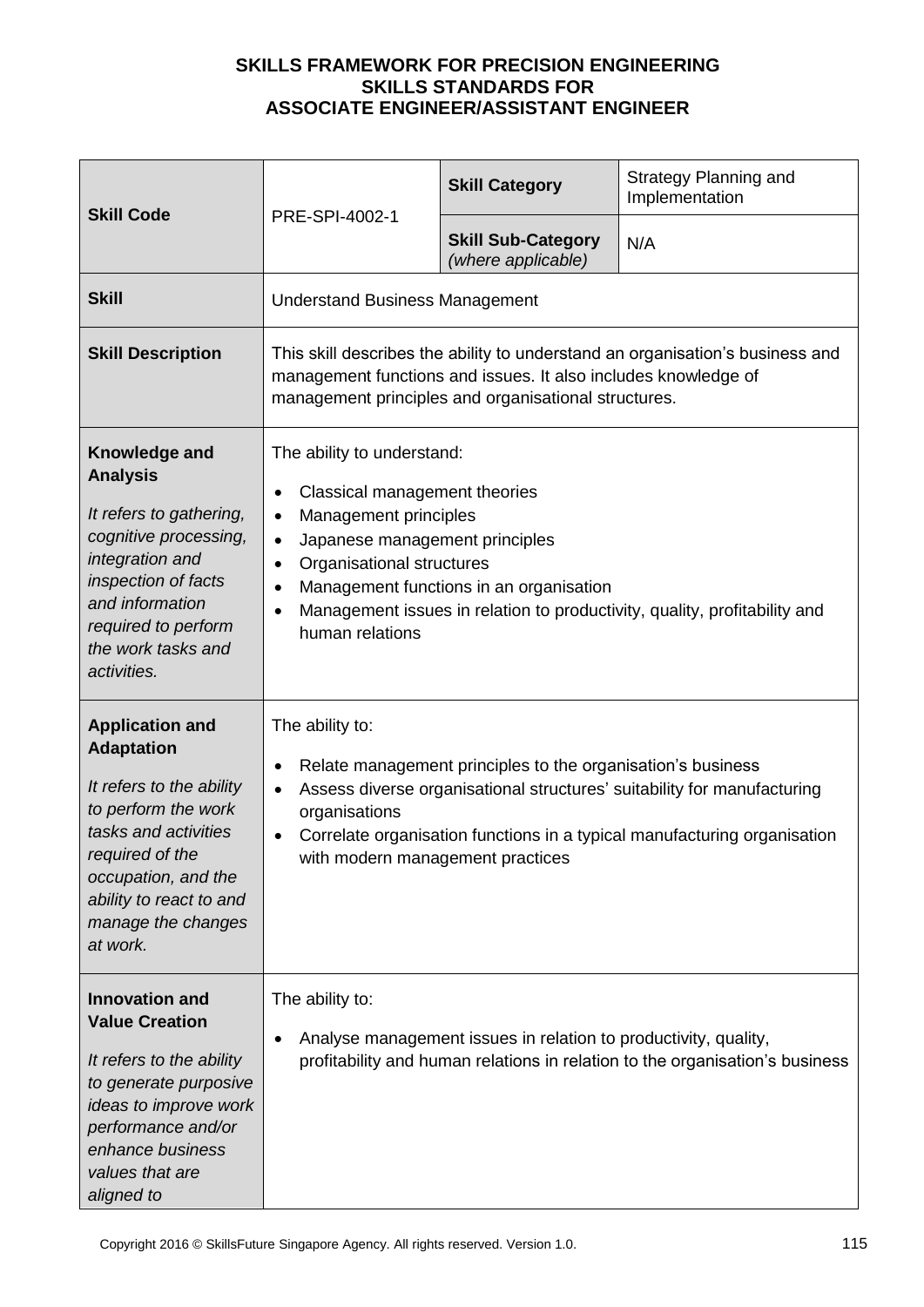| organisational                                                                                                                                                      |                                                                             |
|---------------------------------------------------------------------------------------------------------------------------------------------------------------------|-----------------------------------------------------------------------------|
| <b>Social Intelligence</b><br>and Ethics                                                                                                                            | N/A                                                                         |
| It refers to the ability<br>to use affective<br>factors in leadership,<br>relationship and<br>diversity<br>management guided<br>by professional codes<br>of ethics. |                                                                             |
| <b>Learning to Learn</b>                                                                                                                                            | N/A                                                                         |
| It refers to the ability<br>to develop and<br>improve one's self<br>within and outside of<br>one's area of work.                                                    |                                                                             |
|                                                                                                                                                                     | Classical management theories must include:                                 |
|                                                                                                                                                                     | <b>Fredrick W Taylor</b><br>$\bullet$<br>Max Weber<br>$\bullet$             |
|                                                                                                                                                                     | Henri Fayol<br>$\bullet$<br><b>Hawthorne Works Experiments</b><br>$\bullet$ |
| <b>Range of</b>                                                                                                                                                     |                                                                             |
|                                                                                                                                                                     |                                                                             |
| <b>Application</b><br>(where applicable)                                                                                                                            | Japanese management styles must include:<br>$\bullet$                       |
| It refers to the critical                                                                                                                                           | Kaizen<br>Poka Yoke<br>$\bullet$                                            |
| circumstances and<br>contexts that the skill                                                                                                                        | Kanban<br>٠                                                                 |
| may be<br>demonstrated.                                                                                                                                             | Organisational structures must include:                                     |
|                                                                                                                                                                     | Tall<br>$\bullet$<br>Flat<br>$\bullet$                                      |
|                                                                                                                                                                     | Hierarchical<br>$\bullet$                                                   |
|                                                                                                                                                                     | Centralised<br>$\bullet$<br>De-centralised<br>$\bullet$<br>Matrix           |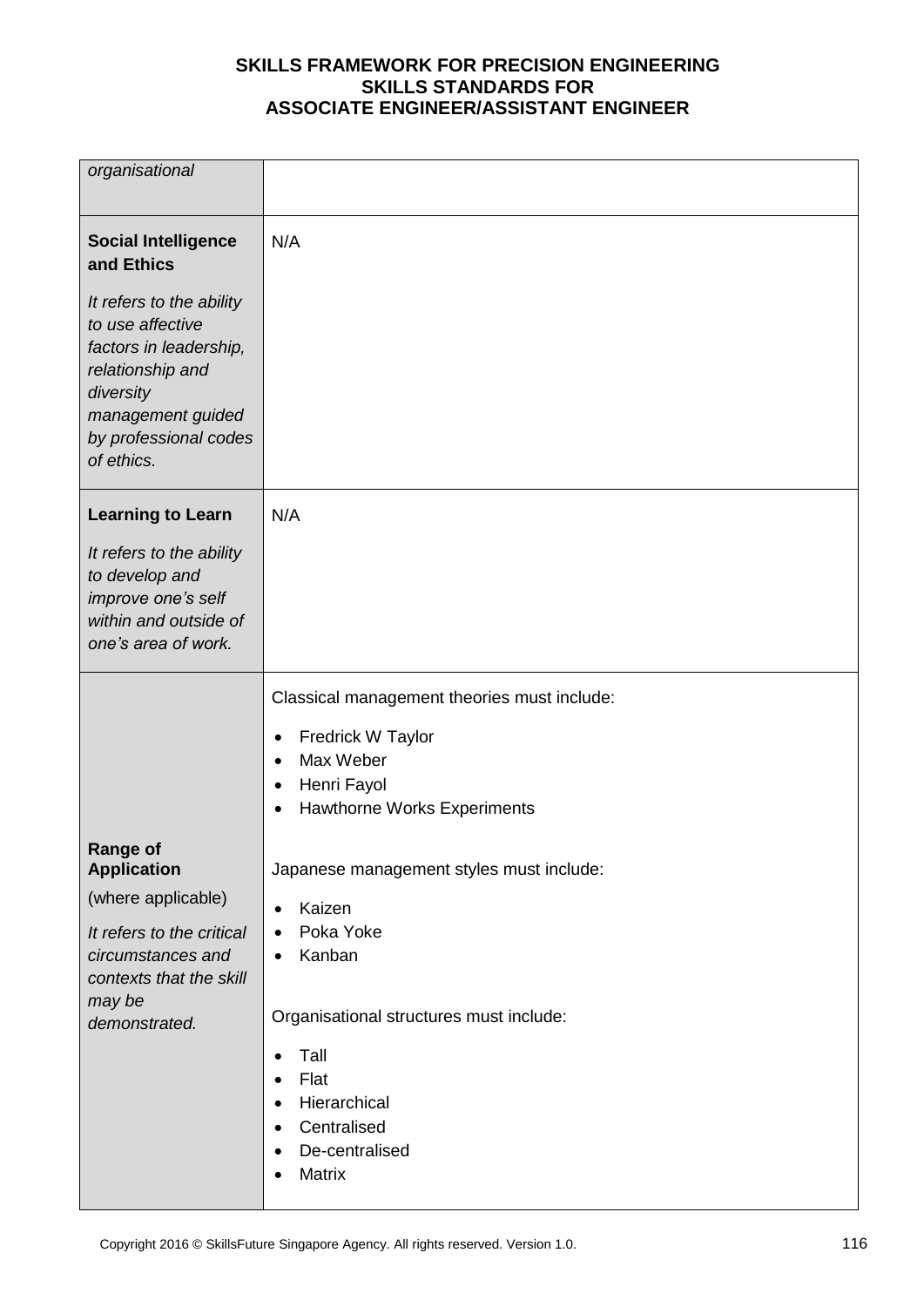| Management functions in an organisation must include:                                                                                                   |
|---------------------------------------------------------------------------------------------------------------------------------------------------------|
| Planning                                                                                                                                                |
| Organising                                                                                                                                              |
| Leading                                                                                                                                                 |
| Resourcing                                                                                                                                              |
| Controlling<br>$\bullet$                                                                                                                                |
| Resourcing - personnel, finance, materials, facilities                                                                                                  |
| Management issues in relation to productivity, quality, profitability and<br>human relations must include:<br>Leadership<br>Motivation<br>Team dynamics |
| Industrial relations<br>$\bullet$                                                                                                                       |
| Use of technology<br>$\bullet$                                                                                                                          |
| Lean manufacturing                                                                                                                                      |
| Agile manufacturing                                                                                                                                     |
|                                                                                                                                                         |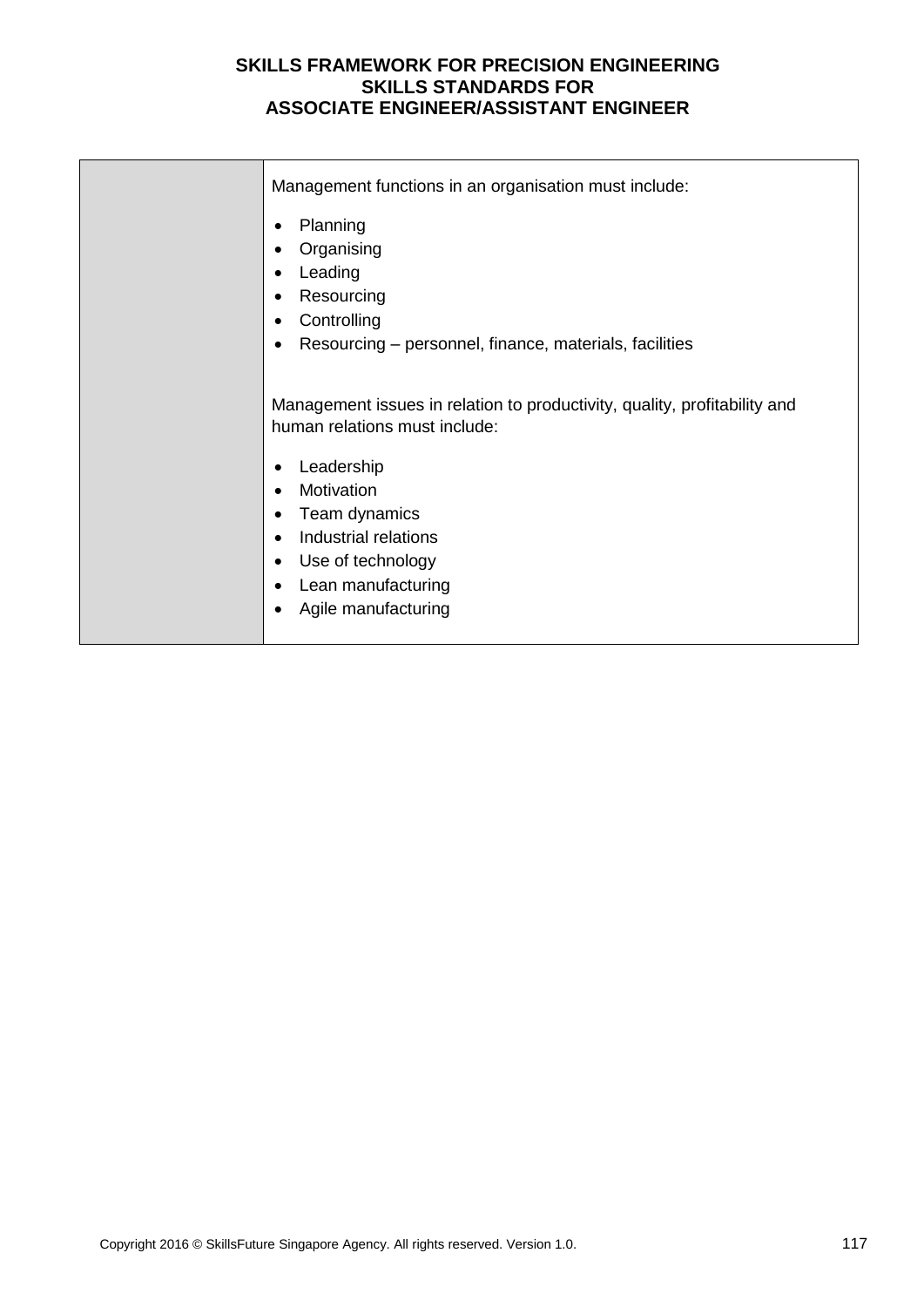| <b>Skill Code</b>                                                                                                                                                                                                             | ES-PMD-403G-1                                                                                                                                                                                                                                                                                                                                                                                                                                                                                                                                                                                                                                                                                                                                         | <b>Skill Category</b>                           | Personal Management<br>and Development |
|-------------------------------------------------------------------------------------------------------------------------------------------------------------------------------------------------------------------------------|-------------------------------------------------------------------------------------------------------------------------------------------------------------------------------------------------------------------------------------------------------------------------------------------------------------------------------------------------------------------------------------------------------------------------------------------------------------------------------------------------------------------------------------------------------------------------------------------------------------------------------------------------------------------------------------------------------------------------------------------------------|-------------------------------------------------|----------------------------------------|
|                                                                                                                                                                                                                               |                                                                                                                                                                                                                                                                                                                                                                                                                                                                                                                                                                                                                                                                                                                                                       | <b>Skill Sub-Category</b><br>(where applicable) | N/A                                    |
| <b>Skill</b>                                                                                                                                                                                                                  | Apply Emotional Competence to Manage Self and Others in a Business<br>Context                                                                                                                                                                                                                                                                                                                                                                                                                                                                                                                                                                                                                                                                         |                                                 |                                        |
| <b>Skill Description</b>                                                                                                                                                                                                      | This skill describes the ability to apply principles of Emotional Intelligence to<br>manage oneself and others. It also includes being aware of the<br>environment, expressing empathy, guiding others, upholding integrity and<br>building bonds with others in a business context.                                                                                                                                                                                                                                                                                                                                                                                                                                                                  |                                                 |                                        |
| Knowledge and<br><b>Analysis</b><br>It refers to gathering,<br>cognitive processing,<br>integration and<br>inspection of facts<br>and information<br>required to perform<br>the work tasks and<br>activities.                 | The ability to understand:<br>Differences between cognitive intelligence and Emotional Intelligence<br>$\bullet$<br>Importance of Emotional Intelligence to a manager<br>٠<br>Competencies related to Emotional Intelligence<br>$\bullet$<br>Types of assessment tools and methods to assess own Emotional<br>$\bullet$<br>Intelligence and their features<br>Methods for development of own Emotional Intelligence and their<br>$\bullet$<br>features<br>Definition of a business context<br>$\bullet$<br>Importance of assessing emotional climate in a business context<br>٠<br>Ways that different cultures and backgrounds of others affect one's<br>$\bullet$<br>emotions<br>Benefits of applying Emotional Intelligence in a business context  |                                                 |                                        |
| <b>Application and</b><br><b>Adaptation</b><br>It refers to the ability<br>to perform the work<br>tasks and activities<br>required of the<br>occupation, and the<br>ability to react to and<br>manage the changes<br>at work. | The ability to:<br>Assess own level of Emotional Intelligence in one's dealings and<br>relationships with others in a business context and its effects on<br>achieving organisational goals and objectives<br>Assess the emotional climate of the environment, recognise the<br>$\bullet$<br>emotional strengths and weaknesses of individuals and exercise<br>flexibility and adaptability in dealing with them<br>Apply Emotional Intelligence to guide one's thinking and actions and to<br>$\bullet$<br>influence and persuade others to achieve a win-win outcome<br>Uphold integrity in all business dealings and take responsibility for what<br>$\bullet$<br>have been committed to others that are in alignment with organisational<br>goals |                                                 |                                        |
| <b>Innovation and</b>                                                                                                                                                                                                         | The ability to:                                                                                                                                                                                                                                                                                                                                                                                                                                                                                                                                                                                                                                                                                                                                       |                                                 |                                        |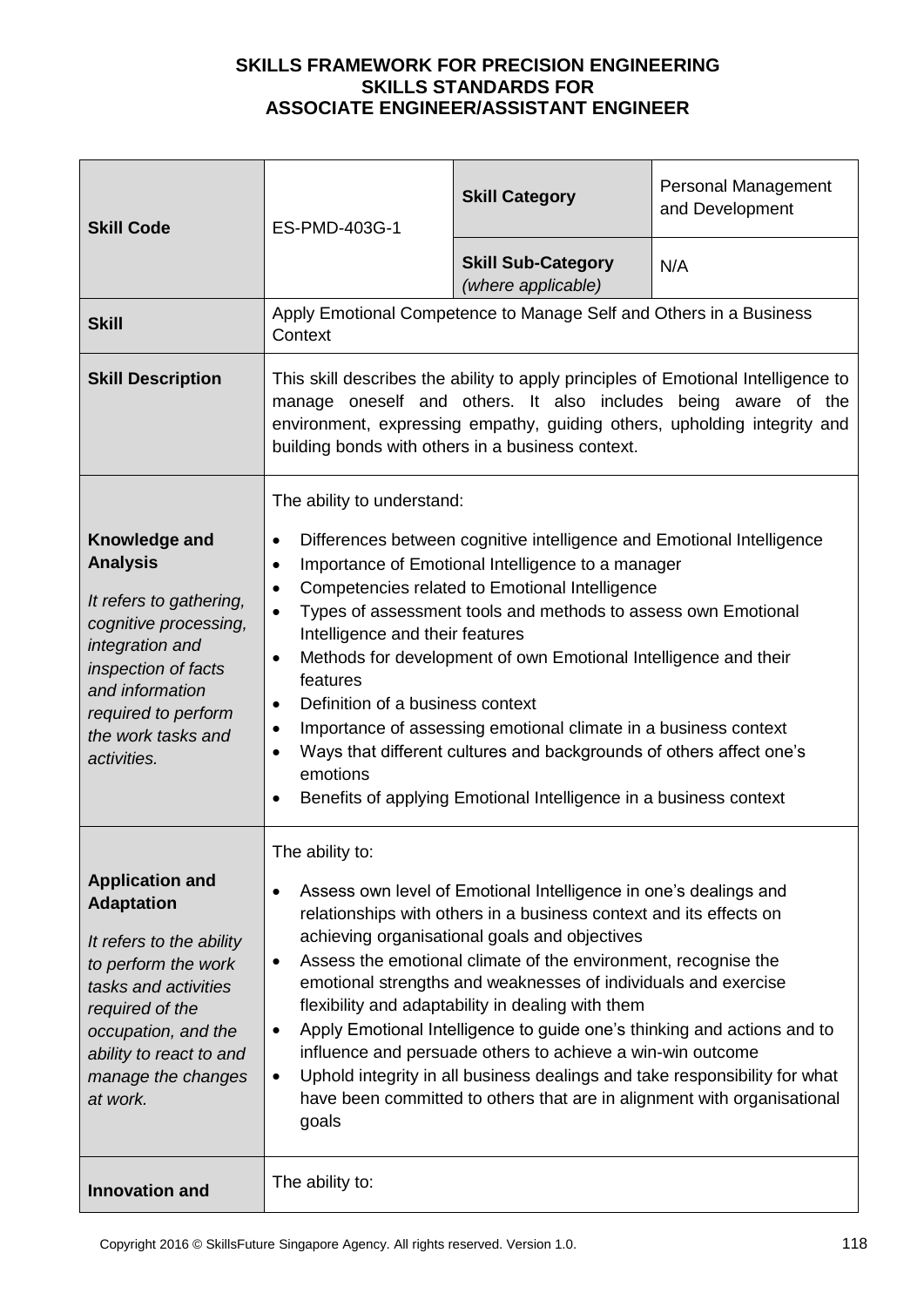| <b>Value Creation</b>                                                                                                                                                                                           | Initiate change and resolve disagreements in business<br>$\bullet$                                                                                                                                                                                                                                                                         |
|-----------------------------------------------------------------------------------------------------------------------------------------------------------------------------------------------------------------|--------------------------------------------------------------------------------------------------------------------------------------------------------------------------------------------------------------------------------------------------------------------------------------------------------------------------------------------|
| It refers to the ability<br>to generate purposive<br>ideas to improve work<br>performance and/or<br>enhance business<br>values that are<br>aligned to<br>organisational                                         |                                                                                                                                                                                                                                                                                                                                            |
| <b>Social Intelligence</b><br>and Ethics<br>It refers to the ability<br>to use affective<br>factors in leadership,<br>relationship and<br>diversity management<br>guided by<br>professional codes of<br>ethics. | The ability to:<br>Demonstrate empathy by acknowledging the feelings and perspectives<br>$\bullet$<br>of individuals in a business context, taking into consideration their<br>culture, background and needs<br>Build bonds by nurturing instrumental relationships with others in a<br>$\bullet$<br>business context                      |
| <b>Learning to Learn</b>                                                                                                                                                                                        |                                                                                                                                                                                                                                                                                                                                            |
|                                                                                                                                                                                                                 | The ability to:                                                                                                                                                                                                                                                                                                                            |
| It refers to the ability<br>to develop and<br>improve one's self<br>within and outside of<br>one's area of work.                                                                                                | Examine own strengths and weaknesses for development of own<br>٠<br>Emotional Intelligence to work effectively with others in a business<br>context to achieve organisational goals and objectives<br>Manage own emotions and maintain composure, self-confidence and<br>$\bullet$<br>resilience when dealing with challenges and setbacks |
|                                                                                                                                                                                                                 | Cognitive Intelligence must include:                                                                                                                                                                                                                                                                                                       |
| <b>Range of</b><br><b>Application</b>                                                                                                                                                                           | Intellectual abilities such as logic, reason, reading, writing, analysing and<br>٠<br>prioritising                                                                                                                                                                                                                                         |
| (where applicable)                                                                                                                                                                                              | Emotional Intelligence must include:                                                                                                                                                                                                                                                                                                       |
| It refers to the critical<br>circumstances and<br>contexts that the skill<br>may be<br>demonstrated.                                                                                                            | Awareness of own emotions and ability to regulate them<br>٠<br>Awareness of the emotions of others and the ability to use the<br>knowledge to manage interactions with others                                                                                                                                                              |
|                                                                                                                                                                                                                 | Competencies related to Emotional Intelligence must include:                                                                                                                                                                                                                                                                               |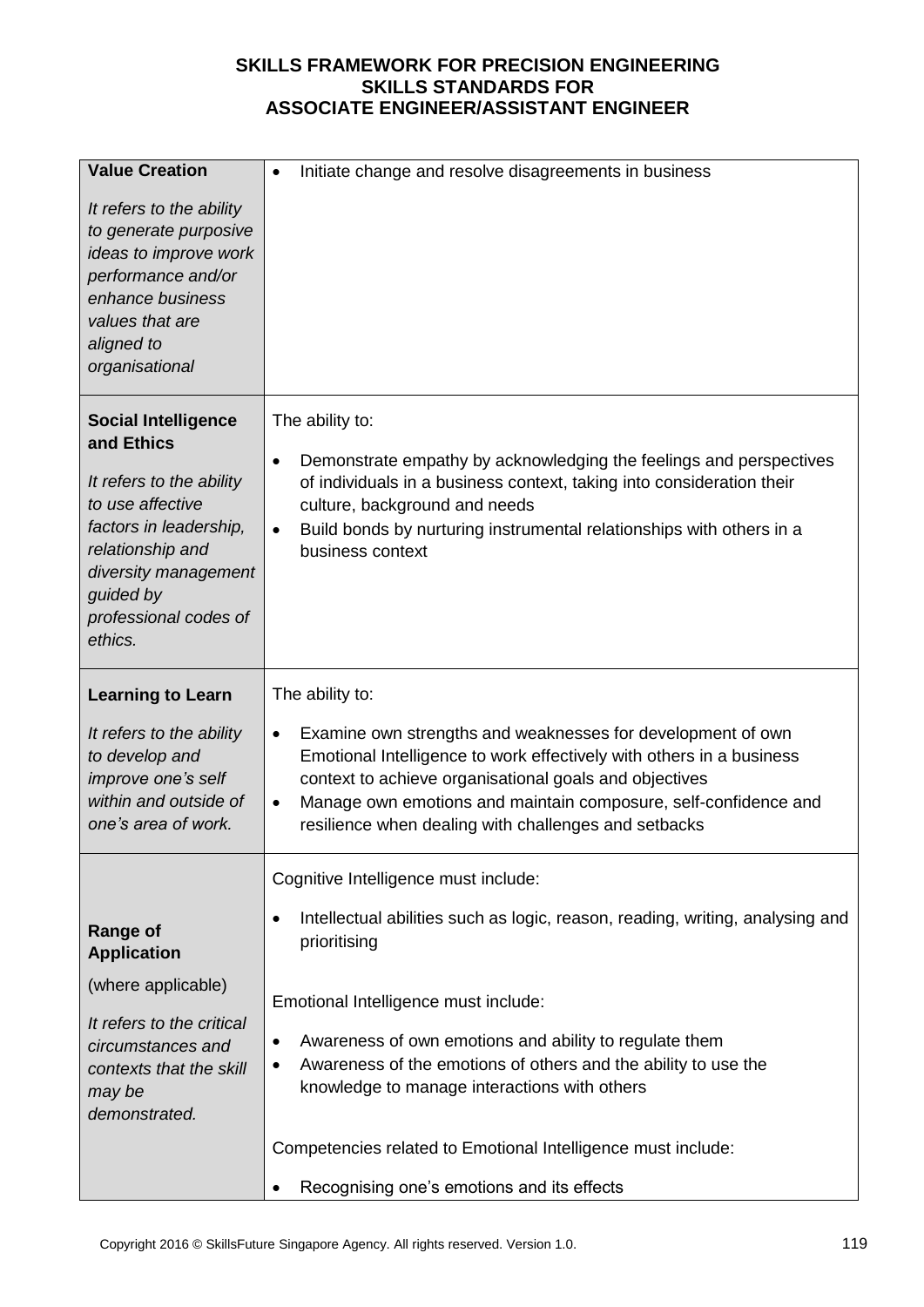| Recognising strengths and weaknesses               |
|----------------------------------------------------|
| Confidence about self-worth and abilities          |
| Ability to manage disruptive impulses and emotions |
| Upholding honesty and integrity                    |
| Ownership for personal performance                 |
| Adaptable to change                                |
| Receptive to new and novel ideas                   |
| Exercising empathy                                 |
| Striving to meet the needs of the stakeholders     |
| Developing others                                  |
| Leveraging on diversity                            |
| Effective communication skills<br>$\bullet$        |
| Inspiring leadership                               |
| Building positive relationships                    |
| Seeking to collaborate and cooperate               |
|                                                    |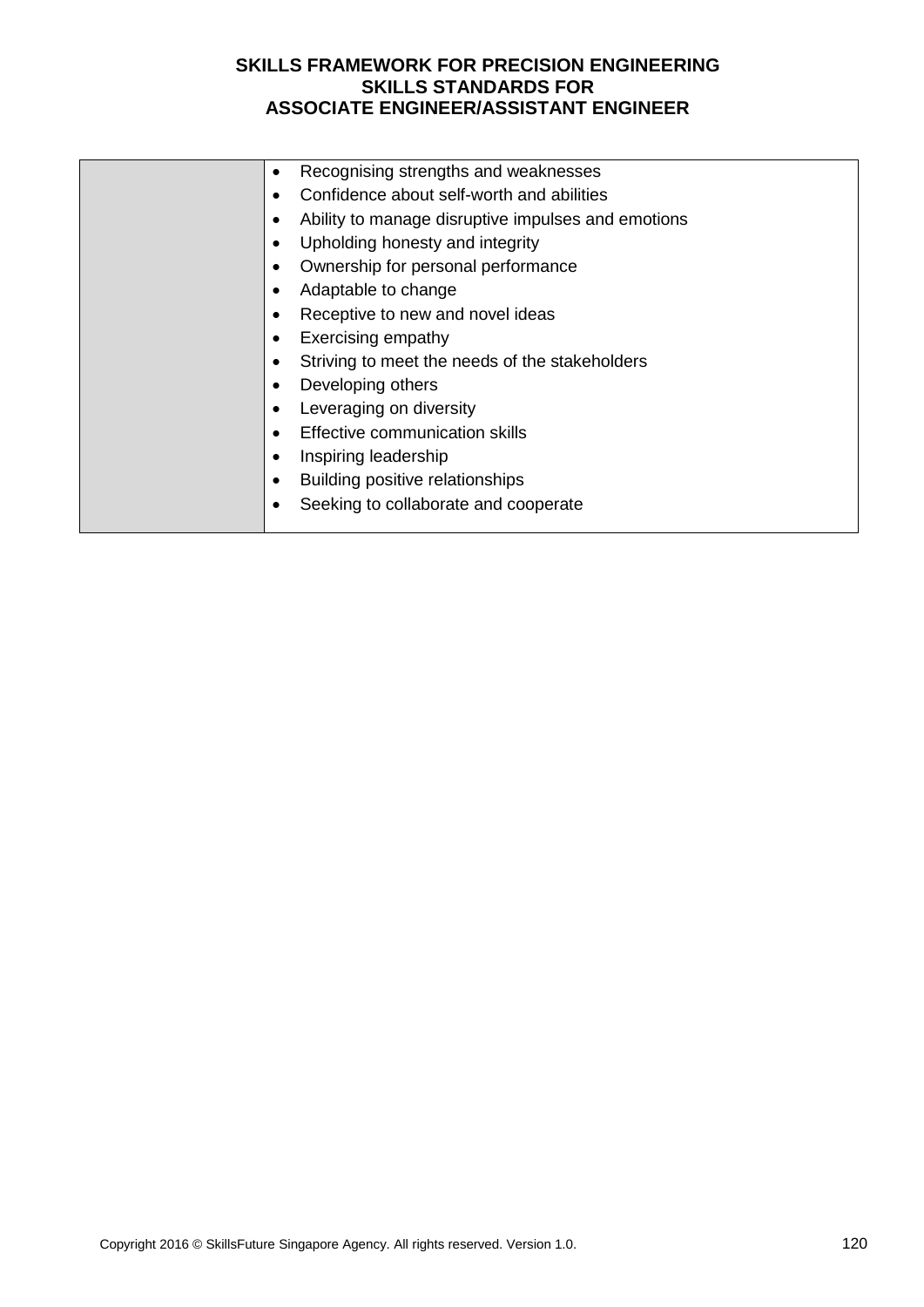| <b>Skill Code</b>                                                                                                                                                                                          | ES-PMD-404G-1                                                                                                                                                                                                                                                                                                                                                                                                                                                                                                                                                                                                                                                                                                                                                                                                                                                                                                                                                                                                                                                           | <b>Skill Category</b>                           | Personal Management and<br>Development |
|------------------------------------------------------------------------------------------------------------------------------------------------------------------------------------------------------------|-------------------------------------------------------------------------------------------------------------------------------------------------------------------------------------------------------------------------------------------------------------------------------------------------------------------------------------------------------------------------------------------------------------------------------------------------------------------------------------------------------------------------------------------------------------------------------------------------------------------------------------------------------------------------------------------------------------------------------------------------------------------------------------------------------------------------------------------------------------------------------------------------------------------------------------------------------------------------------------------------------------------------------------------------------------------------|-------------------------------------------------|----------------------------------------|
|                                                                                                                                                                                                            |                                                                                                                                                                                                                                                                                                                                                                                                                                                                                                                                                                                                                                                                                                                                                                                                                                                                                                                                                                                                                                                                         | <b>Skill Sub-Category</b><br>(where applicable) | N/A                                    |
| <b>Skill</b>                                                                                                                                                                                               | Contribute towards a Learning Organisation                                                                                                                                                                                                                                                                                                                                                                                                                                                                                                                                                                                                                                                                                                                                                                                                                                                                                                                                                                                                                              |                                                 |                                        |
| <b>Skill Description</b>                                                                                                                                                                                   | This skill describes the ability to analyse employability issues for self and the<br>organisation in the local and global contexts. It also includes contributing to<br>the development of a learning organisation that can operate effectively in<br>the knowledge-based economy as well as adapt to change and diversity.                                                                                                                                                                                                                                                                                                                                                                                                                                                                                                                                                                                                                                                                                                                                             |                                                 |                                        |
| Knowledge and<br><b>Analysis</b><br>It refers to gathering,<br>cognitive processing,<br>integration and<br>inspection of facts and<br>information required<br>to perform the work<br>tasks and activities. | The ability to understand:<br>Changes to work requirements and expectations in both local and global<br>contexts<br>Methods to acquire skills and knowledge for the organisation<br>$\bullet$<br>Types of skills and knowledge required by an organisation and methods<br>to acquire them to stay competitive in the global context<br>Advantages and disadvantages of the various types of assessment<br>methods to conduct training and development needs analysis<br>Strategies to enhance employees' receptiveness to training<br>Types of learning styles, learning theories and learning motivation<br>theories<br>Motivational factors to learn for self and organisation<br>$\bullet$<br>Benefits of a learning organisation culture<br>$\bullet$<br>Types and stages of changes arising from the external environment and<br>their characteristics<br>Types of strategies that can assist an organisation to adapt to change<br>Ways in which the types of strategies for managing and synergising<br>diversity can contribute to organisational effectiveness |                                                 |                                        |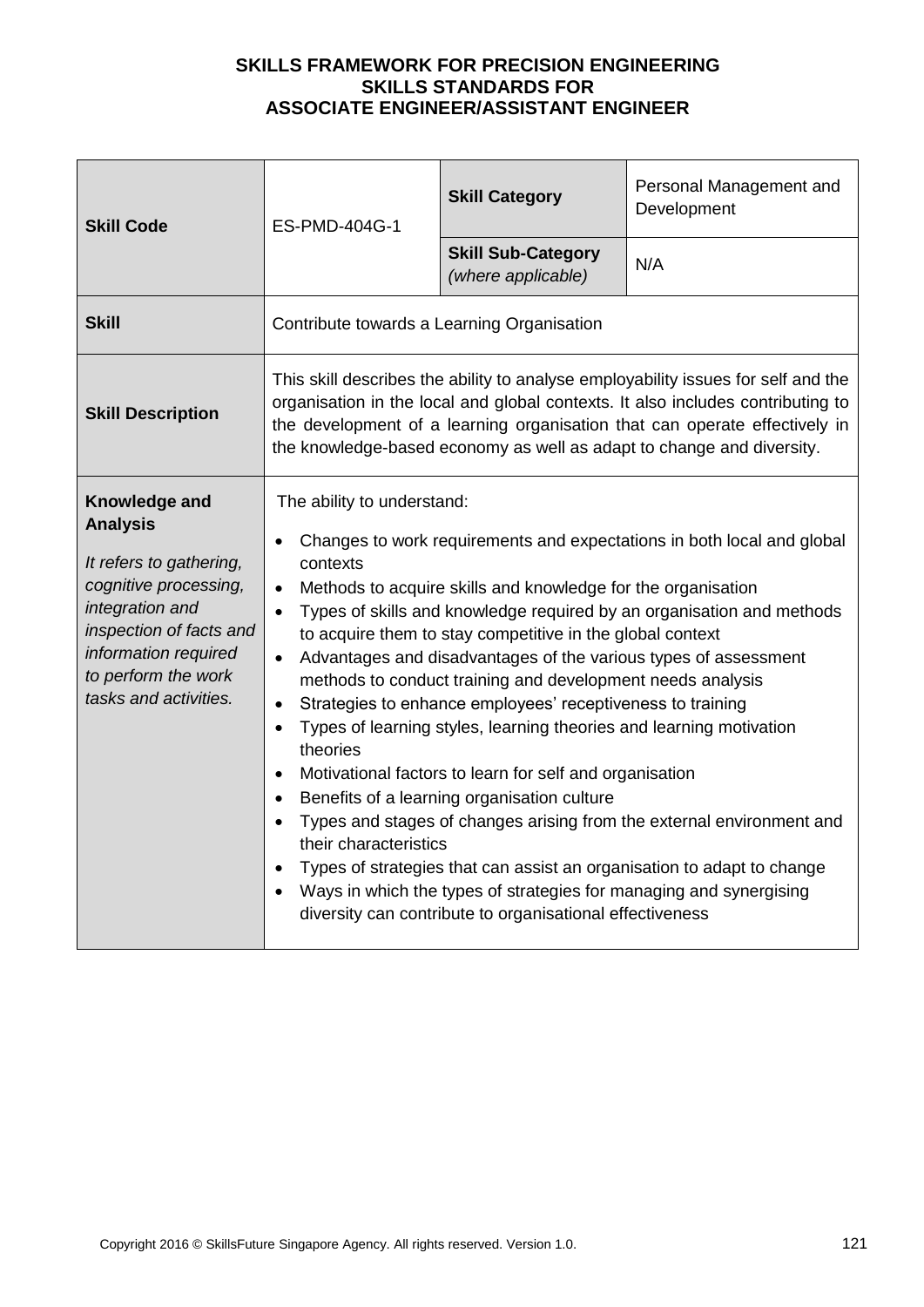| <b>Application and</b><br><b>Adaptation</b><br>It refers to the ability<br>to perform the work<br>tasks and activities<br>required of the<br>occupation, and the<br>ability to react to and<br>manage the changes<br>at work.    | The ability to:<br>Evaluate information gathered from the news media to determine<br>$\bullet$<br>relevant issues and trends that affect the organisation both in the local<br>and global contexts<br>Evaluate the implications of global competitiveness on one's job and<br>$\bullet$<br>organisation<br>Establish and evaluate systems for facilitating transfer of knowledge and<br>skills within an organisation<br>Establish and evaluate learning opportunities, resources and knowledge<br>management infrastructure in an organisation |
|----------------------------------------------------------------------------------------------------------------------------------------------------------------------------------------------------------------------------------|-------------------------------------------------------------------------------------------------------------------------------------------------------------------------------------------------------------------------------------------------------------------------------------------------------------------------------------------------------------------------------------------------------------------------------------------------------------------------------------------------------------------------------------------------|
| <b>Innovation and</b><br><b>Value Creation</b><br>It refers to the ability<br>to generate purposive<br>ideas to improve work<br>performance and/or<br>enhance business<br>values that are<br>aligned to<br>organisational goals. | The ability to:<br>Analyse and adopt suitable approaches for organisational change<br>Develop strategies to assist an organisation to adapt to change                                                                                                                                                                                                                                                                                                                                                                                           |
| <b>Social Intelligence</b><br>and Ethics<br>It refers to the ability<br>to use affective<br>factors in leadership,<br>relationship and<br>diversity management<br>guided by<br>professional codes of<br>ethics.                  | The ability to:<br>Manage and synergise diversity of the various groups for organisational<br>effectiveness                                                                                                                                                                                                                                                                                                                                                                                                                                     |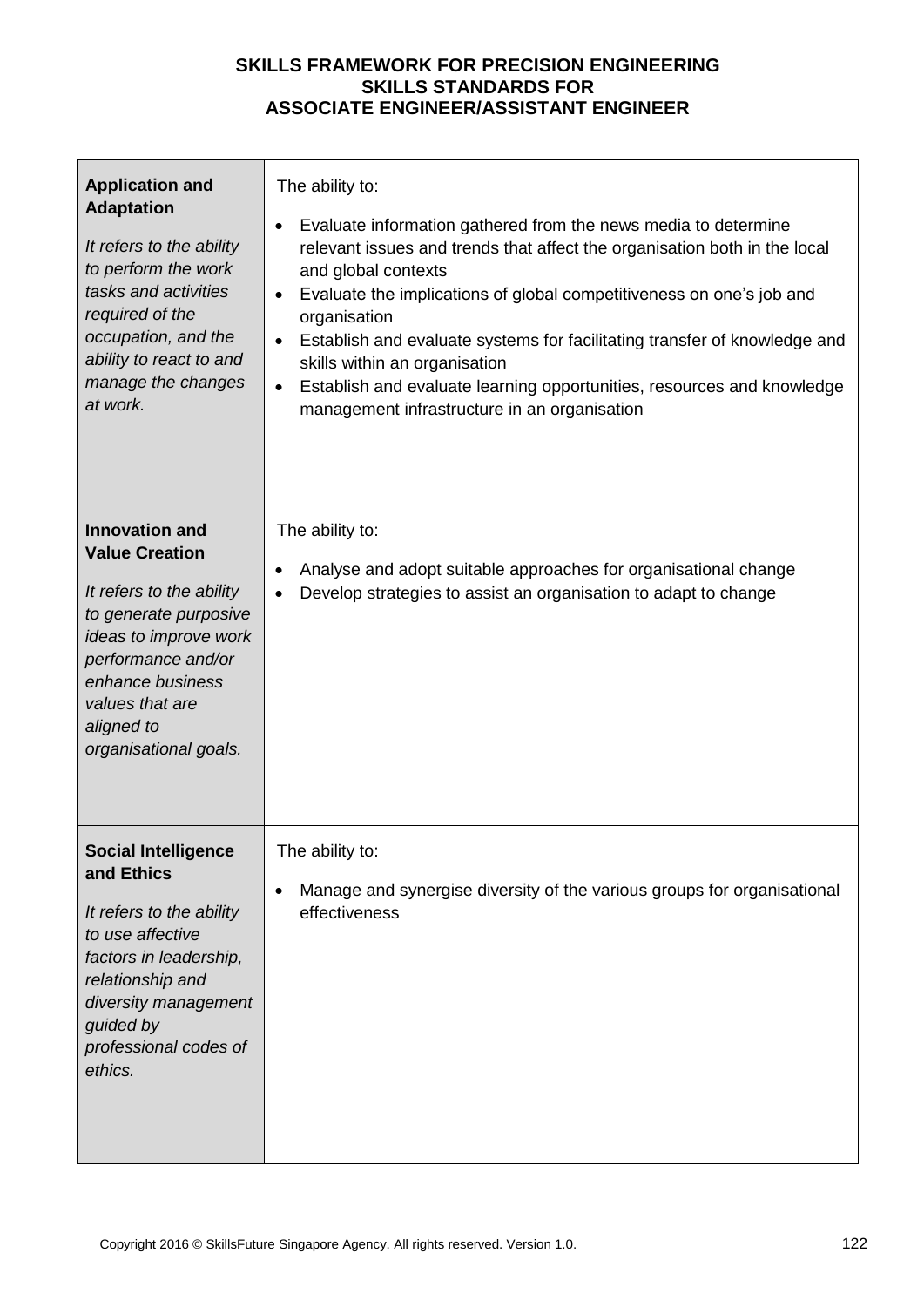| <b>Learning to Learn</b>                                                                                                | The ability to:                                                                                                                                                                                                                                                                                                                  |
|-------------------------------------------------------------------------------------------------------------------------|----------------------------------------------------------------------------------------------------------------------------------------------------------------------------------------------------------------------------------------------------------------------------------------------------------------------------------|
| It refers to the ability<br>to develop and<br><i>improve one's self</i><br>within and outside of<br>one's area of work. | Conduct training and development needs analysis using appropriate<br>assessment methods and set learning goals for self and organisation<br>Conduct learning style analysis to identify learning styles of self and staff<br>to ensure the effective acquisition and transfer of knowledge and skills<br>within the organisation |
| <b>Range of</b><br><b>Application</b>                                                                                   | N/A                                                                                                                                                                                                                                                                                                                              |
| (where applicable)                                                                                                      |                                                                                                                                                                                                                                                                                                                                  |
| It refers to the critical<br>circumstances and<br>contexts that the skill<br>may be demonstrated.                       |                                                                                                                                                                                                                                                                                                                                  |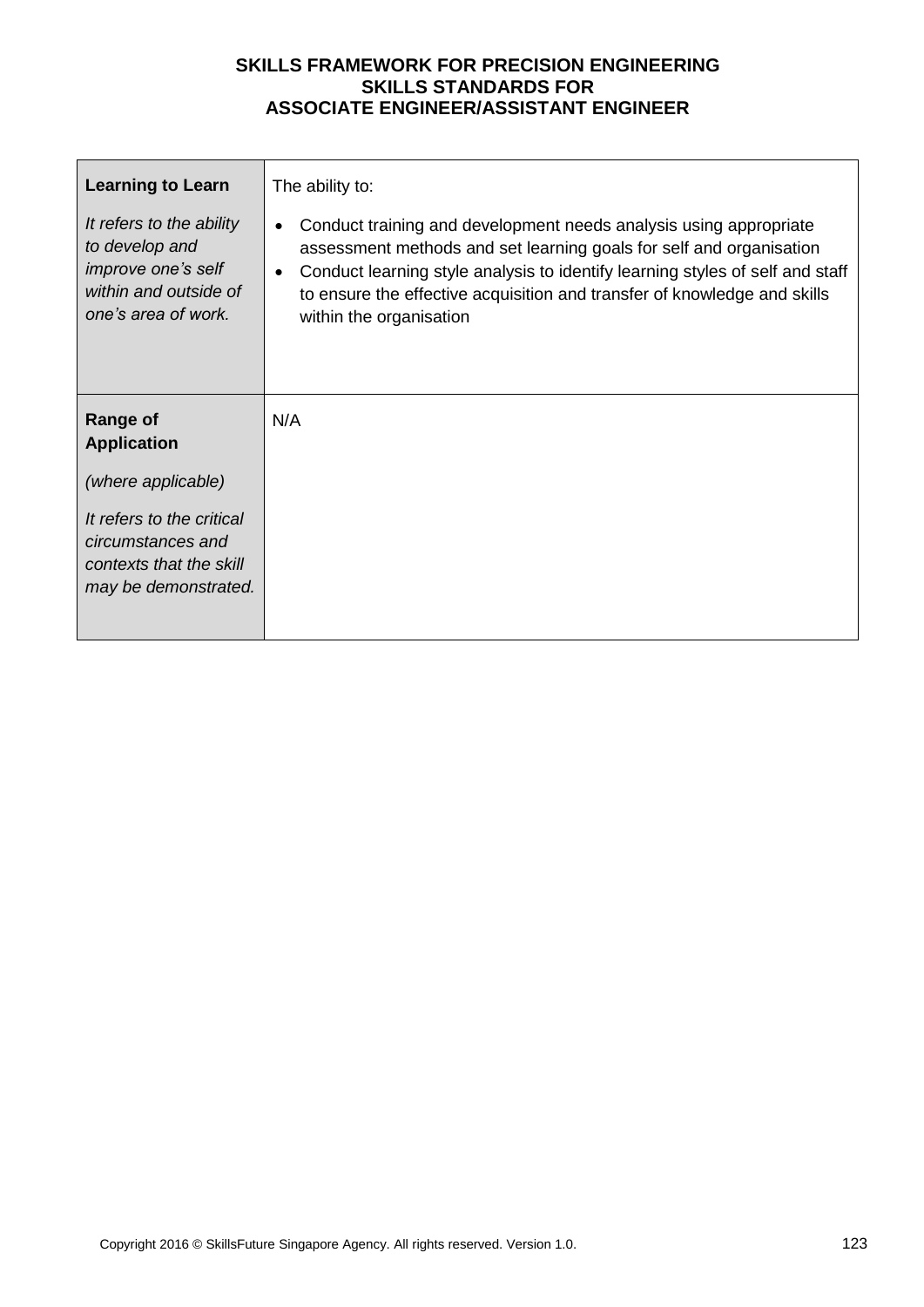| <b>Skill Code</b>                                                                                                                                                                                                             | ES-PMD-405G-1                                                                                                                                                                                                                                                                                                                                                                                                                                   | <b>Skill Category</b>                           | Personal Management and<br>Development                                                                                                                                                                                           |  |
|-------------------------------------------------------------------------------------------------------------------------------------------------------------------------------------------------------------------------------|-------------------------------------------------------------------------------------------------------------------------------------------------------------------------------------------------------------------------------------------------------------------------------------------------------------------------------------------------------------------------------------------------------------------------------------------------|-------------------------------------------------|----------------------------------------------------------------------------------------------------------------------------------------------------------------------------------------------------------------------------------|--|
|                                                                                                                                                                                                                               |                                                                                                                                                                                                                                                                                                                                                                                                                                                 | <b>Skill Sub-Category</b><br>(where applicable) | N/A                                                                                                                                                                                                                              |  |
| <b>Skill</b>                                                                                                                                                                                                                  |                                                                                                                                                                                                                                                                                                                                                                                                                                                 | Manage Workplace Challenges with Resilience     |                                                                                                                                                                                                                                  |  |
| <b>Skill Description</b>                                                                                                                                                                                                      | This skill describes the ability to apply resilience techniques to manage<br>challenges. It also includes assessing one's personal as well as the<br>organisation's level of resilience.                                                                                                                                                                                                                                                        |                                                 |                                                                                                                                                                                                                                  |  |
| Knowledge and<br><b>Analysis</b>                                                                                                                                                                                              | The ability to understand:<br>Concept of resilience<br>Importance of resilience to an individual and/or an organisation<br>$\bullet$<br>Types of assessment tools and methods to assess level of resilience<br>Characteristics of assessment tools and methods used to assess level of<br>$\bullet$<br>resilience<br>Methods for development of resilience<br>$\bullet$<br>Characteristics of the various methods for development of resilience |                                                 |                                                                                                                                                                                                                                  |  |
| It refers to gathering,<br>cognitive processing,<br>integration and<br>inspection of facts and<br>information required<br>to perform the work<br>tasks and activities.                                                        |                                                                                                                                                                                                                                                                                                                                                                                                                                                 |                                                 |                                                                                                                                                                                                                                  |  |
| <b>Application and</b><br><b>Adaptation</b><br>It refers to the ability<br>to perform the work<br>tasks and activities<br>required of the<br>occupation, and the<br>ability to react to and<br>manage the changes<br>at work. | The ability to:<br>individual and/or organisational level                                                                                                                                                                                                                                                                                                                                                                                       |                                                 | Assess the level of resilience at the individual and/or organisational level<br>and its effects on achieving desired outcomes according to methods set<br>Apply resilience techniques to manage challenging circumstances at the |  |
| <b>Innovation and</b><br><b>Value Creation</b>                                                                                                                                                                                | The ability to:                                                                                                                                                                                                                                                                                                                                                                                                                                 |                                                 |                                                                                                                                                                                                                                  |  |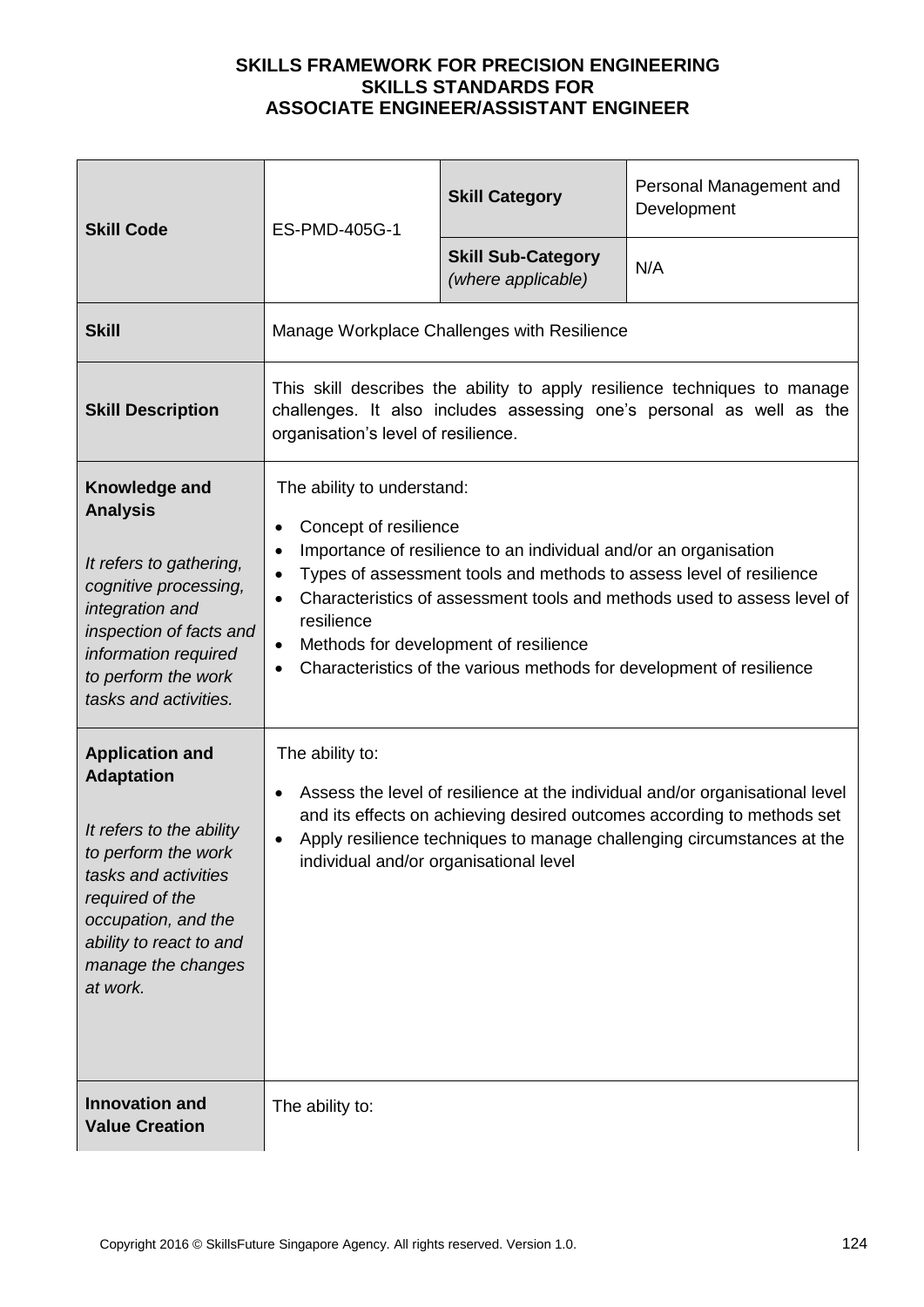| It refers to the ability<br>to generate purposive<br>ideas to improve work<br>performance and/or<br>enhance business<br>values that are<br>aligned to<br>organisational goals.                                  | Examine the areas for development in resilience of the individual and/or<br>organisation to achieve desired outcomes                                                                                                                                                                                                                                                                                                                                                                                                                                                                                                                                                                                                                                                            |
|-----------------------------------------------------------------------------------------------------------------------------------------------------------------------------------------------------------------|---------------------------------------------------------------------------------------------------------------------------------------------------------------------------------------------------------------------------------------------------------------------------------------------------------------------------------------------------------------------------------------------------------------------------------------------------------------------------------------------------------------------------------------------------------------------------------------------------------------------------------------------------------------------------------------------------------------------------------------------------------------------------------|
| <b>Social Intelligence</b><br>and Ethics<br>It refers to the ability<br>to use affective<br>factors in leadership,<br>relationship and<br>diversity management<br>guided by<br>professional codes of<br>ethics. | The ability to:<br>Seek support from others when dealing with challenging situations                                                                                                                                                                                                                                                                                                                                                                                                                                                                                                                                                                                                                                                                                            |
| <b>Learning to Learn</b><br>It refers to the ability<br>to develop and<br>improve one's self<br>within and outside of<br>one's area of work.                                                                    | The ability to:<br>Reflect on opportunities to learn and renew oneself to bolster resilience                                                                                                                                                                                                                                                                                                                                                                                                                                                                                                                                                                                                                                                                                    |
| <b>Range of</b><br><b>Application</b>                                                                                                                                                                           | Concept of resilience must include:<br>Definition of resilience from individual and/or organisation perspective<br>Psychology of resilience includes:<br>Cognitive<br>$\circ$<br>Neurophysiology<br>$\circ$<br>Psychoneuroimmunology<br>$\circ$<br>Domains of resilience must include:<br>Individual's perspective includes:<br>٠<br>Being in control to influence whatever happens next<br>$\circ$<br>Assuming ownership to improve the situation, regardless of one's<br>$\circ$<br>formal responsibilities<br>Being optimistic<br>$\circ$<br>Able to surmount stressful situations and emerge stronger thereafter<br>$\circ$<br>Able to adapt one's thinking to the situation at hand e.g. taking<br>$\circ$<br>another's point of view, able to see things from a different |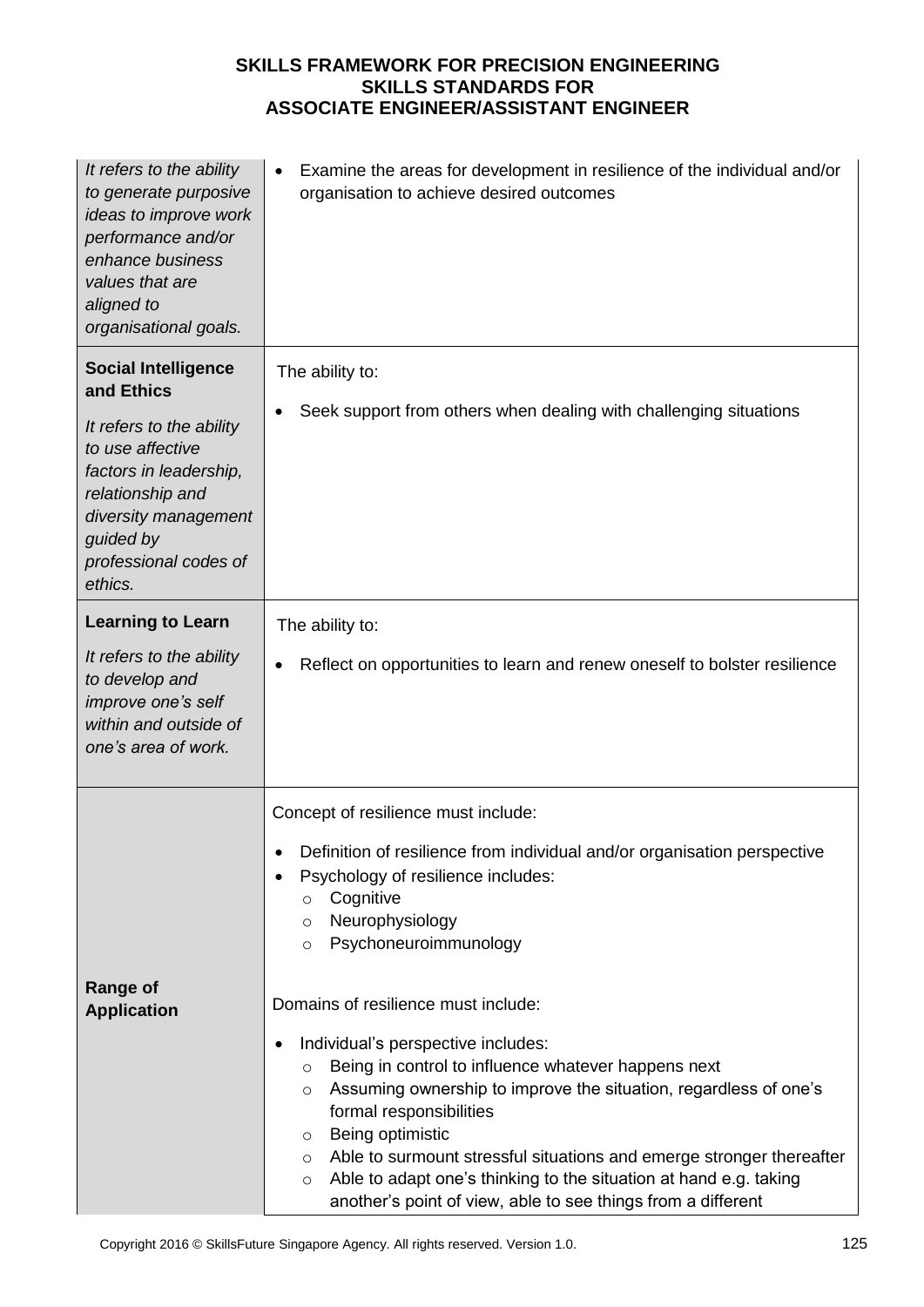|         | perspective, able to see difficulties as challenges, etc.                |
|---------|--------------------------------------------------------------------------|
| $\circ$ | Able to use humour to get through difficult circumstances                |
| $\circ$ | Able to accept that something has happened and moving on to deal         |
|         | with it                                                                  |
| O       | Able to persevere and endure adverse situations                          |
| $\circ$ | Able maintain composure and a healthy level of physical and              |
|         | psychological wellness in the face of challenges.                        |
| $\circ$ | Able to contain setbacks in one aspect from spilling over to other       |
|         | professional or personal aspects                                         |
| $\circ$ | Able to acquire resources to move on in challenges and reach one's       |
|         | full potential                                                           |
|         | Organisational perspective includes:                                     |
| $\circ$ | Systems in place to ensure business continuity                           |
| O       | Diversification of business activities to mitigate risks                 |
| O       | Flexible systems and processes                                           |
| $\circ$ | Strong leadership                                                        |
| $\circ$ | Responsiveness to operating environment                                  |
| O       | Systems to generate and protect business resources e.g. supply           |
|         | chains, financial and human resources                                    |
| $\circ$ | Systems and tools in place to train, maintain and track resilient        |
|         | individuals and teams                                                    |
|         |                                                                          |
|         | Factors affecting the level of resilience must include:                  |
|         | An individual's level of resilience must include:                        |
| $\circ$ | Nature of occupation e.g. fast-paced, dynamic vs. stagnant,              |
|         | predictable and routine                                                  |
|         | o Personality and traits                                                 |
|         | o Life experiences                                                       |
| $\circ$ | Wellness of one's mind, spirit, body, et cetera                          |
|         | An organisation's level of resilience includes:                          |
| $\circ$ | Culture                                                                  |
| O       | Leadership                                                               |
| $\circ$ | Systems and processes                                                    |
| $\circ$ | Investment in training and development of staff                          |
|         |                                                                          |
|         | Resilience techniques must include:                                      |
| ٠       | Practising and internalizing resilient behaviours must include:          |
| $\circ$ | Not giving up and persisting in achieving goals despite the difficulties |
| O       | Being decisive and able to make sound decisions despite                  |
|         | uncertainties and pressures                                              |
| O       | Staying composed and positive in times of difficulty                     |
| $\circ$ | Thinking clearly and staying focused under pressure                      |
| $\circ$ | Recognising how your feelings affect performance and                     |
|         |                                                                          |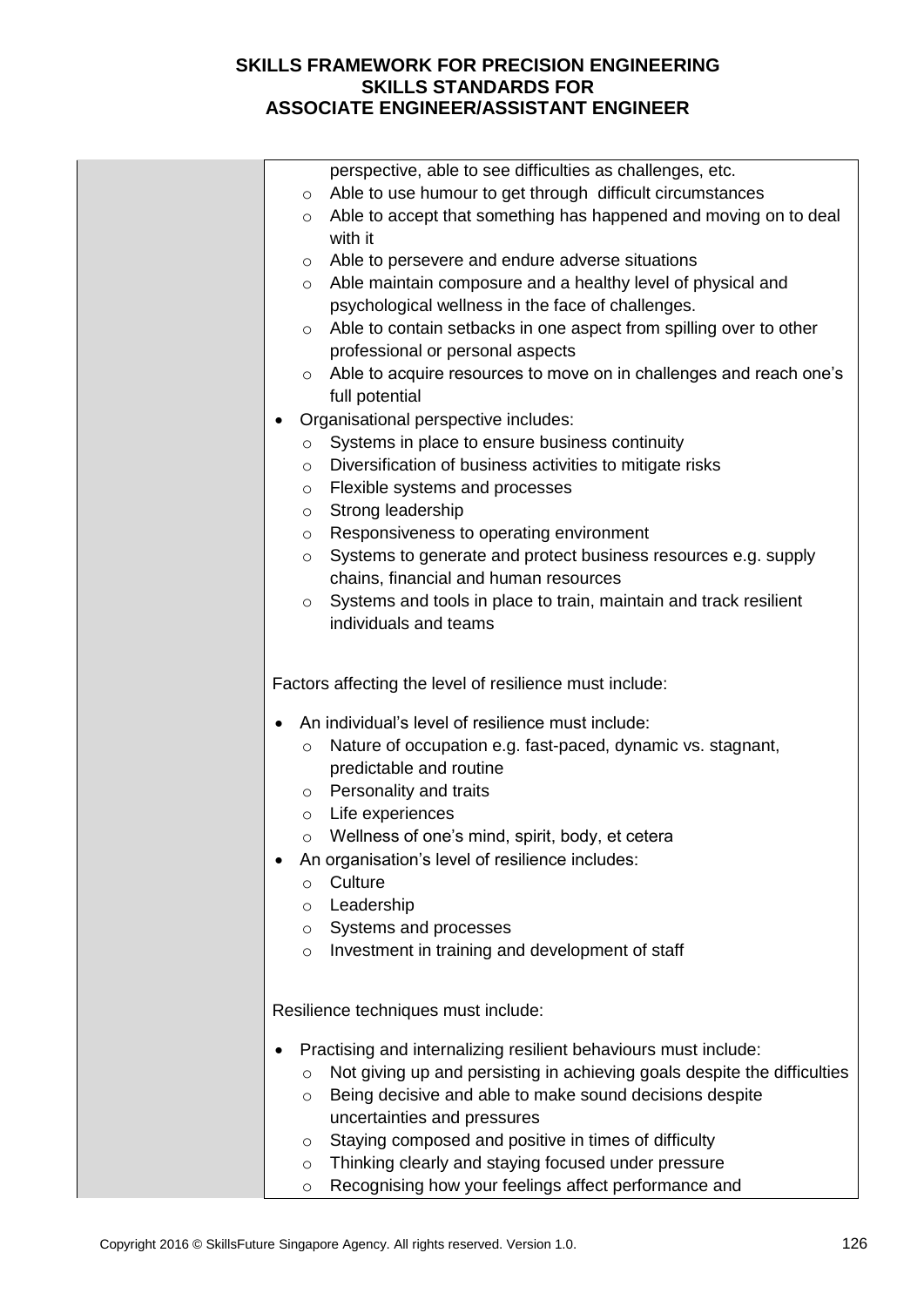|           | understanding how it affects your relationship with stakeholders,                                                                                          |
|-----------|------------------------------------------------------------------------------------------------------------------------------------------------------------|
|           | team members, customers, and in turn affects organisational                                                                                                |
|           | performance                                                                                                                                                |
| $\circ$   | Distinguishing personal and professional outcomes                                                                                                          |
| $\circ$   | Responding to changes and situations with a positive and open mind                                                                                         |
| $\circ$   | Creating a supportive culture within an organisation                                                                                                       |
| $\circ$   | Coaching others through difficulties                                                                                                                       |
| $\circ$   | Recognising stress symptoms before they become an issue                                                                                                    |
| $\circ$   | Engaging in activities to maintain the well-being of one's mind, spirit                                                                                    |
|           | and body                                                                                                                                                   |
| $\circ$   | Controlling unwanted thoughts and emotional reactions                                                                                                      |
| at:       | Formulating an action plan to develop resilience at the individual and/or<br>organisational level, with components of an action plan to develop resilience |
|           | The individual level must include:                                                                                                                         |
| $\circ$   | Measurement/ outcome indicators to track development in resilience                                                                                         |
| $\circ$   | Areas for development in resilience                                                                                                                        |
| $\circ$   | Methods/tools for collecting feedback on level of resilience                                                                                               |
| $\circ$   | Schedule of timelines                                                                                                                                      |
| $\circ$   | Resources e.g. physical, financial required                                                                                                                |
| $\circ$   | Possible methods to develop resilience, such as:                                                                                                           |
|           | Using journals to list and challenge limiting beliefs<br>٠                                                                                                 |
|           | Attending courses<br>٠                                                                                                                                     |
|           | Building a strong support network through nurturing strong and<br>п                                                                                        |
|           | positive relationships, getting involved in community and                                                                                                  |
|           | volunteer work, or joining a faith or spiritual community                                                                                                  |
|           | Building long-term stress resilience and reduce situational<br>٠                                                                                           |
|           | stress throughout the day                                                                                                                                  |
|           | Sharing and exchanging stories<br>п                                                                                                                        |
|           | Setting progressive and incremental goals to build self<br>п                                                                                               |
|           | confidence in specific areas<br>Reflecting on past experiences and using them to positively<br>п                                                           |
|           | reframe future experiences                                                                                                                                 |
|           | п                                                                                                                                                          |
|           | Practising relaxation techniques that can include imagery and                                                                                              |
|           | breathing techniques<br>Applying nutritional strategies for boosting vitality, motivation<br>٠                                                             |
|           | and productivity,                                                                                                                                          |
|           | Applying learned optimism techniques                                                                                                                       |
|           | Applying problem-solving and decision-making techniques to<br>٠                                                                                            |
|           | make sound decisions despite uncertainties and pressures                                                                                                   |
|           | Controlling unwanted thoughts and emotional reactions<br>п                                                                                                 |
|           |                                                                                                                                                            |
| $\bullet$ | The organisational level must include:                                                                                                                     |
| $\circ$   | Measurement and outcome indicators to track development in                                                                                                 |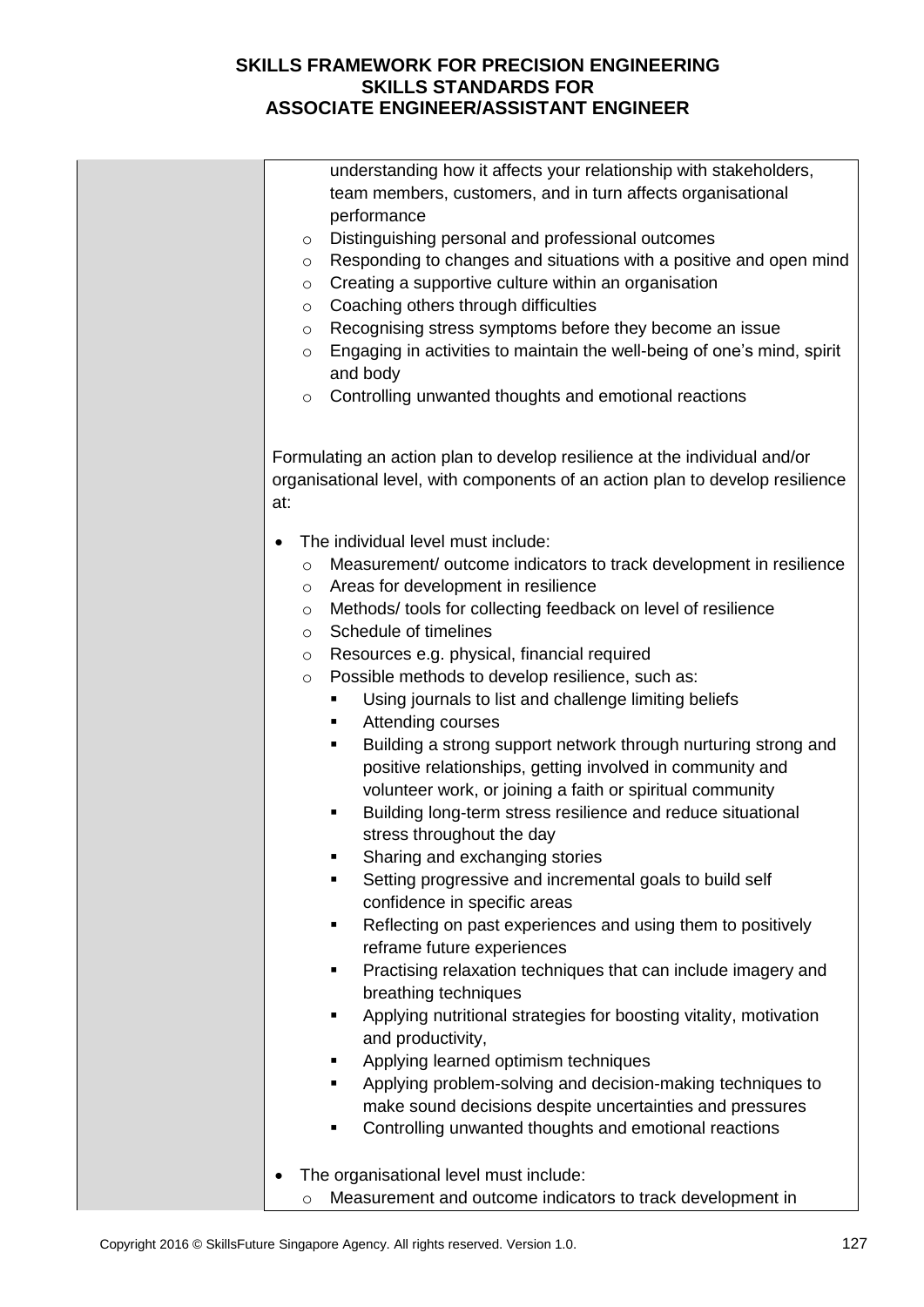|         | resilience                                                          |
|---------|---------------------------------------------------------------------|
| $\circ$ | Areas for development in resilience                                 |
| $\circ$ | Methods/tools for collecting feedback on level of resilience        |
| $\circ$ | Schedule of timelines                                               |
| $\circ$ | Resources e.g. manpower, financial, logistics required              |
| $\circ$ | Plan to stakeholders                                                |
| $\circ$ | Possible methods to develop resilience, such as:                    |
|         | Encouraging innovation and experimentation<br>٠                     |
|         | Implementing systems to ensure business continuity<br>٠             |
|         | Diversifying business activities to mitigate risks<br>٠             |
|         | Introducing systems and processes to enhance organisation's<br>٠    |
|         | flexibility and adaptability and to generate and protect business   |
|         | resources e.g. supply chains, financial and human resources         |
|         | Leadership development programmes                                   |
|         | Implementing scenario analysis and planning to enhance<br>٠         |
|         | organisation's responsiveness to operating environment              |
|         | Investment in training and development for staff at all levels<br>٠ |
|         | Introducing culture-building and awareness programmes<br>٠          |
|         | Implementing communication and engagement sessions with<br>٠        |
|         | staff at all levels                                                 |
|         | Implementing alternative work practices e.g. flexible working<br>٠  |
|         | arrangements, empowerment of decision-making, et cetera             |
|         | Implementing staff welfare programmes such as exercise days,<br>٠   |
|         | staff bonding events, et cetera                                     |
|         |                                                                     |
|         |                                                                     |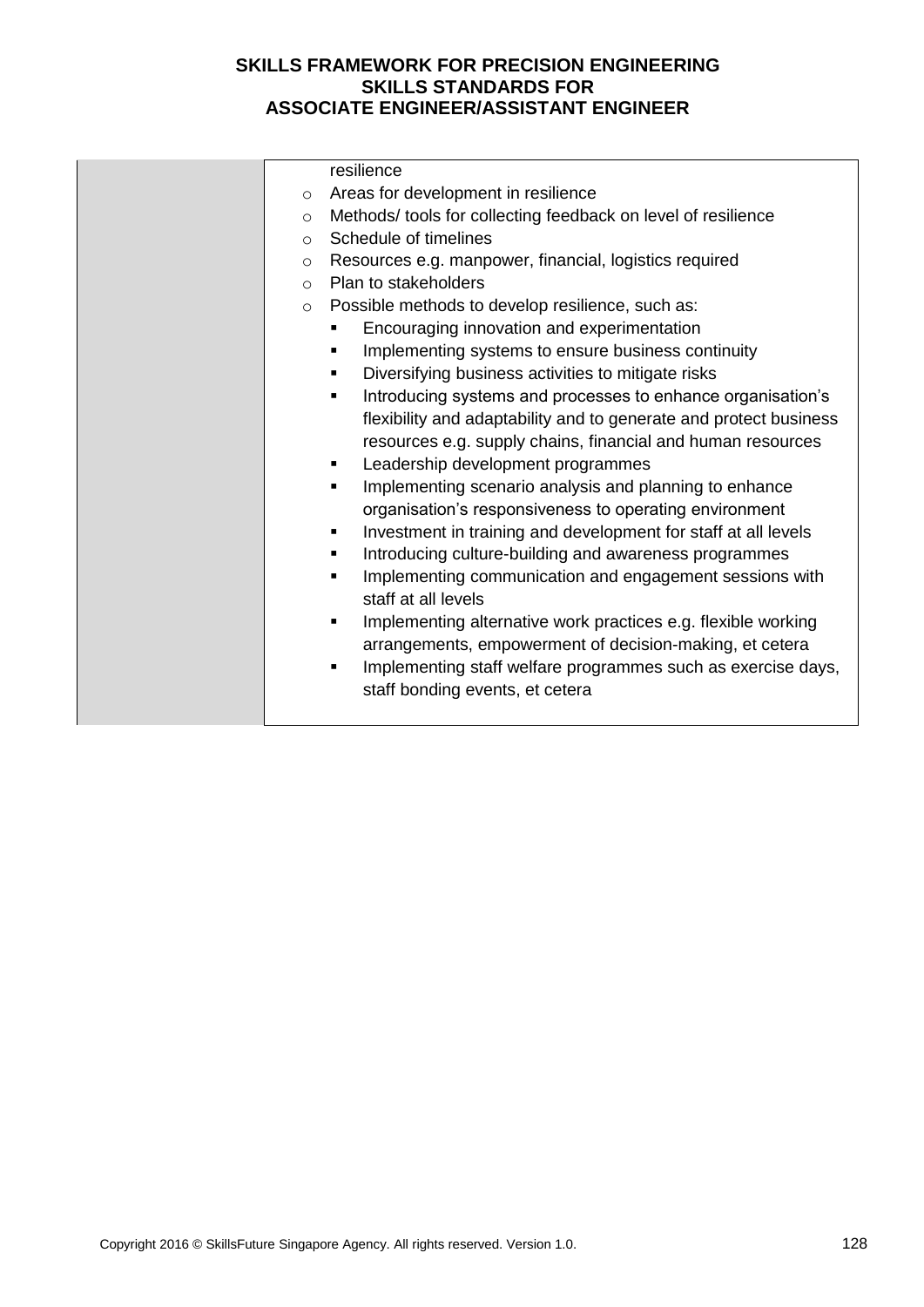| <b>Skill Code</b>                                                                                                                                                                                          | ES-ACE-401G-1                                                                                                                                                                                                                                                                                                                                                                                                                                                                                                                                                                                                                                                                                                                                                                                                                             | <b>Skill Category</b>                                                  | Analytical, Conceptual and<br>Evaluative |
|------------------------------------------------------------------------------------------------------------------------------------------------------------------------------------------------------------|-------------------------------------------------------------------------------------------------------------------------------------------------------------------------------------------------------------------------------------------------------------------------------------------------------------------------------------------------------------------------------------------------------------------------------------------------------------------------------------------------------------------------------------------------------------------------------------------------------------------------------------------------------------------------------------------------------------------------------------------------------------------------------------------------------------------------------------------|------------------------------------------------------------------------|------------------------------------------|
|                                                                                                                                                                                                            |                                                                                                                                                                                                                                                                                                                                                                                                                                                                                                                                                                                                                                                                                                                                                                                                                                           | <b>Skill Sub-Category</b><br>(where applicable)                        | N/A                                      |
| <b>Skill</b>                                                                                                                                                                                               |                                                                                                                                                                                                                                                                                                                                                                                                                                                                                                                                                                                                                                                                                                                                                                                                                                           | Support the Establishment of a Framework for Initiative and Enterprise |                                          |
| <b>Skill Description</b>                                                                                                                                                                                   | This skill describes the ability to apply strategies to create, promote and<br>sustain a culture of continuous improvement. It also includes identifying,<br>evaluating and managing risks associated with improvement initiatives.                                                                                                                                                                                                                                                                                                                                                                                                                                                                                                                                                                                                       |                                                                        |                                          |
| Knowledge and<br><b>Analysis</b><br>It refers to gathering,<br>cognitive processing,<br>integration and<br>inspection of facts and<br>information required<br>to perform the work<br>tasks and activities. | The ability to understand:<br>Managerial roles and responsibilities in developing an enterprising and<br>$\bullet$<br>self-directed workforce<br>Areas for continuous improvements in an organisation<br>$\bullet$<br>Steps to implement continuous improvement at the workplace<br>$\bullet$<br>Common pitfalls in establishing an organisational culture of continuous<br>$\bullet$<br>improvement<br>Areas for operating guidelines, corporate policies and strategies to<br>support continuous improvement<br>Resources required to encourage innovation in an organisation<br>$\bullet$<br>Ways to prepare employees to think and initiate for continuous<br>$\bullet$<br>improvement<br>Activities and guidelines to promote and sustain innovation and<br>enterprise in an organisation<br>Steps and strategies for managing risks |                                                                        |                                          |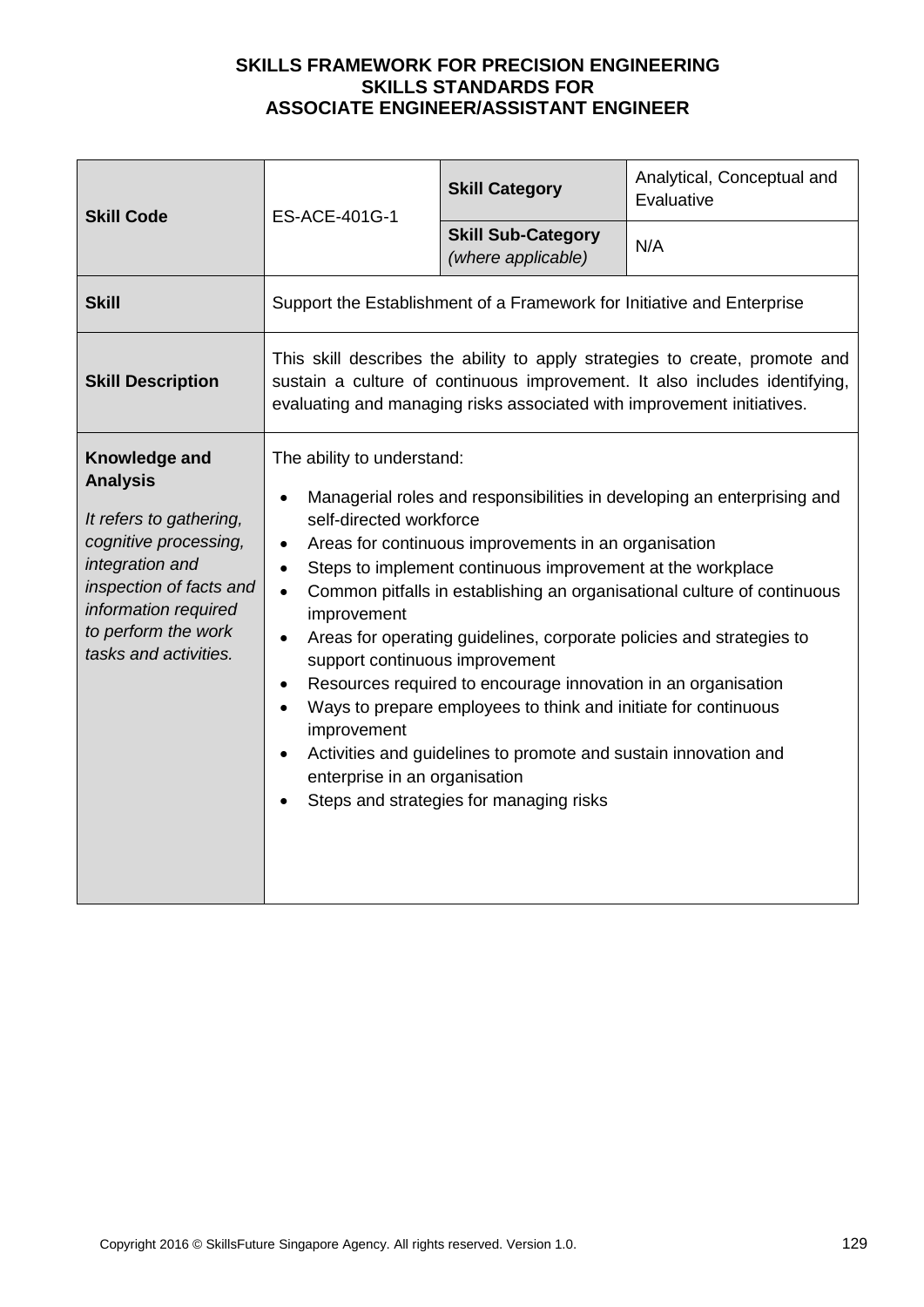| <b>Application and</b><br><b>Adaptation</b><br>It refers to the ability<br>to perform the work<br>tasks and activities<br>required of the<br>occupation, and the<br>ability to react to and<br>manage the changes<br>at work.    | The ability to:<br>Develop an organisational culture of innovation, enterprise and<br>$\bullet$<br>continuous improvement in consultation with stakeholders<br>Develop enterprise actions and strategies to improve organisational<br>$\bullet$<br>growth<br>Establish a framework to track and evaluate improvement efforts at the<br>$\bullet$<br>workplace<br>Perform risk assessment of a new policy or management decision on<br>$\bullet$<br>organisational performance<br>Evaluate implications of risks on organisational performance using<br>$\bullet$<br>appropriate tools and techniques<br>Develop a framework for an enterprise risk management programme in<br>an organisation<br>Evaluate the effectiveness of the enterprise risk management<br>programme in an organisation |
|----------------------------------------------------------------------------------------------------------------------------------------------------------------------------------------------------------------------------------|-----------------------------------------------------------------------------------------------------------------------------------------------------------------------------------------------------------------------------------------------------------------------------------------------------------------------------------------------------------------------------------------------------------------------------------------------------------------------------------------------------------------------------------------------------------------------------------------------------------------------------------------------------------------------------------------------------------------------------------------------------------------------------------------------|
| <b>Innovation and</b><br><b>Value Creation</b><br>It refers to the ability<br>to generate purposive<br>ideas to improve work<br>performance and/or<br>enhance business<br>values that are<br>aligned to<br>organisational goals. | The ability to:<br>Establish policies and strategies to promote initiative behaviour for<br>$\bullet$<br>continuous improvement at the workplace<br>Develop comprehensive policies that encourage innovation and<br>$\bullet$<br>enterprise                                                                                                                                                                                                                                                                                                                                                                                                                                                                                                                                                   |
| <b>Social Intelligence</b><br>and Ethics<br>It refers to the ability<br>to use affective<br>factors in leadership,<br>relationship and<br>diversity management<br>guided by<br>professional codes of<br>ethics.                  | The ability to:<br>Provide organisational leadership to promote and sustain innovation<br>$\bullet$<br>and enterprise by cultivating and empowering employees to release<br>their untapped potential and creativity                                                                                                                                                                                                                                                                                                                                                                                                                                                                                                                                                                           |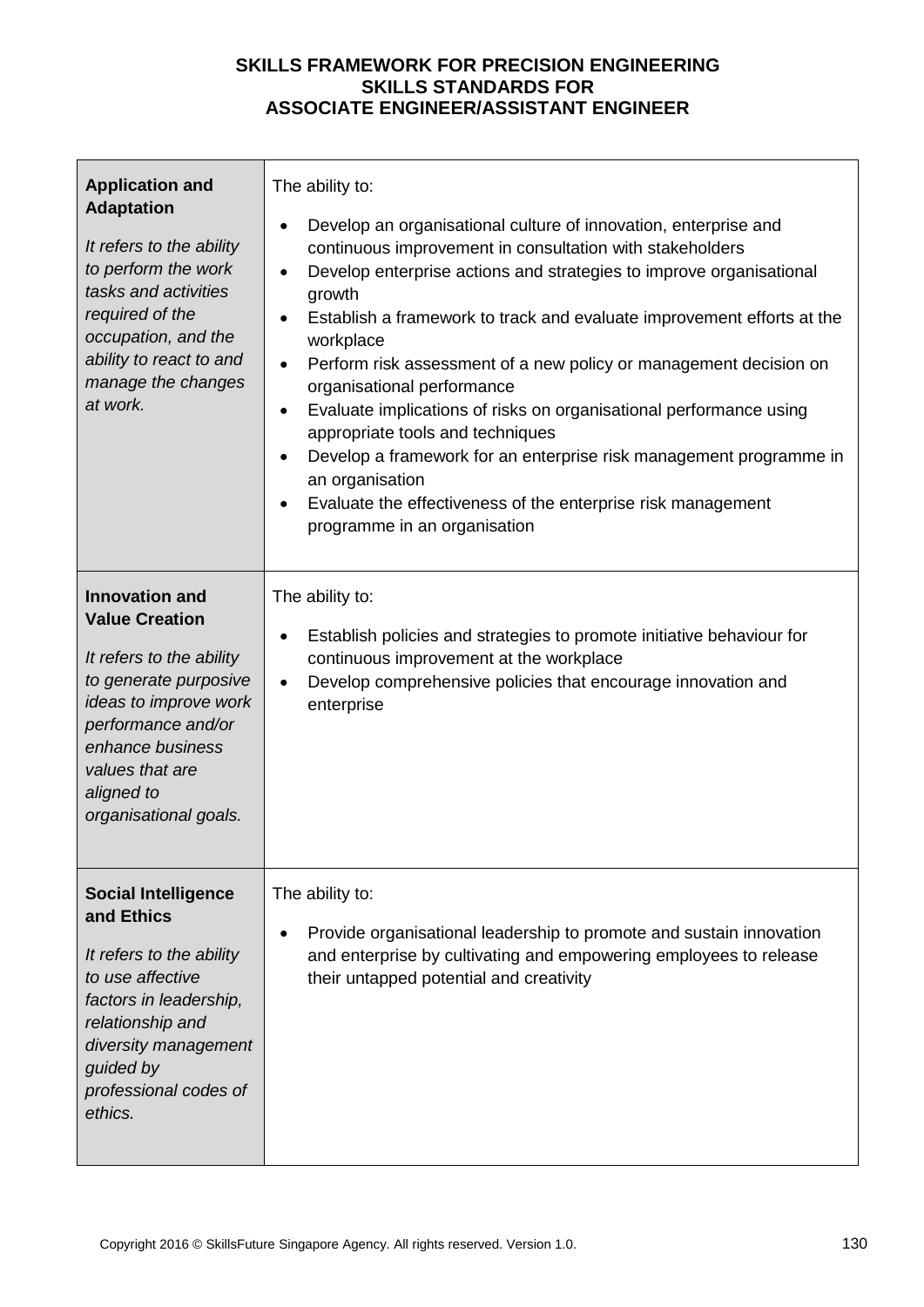| <b>Learning to Learn</b>                                                                                         | The ability to:                                                                                                                                                                                                                                                            |
|------------------------------------------------------------------------------------------------------------------|----------------------------------------------------------------------------------------------------------------------------------------------------------------------------------------------------------------------------------------------------------------------------|
| It refers to the ability<br>to develop and<br>improve one's self<br>within and outside of<br>one's area of work. | Enhance and build skills for teams in the organisation to work together<br>$\bullet$<br>to make decisions, plan work and resolve differences<br>Engage in continuous self-assessment and review to enhance own<br>$\bullet$<br>skills to promote innovation and enterprise |
| <b>Range of</b><br><b>Application</b>                                                                            | N/A                                                                                                                                                                                                                                                                        |
| (where applicable)                                                                                               |                                                                                                                                                                                                                                                                            |
| It refers to the critical<br>circumstances and<br>contexts that the skill<br>may be demonstrated.                |                                                                                                                                                                                                                                                                            |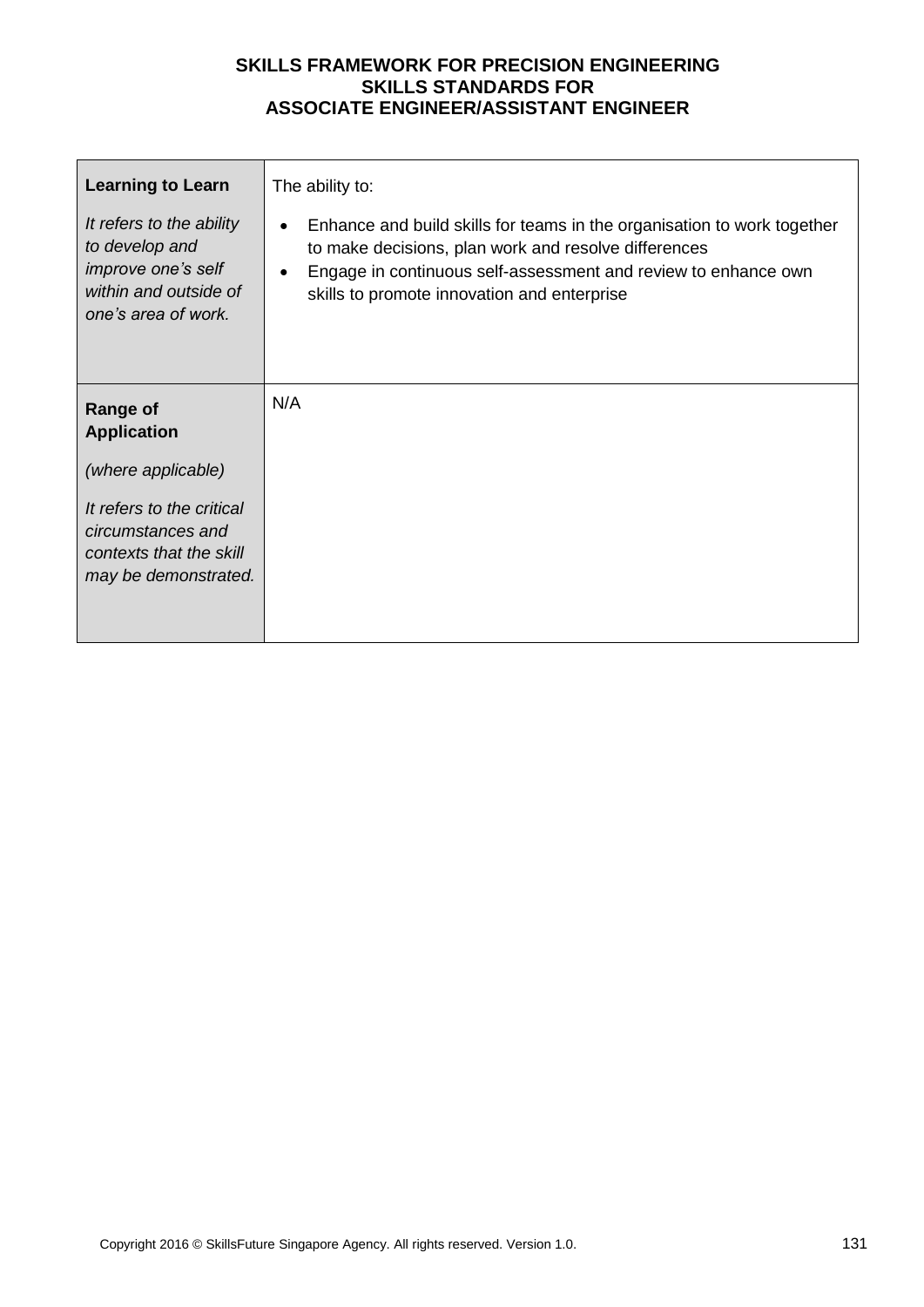| <b>Skill Code</b>                                                                                                                                                                                          | ES-ACE-402G-1                                                                                                                                                                                                                                                                                                                                                                                                                                                                                                                                                                                                                                                                                                                                                                                                                                                                                                                                                                                                                                                                                                                                          | <b>Skill Category</b>                                 | Analytical, Conceptual and<br>Evaluative |
|------------------------------------------------------------------------------------------------------------------------------------------------------------------------------------------------------------|--------------------------------------------------------------------------------------------------------------------------------------------------------------------------------------------------------------------------------------------------------------------------------------------------------------------------------------------------------------------------------------------------------------------------------------------------------------------------------------------------------------------------------------------------------------------------------------------------------------------------------------------------------------------------------------------------------------------------------------------------------------------------------------------------------------------------------------------------------------------------------------------------------------------------------------------------------------------------------------------------------------------------------------------------------------------------------------------------------------------------------------------------------|-------------------------------------------------------|------------------------------------------|
|                                                                                                                                                                                                            |                                                                                                                                                                                                                                                                                                                                                                                                                                                                                                                                                                                                                                                                                                                                                                                                                                                                                                                                                                                                                                                                                                                                                        | <b>Skill Sub-Category</b><br>(where applicable)       | N/A                                      |
| <b>Skill</b>                                                                                                                                                                                               |                                                                                                                                                                                                                                                                                                                                                                                                                                                                                                                                                                                                                                                                                                                                                                                                                                                                                                                                                                                                                                                                                                                                                        | Solve Problems and Make Decisions at Managerial Level |                                          |
| <b>Skill Description</b>                                                                                                                                                                                   | This skill describes the ability to examine the causes of performance<br>deficiency and its impact on an organisation. It also includes managing team<br>dynamics to identify and address performance deficiency.                                                                                                                                                                                                                                                                                                                                                                                                                                                                                                                                                                                                                                                                                                                                                                                                                                                                                                                                      |                                                       |                                          |
| Knowledge and<br><b>Analysis</b><br>It refers to gathering,<br>cognitive processing,<br>integration and<br>inspection of facts and<br>information required<br>to perform the work<br>tasks and activities. | The ability to understand:<br>Advantages and disadvantages of the various methods to collect<br>relevant and current information on organisational performance<br>standards and quality control policies<br>Sources of information to identify performance deficiency<br>$\bullet$<br>Advantages and disadvantages of the various methods to identify<br>$\bullet$<br>performance deficiency<br>Types of analytical tools and techniques and their application in the<br>problem- solving and decision-making process<br>Principles of group dynamics and teamwork and techniques to manage<br>team dynamics<br>Types of decision-making models for arriving at the preferred solution<br>and their features<br>Factors affecting the effectiveness of an implementation plan<br>Tools and techniques to identify performance deficiency or cause of<br>failure in implemented solution and implementation plan and their<br>features<br>Advantages and disadvantages of various ways to formalise<br>implemented solution as part of current Standard Operating Procedures<br>(SOPs)<br>Organisational procedures for amending and disseminating SOPs |                                                       |                                          |
| <b>Application and</b><br><b>Adaptation</b>                                                                                                                                                                | The ability to:                                                                                                                                                                                                                                                                                                                                                                                                                                                                                                                                                                                                                                                                                                                                                                                                                                                                                                                                                                                                                                                                                                                                        |                                                       |                                          |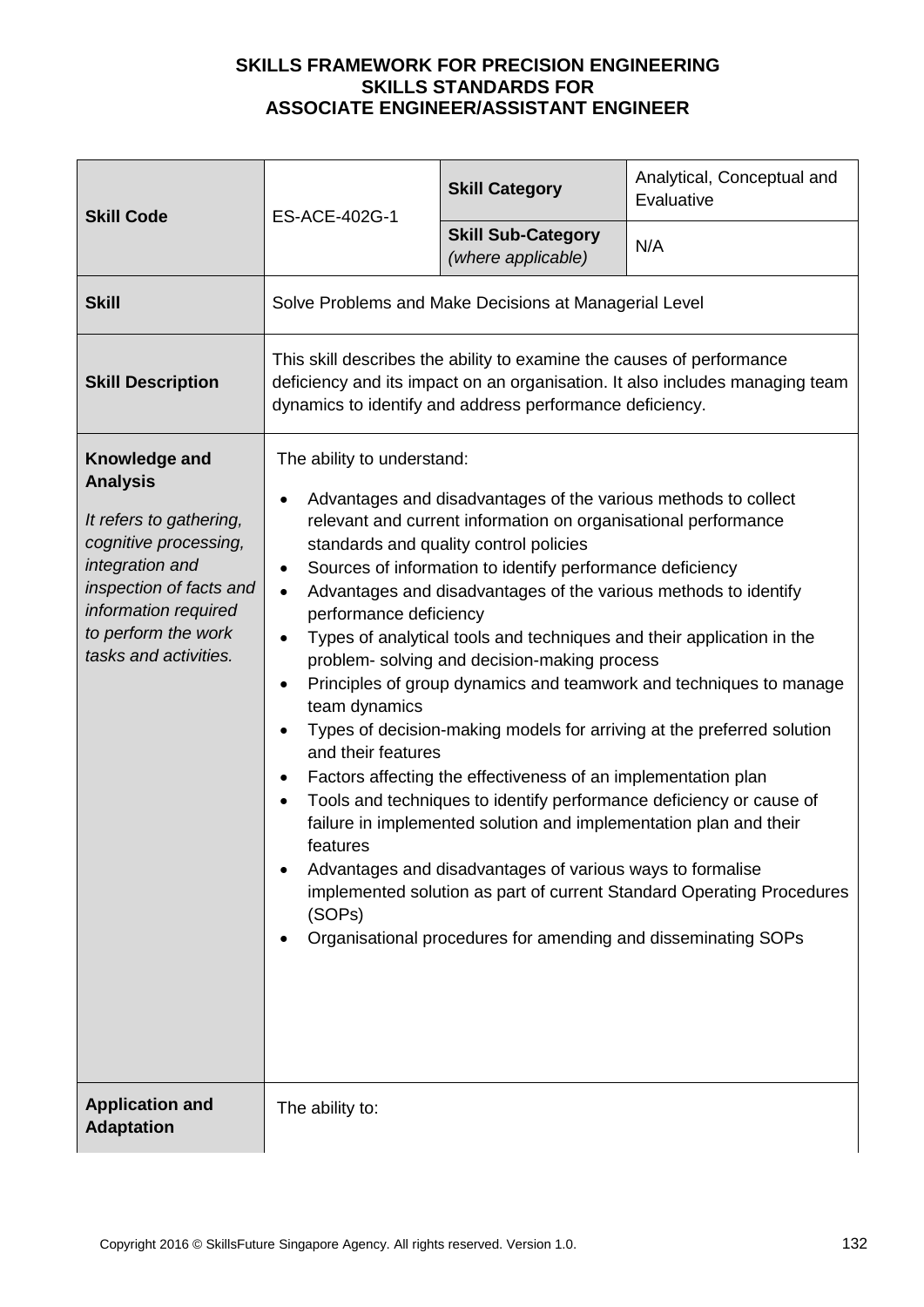| It refers to the ability<br>to perform the work<br>tasks and activities<br>required of the<br>occupation, and the<br>ability to react to and<br>manage the changes<br>at work.                                                   | Collect relevant and current information on organisational performance<br>$\bullet$<br>standards and quality control policies<br>Identify the types of performance deficiency and examine the causes<br>$\bullet$<br>and their impact on organisation-related aspects<br>Identify the root causes of the problems with team members using<br>$\bullet$<br>appropriate group facilitation techniques<br>Determine a preferred solution using appropriate methods and draw up<br>$\bullet$<br>an implementation plan to implement the solution at the workplace<br>Formalise implemented solution as part of the organisation's current<br>$\bullet$<br>standard operating procedures<br>Evaluate the effectiveness of the implemented solution and<br>implementation plan using appropriate techniques and criteria |
|----------------------------------------------------------------------------------------------------------------------------------------------------------------------------------------------------------------------------------|--------------------------------------------------------------------------------------------------------------------------------------------------------------------------------------------------------------------------------------------------------------------------------------------------------------------------------------------------------------------------------------------------------------------------------------------------------------------------------------------------------------------------------------------------------------------------------------------------------------------------------------------------------------------------------------------------------------------------------------------------------------------------------------------------------------------|
| <b>Innovation and</b><br><b>Value Creation</b><br>It refers to the ability<br>to generate purposive<br>ideas to improve work<br>performance and/or<br>enhance business<br>values that are<br>aligned to<br>organisational goals. | The ability to:<br>Generate creative ideas using appropriate idea generation and group<br>facilitation techniques<br>Shortlist the most viable ideas based on a set of pertinent criteria using<br>$\bullet$<br>appropriate problem-solving and decision-making techniques and tools<br>Evaluate the impact of shortlisted ideas using appropriate problem-<br>solving and decision-making techniques and tools<br>Develop a corrective action plan for any shortfalls identified in the<br>implemented solution and conduct a follow-up review of modifications<br>made                                                                                                                                                                                                                                           |
| <b>Social Intelligence</b><br>and Ethics<br>It refers to the ability<br>to use affective<br>factors in leadership,<br>relationship and<br>diversity management<br>guided by<br>professional codes of<br>ethics.                  | The ability to:<br>Manage team dynamics and differing opinions through the use of<br>conflict management techniques                                                                                                                                                                                                                                                                                                                                                                                                                                                                                                                                                                                                                                                                                                |
| <b>Learning to Learn</b>                                                                                                                                                                                                         | The ability to:                                                                                                                                                                                                                                                                                                                                                                                                                                                                                                                                                                                                                                                                                                                                                                                                    |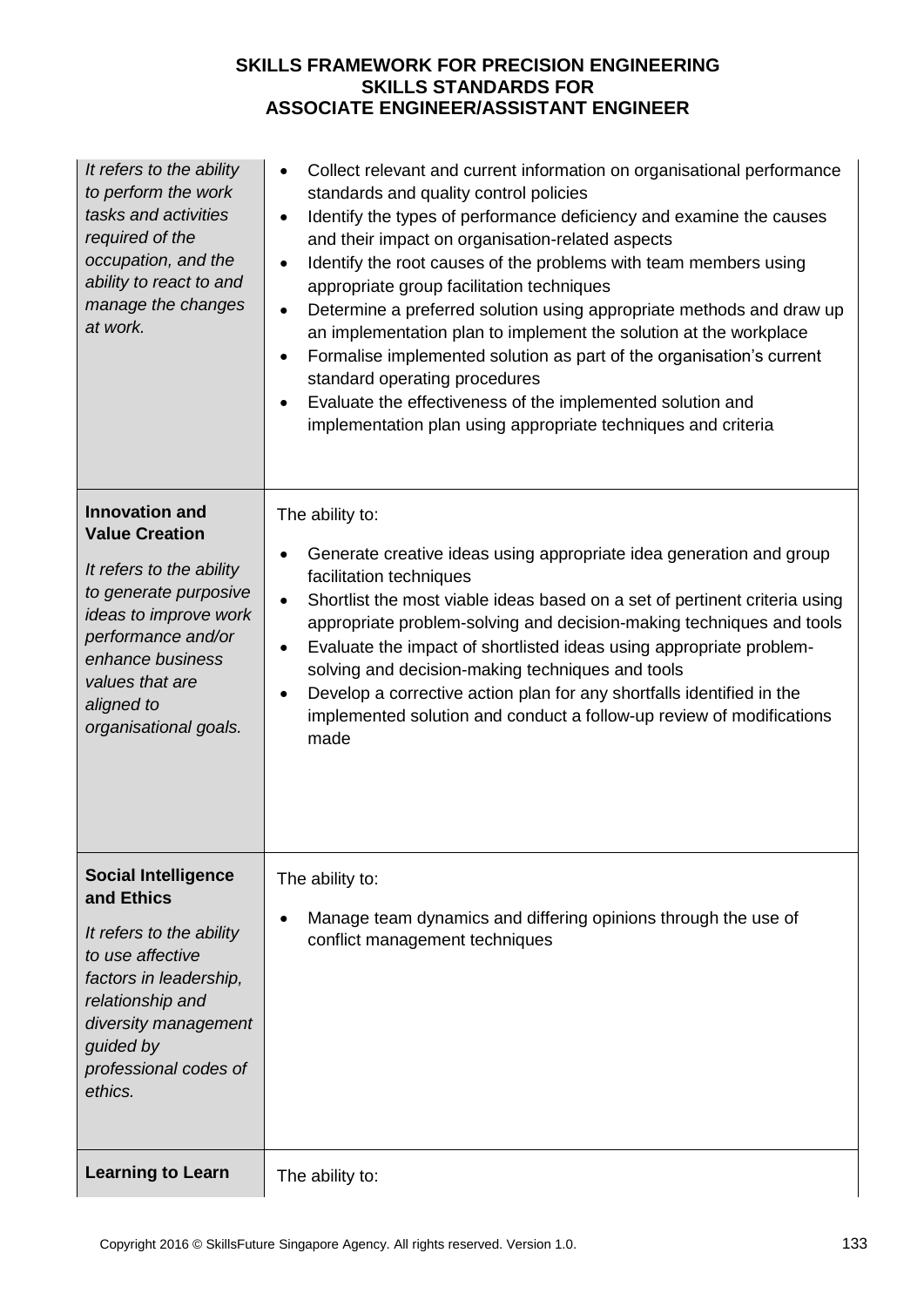| It refers to the ability<br>to develop and<br>improve one's self<br>within and outside of<br>one's area of work. | Reflect on own strengths and weaknesses and its impact in solving<br>$\bullet$<br>problems and making decisions |
|------------------------------------------------------------------------------------------------------------------|-----------------------------------------------------------------------------------------------------------------|
| <b>Range of</b><br><b>Application</b>                                                                            | N/A                                                                                                             |
| (where applicable)                                                                                               |                                                                                                                 |
| It refers to the critical<br>circumstances and<br>contexts that the skill<br>may be demonstrated                 |                                                                                                                 |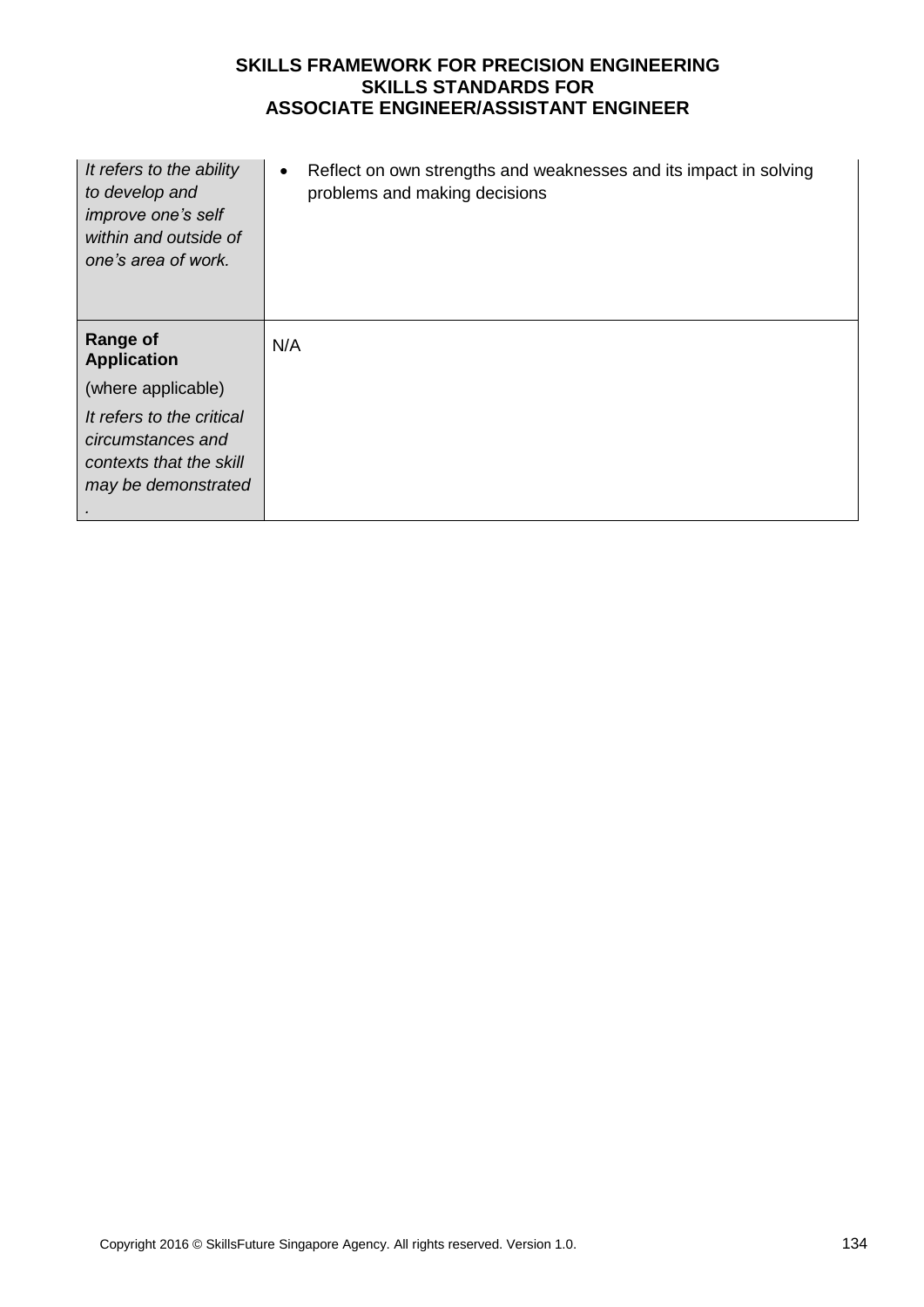| <b>Skill Code</b><br>ES-IP-401G-1                                                                                                                                                                          |                                                                                                                                                                                                                                                                                                                                                                                                                                                                                                                                                                                                                                                                                                                                                                                                                                                                                                                                                                                                                                                                                             | <b>Skill Category</b>                           | People and Relationship<br>Management |
|------------------------------------------------------------------------------------------------------------------------------------------------------------------------------------------------------------|---------------------------------------------------------------------------------------------------------------------------------------------------------------------------------------------------------------------------------------------------------------------------------------------------------------------------------------------------------------------------------------------------------------------------------------------------------------------------------------------------------------------------------------------------------------------------------------------------------------------------------------------------------------------------------------------------------------------------------------------------------------------------------------------------------------------------------------------------------------------------------------------------------------------------------------------------------------------------------------------------------------------------------------------------------------------------------------------|-------------------------------------------------|---------------------------------------|
|                                                                                                                                                                                                            |                                                                                                                                                                                                                                                                                                                                                                                                                                                                                                                                                                                                                                                                                                                                                                                                                                                                                                                                                                                                                                                                                             | <b>Skill Sub-Category</b><br>(where applicable) | N/A                                   |
| <b>Skill</b>                                                                                                                                                                                               |                                                                                                                                                                                                                                                                                                                                                                                                                                                                                                                                                                                                                                                                                                                                                                                                                                                                                                                                                                                                                                                                                             | Lead Workplace Communication and Engagement     |                                       |
| <b>Skill Description</b>                                                                                                                                                                                   | This skill describes the ability to lead workplace communication through<br>the implementation of communication strategies and mechanisms. It also<br>includes using negotiation strategies to achieve organisational goals and<br>win-win outcomes.                                                                                                                                                                                                                                                                                                                                                                                                                                                                                                                                                                                                                                                                                                                                                                                                                                        |                                                 |                                       |
| Knowledge and<br><b>Analysis</b><br>It refers to gathering,<br>cognitive processing,<br>integration and<br>inspection of facts and<br>information required<br>to perform the work<br>tasks and activities. | The ability to understand:<br>Communication strategies, tools and methods associated with the<br>various communication mechanisms to meet organisational goals and<br>objectives and their features<br>Types and dimensions of organisational culture and their<br>$\bullet$<br>characteristics<br>Dimensions of conflict or dispute<br>$\bullet$<br>Desired goals to be achieved as a outcome of negotiation<br>$\bullet$<br>Motivations, priorities, interests and inclinations of stakeholders<br>$\bullet$<br>involved in a negotiation<br>Importance of considering cultural factors and various diversity issues<br>$\bullet$<br>that affect the communication in a negotiation process<br>Factors affecting the prioritising of goals and evaluation of possible<br>trade-offs<br>Steps to develop relevant details and supporting arguments for<br>negotiation<br>Negotiation styles and tactics for countering other party's style and<br>their characteristics<br>Sources of power, conflict and obstacles to a successful negotiation<br>and their implications in a negotiation |                                                 |                                       |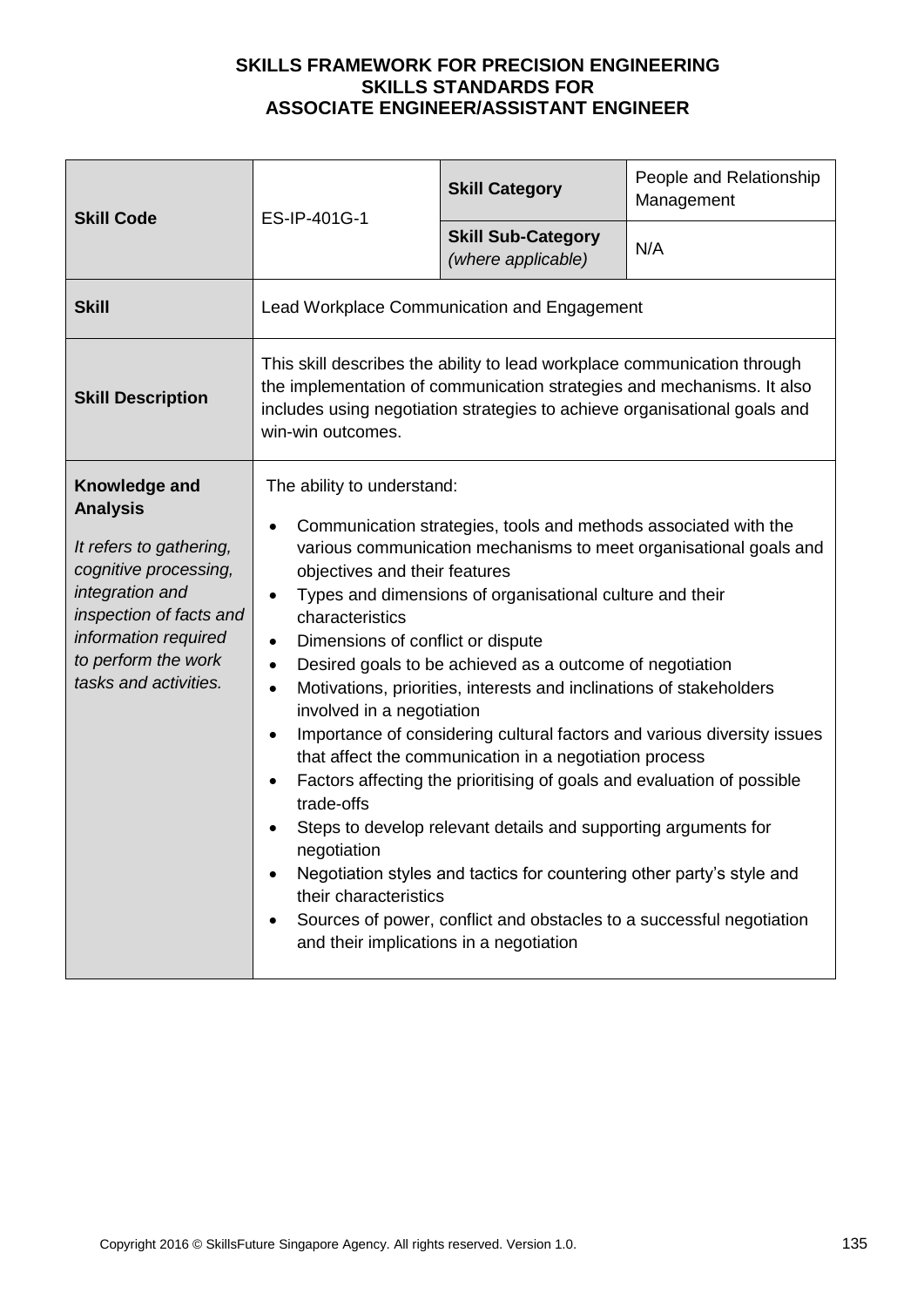|                                                                                                                                                                                                                                  | The ability to:                                                                                                                                                                                                                                                                                                                                                                                                                                                                                                                                                                                                                                                                                                                                                                                                                                                                                                                                                                                                      |  |  |  |
|----------------------------------------------------------------------------------------------------------------------------------------------------------------------------------------------------------------------------------|----------------------------------------------------------------------------------------------------------------------------------------------------------------------------------------------------------------------------------------------------------------------------------------------------------------------------------------------------------------------------------------------------------------------------------------------------------------------------------------------------------------------------------------------------------------------------------------------------------------------------------------------------------------------------------------------------------------------------------------------------------------------------------------------------------------------------------------------------------------------------------------------------------------------------------------------------------------------------------------------------------------------|--|--|--|
| <b>Application and</b><br><b>Adaptation</b><br>It refers to the ability<br>to perform the work<br>tasks and activities<br>required of the<br>occupation, and the<br>ability to react to and<br>manage the changes<br>at work.    | Conduct research on best practices in workplace communication,<br>evaluate their suitability for adoption and establish benchmarks for the<br>organisation<br>Develop communications plan to implement communication strategies<br>$\bullet$<br>and mechanisms to meet organisational goals and objectives<br>Evaluate employees' level of acceptance of organisation's vision,<br>$\bullet$<br>mission and core values and take corrective actions where needed<br>Evaluate effectiveness of communication strategies and mechanisms<br>and implementation plan according to criteria set<br>Establish the actual causes of conflict or dispute and plan for<br>٠<br>negotiation taking into account organisational goals and objectives<br>Assess negotiation situation and develop negotiation strategies taking<br>into consideration diversity issues<br>Evaluate negotiation process and delegate appropriate follow-up<br>actions in a timely manner based on accurate and objective analytical<br>techniques |  |  |  |
| <b>Innovation and</b><br><b>Value Creation</b><br>It refers to the ability<br>to generate purposive<br>ideas to improve work<br>performance and/or<br>enhance business<br>values that are<br>aligned to<br>organisational goals. | The ability to:<br>Evaluate gaps and barriers in workplace communication based on<br>determined benchmarks and establish communication strategies and<br>mechanisms that meet organisational goals and objectives                                                                                                                                                                                                                                                                                                                                                                                                                                                                                                                                                                                                                                                                                                                                                                                                    |  |  |  |
| <b>Social Intelligence</b><br>and Ethics<br>It refers to the ability<br>to use affective<br>factors in leadership,<br>relationship and<br>diversity management<br>guided by<br>professional codes of<br>ethics.                  | The ability to:<br>Use communication strategies to influence organisational culture and<br>motivate employees to commit to the organisation's vision, mission<br>and core values<br>Conduct negotiation to achieve organisational goals and win-win<br>$\bullet$<br>outcomes by applying negotiation strategies and effective<br>communication skills                                                                                                                                                                                                                                                                                                                                                                                                                                                                                                                                                                                                                                                                |  |  |  |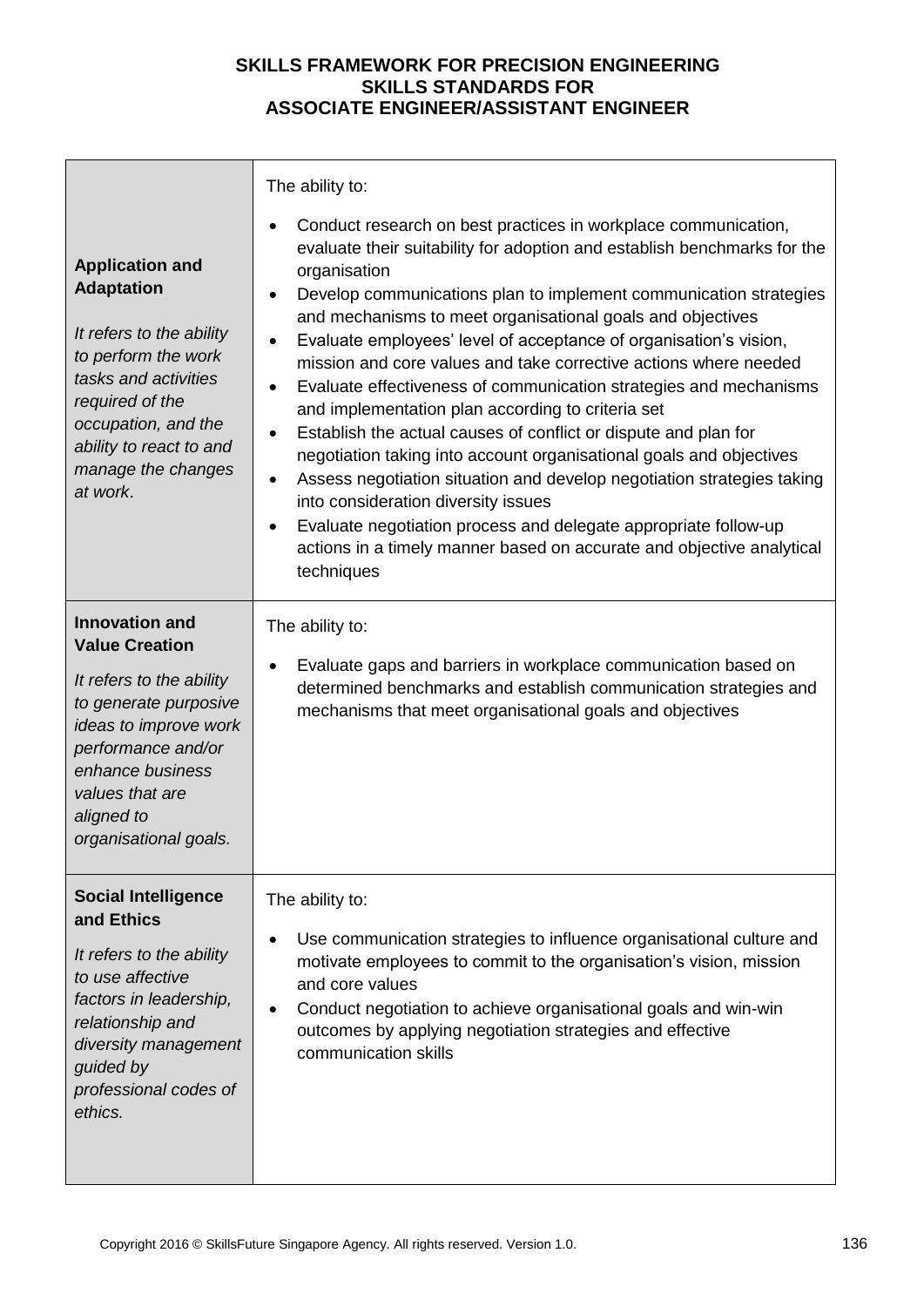| <b>Learning to Learn</b>                                                                                         | The ability to:                                                                                           |
|------------------------------------------------------------------------------------------------------------------|-----------------------------------------------------------------------------------------------------------|
| It refers to the ability<br>to develop and<br>improve one's self<br>within and outside of<br>one's area of work. | Reflect on gaps in own communication and negotiation style to make<br>adjustments for future interactions |
| <b>Range of</b><br><b>Application</b>                                                                            | N/A                                                                                                       |
| (where applicable)                                                                                               |                                                                                                           |
| It refers to the critical<br>circumstances and<br>contexts that the skill<br>may be demonstrated                 |                                                                                                           |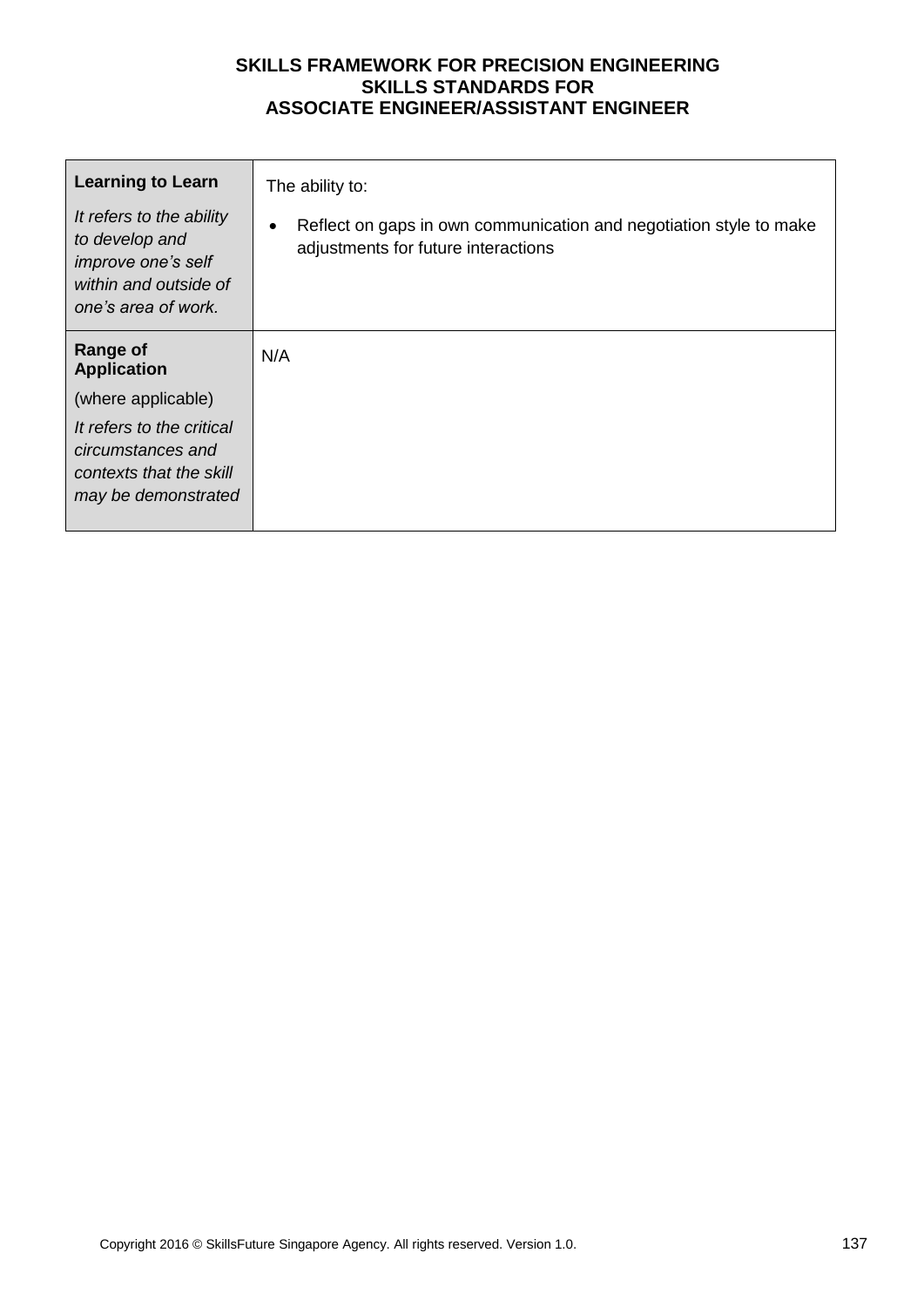| <b>Skill Code</b>                                                                                                                                                                                          | ES-IP-402G-1                                                                                                                                                                                                                                                                                                                                                                                                                                                                                                                                                                                                                                                                                                                                                          | <b>Skill Category</b>                           | People and Relationship<br>Management |
|------------------------------------------------------------------------------------------------------------------------------------------------------------------------------------------------------------|-----------------------------------------------------------------------------------------------------------------------------------------------------------------------------------------------------------------------------------------------------------------------------------------------------------------------------------------------------------------------------------------------------------------------------------------------------------------------------------------------------------------------------------------------------------------------------------------------------------------------------------------------------------------------------------------------------------------------------------------------------------------------|-------------------------------------------------|---------------------------------------|
|                                                                                                                                                                                                            |                                                                                                                                                                                                                                                                                                                                                                                                                                                                                                                                                                                                                                                                                                                                                                       | <b>Skill Sub-Category</b><br>(where applicable) | N/A                                   |
| <b>Skill</b>                                                                                                                                                                                               | Develop a Work Team                                                                                                                                                                                                                                                                                                                                                                                                                                                                                                                                                                                                                                                                                                                                                   |                                                 |                                       |
| <b>Skill Description</b>                                                                                                                                                                                   | This skill describes the ability to establish teams and allocate resources in<br>organisational goals. It also includes cultivating<br>achieving<br>open<br>communication for teamwork and evaluating the progress of the team.                                                                                                                                                                                                                                                                                                                                                                                                                                                                                                                                       |                                                 |                                       |
| Knowledge and<br><b>Analysis</b><br>It refers to gathering,<br>cognitive processing,<br>integration and<br>inspection of facts and<br>information required<br>to perform the work<br>tasks and activities. | The ability to understand:<br>Critical factors in building a high performance team<br>Characteristics and impact of team synergy on team performance<br>$\bullet$<br>Techniques for team building and development<br>$\bullet$<br>Coaching process aligned to organisational vision and business goals<br>$\bullet$<br>Platforms and tools to create opportunities for team members to<br>$\bullet$<br>contribute ideas and skills<br>Components of systems to recognise contributions of team members<br>$\bullet$<br>Implications of diversity issues on coaching<br>$\bullet$<br>Components of systems for development of staff<br>$\bullet$<br>Motivational theories related to rewards and recognition for staff<br>Ways to determine trends in team performance |                                                 |                                       |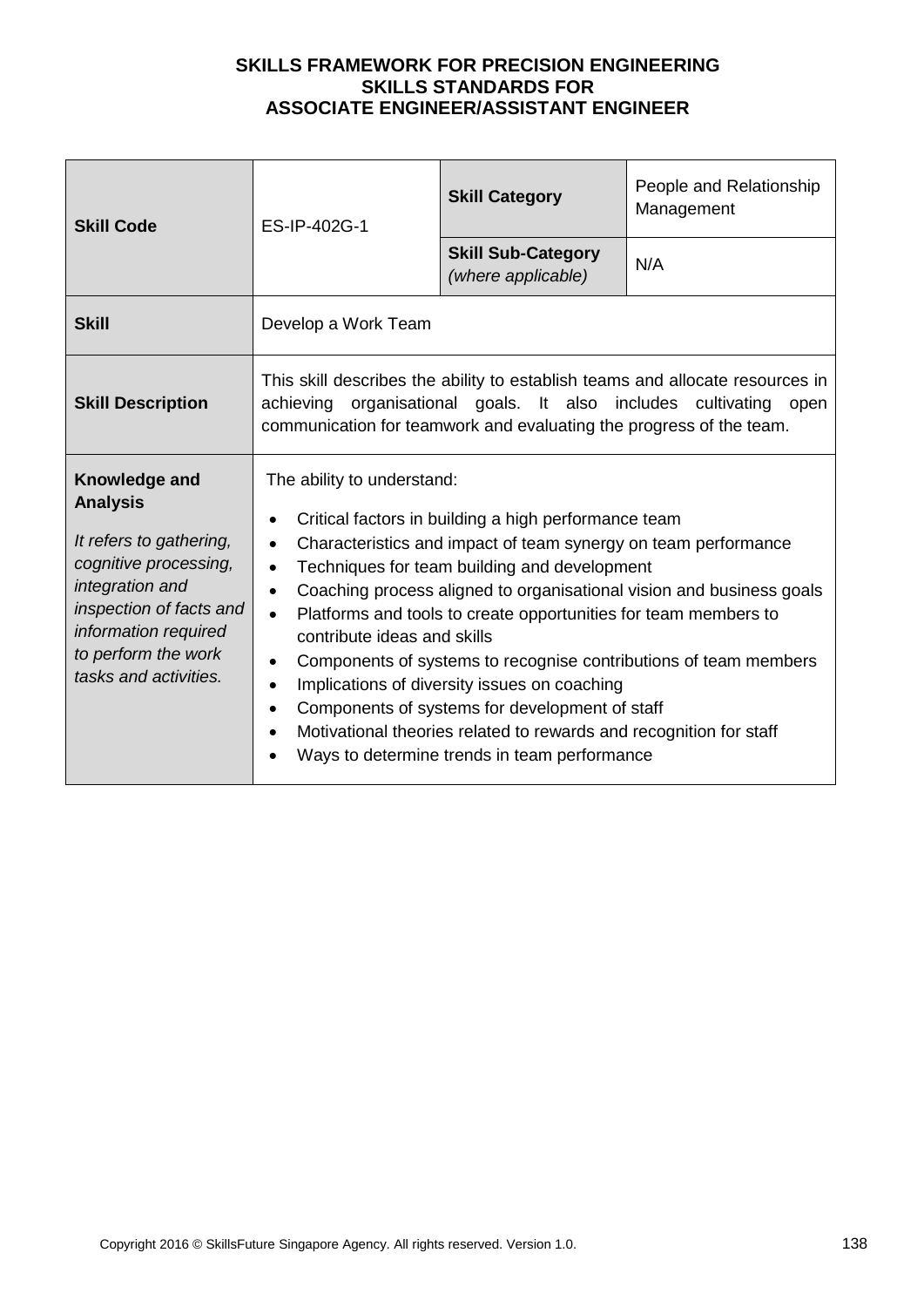| <b>Application and</b><br><b>Adaptation</b><br>It refers to the ability<br>to perform the work<br>tasks and activities<br>required of the<br>occupation, and the<br>ability to react to and<br>manage the changes<br>at work.    | The ability to:<br>Analyse the types of teams required and their value in achieving<br>$\bullet$<br>organisational goals<br>Identify and elect work team members and align roles, responsibilities,<br>$\bullet$<br>objectives and expectations of the work team to organisational goals<br>Delegate tasks and allocate resources to facilitate work team towards<br>$\bullet$<br>the achievement of goals and objectives, taking into consideration<br>diversity issues<br>Evaluate impact of task and role delegation among team members on<br>team synergy and make adjustments where necessary in accordance<br>to criteria set<br>Encourage teamwork and foster commitment and sense of ownership<br>among team members based on team building and development<br>techniques<br>Assess the barriers to group interaction and communication and<br>$\bullet$<br>establish infrastructure to facilitate knowledge management and work<br>team coaching which is aligned to organisational vision and business<br>goals |
|----------------------------------------------------------------------------------------------------------------------------------------------------------------------------------------------------------------------------------|---------------------------------------------------------------------------------------------------------------------------------------------------------------------------------------------------------------------------------------------------------------------------------------------------------------------------------------------------------------------------------------------------------------------------------------------------------------------------------------------------------------------------------------------------------------------------------------------------------------------------------------------------------------------------------------------------------------------------------------------------------------------------------------------------------------------------------------------------------------------------------------------------------------------------------------------------------------------------------------------------------------------------|
| <b>Innovation and</b><br><b>Value Creation</b><br>It refers to the ability<br>to generate purposive<br>ideas to improve work<br>performance and/or<br>enhance business<br>values that are<br>aligned to<br>organisational goals. | The ability to:<br>Monitor and evaluate team progress and performance in achievement<br>of goals and objectives                                                                                                                                                                                                                                                                                                                                                                                                                                                                                                                                                                                                                                                                                                                                                                                                                                                                                                           |
| <b>Social Intelligence</b><br>and Ethics<br>It refers to the ability<br>to use affective<br>factors in leadership,<br>relationship and<br>diversity management<br>guided by<br>professional codes of<br>ethics.                  | The ability to:<br>Communicate the roles, responsibilities, objectives and expectations<br>to the work team and empower team members to accomplish them<br>Communicate feedback to team using the most suitable means and<br>data and provide recommendations to improve performance<br>Recognise and reward team work and performance taking into<br>consideration implications of diversity issues                                                                                                                                                                                                                                                                                                                                                                                                                                                                                                                                                                                                                      |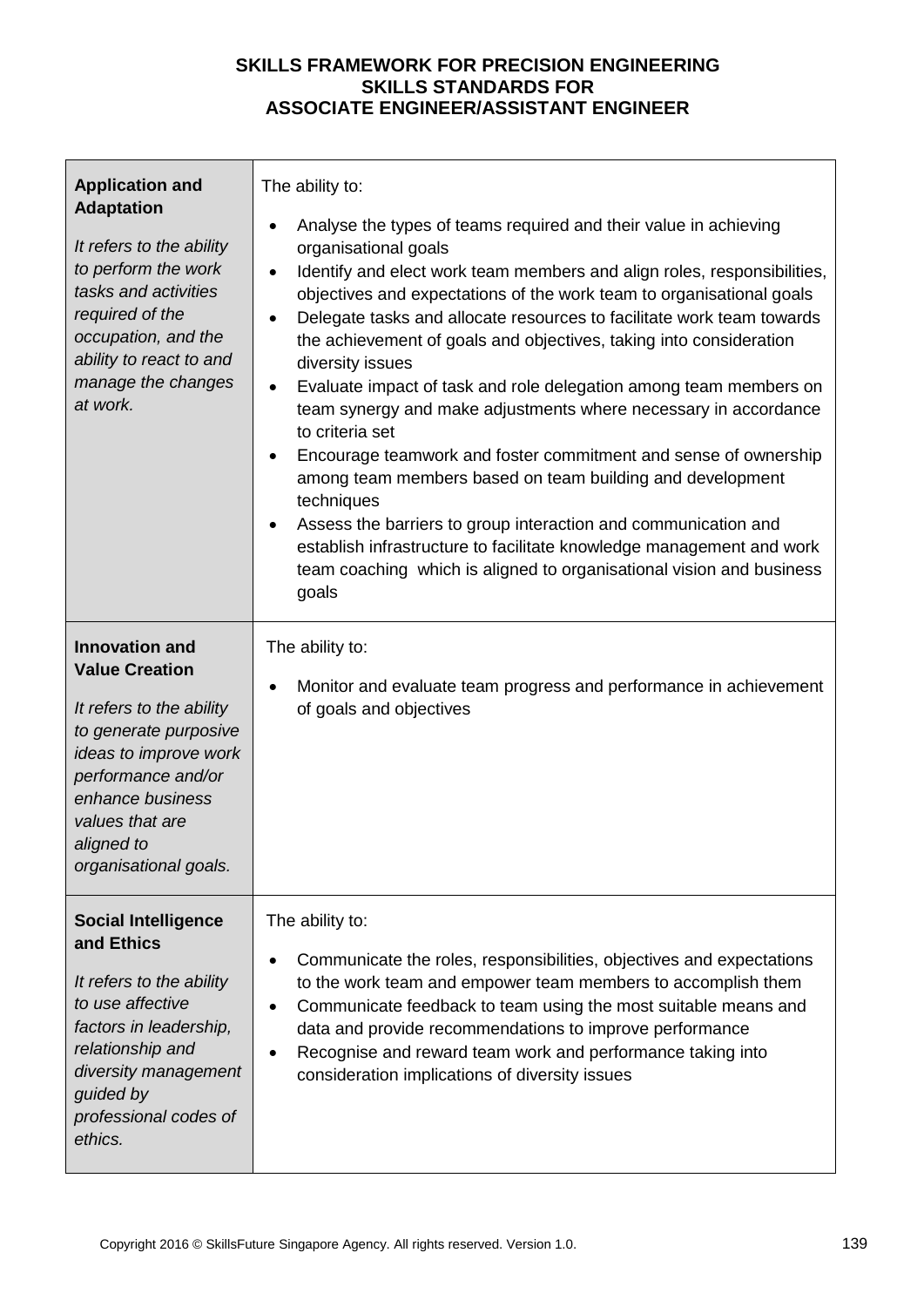| <b>Learning to Learn</b>                                                                                         | The ability to:                                                                            |
|------------------------------------------------------------------------------------------------------------------|--------------------------------------------------------------------------------------------|
| It refers to the ability<br>to develop and<br>improve one's self<br>within and outside of<br>one's area of work. | Seek feedback from peers and supervisors to improve own future<br>$\bullet$<br>performance |
| <b>Range of</b><br><b>Application</b>                                                                            | N/A                                                                                        |
| (where applicable)                                                                                               |                                                                                            |
| It refers to the critical<br>circumstances and<br>contexts that the skill<br>may be demonstrated.                |                                                                                            |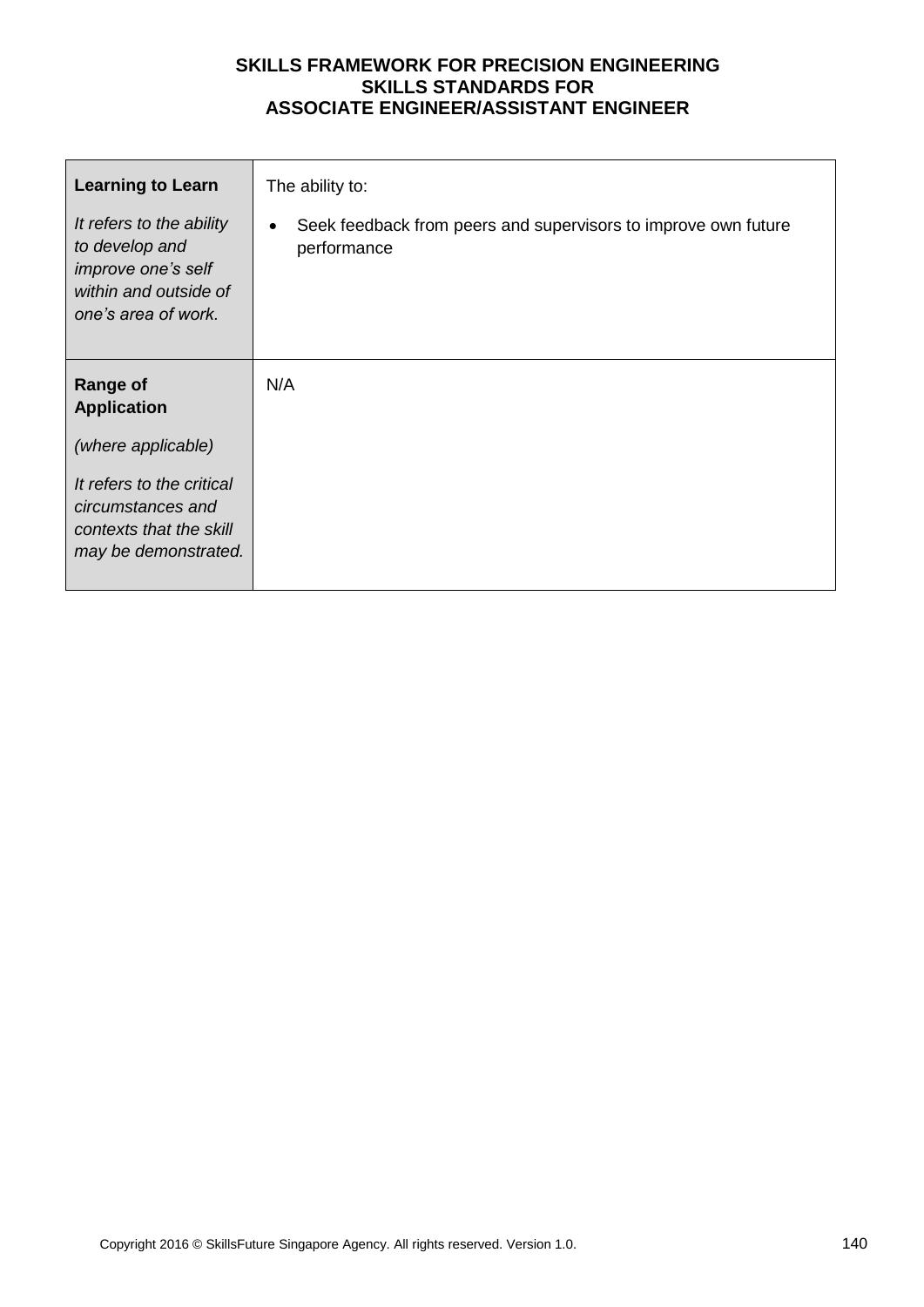| <b>Skill Code</b><br>ES-IP-403G-1                                                                                                                                                                                          |                                                                                                                                                                                                                                                                                                                                                                                                                     | <b>Skill Category</b> | Interpersonal |
|----------------------------------------------------------------------------------------------------------------------------------------------------------------------------------------------------------------------------|---------------------------------------------------------------------------------------------------------------------------------------------------------------------------------------------------------------------------------------------------------------------------------------------------------------------------------------------------------------------------------------------------------------------|-----------------------|---------------|
|                                                                                                                                                                                                                            | <b>Skill Sub-Category</b><br>(where applicable)                                                                                                                                                                                                                                                                                                                                                                     | N/A                   |               |
| <b>Skill</b>                                                                                                                                                                                                               | Lead a Virtual Team                                                                                                                                                                                                                                                                                                                                                                                                 |                       |               |
| <b>Skill Description</b>                                                                                                                                                                                                   | This skill describes the ability to analyse the importance of virtual<br>collaboration and establish a virtual team in achieving organisational<br>goals and objectives. It also includes supporting infrastructure to<br>operationalise virtual collaboration, fostering cohesion and commitment<br>among virtual team members and managing virtual team's performance<br>towards common goals and objectives set. |                       |               |
| Knowledge and<br><b>Analysis</b><br>It refers to gathering,<br>cognitive processing,<br>integration and<br>inspection of facts and<br>information required to<br>perform the work tasks<br>and activities.                 | The ability to understand:<br>Concept of virtual collaboration<br>Types of virtual teams<br>$\bullet$<br>Diversity issues and their implications on virtual collaboration<br>$\bullet$<br>Critical success factors for leading virtual teams<br>$\bullet$                                                                                                                                                           |                       |               |
| <b>Application and</b><br><b>Adaptation</b><br>It refers to the ability to<br>perform the work tasks<br>and activities required<br>of the occupation, and<br>the ability to react to<br>and manage the<br>changes at work. | The ability to:<br>Analyse the need for virtual collaboration in achieving organisational<br>goals and objectives<br>Establish a virtual team in line with intended goals and objectives<br>Establish an infrastructure to operationalize virtual collaboration<br>$\bullet$<br>based on collaborative tools and training programmes                                                                                |                       |               |
| <b>Innovation and Value</b><br><b>Creation</b><br>It refers to the ability to<br>generate purposive<br>ideas to improve work<br>performance and/or<br>enhance business<br>values that are aligned                          | The ability to:<br>Formulate appropriate strategies to address shortfalls in virtual<br>team's performance                                                                                                                                                                                                                                                                                                          |                       |               |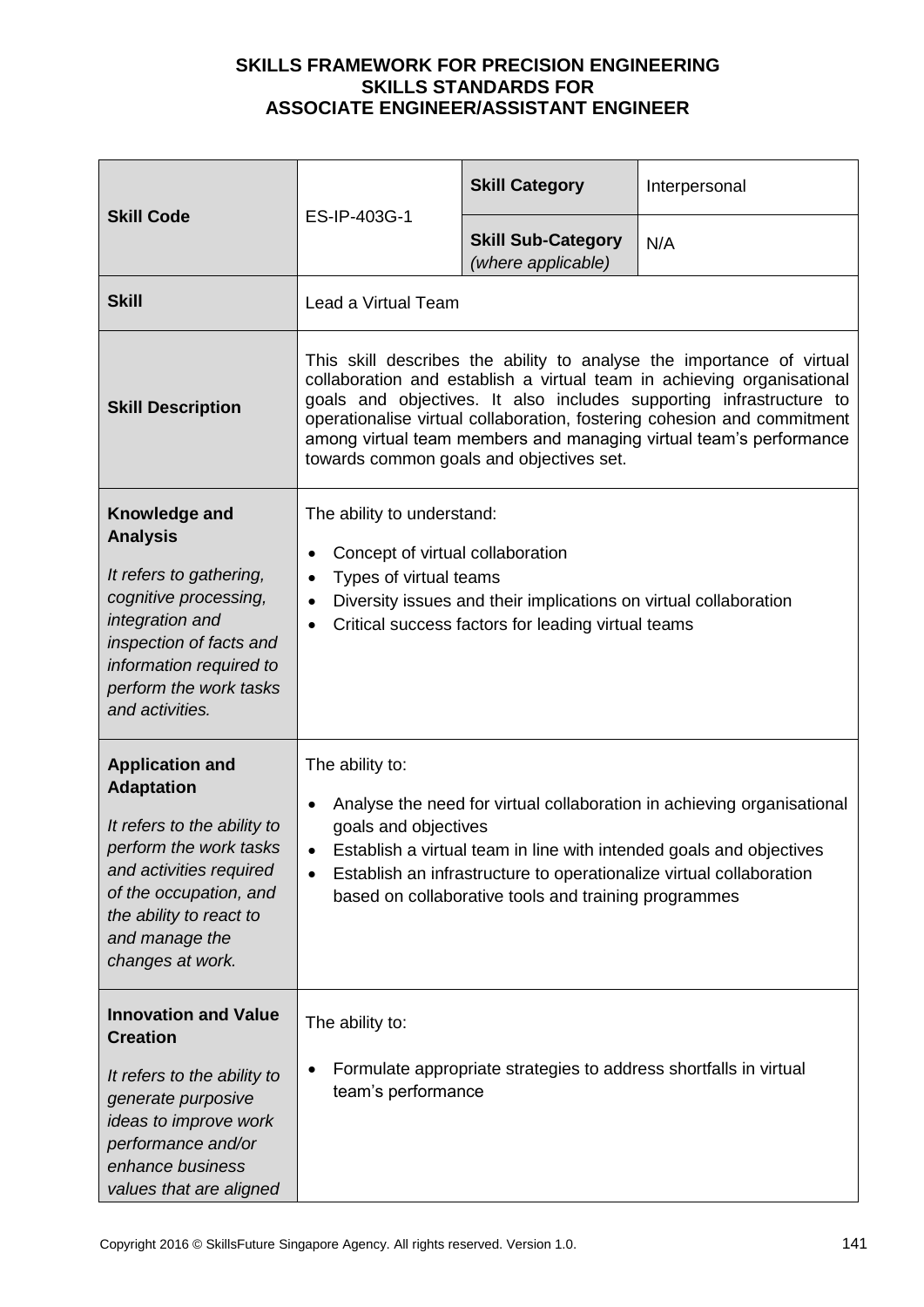| to organisational                                                                                                                                                                                            |                                                                                                                                                                                                                                                                                                                                                                                                                                                                                                                                                                                                                                                                                                                                                                                                                                                                                                                                                                                                                                                                                                                                                                                                    |  |  |
|--------------------------------------------------------------------------------------------------------------------------------------------------------------------------------------------------------------|----------------------------------------------------------------------------------------------------------------------------------------------------------------------------------------------------------------------------------------------------------------------------------------------------------------------------------------------------------------------------------------------------------------------------------------------------------------------------------------------------------------------------------------------------------------------------------------------------------------------------------------------------------------------------------------------------------------------------------------------------------------------------------------------------------------------------------------------------------------------------------------------------------------------------------------------------------------------------------------------------------------------------------------------------------------------------------------------------------------------------------------------------------------------------------------------------|--|--|
| <b>Social Intelligence</b><br>and Ethics<br>It refers to the ability to<br>use affective factors in<br>leadership, relationship<br>and diversity<br>management guided by<br>professional codes of<br>ethics. | The ability to:<br>Foster cohesion and commitment among virtual team members<br>towards common goals and objectives                                                                                                                                                                                                                                                                                                                                                                                                                                                                                                                                                                                                                                                                                                                                                                                                                                                                                                                                                                                                                                                                                |  |  |
| <b>Learning to Learn</b>                                                                                                                                                                                     | The ability to:                                                                                                                                                                                                                                                                                                                                                                                                                                                                                                                                                                                                                                                                                                                                                                                                                                                                                                                                                                                                                                                                                                                                                                                    |  |  |
| It refers to the ability to<br>develop and improve<br>one's self within and<br>outside of one's area of<br>work.                                                                                             | Identify and assess one's leadership responsibilities to manage<br>virtual team's performance in line with goals and objectives set                                                                                                                                                                                                                                                                                                                                                                                                                                                                                                                                                                                                                                                                                                                                                                                                                                                                                                                                                                                                                                                                |  |  |
| <b>Range of Application</b><br>(where applicable)<br>It refers to the critical<br>circumstances and<br>contexts that the skill<br>may be demonstrated.                                                       | Types of virtual teams must include:<br>Networked teams<br>Geographically distributed and not necessarily from the same<br>$\circ$<br>organization<br>Frequently created and just as frequently dissolved; depending<br>$\circ$<br>on the complexity of the issue, additional members to the team<br>may be added at any time<br>Usually formed to discuss specific topics where members from<br>the area of expertise, possibly from different organizations, pitch<br>their ideas in the same discussion<br>Existence period of these teams may vary significantly<br>$\circ$<br>depending on how fast or slow the issue is resolved<br>Parallel teams<br>Highly task-oriented teams that usually comprise specialized<br>O<br>professionals<br>Generally only required for very short span of time; however,<br>$\circ$<br>they are not dissolved after completion of the tasks<br>May be either internal or external to the organisation<br>O<br>Project development teams<br>Geographically distributed and may operate from different<br>O<br>timezones<br>Mainly focused on creating new products, information systems<br>$\circ$<br>or organizational processes for users and/or customers |  |  |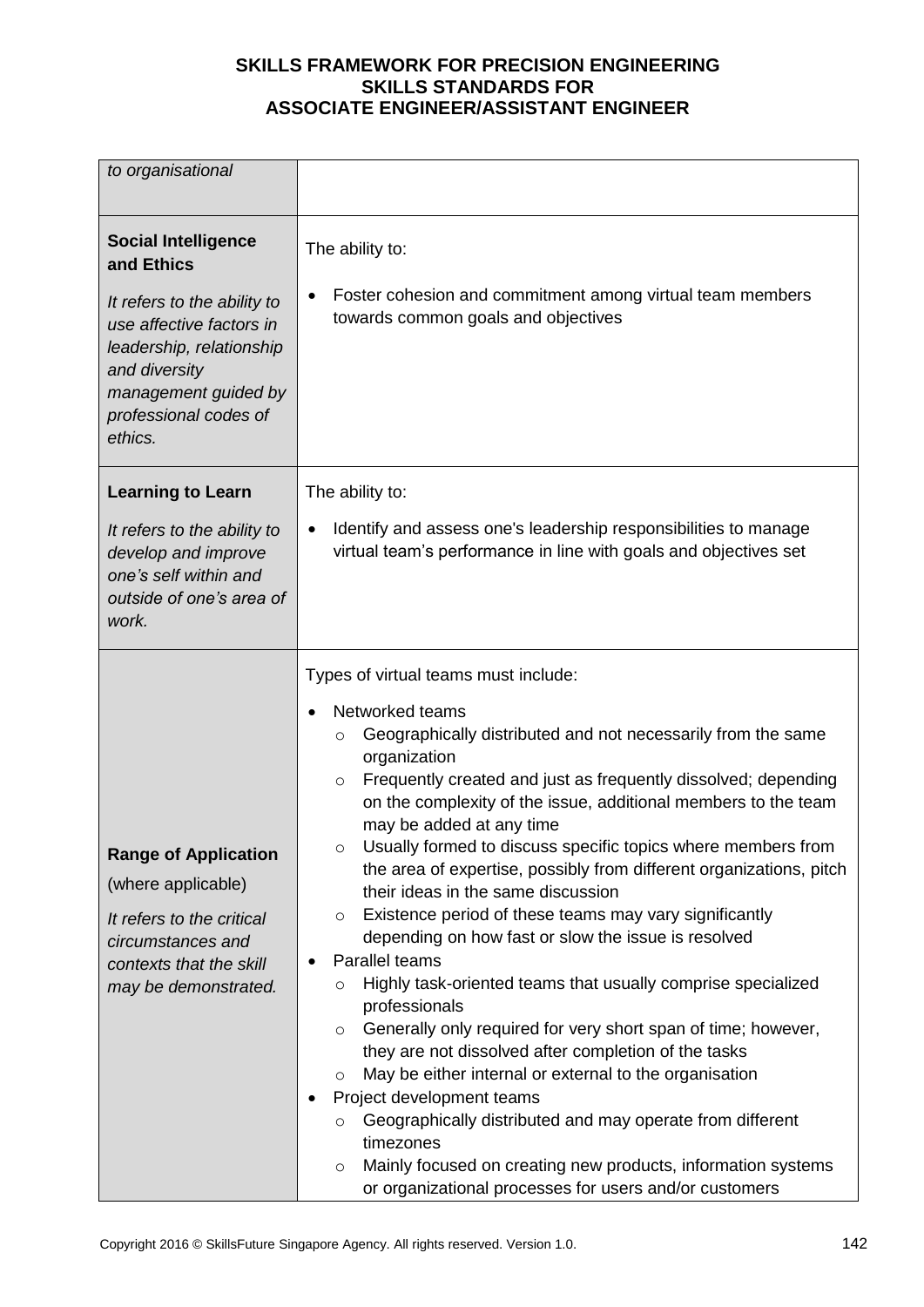| Have added autonomy to make decisions, on top of<br>$\circ$<br>recommendations<br>May add or remove members of their team at any point in time,<br>$\circ$<br>as needed for their area of expertise<br>Work, production or functional teams<br>Totally function specific, working only on a particular area within<br>$\circ$<br>an organization (i.e. finance, training, research, etc).<br>Operate virtually from different geographical locations, these<br>$\circ$<br>teams exist to perform regular or on-going tasks<br><b>Service Teams</b><br>Geographically located in different timezones and are assigned<br>$\circ$<br>to a particular service such as customer support, network<br>upgrades, data maintenance, etc.<br>$\circ$ Each team works on providing the particular service in their<br>daylight hours and at the end of day, work is delegated to the |
|----------------------------------------------------------------------------------------------------------------------------------------------------------------------------------------------------------------------------------------------------------------------------------------------------------------------------------------------------------------------------------------------------------------------------------------------------------------------------------------------------------------------------------------------------------------------------------------------------------------------------------------------------------------------------------------------------------------------------------------------------------------------------------------------------------------------------------------------------------------------------|
| next team which operates in a different timezone so that service<br>is available on a 24/7 basis                                                                                                                                                                                                                                                                                                                                                                                                                                                                                                                                                                                                                                                                                                                                                                           |
|                                                                                                                                                                                                                                                                                                                                                                                                                                                                                                                                                                                                                                                                                                                                                                                                                                                                            |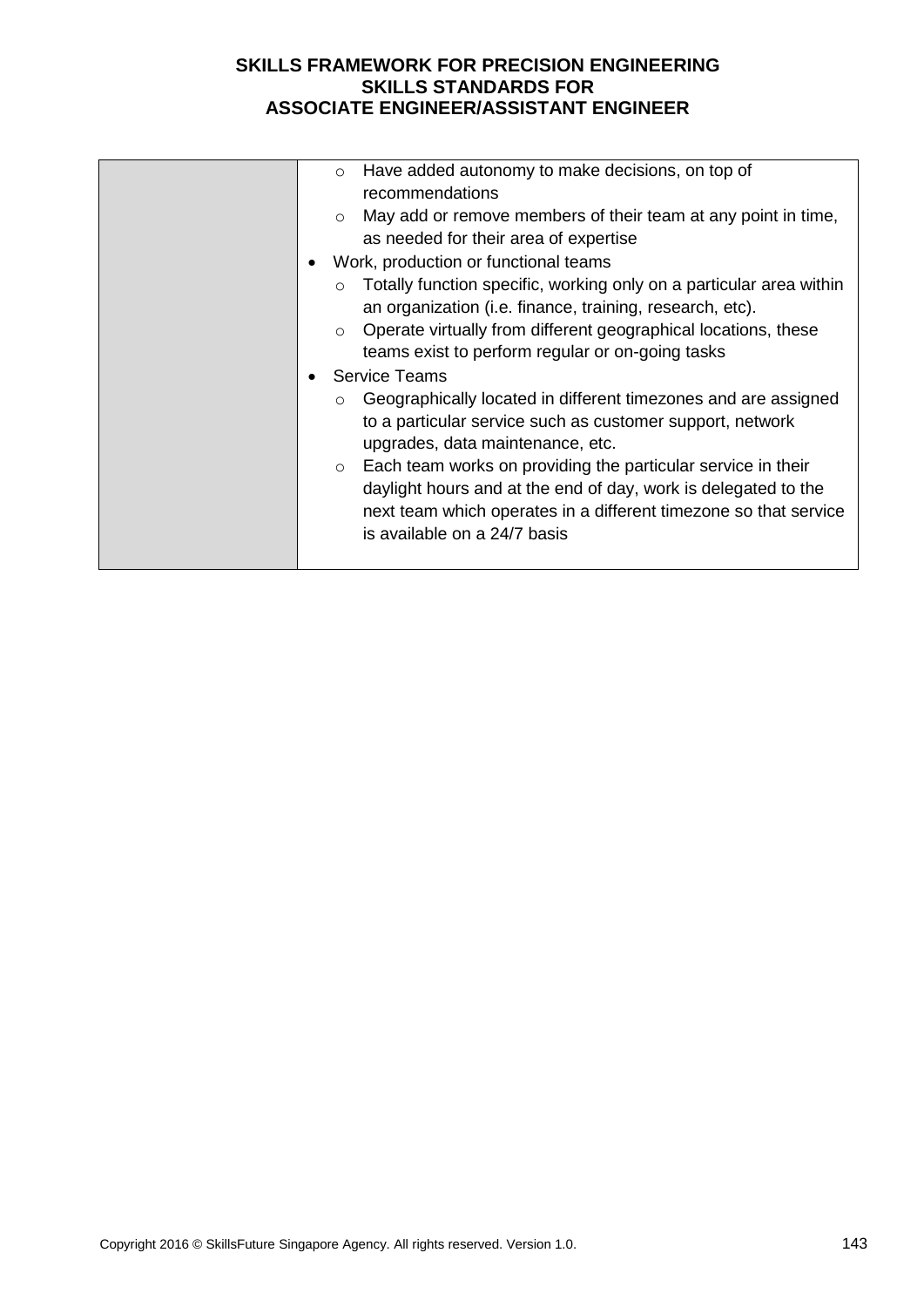#### **Version Control**

| <b>Version</b> | <b>Date</b>     | <b>Changes Made</b>    | <b>Edited by</b> |
|----------------|-----------------|------------------------|------------------|
|                | 12 October 2016 | <b>Initial Version</b> | SSG and EDB      |
|                |                 |                        |                  |
|                |                 |                        |                  |